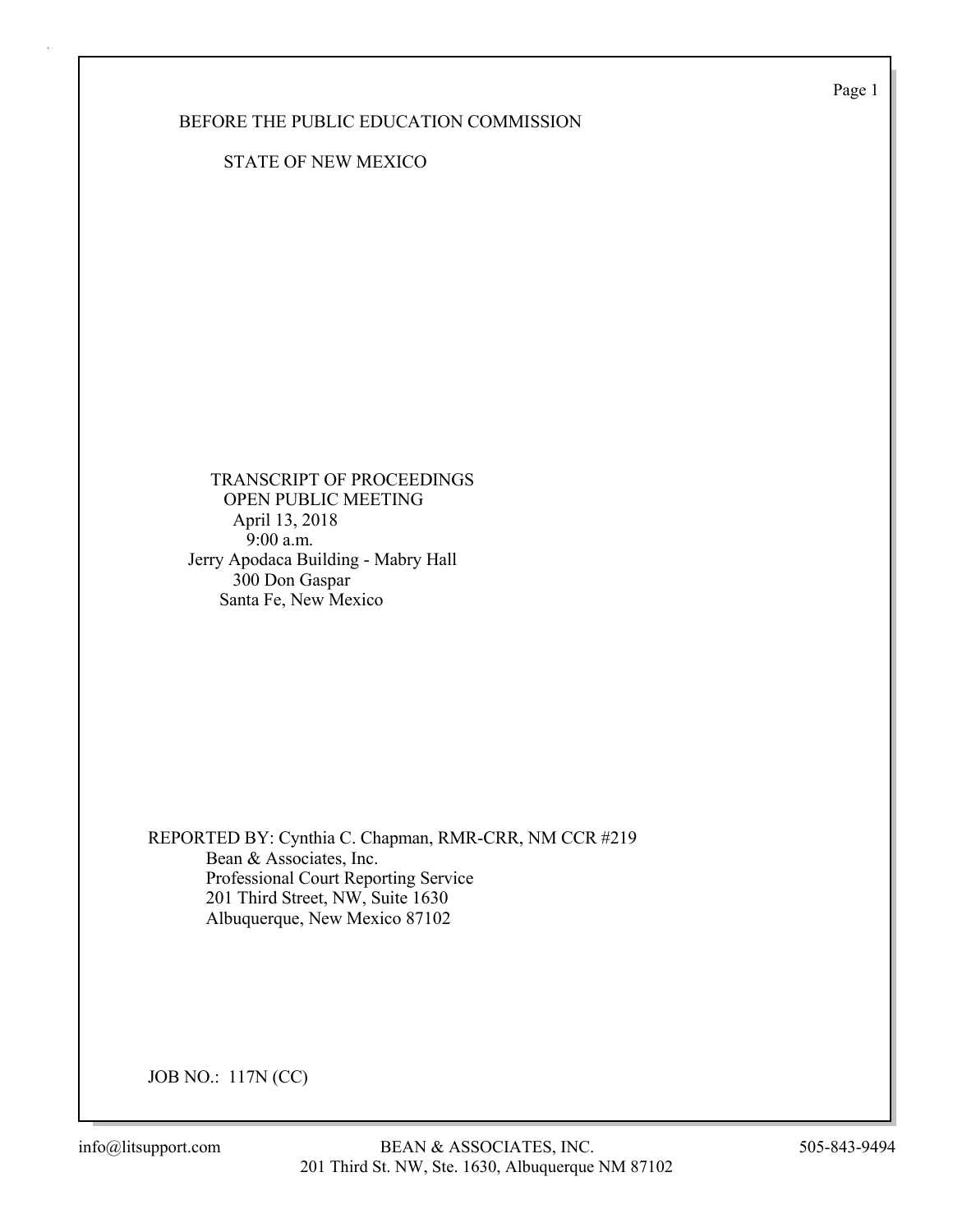# 2 (Pages 2 to 5)

| Page 2                                                                                                                                                                                                                                                                                                                                                                                                                                                                                                                                                                                                                                                                                                                                                                                                                                                                                                                                                                                                                                                                                                                                                                                                                                                                                                                                                                          | Page 4                                                                                                                                                                                                                                                                                                                                                                                                                                                                                                                                                                                                                                                                                                                                                                                                                                                                                                                                                                                                                                                                                                          |
|---------------------------------------------------------------------------------------------------------------------------------------------------------------------------------------------------------------------------------------------------------------------------------------------------------------------------------------------------------------------------------------------------------------------------------------------------------------------------------------------------------------------------------------------------------------------------------------------------------------------------------------------------------------------------------------------------------------------------------------------------------------------------------------------------------------------------------------------------------------------------------------------------------------------------------------------------------------------------------------------------------------------------------------------------------------------------------------------------------------------------------------------------------------------------------------------------------------------------------------------------------------------------------------------------------------------------------------------------------------------------------|-----------------------------------------------------------------------------------------------------------------------------------------------------------------------------------------------------------------------------------------------------------------------------------------------------------------------------------------------------------------------------------------------------------------------------------------------------------------------------------------------------------------------------------------------------------------------------------------------------------------------------------------------------------------------------------------------------------------------------------------------------------------------------------------------------------------------------------------------------------------------------------------------------------------------------------------------------------------------------------------------------------------------------------------------------------------------------------------------------------------|
| <b>APPEARANCES</b><br>1<br>$\overline{c}$<br><b>COMMISSIONERS:</b><br>3<br>MS. PATRICIA GIPSON, Chair<br>MR. GILBERT PERALTA, Vice Chair<br>4<br>MS. KARYL ANN ARMBRUSTER, Secretary<br>MR. R. CARLOS CABALLERO, Member<br>5<br>MR. JAMES CONYERS, Member<br>MR. TIM CRONE, Member<br>6<br>MS. DANIELLE JOHNSTON, Member<br>MR. DAVID ROBBINS, Member<br>7<br>MS. TRISH RUIZ, Member<br>MS. CARMIE TOULOUSE, Member<br>8<br>STAFF:<br>9<br>MS. KATIE POULOS, Director, Charter School Division<br>10<br>MS. BEVERLY FRIEDMAN, PED Custodian of Record<br>and Liaison to the PEC<br>11<br>12<br>Counsel to the NMPEC: MS. AMI JAEGER<br>Attorney at Law<br>13<br>MR. MARK CHAIKEN<br>14<br>Attorney at Law<br>15<br>16<br>17<br>18<br>19<br>20<br>21<br>22<br>23<br>24<br>25                                                                                                                                                                                                                                                                                                                                                                                                                                                                                                                                                                                                     | INDEX TO PROCEEDINGS, Continued<br>1<br>$\sqrt{2}$<br><b>PAGE</b><br>3<br>225<br>14 Discussion and Possible Action on<br>PEC Amendment Policies and Processes<br>4<br>Including, at a minimum, Policy and Process<br>for Adding a School Site/Replication<br>5<br>15 Discussion and Possible Action on<br>116<br>6<br>Site Visit Notification Letter Regarding<br>Background Check Requirements Under<br>7<br>Section 22-10A-5 NMSA 1978<br>$\,$ 8 $\,$<br>16 Report from the Chair<br>242<br>9<br>17 PEC Comments<br>253<br>10<br>REPORTER'S CERTIFICATE<br>259<br>11<br>ATTACHMENTS:<br>12<br>Letter of Concern/Objections<br>1<br>13<br>2<br>Open Forum Sign-In Sheet<br>14<br>3<br>Visitor Sign-In Sheets<br>15<br>16<br>17<br>18<br>19<br>20<br>21<br>22<br>23<br>24<br>25                                                                                                                                                                                                                                                                                                                                 |
| Page 3                                                                                                                                                                                                                                                                                                                                                                                                                                                                                                                                                                                                                                                                                                                                                                                                                                                                                                                                                                                                                                                                                                                                                                                                                                                                                                                                                                          | Page 5                                                                                                                                                                                                                                                                                                                                                                                                                                                                                                                                                                                                                                                                                                                                                                                                                                                                                                                                                                                                                                                                                                          |
| INDEX TO PROCEEDINGS<br>$\mathbf{1}$<br>$\overline{2}$<br>PAGE<br>1 Call to Order, Roll Call, Pledge of<br>5<br>3<br>Allegiance and Salute to the New Mexico<br>Flag<br>4<br>$\tau$<br>2 Approval of Agenda<br>5<br>8<br>3 Approval of Minutes and Transcripts<br>6<br>Open Forum<br>11<br>4<br>7<br>5 Discussion and Possible Action on<br>24<br>8<br>Rules of Procedure<br>9<br>6 Discussion and Possible Action on<br>53<br><b>Charter School Amendments</b><br>10<br>101<br>7 Discussion and Possible Action on<br>Report from Options for Parents and<br>11<br>the Charter School Division<br>12<br>8 Discussion and Possible Action on<br>127<br>Cariños de los Niños Charter School<br>13<br>Performance, Including but not Limited to,<br>Financial Performance, Corrective Action<br>14<br>Plan, and FY17 Audit<br>15<br>9 Discussion and Possible Action on<br>155<br>Corrective Action Plans<br>16<br>10 Discussion and Possible Action<br>17<br>31<br>re Facility Concerns<br>18<br>11 Discussion and Possible Action on<br>201<br>19<br>La Promesa Early Learning Center<br>Corrective Action Plan Report<br>20<br>12 Discussion and Possible Action on PEC<br>219<br>Accountability Plan and Academic and<br>21<br>Organizational Performance Frameworks<br>22<br>13 Discussion and Possible Action on<br>155<br>23<br>PEC Contract Template - Tabled<br>24<br>25 | THE CHAIR: I'm going to bring to order<br>1<br>$\overline{c}$<br>this meeting of the Public Education Commission. It<br>3<br>is Friday the 13th. I think the snow was an<br>$\overline{4}$<br>indication of "Happy Friday the 13th" this morning.<br>5<br>And it is 9:03 a.m. I will ask<br>6<br>Commissioner Armbruster to do a roll-call vote,<br>7<br>please. Roll call. I always say "roll-call vote."<br>8<br>You don't have to vote whether you're here or not.<br>9<br><b>COMMISSIONER ARMBRUSTER: Commissioner</b><br>10<br>Robbins?<br>11<br><b>COMMISSIONER ROBBINS: Present.</b><br>12<br>COMMISSIONER ARMBRUSTER: Commissioner<br>13<br>Toulouse?<br>14<br>COMMISSIONER TOULOUSE: Present.<br>15<br>COMMISSIONER ARMBRUSTER: Commissioner<br>16<br>Armbruster is here.<br>17<br>Commissioner Conyers?<br>18<br>COMMISSIONER CONYERS: Present.<br>19<br>COMMISSIONER ARMBRUSTER: Commissioner<br>20<br>Peralta?<br>21<br>COMMISSIONER PERALTA: Here.<br>22<br>COMMISSIONER ARMBRUSTER: Commissioner<br>23<br>Gipson?<br>24<br>THE CHAIR: Here.<br>25<br><b>COMMISSIONER ARMBRUSTER: Commissioner</b> |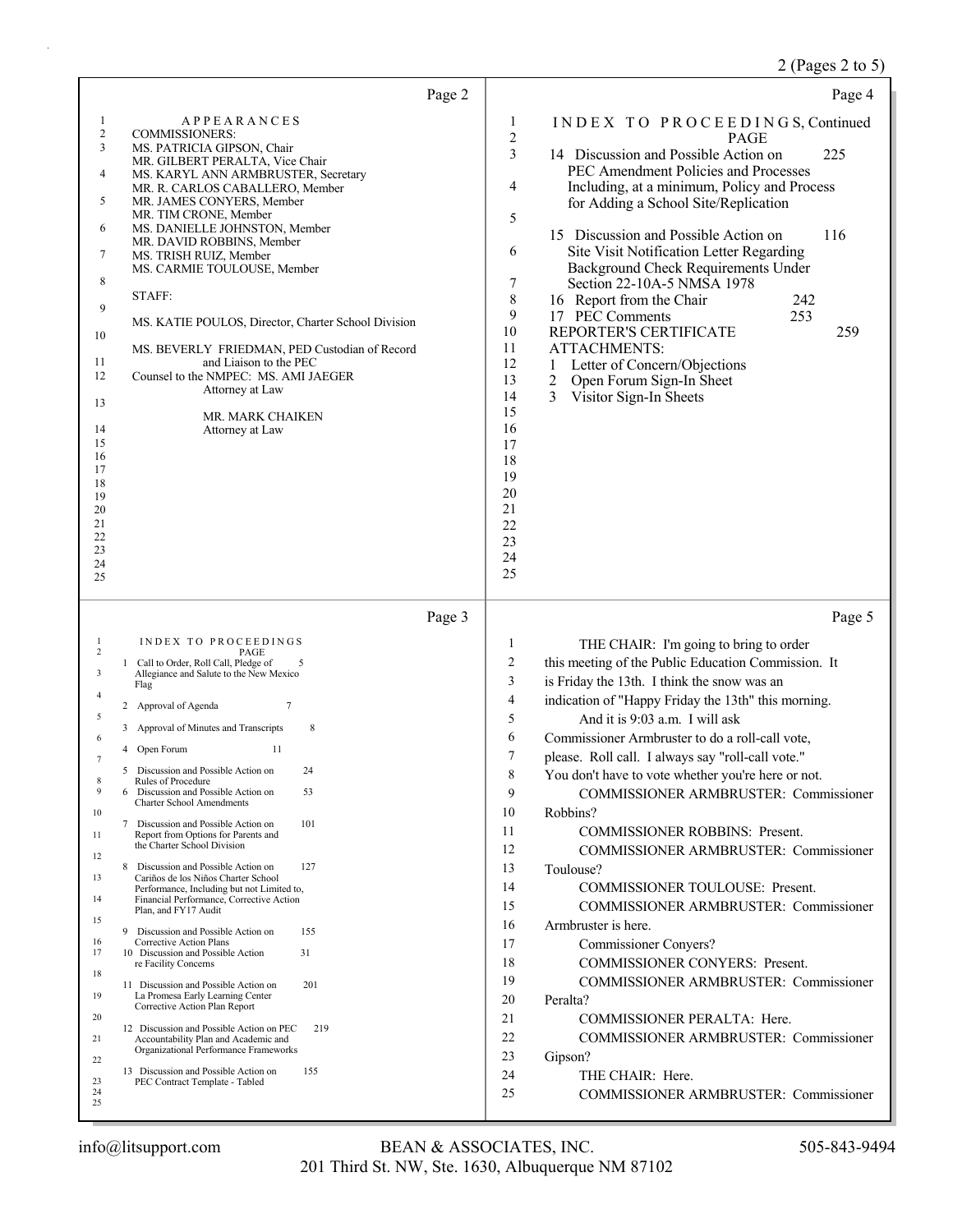#### 3 (Pages 6 to 9)

|    | Page 6                                               |                | Page 8                                       |
|----|------------------------------------------------------|----------------|----------------------------------------------|
| 1  | Johnston?                                            | 1              | changed.                                     |
| 2  | <b>COMMISSIONER JOHNSTON: Present.</b>               | $\overline{2}$ | Do I have a second?                          |
| 3  | COMMISSIONER ARMBRUSTER: Commissioner                | 3              | <b>COMMISSIONER RUIZ: Second.</b>            |
| 4  | Crone?                                               | 4              | THE CHAIR: There is a second by              |
| 5  | <b>COMMISSIONER CRONE: Here.</b>                     | 5              | Commissioner Ruiz.                           |
| 6  | COMMISSIONER ARMBRUSTER: Commissioner                | 6              | All in favor?                                |
| 7  | Ruiz?                                                | 7              | (Commissioners so indicate.)                 |
| 8  | <b>COMMISSIONER RUIZ: Present.</b>                   | 8              | THE CHAIR: Opposed?                          |
| 9  | COMMISSIONER ARMBRUSTER: Commissioner                | 9              | (No response.)                               |
| 10 | Caballero is not here yet. Okay. There are nine      | 10             | THE CHAIR: Hearing no opposition, the        |
| 11 | here, not ten.                                       | 11             | motion passes.                               |
| 12 | THE CHAIR: There are nine? All right.                | 12             | The next item on the agenda is the           |
| 13 | I will then ask Commissioner Armbruster to           | 13             | Approval of Minutes and Transcripts.         |
| 14 | lead us in the Pledge of Allegiance, and I will lead | 14             | And the first is 3A, the approval of the     |
| 15 | us in the New Mexico Salute.                         | 15             | PEC Work Session minutes for March 15, 2018. |
| 16 | (Pledge of Allegiance and Salute to                  | 16             | Are there any changes, corrections to        |
| 17 | the New Mexico Flag conducted.)                      | 17             | those minutes?                               |
| 18 | THE CHAIR: And before we continue on with            | 18             | If not, I will entertain a motion.           |
| 19 | regular business, I would like to take this          | 19             | COMMISSIONER RUIZ: (Indicates.)              |
| 20 | opportunity to welcome and introduce our new legal   | 20             | THE CHAIR: There's a motion by               |
| 21 | counsel. So to my right is Mark Chaiken and Ami      | 2.1            | Commissioner Ruiz.                           |
| 22 | Jaeger from BioLaw Firm.                             | 22.            | COMMISSIONER CONYERS: (Indicates.)           |
| 23 | So as many of you know, this has been a              | 23             | THE CHAIR: A second by Commissioner          |
| 24 | long and arduous journey. To see this come to        | 24             | Conyers.                                     |
| 25 | fruition is quite gratifying and hopeful, really,    | 25             | All in favor?                                |

Page 7

1 for us being able to move forward. So, welcome, 2 thank you, and please feel free to welcome them 3 during the morning. 4 (Applause.) 5 THE CHAIR: So we are on to Item No. 2 6 which is the approval of the agenda. 7 COMMISSIONER TOULOUSE: Madam Chair, move 8 approval. 9 COMMISSIONER PERALTA: Madam Chair, 10 before -- if I may, I would like to make a change in 11 the agenda, and I would like to request that the 12 Commission move Item No. 10 and move it up after 13 No. 5 and make that Item 6. 14 COMMISSIONER TOULOUSE: Madam Chair, I 15 withdraw my motion, and I now move to approve the 16 agenda as changed. 17 THE CHAIR: As amended? 18 COMMISSIONER TOULOUSE: It was changed; it 19 wasn't really amended. 20 COMMISSIONER JOHNSTON: Madam Chair, I'm 21 sorry. I didn't hear the full motion. I'm sorry. 22 THE CHAIR: The motion was to move Item 23 No. 10 to Item No. 6, and then everything else gets 24 numerically moved down. 25 So there is a motion to approve as 1 (Commissioners so indicate.) 2 THE CHAIR: Opposed? 3 (No response.) 4 THE CHAIR: Hearing no opposition, the 5 motion passes. 6 3B, the approval of the PEC transcript for 7 March 16, 2018. 8 Do we have any corrections to that? 9 If not, I'll entertain a motion. 10 COMMISSIONER ARMBRUSTER: (Indicates.) 11 THE CHAIR: There's a motion by 12 Commissioner Armbruster. 13 COMMISSIONER ROBBINS: (Indicates.) 14 THE CHAIR: A second by Commissioner 15 Robbins. 16 All in favor? 17 (Commissioners so indicate.) 18 THE CHAIR: Opposed? 19 (No response.) 20 THE CHAIR: Hearing no opposition, the 21 motion passes. 22 3C, approval of the Summary Minutes for 23 the March 16, 2018 PEC meeting. 24 Are there any corrections to that? 25 If not, I'll entertain a motion.

Page 9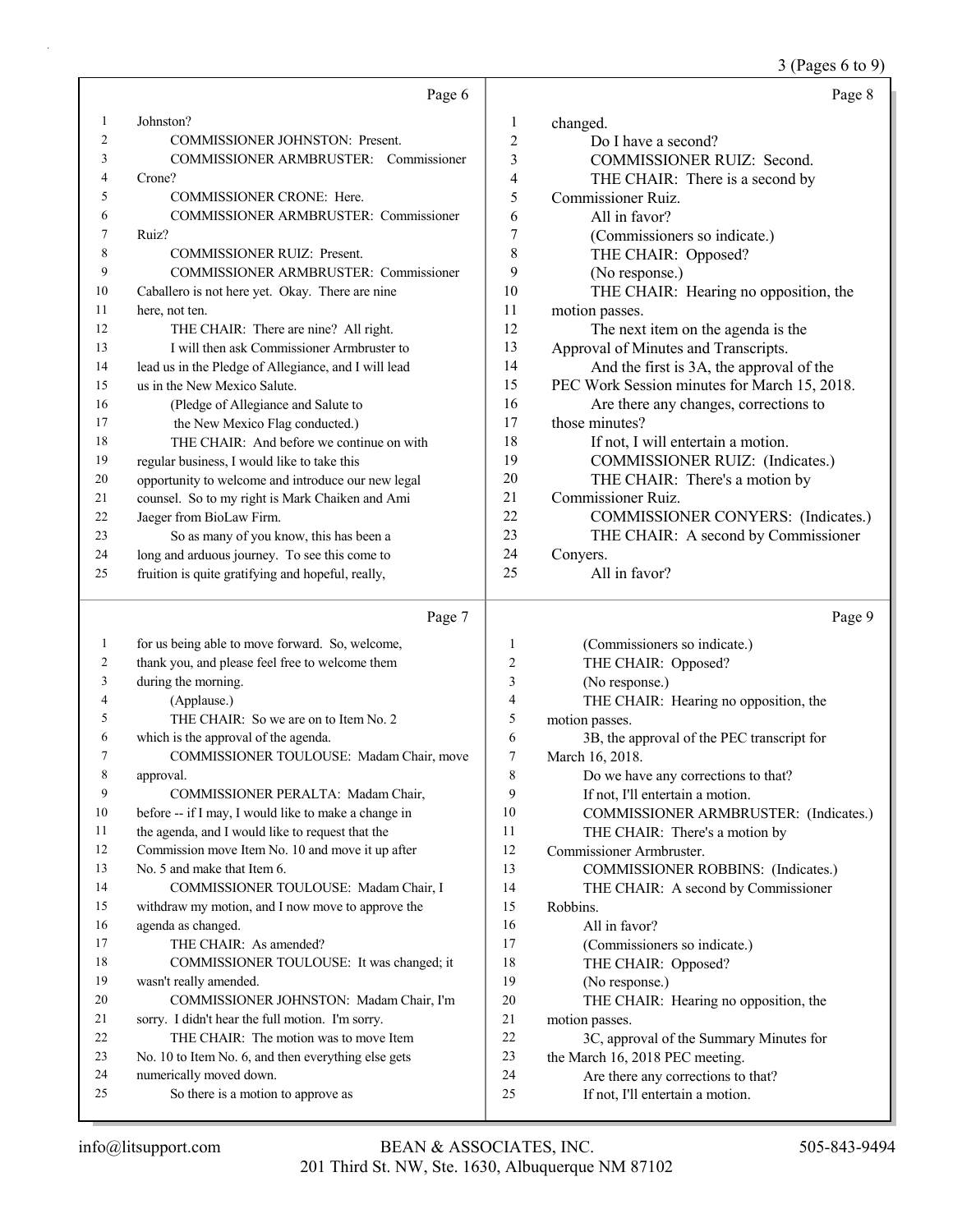4 (Pages 10 to 13)

|    | Page 10                                         |                         | Page 12                                              |
|----|-------------------------------------------------|-------------------------|------------------------------------------------------|
| 1  | COMMISSIONER ROBBINS: (Indicates.)              | 1                       | represents a good half of the schools authorized by  |
| 2  | THE CHAIR: There's a motion by                  | 2                       | the Public Education Commission.                     |
| 3  | Commissioner Robbins.                           | $\mathfrak{Z}$          | I have provided Ms. Friedman with a copy             |
| 4  | COMMISSIONER RUIZ: (Indicates.)                 | $\overline{\mathbf{4}}$ | of a letter we'd like to present to the Commission.  |
| 5  | THE CHAIR: A second by Commissioner Ruiz.       | 5                       | It is a letter of concern and objections relating to |
| 6  | All in favor?                                   | 6                       | the policies listed on the Commission's agenda at    |
| 7  | (Commissioners so indicate.)                    | 7                       | Item No. 12 and 14. That's the accountability plan   |
| 8  | THE CHAIR: Opposed?                             | 8                       | and the amendment process and procedures.            |
| 9  | (No response.)                                  | 9                       | The letter that you will be provided by              |
| 10 | THE CHAIR: Hearing no opposition, the           | 10                      | Ms. Friedman is a letter presented on behalf of      |
| 11 | motion passes.                                  | 11                      | 20 schools. And the names of those schools are       |
| 12 | 3D, the approval of the PEC minutes for         | 12                      | attached, along with representatives. And in         |
| 13 | March 26, 2018. That's the PEC Special Meeting. | 13                      | addition to those 20 schools, I will tell you that   |
| 14 | COMMISSIONER TOULOUSE: Move approval.           | 14                      | many other schools participated in the work behind   |
| 15 | THE CHAIR: There's a motion for approval        | 15                      | that letter; but they chose not to put their names   |
| 16 | by Commissioner Toulouse.                       | 16                      | on that list because they feared retribution if they |
| 17 | COMMISSIONER RUIZ: (Indicates.)                 | 17                      | participated and were identified.                    |
| 18 | THE CHAIR: There's a second by                  | 18                      | I will say that some of the schools on               |
| 19 | Commissioner Ruiz.                              | 19                      | that list also fear -- have that same fear, but they |
| 20 | All in favor?                                   | 20                      | were willing to come forward because of the -- what  |
| 21 | (Commissioners so indicate.)                    | 21                      | we believe to be the significance of these           |
| 22 | THE CHAIR: All opposed?                         | 22                      | objections to the policies before the Commission     |
| 23 | (No response.)                                  | 23                      | because of the infringement and encroachment on the  |
| 24 | THE CHAIR: Hearing no opposition, the           | 24                      | schools' autonomy and violation of their existing    |

25 contracts.

## Page 11

| 1  | And finally, 3E, the approval of the                |
|----|-----------------------------------------------------|
| 2  | Summary Minutes for the March 26, 2018, PEC Special |
| 3  | Meeting.                                            |
| 4  | Any corrections? If not, I'll entertain a           |
| 5  | motion.                                             |
| 6  | COMMISSIONER PERALTA: I make the motion.            |
| 7  | THE CHAIR: Motion to approve by                     |
| 8  | Commissioner Peralta.                               |
| 9  | COMMISSIONER ARMBRUSTER: (Indicates.)               |
| 10 | THE CHAIR: Second by Commissioner                   |
| 11 | Armbruster. All in favor?                           |
| 12 | (Commissioners so indicate.)                        |
| 13 | THE CHAIR: Opposed?                                 |
| 14 | (No response.)                                      |
| 15 | THE CHAIR: Hearing no opposition, that              |
| 16 | motion passes.                                      |
| 17 | We're now on to Item No. 4, which is Open           |
| 18 | Forum. And there are one, two, three, four, five    |
| 19 | people who have signed up, so that we will limit    |
| 20 | each individual to no more than two minutes.        |
| 21 | And the first on the list is Patty                  |
| 22 | Matthews.                                           |
| 23 | MS. MATTHEWS: Good morning,                         |
| 24 | Commissioners. My name is Patricia Matthews. I'm    |
| 25 | an attorney with Matthews Fox PC. Our law firm      |

1 Now, the Commission may bristle at the timing of these comments. However, the Commission, as you know, does not have a clear policy or procedure, even as to how or even if it will accept input on policies before the Commission. There's no official publication policy. The PEC has no policy for publishing, receiving comment, or even holding hearings, which we believe is contemplated under the State Rules Act. 10 We approach -- there's no approach to how

 you would actually receive input or even take it into fair consideration. So right now, the public comment option is what we believe is the only finite way for schools to get before you. 15 We do encourage that the -- we're very

 encouraged this morning to be introduced to your counsel. We hope that you will look to your counsel 18 for advice on these policies and our concerns. As we mentioned yesterday -- or at least I did to them -- we are absolutely willing to sit with your counsel and walk through our concerns and help bring them up to speed quickly, understanding that they've -- they're being dropped into the boiling 24 water.

25 We do hope the Commission will consider

25 motion passes.

Page 13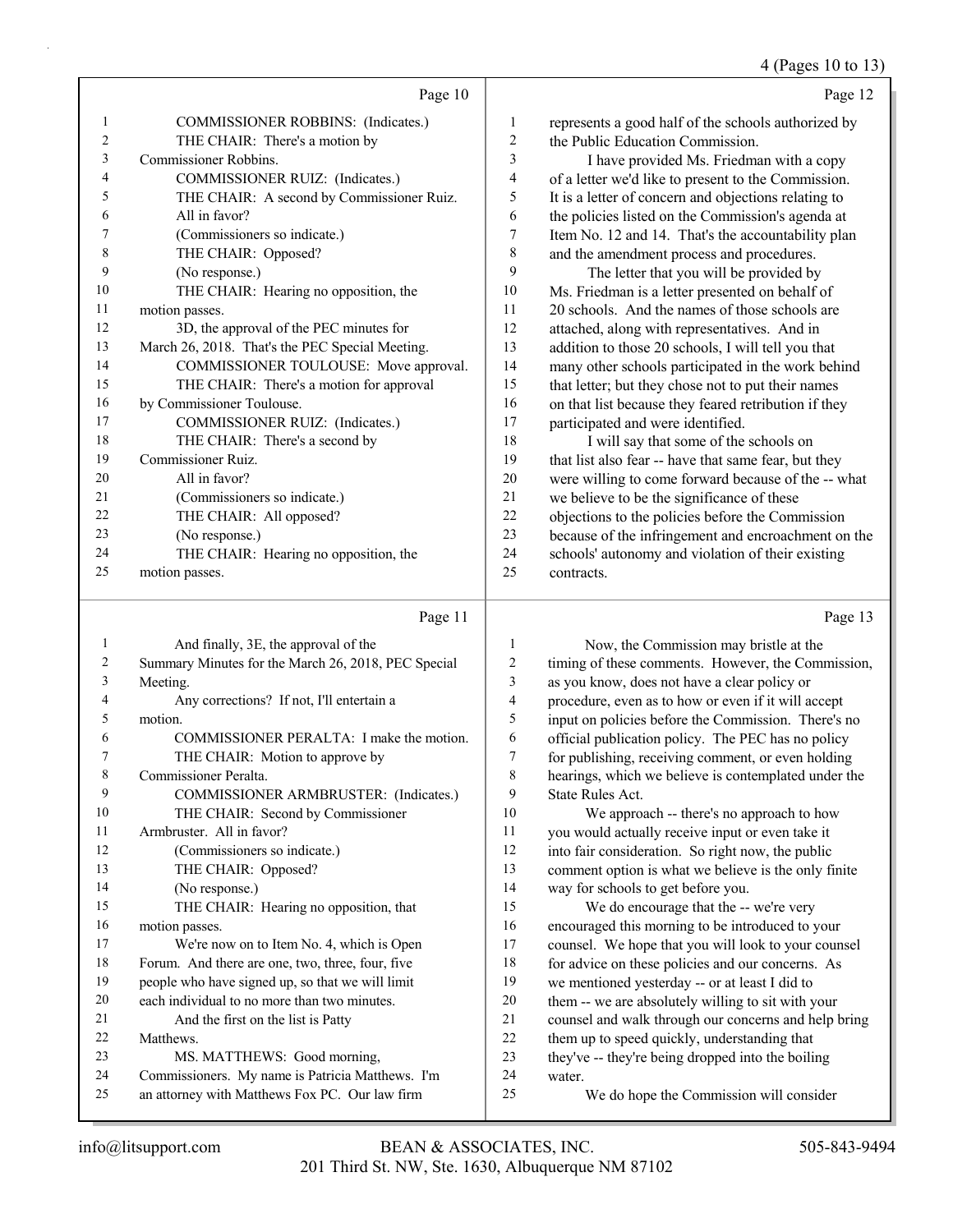## 5 (Pages 14 to 17)

|                |                                                                                                     |                         | $J(1 \text{ agcs } 1 + 101)$                                                                   |
|----------------|-----------------------------------------------------------------------------------------------------|-------------------------|------------------------------------------------------------------------------------------------|
|                | Page 14                                                                                             |                         | Page 16                                                                                        |
| $\mathbf{1}$   | pausing on these new policies and allow their                                                       | $\mathbf{1}$            | unnecessary distraction for the schools, of the                                                |
| 2              | counsel to take a look at the policies that have                                                    | $\sqrt{2}$              | Commission, and the PED, if approved in the current                                            |
| 3              | been presented and weigh in before they approve                                                     | $\mathfrak{Z}$          | form.                                                                                          |
| 4              | them.                                                                                               | $\overline{4}$          | It is our understanding that the PEC was                                                       |
| 5              | We understand the PEC may not always agree                                                          | 5                       | actually working on and revising these policies as                                             |
| 6              | with the schools' position, and that's not expected.                                                | 6                       | of yesterday. That's my understanding. I don't                                                 |
| 7              | But we do expect a fair consideration when issues as                                                | $\tau$                  | know that that's for sure true. That's what I                                                  |
| 8              | substantial as those raised by these policies are                                                   | $\,$ 8 $\,$             | understand. If that is the case, then no school has                                            |
| 9              | brought up before the Commission, and that they are                                                 | 9                       | the opportunity to review the final policies and to                                            |
| 10             | considered. There are two parties to these                                                          | 10                      | comment. Given the significance of these policies                                              |
| 11             | contracts. And these contracts are developed by law                                                 | 11                      | which substantially encroach on charter school                                                 |
| 12             | according to terms in the law.                                                                      | 12                      | autonomy, it is important to obtain a full                                                     |
| 13             | And when you violate the contract, you                                                              | 13                      | understanding of the ramifications by reaching out                                             |
| 14             | effectively violate the Charter Schools Act. And                                                    | 14                      | to the charter schools for comment before adopting                                             |
| 15             | we're very concerned about how far these are going                                                  | 15                      | them.                                                                                          |
| 16             | and encroaching on the charter schools' autonomy.                                                   | 16                      | And I would, on behalf of my counsel and                                                       |
| 17             | The next speakers behind me will speak                                                              | 17                      | my school, and most importantly on behalf of our                                               |
| 18             | more specifically as to the issues that we've raised                                                | 18                      | students, recommend that that opportunity be made.                                             |
| 19             | in the Letter of Concern and Objection, and I thank                                                 | 19                      | Thank you very much.                                                                           |
| 20             | you for your time this morning.                                                                     | 20                      | THE CHAIR: Thank you.                                                                          |
| 21             | THE CHAIR: Next on the list is Gene                                                                 | 21                      | (Commissioner Caballero enters                                                                 |
| 22             | Elliott.                                                                                            | 22                      | meeting room.)                                                                                 |
| 23             | MR. GENE ELLIOTT: Good morning,                                                                     | 23                      | THE CHAIR: Next is LaTrisha Mathis.                                                            |
| 24             | Madam Chairwoman, members of the Commission. My                                                     | 24                      | MS. LaTRICIA MATHIS: Thank you,                                                                |
| 25             | name is Gene Elliott, and I am one of seven founders                                                | 25                      | Madam Chair, Commissioners. I am LaTrisha Mathis,                                              |
|                |                                                                                                     |                         |                                                                                                |
|                | Page 15                                                                                             |                         | Page 17                                                                                        |
| $\mathbf{1}$   |                                                                                                     | 1                       | and I am here to represent the New America                                                     |
| $\overline{c}$ | and have been, and still am, the president of the<br>governance council of Alma d'Arte Charter High | $\overline{c}$          | School-New Mexico and my governing council. I am                                               |
| 3              | School in Las Cruces.                                                                               | $\overline{\mathbf{3}}$ | very concerned about the proposed policy that                                                  |
| 4              | And my comments are directed at the                                                                 | $\overline{4}$          | requires the schools to renegotiate our contracts                                              |
| 5              | accountability plan, which is Item 12 on today's                                                    | 5                       | and our performance frameworks at renewal or at                                                |
| 6              | agenda.                                                                                             | 6                       | amendment time.                                                                                |
| 7              | We're concerned that the accountability                                                             | $\overline{7}$          | First, neither the Charter School Act nor                                                      |
| 8              | plan is not aligned with our contract and, if                                                       | $\,$ $\,$               | our contract contemplate or require this                                                       |
| 9              | adopted, would essentially create two different sets                                                | 9                       | renegotiation. Our contract was negotiated in good                                             |
| 10             | of criteria for schools to meet our contract                                                        | 10                      | faith and approved some time ago, which negotiation                                            |
| 11             | obligations, number one, and, number two, the                                                       | 11                      | included our performance indicators.                                                           |
| 12             | accountability plan obligations.                                                                    | 12                      | We have built our academic program the way                                                     |
| 13             | In addition, if adopted, these new                                                                  | 13                      | we run our school, how we monitor and track our                                                |
| 14             | policies result in a unilateral amendment to our                                                    | 14                      | students on those metrics.                                                                     |
| 15             | contracts, which is not permitted under the language                                                | 15                      | To make us change it all now, it's --                                                          |
| 16             | of our agreements with the PEC.                                                                     | 16                      | we're going to have to revise everything just to                                               |
| 17             | In addition, the new organizational and                                                             | 17                      | align to PARCC. That's a violation, we believe, of                                             |
| 18             | financial frameworks indicators are unclear, use                                                    | 18                      | our contract.                                                                                  |
| 19             | concepts that are undefined, which makes it very                                                    | 19                      | In addition, the new performance framework                                                     |
| 20             | difficult to comply with the required performance                                                   | 20                      | proposed contemplates measuring academic performance                                           |
| 21             | standards.                                                                                          | $21\,$                  | for all schools in the same manner and in direct                                               |
| 22             | We ask that the PEC ensure that it has                                                              | 22                      | contravention of the purpose of the Charter Schools                                            |
| 23             | satisfied itself that these policies are consistent                                                 | 23                      | Act, which states, "The Charter Schools Act is                                                 |
| 24<br>25       | with statutory and contractual requirements, because<br>we believe they are not and will result in  | 24<br>25                | enacted to enable individual schools to structure<br>their educational curriculum to allow the |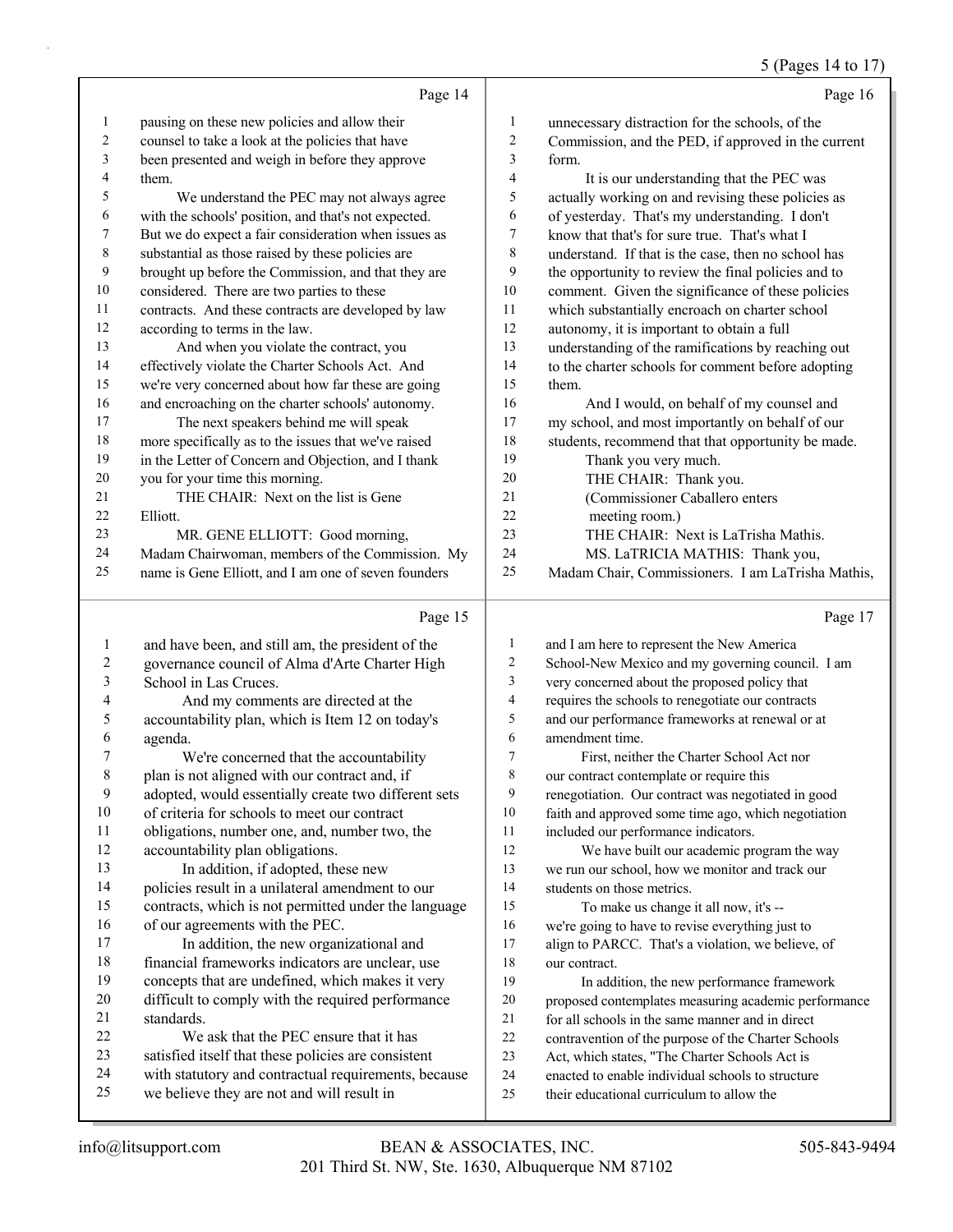### 6 (Pages 18 to 21)

|    | Page 18                                              |                | Page 20                                              |
|----|------------------------------------------------------|----------------|------------------------------------------------------|
| 1  | development of different and innovative forms of     | 1              | review uses different terms for what appears to be a |
| 2  | measuring student learning and achievement, to       | $\overline{2}$ | new category of reporting requirements, requirements |
| 3  | address the needs of all students, including those   | 3              | that are not part of our contract. As we understand  |
| 4  | determined to be at risk" -- I have a very at-risk   | $\overline{4}$ | it, we will be required to not only comply with the  |
| 5  | population; we are a SAM school -- "and is           | 5              | amendment process and procedures for amendments to   |
| 6  | contrary to NMSA 1978." And then there's a bunch of  | 6              | the material terms of our contract, which is fine;   |
| 7  | numbers after that which I can read. 22-8A-9.1(c)    | 7              | but this policy also imposes a new requirement to    |
| 8  | Giving 60 percent weight to the A-to-F               | 8              | submit, quote, unquote, "notifications" to the PEC   |
| 9  | subfactors and 30 -- I'm sorry -- yes -- and         | 9              | of revisions listed in the proposed policy.          |
| 10 | 30 percent to how we fare compared to similar        | 10             | This new category of notifications results           |
| 11 | schools is also a violation of law which allows for  | 11             | in the PEC having the authority to approve or        |
| 12 | a charter school to meet its academic performance    | 12             | disapprove changes to the charter schools'           |
| 13 | indicators through rigorous school-developed         | 13             | operations that are not terms of the contract or     |
| 14 | academic goals rather than on the Department's       | 14             | required by law.                                     |
| 15 | standards of excellence.                             | 15             | Simple notices of changes may be                     |
| 16 | We ask that the PEC ensure -- make certain           | 16             | acceptable if the information sought is not          |
| 17 | that it -- I'm sorry -- yes -- that it has satisfied | 17             | available to the CSD via PED data resources.         |
| 18 | itself that these policies are consistent with       | 18             | However, under this policy, the school cannot take   |
| 19 | statutory and contractual requirements, because we   | 19             | action on significant matters, such as approving new |
| 20 | believe they are not and will result in unnecessary  | 20             | policies, hiring a head administrator, business      |
| 21 | distraction from the schools -- for the schools --   | 21             | manager, or voting on a new council member, for      |
| 22 | THE CHAIR: Sorry. That's our time.                   | 22             | example, without prior approval of the PEC.          |
| 23 | MS. LaTRICIA MATHIS: -- the Commission,              | 23             | Such authority is a substantial                      |
| 24 | and the PED, if approved. We would also ask that     | 24             | encroachment on our autonomy, not to mention it      |
| 25 | you postpone approval until the versions before you  | 25             | violates several provisions of the law. In           |
|    | Page 19                                              |                | Page 21                                              |

| 1  | today have been circulated to the schools for input. |                |                                                      |
|----|------------------------------------------------------|----------------|------------------------------------------------------|
|    |                                                      | 1              | addition, the proposed procedure for notifications   |
| 2  | I'm a huge believer in law. I have to                | 2              | is substantial, delays decisions and action by the   |
| 3  | have faith in law. I just ask that you make sure     | 3              | school that may be critical for ongoing operations.  |
| 4  | that you are in alignment with our contract.         | $\overline{4}$ | It is not clear what this new notification           |
| 5  | Also $-$                                             | 5              | process is attempting to achieve. If it were simply  |
| 6  | THE CHAIR: I'm sorry. But that was the               | 6              | notification, then the lengthy process and ability   |
| 7  | time up.                                             | 7              | for the PEC to deny approval would not be necessary. |
| 8  | MS. LaTRICIA MATHIS: Was that my time                | 8              | We ask -- potentially implore -- that you            |
| 9  | already?                                             | 9              | postpone implementation of these policies until the  |
| 10 | THE CHAIR: It was.                                   | 10             | schools have had the opportunity to give input and   |
| 11 | MS. LaTRICIA MATHIS: All right. Well,                | 11             | until review of the legal concerns we've raised and  |
| 12 | then, please -- all right. Thank you very much.      | 12             | our comments have been addressed.                    |
| 13 | THE CHAIR: Thanks. He already knows he's             | 13             | Thank you very much.                                 |
| 14 | next. You're up.                                     | 14             | THE CHAIR: Thank you.                                |
| 15 | MR. ROBERT JESSEN: Good morning,                     | 15             | And lastly is Matt Pahl.                             |
| 16 | Madam Chair and Commissioners. I am Dr. Robert       | 16             | MR. MATT PAHL: Thank you, Madam Chair,               |
| 17 | Jessen, Head Learner of Monte del Sol Charter        | 17             | members of the Commission. I have comments this      |
| 18 | School.                                              | 18             | morning based on some of the items that will occur   |
| 19 | Although clarifying the requirements for             | 19             | during the meeting, so just wanted to make sure I    |
| 20 | amendments to our contracts is reasonable, we        | 20             | used Public Comment to make those comments, as       |
| 21 | believe that the proposed amendment policy, which is | 21             | opposed to my space at the end of the meeting, which |
| 22 | No. 14 on the agenda, overreaches and imposes        | 22             | I do appreciate.                                     |
| 23 | requirements on the schools that are not mandated by | 23             | The first is, one, thank you for taking              |
| 24 | our contracts or the law.                            | 24             | our feedback and taking some of that into account.   |
| 25 | The document we have had the chance to               | 25             | In reading the updated draft from yesterday, I do    |
|    |                                                      |                |                                                      |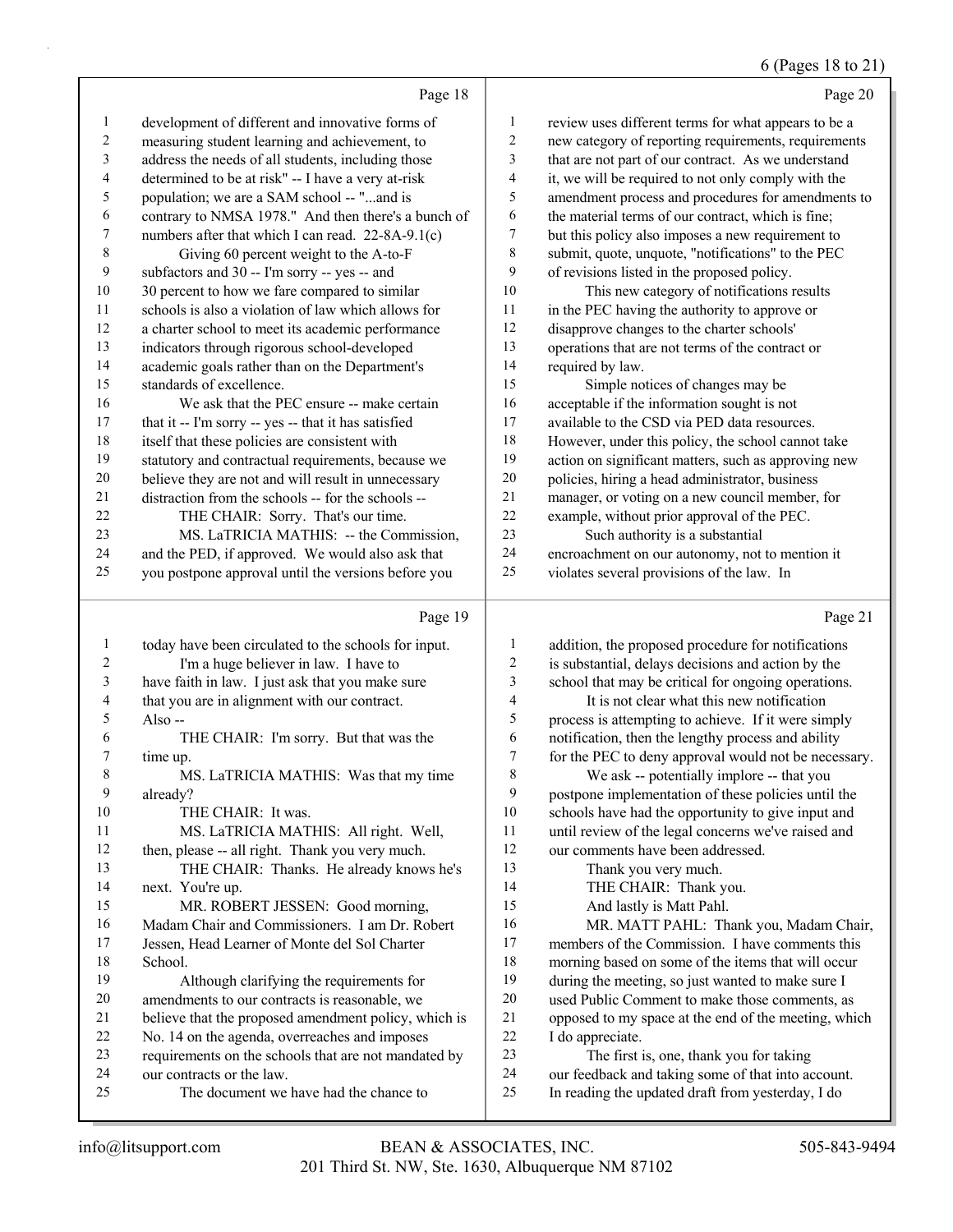## 7 (Pages 22 to 25)

|          | Page 22                                                      |                | Page 24                                                          |
|----------|--------------------------------------------------------------|----------------|------------------------------------------------------------------|
| 1        | think that there was much-added clarity into the             | $\mathbf{1}$   | COMMISSIONER CRONE: Patty?                                       |
| 2        | framework; but I think it's only one step forward of         | $\overline{c}$ | THE CHAIR: Will the record please note                           |
| 3        | many that need to happen. The clarity that needs to          | 3              | that Commissioner Caballero is here?                             |
| 4        | happen on the terms, the glossary, is really                 | $\overline{4}$ | Commissioner Crone?                                              |
| 5        | helpful; but expanding that is going to be needed.           | 5              | COMMISSIONER CRONE: I just wanted to make                        |
| 6        | We are in a \$100 million lawsuit over what                  | 6              | a comment that retribution is not part of our                    |
| 7        | the term "sufficiency" means in this state. And so           | 7              | behavioral repertoire on this Commission. I've come              |
| 8        | walking through that document, I think there are             | 8              | to know all of the Commissioners and the CSD Staff.              |
| 9        | going to be other terms that I think could be                | 9              | And let me assure the schools that they have nothing             |
| 10       | problematic. So continuing to push for clarity in            | 10             | to fear from us.                                                 |
| 11       | these policies is going to be very necessary to make         | 11             | We are educators, not politicians, and we                        |
| 12       | sure that they are something that both parties               | 12             | have the utmost respect for what we do, and we                   |
| 13       | understand as they move forward. So that's just a            | 13             | follow very high standards.                                      |
| 14       | note on the performance frameworks. I think you              | 14             | Thank you.                                                       |
| 15       | heard from other schools today on some other                 | 15             | THE CHAIR: Thank you. Commissioners, we                          |
| 16       | concerns.                                                    | 16             | are on to what had been Item No. 10. And that's the              |
| 17       | The other item that I wanted to bring up                     | 17             | item that was moved up. And that is Discussion of                |
| 18       | is on the second site policy. And it's a question.           | 18             | Possible Action on Facility Concerns regarding --                |
| 19       | And I know now is not a time for Q and A. But I              | 19             | the first school is School of Dreams. I'm sorry.                 |
| 20       | want to dog-ear it for the agenda item.                      | 20             | Oh, I'm sorry. That was my fault. I crossed off                  |
| 21       | Last month at the hearing, Turquoise Trail                   | 21             | Item No. 5. That's my error. I apologize.                        |
| 22       | came with a request to have a -- to expand their             | 22             | We are on to Item No. 5, which is                                |
| 23       | school to include a middle school. That also                 | 23             | Discussion and Possible Action on the Rules of                   |
| 24       | included a second site. They couldn't host the               | 24             | Procedure.                                                       |
| 25       | seventh and eighth grades on their campus.                   | 25             | And Commissioners received this morning                          |
|          |                                                              |                |                                                                  |
|          |                                                              |                |                                                                  |
|          | Page 23                                                      |                | Page 25                                                          |
| 1        | And so the question is, would that                           | 1              | the -- the short changes that we made yesterday to               |
| 2        | instance, that situation, apply to a school under            | $\sqrt{2}$     | the Rules of Procedure. The book is not going to be              |
| 3        | that policy? Yes, it's a second site. But I would            | 3              | reprinted, so that we're asking Commissioners to                 |
| 4        | consider that more expansion.                                | 4              | please just tuck that into the book that they                    |
| 5        | And when we look at the criteria for the                     | 5              | currently have.                                                  |
| 6<br>7   | second site policy, I think there's just a little            | 6<br>7         | So if you will take a moment to go through                       |
|          | bit of clarification. If it's one school and the             |                | those changes to see if there are any comments,                  |
| 8<br>9   | same school, not serving the same grades, but they           | 8<br>9         | questions.                                                       |
| 10       | need a separate building to accomplish serving those         | 10             | Commissioner Conyers?<br>COMMISSIONER CONYERS: Under the first   |
| 11       | kids, I think there's just -- there's some gray area         | 11             |                                                                  |
| 12       | there that I think that maybe some clarification             | 12             | one, I-a, says, "A Commissioner shall rescue<br>himself."        |
| 13       | might be needed.<br>I'm under the impression that the second | 13             | Is that what it means?                                           |
| 14       | site policy is when a school is starting a second            | 14             | FROM THE FLOOR: Can he turn his mic on,                          |
| 15       | site to serve the same grades. So they're -- in one          | 15             | please?                                                          |
| 16       | building, it's serving K through 2, and in the               | 16             | COMMISSIONER CONYERS: My mic doesn't                             |
| 17       | second building, it's serving K through 2. So does           | 17             | work.                                                            |
| 18       | this policy apply when a school is asking for a              | 18             | Anyway, under I, the second small "a"                            |
| 19       | second site to expand grade levels?                          | 19             | says, "A Commissioner shall rescue himself."                     |
| 20       | It's a question, and I don't know if the                     | $20\,$         | THE CHAIR: Yes, I think we need to change                        |
| 21       | Commission has considered that. So I just posit              | 21             | "rescue." Although you may feel like you need to be              |
| 22       | that in preparation for that item as you all have            | 22             | rescued, it's "recuse."                                          |
| 23       | discussion.                                                  | 23             | COMMISSIONER TOULOUSE: Madam Chair, I've                         |
| 24<br>25 | Thank you.<br>THE CHAIR: Thanks.                             | 24<br>25       | felt the need to be rescued when I recuse myself<br>from a vote. |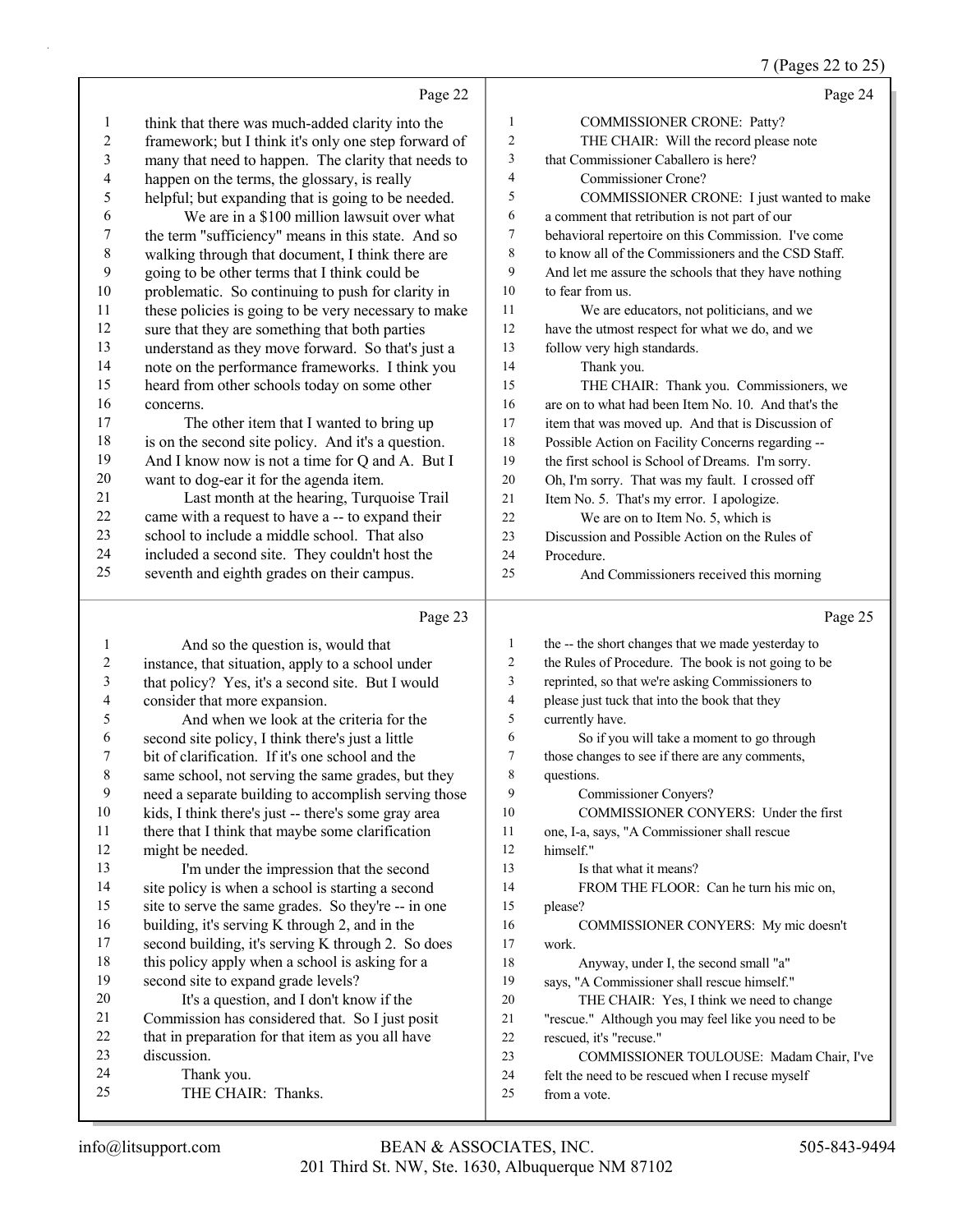8 (Pages 26 to 29)

|                | Page 26                                                                                                |                | Page 28                                                                    |
|----------------|--------------------------------------------------------------------------------------------------------|----------------|----------------------------------------------------------------------------|
| 1              | Thank you.                                                                                             | $\mathbf{1}$   | COMMISSIONER CABALLERO: Yes. I wasn't                                      |
| $\overline{2}$ | COMMISSIONER CABALLERO: Commissioner?                                                                  | $\overline{2}$ | quite sure how that read. Thank you.                                       |
| 3              | THE CHAIR: Commissioner Caballero?                                                                     | 3              | THE CHAIR: Okay. Commissioners, any                                        |
| 4              | COMMISSIONER CABALLERO: Yes. The last                                                                  | $\overline{4}$ | other discussions? Comments? So this had -- this                           |
| 5              | paragraph in that first changes on recusing, "A                                                        | 5              | item has been drafted as an amendment to our Rules                         |
| 6              | recused Commissioner shall not participate in the                                                      | 6              | of Procedure; so that if there is no further                               |
| 7              | discussion or consideration with respect to that                                                       | $\overline{7}$ | discussion, I will entertain a motion to approve the                       |
| 8              | agenda item."                                                                                          | 8              | amendment to our Rules of Procedure.                                       |
| 9              | It -- you know, we kind of talked about                                                                | 9              | COMMISSIONER RUIZ: (Indicates.)                                            |
| 10             | that that was not -- unless counsel believes we                                                        | 10             | THE CHAIR: There is a motion by                                            |
| 11             | shall have that and it's needed and then not to get                                                    | 11             | Commissioner Ruiz.                                                         |
| 12             | into difficulties. But --                                                                              | 12             | COMMISSIONER ROBBINS: (Indicates.)                                         |
| 13             | THE CHAIR: You're correct. We had, I                                                                   | 13             | THE CHAIR: There is a second by                                            |
| 14             | think, a fairly in-depth discussion about that                                                         | 14             | Commissioner Robbins.                                                      |
| 15             | yesterday, that we felt that it was important to                                                       | 15             | Commissioner Armbruster, roll-call vote,                                   |
| 16             | still hear the input from the Commissioners, even                                                      | 16             | please.                                                                    |
| 17             | though they were going to recuse themself from the                                                     | 17             | <b>COMMISSIONER ARMBRUSTER: Commissioner</b>                               |
| 18             | vote, that we did not -- because our initial rules                                                     | 18             | Ruiz?                                                                      |
| 19             | required that the recused Commissioner would have to                                                   | 19             | COMMISSIONER RUIZ: Yes. Yes. I'm sorry.                                    |
| 20             | leave the room. And we felt that that was not                                                          | 20             | COMMISSIONER ARMBRUSTER: I thought you                                     |
| 21             | necessary; so I think we do need to change that.                                                       | 21             | said "yes"; but I couldn't hear you. Commissioner                          |
| 22             | MS. JAEGER: One of the things that we                                                                  | 22             | Robbins?                                                                   |
| 23             | talked about -- and if you look at the first                                                           | 23             | <b>COMMISSIONER ROBBINS: Yes.</b>                                          |
| 24             | paragraph -- that the Commissioner would be required                                                   | 24             | COMMISSIONER ARMBRUSTER: Commissioner                                      |
| 25             | to make a disclosure whether or not they felt they                                                     | 25             | Crone?                                                                     |
|                |                                                                                                        |                |                                                                            |
|                |                                                                                                        |                |                                                                            |
|                | Page 27                                                                                                |                | Page 29                                                                    |
| $\mathbf{1}$   | had a conflict of interest. So once the disclosure                                                     | $\mathbf{1}$   | COMMISSIONER CRONE: Yes.                                                   |
| 2              | is made, you may or may not say that you need to                                                       | 2              | COMMISSIONER ARMBRUSTER: Commissioner                                      |
| 3              | recuse yourself from the discussion or from the                                                        | 3              | Toulouse?                                                                  |
| 4              | vote.                                                                                                  | $\overline{4}$ | COMMISSIONER TOULOUSE: No.                                                 |
| 5<br>6         | So the first step is to understand and                                                                 | 5              | COMMISSIONER ARMBRUSTER: Commissioner                                      |
| 7              | make the -- make a disclosure of the conflict. So                                                      | 6<br>$\tau$    | Armbruster votes "Yes."                                                    |
|                | if you -- if you choose to recuse yourself because                                                     | 8              | Commissioner Conyers?                                                      |
| 9              | of the nature of the conflict, or as provided in the                                                   | 9              | COMMISSIONER CONYERS: Yes.<br><b>COMMISSIONER ARMBRUSTER: Commissioner</b> |
| 10             | policy, if the other Commissioners, by a majority<br>vote, feel it's a conflict that cannot be managed | 10             | Caballero?                                                                 |
| 11             | and, therefore, result in a recusal, then you would                                                    | 11             | COMMISSIONER CABALLERO: Yes.                                               |
| 12             |                                                                                                        | 12             | <b>COMMISSIONER ARMBRUSTER: Commissioner</b>                               |
| 13             | not participate in the discussion once the decision<br>for recusal is made.                            | 13             | Gipson?                                                                    |
| 14             | COMMISSIONER CABALLERO: Do we now need to                                                              | 14             | THE CHAIR: Yes.                                                            |
| 15             | add that clarification to the policy? Is it                                                            | 15             | COMMISSIONER ARMBRUSTER: Commissioner                                      |
| 16             | necessary? And also to the -- question to the                                                          | 16             | Johnston?                                                                  |
| 17             | Commissioners. Do you feel it's necessary to add                                                       | 17             | COMMISSIONER JOHNSTON: Yes.                                                |
| 18             | that -- what you just stated in the policy?                                                            | 18             | <b>COMMISSIONER ARMBRUSTER: Commissioner</b>                               |
| 19             | MS. JAEGER: Commissioner Caballero, it's                                                               | 19             | Peralta?                                                                   |
| 20             | in paragraph sub "b": "In the event that a                                                             | 20             | COMMISSIONER PERALTA: Yes.                                                 |
| 21             | Commissioner who has disclosed" is in that                                                             | 21             | COMMISSIONER ARMBRUSTER: It's a                                            |
| 22             | paragraph, what I just described.                                                                      | 22             | nine-to-one vote. It passes.                                               |
| 23             | COMMISSIONER CABALLERO: Okay. All right.                                                               | 23             | THE CHAIR: The motion passes nine to one.                                  |
| 24             | Thank you.                                                                                             | 24<br>25       | Thank you.                                                                 |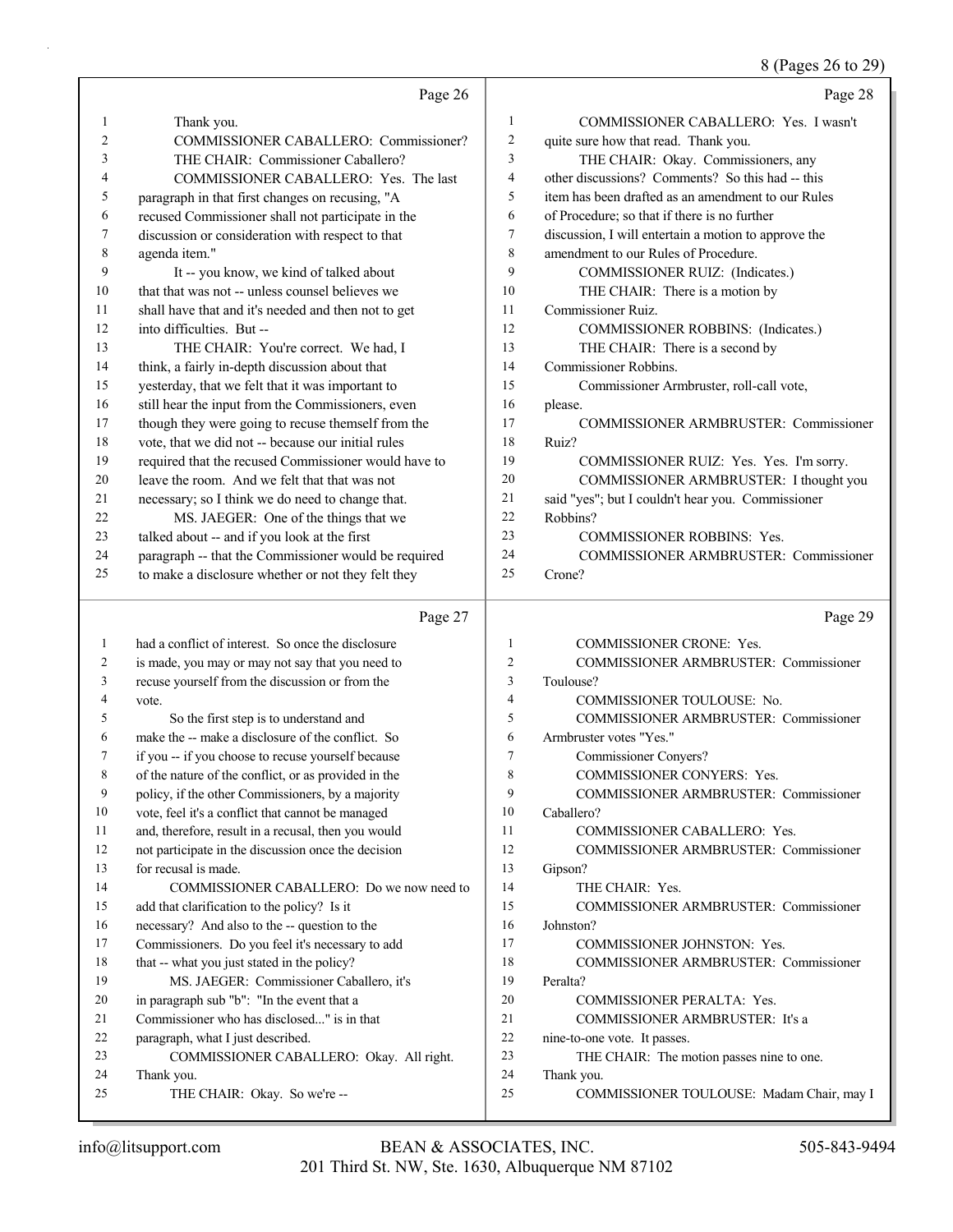## (Dages 20 to 22)

|                          |                                                                                            |                | $9$ (Pages 50 to 55)                                 |
|--------------------------|--------------------------------------------------------------------------------------------|----------------|------------------------------------------------------|
|                          | Page 30                                                                                    |                | Page 32                                              |
| $\mathbf{1}$             | explain my "No" vote?                                                                      | $\mathbf{1}$   | Good morning. And if you could introduce             |
| $\mathfrak{2}$           | THE CHAIR: It's not necessary.                                                             | $\sqrt{2}$     | yourself for the record.                             |
| 3                        | COMMISSIONER TOULOUSE: I realize that;                                                     | 3              | MR. MICHAEL OGAS: Good morning. My name              |
| 4                        | but I'd like it on the record.                                                             | $\overline{4}$ | is Michael Ogas. I am the head administrator at      |
| 5                        | THE CHAIR: Okay.                                                                           | 5              | School of Dreams Academy.                            |
| 6                        | COMMISSIONER TOULOUSE: I -- the sentence                                                   | 6              | MS. FOX: Madam Chair, I'm Susan Fox with             |
| 7                        | under, "In the event of a Commissioner" -- it                                              | $\sqrt{ }$     | Matthews Fox PC, and we represent SODA.              |
| 8                        | doesn't have a number. It just says, "A recused                                            | 8              | I'd just like to say, with respect to this           |
| 9                        | Commissioner shall not participate in the                                                  | 9              | matter on the agenda, we're happy to participate,    |
| 10                       | discussion."                                                                               | 10             | and we hope we would have the ability to participate |
| 11                       | And since I'm the one who, 95 percent of                                                   | 11             | in this, PSFA and PED working together to better     |
| 12                       | the time, recuses because I have a relative                                                | 12             | understand the situation, since we are the ones      |
| 13                       | attending a school, there are times I feel, because                                        | 13             | that, you know, worked -- developed these leases.    |
| 14                       | of that, I don't discuss -- I never vote. But there                                        | 14             | And we are the school, and we do have knowledge      |
| 15                       | are times when, because of the school, I still have                                        | 15             | about this situation that we believe would help the  |
| 16                       | felt it was our right to discuss when it did not                                           | 16             | PSFA and the PED to understand the situation.        |
| 17                       | relate to my relative at the school or anything                                            | 17             | The concerns that have been expressed by,            |
| 18                       | else.                                                                                      | 18             | I guess, PSFA that are in your packet have never     |
| 19                       | I just wanted to say I don't -- I only                                                     | 19             | been brought forward to the school by Ms. Irion. We  |
| 20                       | have a few more months; but to me, that ties my                                            | 20             | believe we have a good working relationship with the |
| 21                       | hands when I actually have knowledge that may have                                         | 21             | PSFA and are happy to address those matters with     |
| 22                       | been helpful, usually positive, toward the school.                                         | 22             | PSFA as well as PED.                                 |
| 23                       | But the fact that I'm not voting because I have a                                          | 23             | I will go ahead and state on the record,             |
| 24                       | relative attending the school, I can't help it that                                        | 24             | as I will say to the PSFA when they come to us and   |
| 25                       | I have a huge number of relatives. I'm sorry.                                              | 25             | ask for discussion on these matters, that there is   |
|                          | Page 31                                                                                    |                | Page 33                                              |
|                          |                                                                                            | $\mathbf{1}$   | no conflict of interest under Section 5.2 or under   |
| 1<br>$\overline{c}$      | THE CHAIR: Thank you. We are now on<br>to -- Item No. 6 is the item that we moved from 10. | $\sqrt{2}$     | the Governmental Conduct Act, and no one has pointed |
| 3                        | And it is Discussion and Possible Action on Facility                                       | 3              | us to any other provision or conflict of interest    |
| $\overline{\mathcal{L}}$ |                                                                                            | $\overline{4}$ | that exists with respect to Mr. Ogas being the       |
| 5                        | Concerns regarding -- and the first school is School<br>of Dreams.                         | 5              | foundation president as well as the head of the      |
| 6                        | MS. POULOS: Madam Chair, we're going to                                                    | 6              | school.                                              |
| $\sqrt{ }$               | do 10 first.                                                                               | $\overline{7}$ | With respect to Ms. Irion's concerns that            |
| 8                        | THE CHAIR: That's what I did, yes. I                                                       | 8              | this is a lease purchase agreement, as stated in her |
| 9                        | tried to do it before.                                                                     | 9              | e-mail to -- we don't know whom -- this is not a     |
| 10                       | Good morning. And we'll let the Director                                                   | 10             | lease purchase agreement, so it was not subject to   |
| 11                       | go first.                                                                                  | 11             | PED review and approval. And that's a relatively     |
| 12                       | MS. POULOS: Madam Chairwoman,                                                              | 12             | simple matter that could have been cleared up from a |
|                          |                                                                                            |                |                                                      |

- 12 MS. POULOS: Madam Chairwoman, Commissioners, in the materials that I provided to
- you, you will see that there have been some concerns raised about the facility leasing agreements and leasing structure for School of Dreams Academy.
- 17 The -- the PSFA and the PED are working together to better understand and explore these concerns to understand the severity of them and whether there is something behind them. 21 We did want to make you aware of this
- to -- to know what was going on and the concerns
- that are outstanding right now about these lease
- agreements. 25 THE CHAIR: Okay. Thank you.
- there's anything you wish to add. 25 MR. MICHAEL OGAS: No, ma'am, not at this

23 THE CHAIR: Thank you. I don't know if

14 So, you know, again, we want to assure you that the concerns that have been expressed, at least in writing by Ms. Irion, are not concerns that we believe are valid or rise to the level of something 18 that the PEC needs to be concerned about at this point, recognizing that if we cannot alleviate concerns of PSFA or PED, that it may be appropriate at a later time to bring those concerns to you. But

phone call.

this is not the time.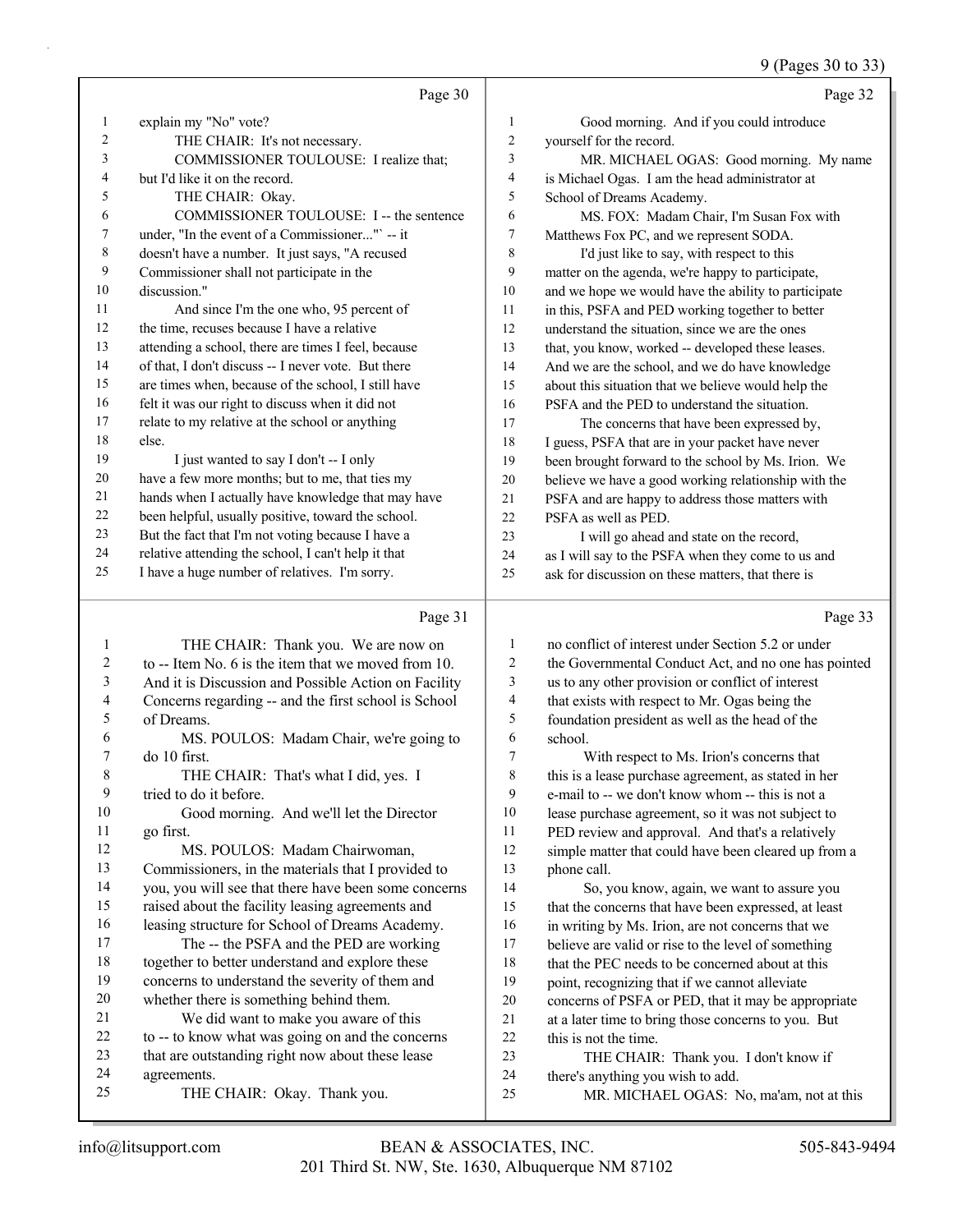## 10 (Pages 34 to 37)

|    |                                                      |                | $10$ (F ages $34$ to $37$ )                          |
|----|------------------------------------------------------|----------------|------------------------------------------------------|
|    | Page 34                                              |                | Page 36                                              |
| 1  | point. But I'm more than happy to answer questions   | 1              | the school and the agency's representatives. So      |
| 2  | if there's any.                                      | $\overline{2}$ | thank you for that.                                  |
| 3  | THE CHAIR: Okay. I think I'm going to                | 3              | MS. FOX: We welcome that dialogue. Thank             |
| 4  | let Commissioner Peralta -- because he sits on PSFA. | $\overline{4}$ | you.                                                 |
| 5  | You're on.                                           | 5              | COMMISSIONER TOULOUSE: Madam Chair?                  |
| 6  | COMMISSIONER PERALTA: Thank you,                     | 6              | THE CHAIR: Commissioner Toulouse?                    |
| 7  | Madam Chair. I sit on the -- I'm the liaison         | 7              | COMMISSIONER TOULOUSE: Let me make a                 |
| 8  | representative for the Commission on the Capital     | 8              | statement in favor of the school.                    |
| 9  | Outlay Council, and I can confirm that there has     | 9              | You know, I spent over nine years back               |
| 10 | been, lately, discussion between the council and the | 10             | years ago, but still running the welfare office in   |
| 11 | PSFA about issues or concerns with the school and    | 11             | Valencia County, I know the way the streets are      |
| 12 | things related to facility lease -- lease            | 12             | numbered and named up as you get in Los Lunas and    |
| 13 | arrangements, MOUs, and things of that nature. And   | 13             | move both sides of the river and up toward the       |
| 14 | that's about all I'll expand as far as me            | 14             | reservation.                                         |
| 15 | participating in that dialogue with PSFA.            | 15             | And it's very, very hard to get any                  |
| 16 | I just have one question maybe unrelated             | 16             | addresses or know whose address is what in there.    |
| 17 | to the concern raised by CSD. But when you -- there  | 17             | So I can completely understand what this is.         |
| 18 | are three addresses that I get from various          | 18             | I don't think there's any intent to make             |
| 19 | resources about the school. And I see 1001 Juan      | 19             | any problems with it. But the way the town is now    |
| 20 | Perea Road, 906 Juan Perea Road, and 1800 Main       | 20             | expanded, it's really hard for anyone to know what   |
| 21 | Street.                                              | 21             | their address is. I mean, how many addresses are     |
| 22 | Mr. Ogas, can you kind of just lay that              | 22             | there on Los Lentes, and how many of them duplicate? |
| 23 | out and kind of maybe describe what those            | 23             | And, you know, I'm just saying it was an old rural   |
| 24 | addresses --                                         | 24             | area that hasn't grown into the size it is now.      |
| 25 | MR. MICHAEL OGAS: Commission and                     | 25             | So thank you.                                        |
|    | Page 35                                              |                | Page 37                                              |
| 1  | Madam Chair, I'd be happy to try. The 1800 Main      | 1              | THE CHAIR: Commissioner Peralta?                     |

|                | Madam Chair, I'd be happy to try. The 1800 Main      | 1  | THE CHAIR: Commissioner Peralta?                    |
|----------------|------------------------------------------------------|----|-----------------------------------------------------|
| 2              | Street was the facility we were in for the past nine | 2  | COMMISSIONER PERALTA: Yeah. And,                    |
| 3              | years by -- just on the other side, east of the      | 3  | Commissioner Toulouse, by all means, that was the   |
| $\overline{4}$ | river. That's where we've moved from.                | 4  | address that I mentioned to Mr. Ogas. That has      |
| 5              | The property that we've moved onto used to           | 5  | nothing to do with the concerns from the PSFA or    |
| 6              | be a trailer park with about 200-plus units; so it   | 6  | CSD. It was a matter of just clarification for my   |
| 7              | had a number of addresses associated with it and     | 7  | own personal purposes. Thank you.                   |
| 8              | street names.                                        | 8  | THE CHAIR: Commissioners?                           |
| 9              | The address that The Village gave us                 | 9  | We had initial concerns; there's no doubt           |
| 10             | ultimately was 906 Juan Perea Road. But we have had  | 10 | about it. And the e-mail that came out highlighted  |
| 11             | had issue, whether it's been 1001 Juan Perea -- I    | 11 | some areas that there may need to be some dialogue. |
| 12             | mean 1001 Juan Perea Road. And even Romero Street    | 12 | As a result of preliminary information from         |
| 13             | and Charles Street have come up, because they were   | 13 | yesterday that came as a result of a meeting with   |
| 14             | roads in that trailer park.                          | 14 | PSFA, at this point in time, I think we have to     |
| 15             | But our real address, and the one that you           | 15 | allow the investigation to play out, that it's --   |
| 16             | approved us to move to, was 906 Juan Perea Road.     | 16 | we're in the very early stages of that, and I think |
| 17             | COMMISSIONER PERALTA: Okay. All right.               | 17 | it would be rash for us to do anything at this      |
| 18             | Thank you for that.                                  | 18 | moment in time.                                     |
| 19             | And just so that I can inform                        | 19 | But just so that the Commissioners are              |
| 20             | Commissioners that -- I'm assuming PSFA will be      | 20 | aware, that there -- there appears to be some       |
| 21             | extending an invitation to the school and your       | 21 | significant concerns. And we need to allow that to  |
| 22             | representatives so that we can get better            | 22 | be thoroughly investigated. And I'm not going to    |
| 23             | clarification about the issues that are being raised | 23 | get into at this moment in time; I don't want to    |
| 24             | about the school. And so I think there will be some  | 24 | touch on those at this public meeting. But I think  |
| 25             | investigation or some form of auditing going on with | 25 | you'll be made aware of them soon.                  |
|                |                                                      |    |                                                     |
|                |                                                      |    |                                                     |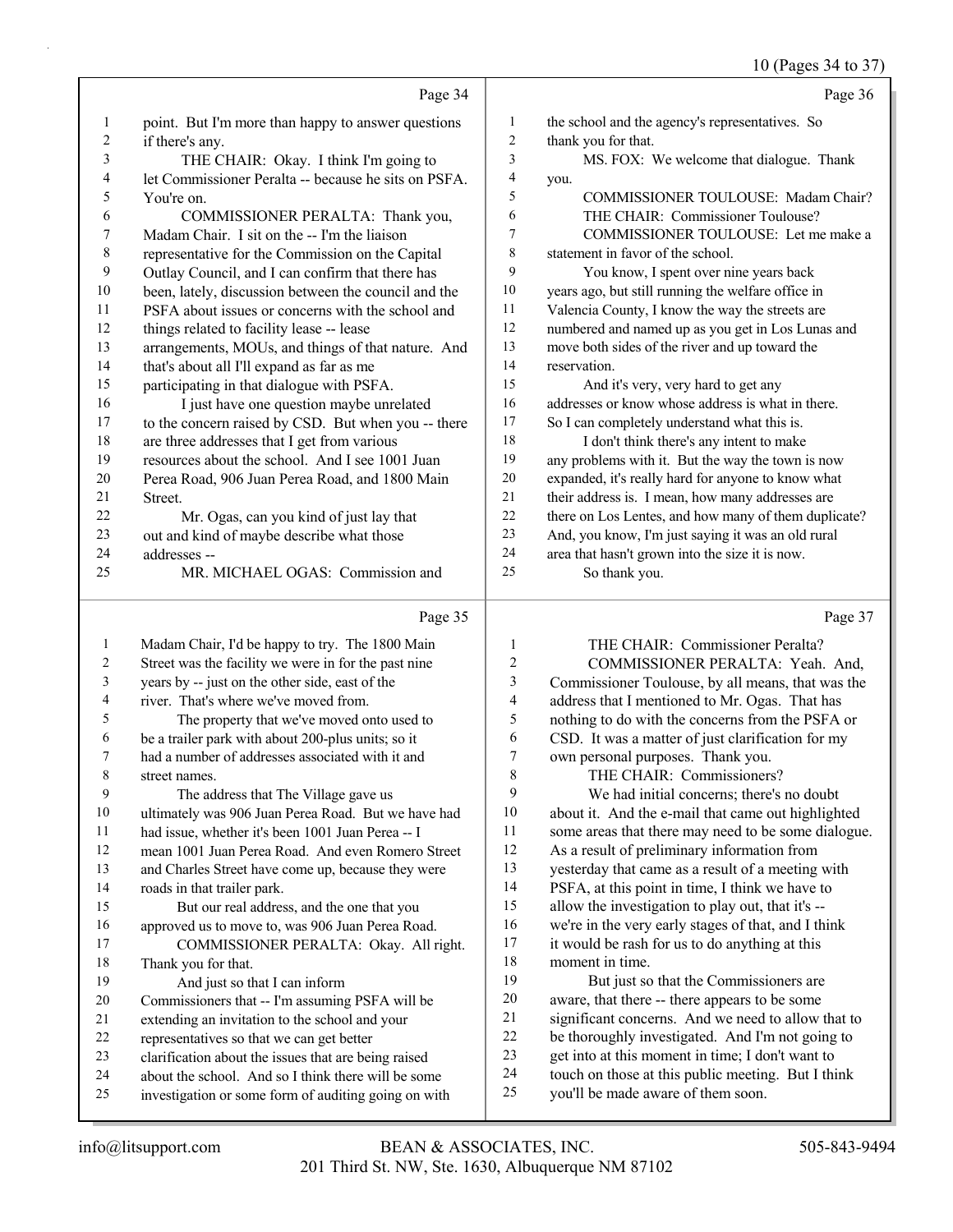# 11 (Pages 38 to 41)

|              | Page 38                                                                                                |                  | Page 40                                                                                                    |
|--------------|--------------------------------------------------------------------------------------------------------|------------------|------------------------------------------------------------------------------------------------------------|
| 1            | MR. MICHAEL OGAS: Madam Chair, that would                                                              | 1                | Thank you.                                                                                                 |
| 2            | be helpful.                                                                                            | 2                | MS. FOX: Thank you.                                                                                        |
| 3            | THE CHAIR: Right. And please understand                                                                | 3                | And the next item is South Valley                                                                          |
| 4            | that I don't have any role or authority in that                                                        | 4                | Preparatory -- oh, wait. Sorry. Sorry. Sorry.                                                              |
| 5            | notification. So I -- you know, I can't give you                                                       | 5                | SAHQ.                                                                                                      |
| 6            | assurances as to when or how, because I'm just the                                                     | 6                | MS. POULOS: Madam Chairwoman and                                                                           |
| 7            | receiver of some of the information.                                                                   | 7                | Commissioners, in mid-March, we did receive                                                                |
| 8            | MS. FOX: Madam Chair and members of the                                                                | 8                | information in the form of a complaint that is                                                             |
| 9            | Commission, I appreciate that. And, again, we are                                                      | 9                | contained in your materials with regards to some                                                           |
| 10           | happy to participate in whatever investigation by                                                      | 10               | facility concerns with Student Athlete Head                                                                |
| 11           | whomever. However, in terms of placing this matter                                                     | 11               | Quarters, specifically related to ownership, leasing                                                       |
| 12           | on the agenda for possible action today, knowing                                                       | 12               | agreements, access to the facility, wanted to bring                                                        |
| 13           | that there's investigation that was going to happen,                                                   | 13               | these concerns also to -- to you, make you aware of                                                        |
| 14           | we just would have appreciated prior notification                                                      | 14               | them and ask if there is any directive that the                                                            |
| 15           | and more information.                                                                                  | 15               | Commission has or anything that the Commission wants                                                       |
| 16           | THE CHAIR: It was 5:30 last night.                                                                     | 16               | us to do specifically with relation to these as far                                                        |
| 17           | MS. FOX: That's fine. But your agenda                                                                  | 17               | as from your point of view.                                                                                |
| $18\,$       | was set a week ago. So we're just saying that it's                                                     | 18               | THE CHAIR: And I -- I don't see anyone                                                                     |
| 19           | difficult for us to show up here and be able to                                                        | 19               | from -- oh, I'm sorry.                                                                                     |
| $20\,$       | speak intelligently to something that we really have                                                   | 20               | MS. POULOS: I believe the facility owner                                                                   |
| 21           | limited information on at this time.                                                                   | 21               | is here.                                                                                                   |
| 22           | THE CHAIR: I understand. But like I                                                                    | 22               | THE CHAIR: Thank you. Would you like to                                                                    |
| 23           | said, it was 5:30 last night when I received a                                                         | 23               | come up?                                                                                                   |
| 24           | snippet of information. So at this point in time, I                                                    | 24               | MS. CHARLOTTE RODE: Actually, that                                                                         |
| 25           | think we're -- you know, we would be penny-wise and                                                    | 25               | ownership is with a nonprofit. I'm a volunteer with                                                        |
|              |                                                                                                        |                  |                                                                                                            |
|              | Page 39                                                                                                |                  | Page 41                                                                                                    |
| $\mathbf{1}$ | pound-foolish to try to move on anything right now.                                                    | 1                | the -- with the facility.                                                                                  |
| 2            | But I-                                                                                                 | $\boldsymbol{2}$ | THE CHAIR: I'm sorry. Unless you are                                                                       |
| 3            | COMMISSIONER TOULOUSE: Madam Chair, I                                                                  | 3                | near the mic, the --                                                                                       |
| 4            | have concerns about the Open Meetings Act and having                                                   | 4                | MS. CHARLOTTE RODE: Sure. Yes. Good                                                                        |
| 5            | information that isn't out there, either. I just --                                                    | 5                | morning, Commissioner and members.                                                                         |
| 6            | I don't want to be in violation of that.                                                               | 6                | THE CHAIR: Could you please identify                                                                       |
| 7            | THE CHAIR: What information?                                                                           | 7                | yourself for the record?                                                                                   |
| 8            | COMMISSIONER TOULOUSE: You just said you                                                               | $\,$ 8 $\,$      | MS. CHARLOTTE RODE: Yes. Do I need to do                                                                   |
| 9            | had snippets.                                                                                          | 9                | anything with this? Push it?                                                                               |
| 10           | THE CHAIR: I received --                                                                               | 10               | All right. Good morning. I'm Charlotte                                                                     |
| 11           | COMMISSIONER TOULOUSE: Shouldn't we have                                                               | 11               | Rode. I'm the founder -- one of the founders of                                                            |
| 12           | taken this off the agenda?                                                                             | 12               | SAHQ Academy, and I am a volunteer for the youth                                                           |
| 13           | COMMISSIONER CABALLERO: Yes.                                                                           | 13               | program, Student Athlete Head Quarters, that is a                                                          |
| 14<br>15     | THE CHAIR: No. Because Commissioner                                                                    | 14<br>15         | $501(c)(3)$ and owns the property.                                                                         |
| 16           | Peralta did have a question that needed to be -- and                                                   | 16               | I am a volunteer and have been a volunteer                                                                 |
| 17           | it was 5:30 last night that I received information                                                     | 17               | for both organizations, both for the school and for                                                        |
| 18           | solely that there is an investigation that is --<br>that is going to take place. So I am certainly not | 18               | the youth program. As a result of my 32 years of                                                           |
| 19           | in violation of the Open Meetings Act in withholding                                                   | 19               | volunteerism in the community, it's an extension of<br>what we've been doing for my whole life.            |
| $20\,$       | any kind of information.                                                                               | $20\,$           | I'd be happy to answer any questions. As                                                                   |
| 21           | MS. FOX: Okay. Are you waiting for                                                                     | $21\,$           | I went through the application process, I've been up                                                       |
| 22           | something more from me? Or --                                                                          | $22\,$           | here for the last six years and went through two                                                           |
| 23           | THE CHAIR: No. I think at this moment in                                                               | $23\,$           | cycles of the application process. So a lot of                                                             |
| 24<br>25     | time, I think we're good, unless the Commissioners<br>have any additional questions.                   | 24<br>$25\,$     | these questions were asked and answered by myself,<br>by my attorney, and by the school's attorney as well |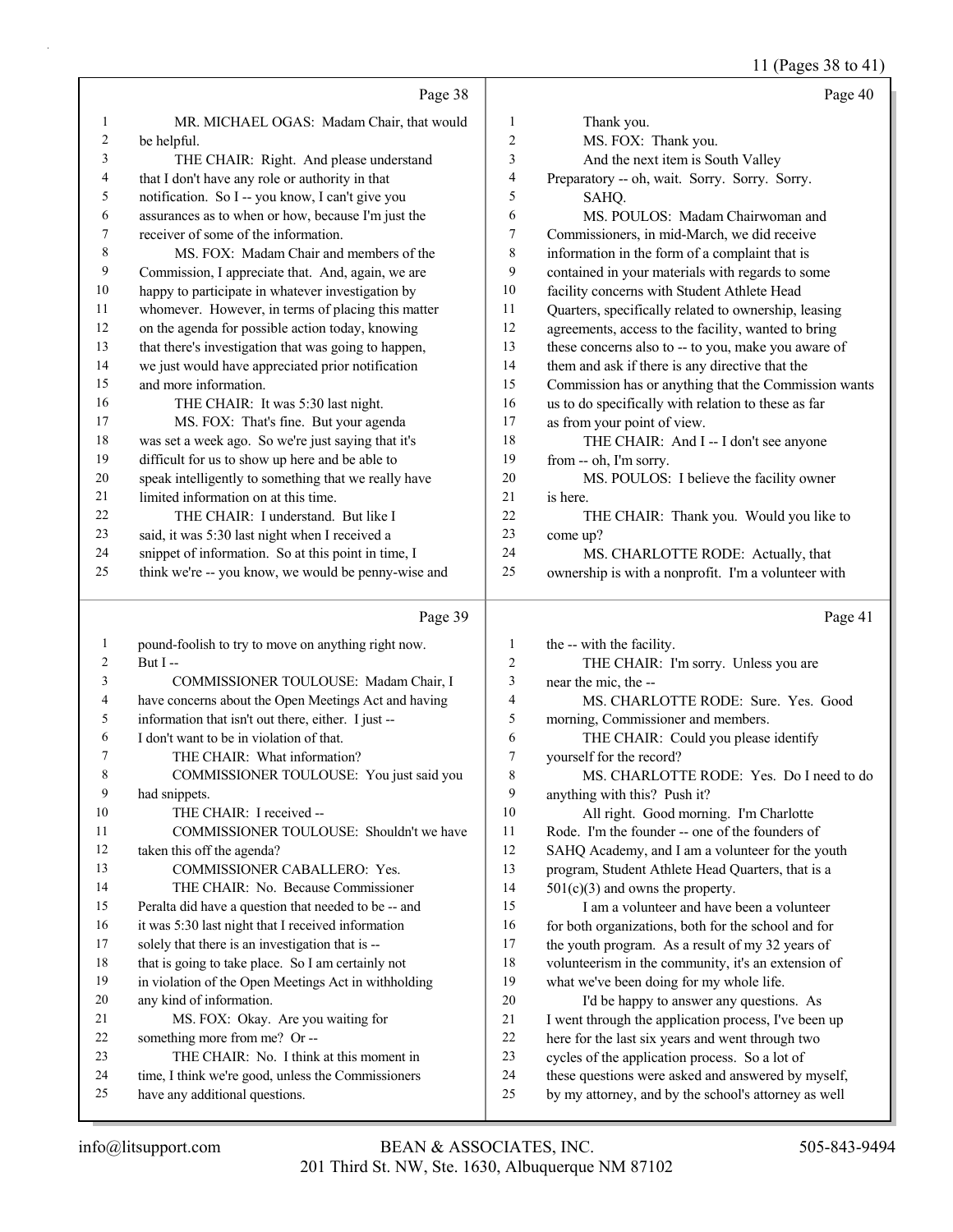#### 12 (Pages 42 to 45)

|              |                                                                                               |              | 12 (Pages 42 to 45                                                           |
|--------------|-----------------------------------------------------------------------------------------------|--------------|------------------------------------------------------------------------------|
|              | Page 42                                                                                       |              | Page 44                                                                      |
| $\mathbf{1}$ | as by the business manager, Michael Vigil, as he was                                          | 1            | COMMISSIONER PERALTA: So what I can tell                                     |
| 2            | also one of our founders.                                                                     | 2            | you is I sat in on a Capital Outlay Council meeting                          |
| 3            | Do you all have any questions?                                                                | 3            | yesterday morning. At the conclusion of that                                 |
| 4            | THE CHAIR: Commissioner Peralta?                                                              | 4            | Council meeting, I personally spoke with Ms. Casias,                         |
| 5            | COMMISSIONER PERALTA: Thank you,                                                              | 5            | and she informed me that the school does not have an                         |
| 6            | Madam Chair. Ms. Rode, from my understanding in                                               | 6            | E-Occupancy certification.                                                   |
| 7            | communicating with Martica Casias from PSFA, I                                                | 7            | So I would recommend that you get to her                                     |
| 8            | believe the school had been given notification about                                          | 8            | office immediately and try to square this away.                              |
| 9            | the lack of E-Occupancy certification for the                                                 | 9            | MS. CHARLOTTE RODE: I will do that. I                                        |
| 10           | facility for the entire school. And from my                                                   | $10\,$       | appreciate the information. This is the first time                           |
| 11           | understanding up to this date, this school does not                                           | 11           | that I have heard of it. What I understood, because                          |
| 12           | have the E-Occupancy certification at this time,                                              | 12           | at the beginning, when we had our first initial                              |
| 13           | which will impact your -- your lease application for                                          | 13           | visit, site visit, which was two weeks prior to the                          |
| 14           | reimbursement or lease application assistance from                                            | 14           | opening of the school, we did provide that to the                            |
| 15           | the Council.                                                                                  | 15           | CSD when they visited. And it was my understanding                           |
| 16           | So can you tell me the reason why the                                                         | 16           | that that was checked off and that we had provided                           |
| 17           | school has not moved on -- I believe the process                                              | 17           | that to them and as well as posting it in the                                |
| 18           | only takes about two weeks to get E-Occupancy for                                             | 18           | office.                                                                      |
| 19           | the school. And at this point, it hasn't been done.                                           | 19           | So this is the first that I've heard of                                      |
| 20           | MS. CHARLOTTE RODE: That information is                                                       | 20           | it. I was told that this was about access and                                |
| 21           | incorrect. And we actually worked with an architect                                           | 21           | the -- the architect that we worked with, as well as                         |
| 22           | over the last several years to renovate the building                                          | 22           | another architect here in town did provide some                              |
| 23           | in order to -- and she -- Kim Booker, who is very                                             | 23           | diagrams to show that we have ADA access on both                             |
| 24           | well-known in our community for working with                                                  | 24           | levels, because we have street access from both                              |
| 25           | schools. And she actually designed the property for                                           | 25           | levels.                                                                      |
|              | Page 43                                                                                       |              | Page 45                                                                      |
| $\mathbf{1}$ | E-Occupancy. We passed all of the inspections and                                             | $\mathbf{1}$ | So I apologize, or else I would have come                                    |
| 2            | the -- the occupancy certificate is hanging in the                                            | 2            | prepared with that information. But I will                                   |
| 3            | front office and was provided.                                                                | 3            | certainly contact Ms. Casias and take care of that                           |
| 4            | COMMISSIONER PERALTA: I believe there may                                                     | 4            | immediately.                                                                 |
| 5            | be an E-Occupancy for one of the buildings and not                                            | 5            | COMMISSIONER PERALTA: Thank you.                                             |
| 6            | the second. My understanding was that PSFA is                                                 | 6            | MS. CHARLOTTE RODE: Uh-huh.                                                  |
| 7            | requiring that the school get the certificate for                                             | 7            | MS. MATTHEWS: Madam Chair, may I speak?                                      |
| 8            | the entire school.                                                                            | 8            | THE CHAIR: Yes.                                                              |
| 9            | MS. CHARLOTTE RODE: That was -- that                                                          | 9            | MS. MATTHEWS: Very briefly. I'm Patricia                                     |
| 10           | information is several years old. Before we went                                              | 10           | Matthews on behalf of SAHQ Academy, the school.                              |
| 11           | through the renovations, we had E-Occupancy, which                                            | 11           | Mr. Peralta, certainly we will make sure                                     |
| 12           | was standing for one of the buildings. And after                                              | 12           | that we figure out what's going on, and we'll get                            |
| 13           | the renovations were done in the other buildings --                                           | 13           | you that information up-top. Just trying to make                             |
| 14           | well, it's basically one building. But a portion of                                           | 14           | sure from the school's perspective you have our                              |
| 15           | it was built later for the church that had the                                                | 15           | assurances. I don't even think the school could                              |
| 16           | school. And so that portion had E-Occupancy.                                                  | 16           | have been opened and the Fire Marshal certainly                              |
| 17           | We went through about half-a-million                                                          | 17           | would probably have closed it down.                                          |
| 18           | dollars of renovations that the youth program took                                            | 18           | But I respect Ms. Casias. If that's the                                      |
| 19           | on as dead in order to renovate the school and be                                             | 19           | information she has, we'll get it clarified. Thank                           |
| 20<br>21     | ready for E-Occupancy for the entire building.                                                | 20<br>21     | you.                                                                         |
| 22           | So we did things like install a sprinkler<br>system, ADA bathrooms on both floors. And all of | $22\,$       | COMMISSIONER PERALTA: Thank you.<br>THE CHAIR: I know you indicated that you |
| 23           | that was submitted. We passed every inspection, and                                           | 23           | feel that questions have been asked and answered.                            |
| 24           | we do have our occupancy certificate, and that is                                             | 24           | But it is unfortunate that we still seem to be mired                         |
|              |                                                                                               |              |                                                                              |

in these concerns about the separation between the

posted for the renovated building.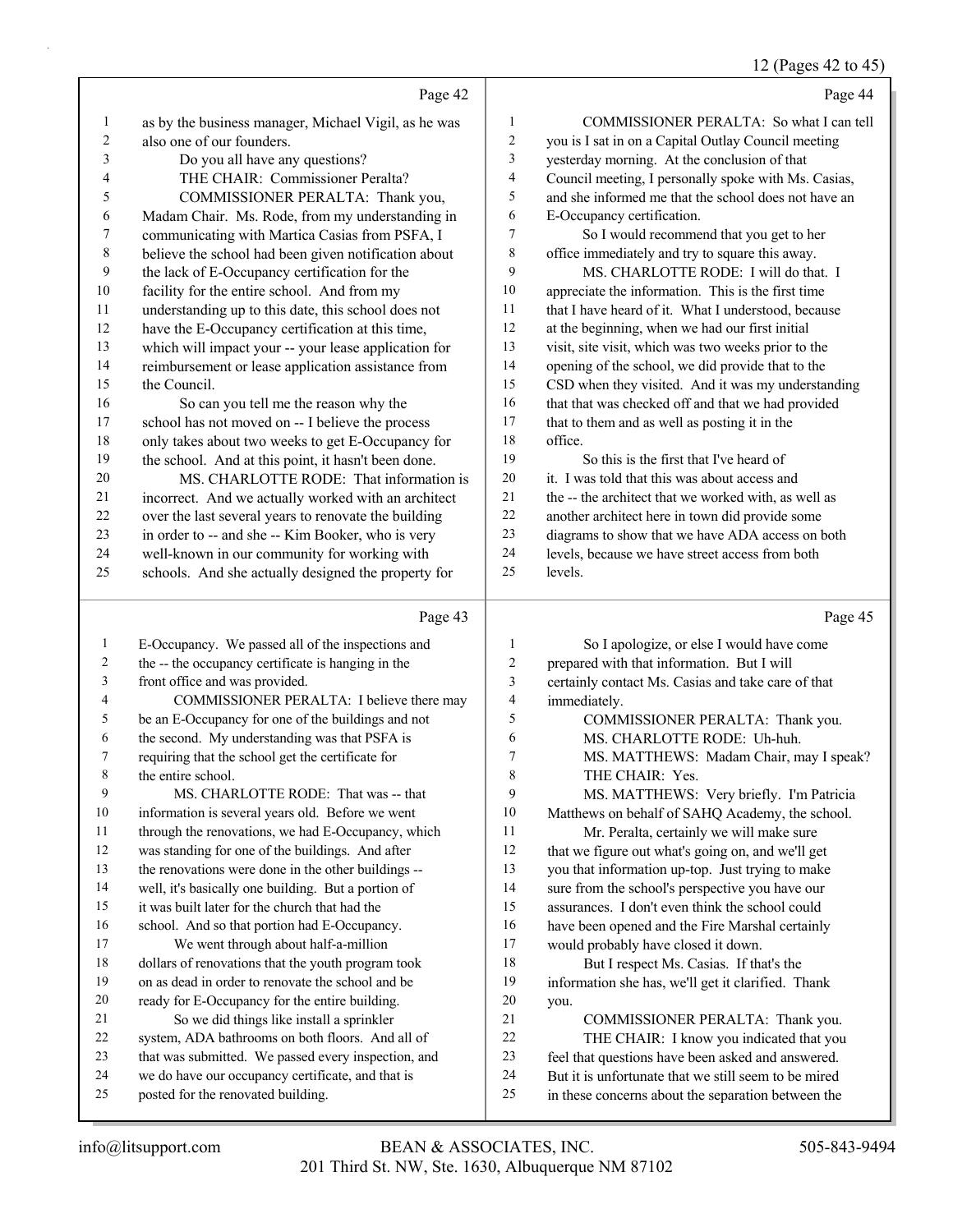|    |                                                      |                | $15 \times 1000$                                     |
|----|------------------------------------------------------|----------------|------------------------------------------------------|
|    | Page 46                                              |                | Page 48                                              |
| 1  | foundation and the school and that there have been   | 1              | COMMISSIONER PERALTA: Information in what            |
| 2  | concerns that have been raised at this point in time | $\overline{c}$ | regard?                                              |
| 3  | that we don't have full information, but to let you  | 3              | MS. MATTHEWS: These concerns that you're             |
| 4  | know that there is a serious concern that            | $\overline{4}$ | now raising, because this is the first time.         |
| 5  | operational money or lease money is being used on    | 5              | COMMISSIONER PERALTA: My initial question            |
| 6  | that portion of the building that is not being --    | 6              | to Ms. Casias was if she had any information on      |
| 7  | that is not designated as the -- for the school.     | 7              | SAHQ, because I told her SAHQ was on the agenda, and |
| 8  | MS. CHARLOTTE RODE: I'm sorry. I don't               | 8              | there was some concerns about the facilities. And    |
| 9  | understand. Can you clarify that? Because I'd be     | 9              | all she expressed to me was that the school has not  |
| 10 | happy to answer any questions.                       | 10             | yet obtained an E-Occupancy certification for the    |
| 11 | THE CHAIR: I don't know how simpler to               | 11             | entire school structure, which includes multiple     |
| 12 | make it.                                             | 12             | buildings. And I think that's what -- where,         |
| 13 | MS. CHARLOTTE RODE: What portion of the              | 13             | basically, she-                                      |
| 14 | building?                                            | 14             | MS. MATTHEWS: Caught off guard here. So              |
| 15 | THE CHAIR: There is a portion of the                 | 15             | I would ask the Commission to put us on the agenda   |
| 16 | building that you do not use, correct, for the       | 16             | for next time, if that's possible, and we'll get you |
| 17 | school? Because that's what Commissioner Peralta     | 17             | that information and we'll clear this up. I'd love   |
| 18 | was identifying, that you have E-Occupancy for -- it | 18             | to have the opportunity to present it and clear the  |
| 19 | is our understanding that you have E-Occupancy for a | 19             | air here, because I don't want anyone to believe     |
| 20 | portion of the building, that the school does not    | 20             | that the school is doing anything wrong.             |
| 21 | use 100 percent of the building.                     | 21             | THE CHAIR: And my understanding was that             |
| 22 | MS. MATTHEWS: Madam Chair, members of the            | 22             | someone from PSFA, I thought at least had a          |
| 23 | Commission, that's not correct information.          | 23             | conversation if not went out. That's what I          |
| 24 | THE CHAIR: So that's where we're --                  | 24             | thought. But I could, at this point in time, be      |
| 25 | MS. MATTHEWS: The lease itself covers the            | 25             | wrong.                                               |
|    | Page 47                                              |                | Page 49                                              |

 entire premises. The school leases the entire premises, and they pay rent on the entire premises. So I'm not sure where that information is coming from. Again, Mr. Peralta -- 5 THE CHAIR: It's coming really from PSFA. 6 MS. MATTHEWS: That's great. I'm sitting in the same position as Ms. Fox was. Certainly if there is some concern about utilization of the facility, whether or not it's improperly being paid 10 for on behalf of a nonprofit, please have them contact us. We can get this straightened away. 12 This is not -- I mean, we're hashing out something that we bring to you when we hit the loggerhead; right? Then you know that there is an actual problem. 16 Right now, I don't know that there is an actual problem. No one -- I certainly haven't been contacted by Ms. Jaramillo or Mr. Beach, who's the head of the governing council, that they've been notified of a concern. I don't represent the foundation. I don't have contact with Ms. Rode. So I would be getting my information from the school. 23 So, Mr. Peralta -- Commissioner Peralta -- is that information that -- do you know if it's been provided to the school? 1 MS. MATTHEWS: We're all possibly wrong. I'm more than happy to come back next year -- next year. Yes, please, just -- last time -- I will -- I'll get in touch with the school and tell them that this was raised, and that there was a concern. 6 So -- I mean, I would ask Director Poulos if they were contacted that they were going to be on the agenda on this issue, because I don't want to say they didn't have notice if you gave them notice. 10 MS. POULOS: I believe that they were; but I could be wrong. And if I'm wrong, that is fault on our part. 13 MS. MATTHEWS: We'll figure it out. We'll give you information next time. 15 THE CHAIR: I just had a -- like, a 30-second conversation with Ms. Casias at the spring budget. And I simply mentioned that this was on the agenda. And she -- the indication to me was she knew that. So I kind of worked my way around that. That's because there had been some work done by PSFA on this. 22 MS. MATTHEWS: We'll get it figured out, and we'll bring you back that information. 24 Thank you very much. 25 THE CHAIR: Thank you.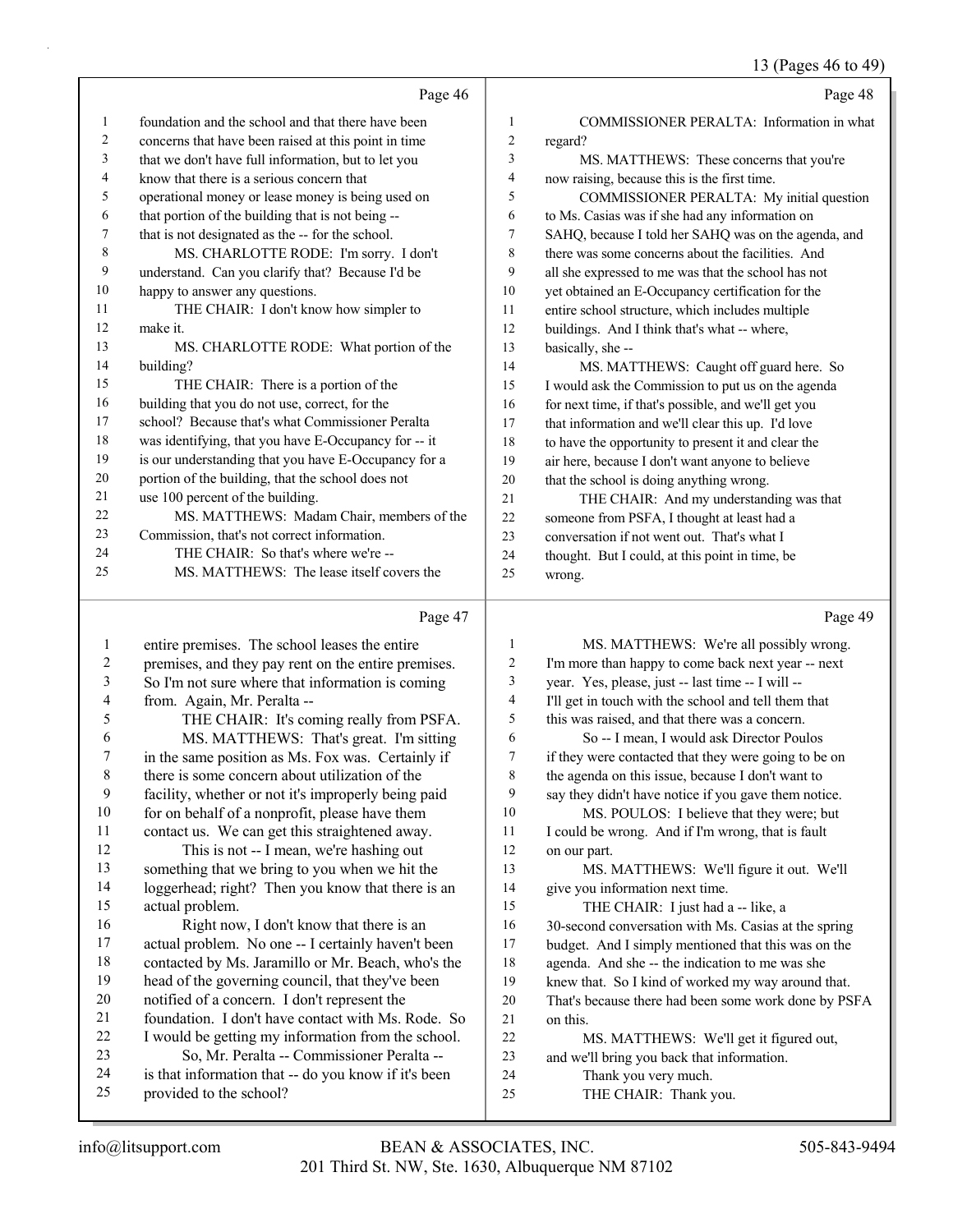#### 14 (Pages 50 to 53)

|                |                                                      |    | 14 (Pages 50 to 53)                                 |
|----------------|------------------------------------------------------|----|-----------------------------------------------------|
|                | Page 50                                              |    | Page 52                                             |
|                | MS. POULOS: And, Madam Chairwoman,                   |    | the Commission to have been that involved. But we   |
|                | Commissioners, the materials that were provided are  |    | were very concerned about the overlay of the        |
| 3              | materials that were a complaint letter that came to  |    | nonprofit, et cetera. And so we did as much         |
| $\overline{4}$ | us enumerating many -- I think one that corroborates | 4  | restructuring and figuring out how that should look |
| 5              | the -- Commissioner Peralta's statement stating that |    | and function so that we ensured there was not an    |
| 6              | aside from a remodeled environment that complicates  | 6  | anti-donation issue. And so that is how that lease  |
|                | students learning, Ms. Rode receives public funding  |    | is structured.                                      |
| 8              | for 7,000 to 10,000 square feet more than the school | 8  | Now, Ms. Poulos, the complaint she                  |
| 9              | uses or needs.                                       | 9  | received, you know, we need to take a look at that, |
| 10             | So these are some of the issues that are             | 10 | if, in fact, there is some validity to any of those |
| 11             | laid out here, including an issue regarding the      | 11 | questions. But I can't tell you off the top of my   |

 head without going to the school and saying here's a complaint. 14 We need to audit what's happening here. I

 can tell you that there is shared use of the building through an MOU, where the nonprofit uses the building after-hours, and there's an in-kind exchange. That's how it was structured.

19 And so maybe there's just confusion from the outside looking in as to what is happening, and we're more than happy to come and report out to give you the comfort level that we're not -- we don't have an anti-donation issue here.

24 THE CHAIR: I'll reiterate what I said when we did the commencement of operation. I need a

## Page 51

 understanding when we had this initial vote for commencement of operation. That's my vision of what was happening. 4 MS. MATTHEWS: Madam Chair, members of the Commission, first, if there's a complaint about what's going on at the school, it's my recollection that there's a process in the contract that requires that we go to the school, ask them for a response. And I don't believe the school has had the opportunity to respond to the concerns. Certainly, if they're valid, we need to get to the bottom of 12 them if that's, in fact, a complaint, before they come to the Commission. I think that that would be helpful, so everyone comes here with all the information we possibly can have. 16 Secondly, when we were getting -- when we were working toward approval on this particular school, we had multiple conversations with the Division about how the lease should be structured, what it would look like. Ultimately, we brought forward a lease to this Commission that described the facility, and that the facility in its entirety would be leased by the school from the foundation. And that was -- that was the structure. 25 And we -- you know, sort of unusual for "SAHQ For Dummies" to be able to navigate this -- 2 MS. MATTHEWS: More than happy to. 3 THE CHAIR: -- because it gets -- it just gets continually frustrating to try to figure this all out and be comfortable not having concerns about the State funds. 7 MS. MATTHEWS: More than happy to talk about it. I don't -- I mean, I assume that it would reflect in the audit findings from this year if 10 there was a concern. But this -- and I know Ms. Poulos would have certainly sent that complaint forward. I would hope that she would have done that if she just received it directly. So, you know, we'd be more than happy to look at it and respond. 15 THE CHAIR: Okay. Thank you. Oh. 16 Commissioners, is there anything else before I -- okay. Thank you. 18 Commissioners, can we take a short break? Try to be back in ten. 20 (Recess taken, 10:03 a.m. to 10:26 a.m.) 21 THE CHAIR: We are now on to Item No. 6, Discussion and Possible Action on Charter School Amendments. 24 MS. POULOS: Madam Chairwoman Commissioners, the First Amendment request you have

school and this other entity.

getting this confused message --

facility use agreement between the two entities, the

 misunderstanding from the beginning that the school was not using the entire facility, that there was only a portion of that building that the school was using, and that's what the E-Occupancy was for, and that the foundation still used, separate from the school, a portion of that building. That was my

14 THE CHAIR: See, that's where we're

16 MS. MATTHEWS: Fine. Uh-huh. 17 THE CHAIR: -- of what portion of that facility is being used for the school and what isn't. Because I -- I had -- I had the perhaps

#### Page 53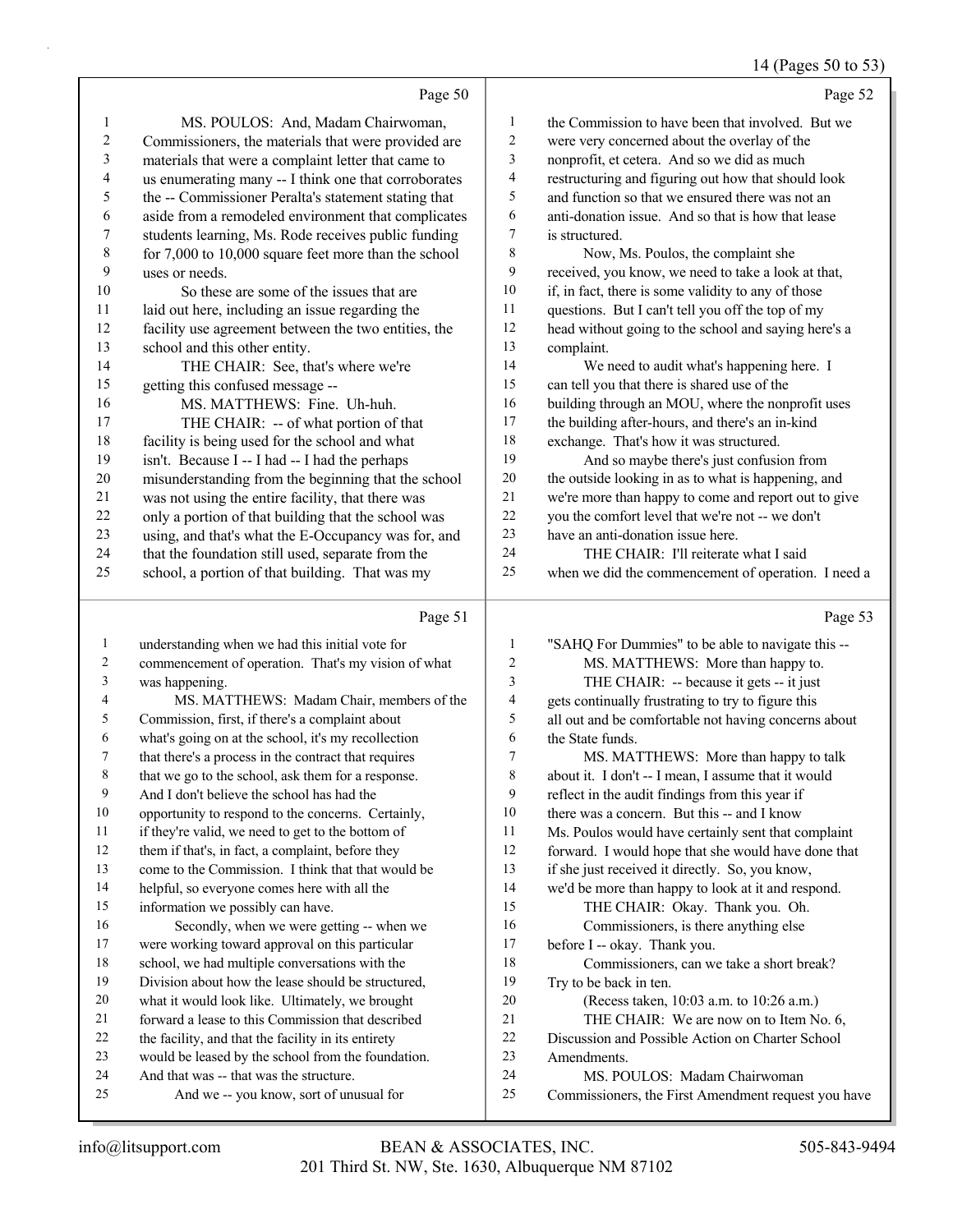15 (Pages 54 to 57)

|                          |                                                      |                | $15 \text{ (14505)} \cdot 100 \cdot 77$              |
|--------------------------|------------------------------------------------------|----------------|------------------------------------------------------|
|                          | Page 54                                              |                | Page 56                                              |
| $\mathbf{1}$             | in front of you is the anticipated request from      | 1              | item today.                                          |
| $\sqrt{2}$               | School of Dreams Academy to include in their         | $\overline{c}$ | THE CHAIR: Thank you. Good morning once              |
| 3                        | authorized grades the fourth, fifth, and sixth       | 3              | again.                                               |
| $\overline{\mathcal{L}}$ | grades. Currently, they are authorized for 3Y-4Y DD  | 4              | MR. MICHAEL OGAS: Good morning. Mike                 |
| 5                        | programs, kindergarten through third grade, and      | 5              | Ogas from the School of Dreams Academy. We come to   |
| 6                        | seventh through twelfth grade. They are seeking      | 6              | you for I believe the third year -- this will be the |
| $\tau$                   | approval to serve the full school of students such   | 7              | third year -- to request additional grades. You and  |
| $\,$ $\,$                | that they would take them from K through 12.         | 8              | this Commission have been gracious enough to allow   |
| 9                        | You do have in your performance report the           | 9              | us to phase those grades in as we've grown. We       |
| $10\,$                   | school's history, its academic performance, its --   | 10             | listened very closely to the concerns in terms of    |
| $11\,$                   | several pages of its academic performance, and also  | 11             | our academic performance and the school grade and    |
| 12                       | additional information regarding the organizational  | $12\,$         | have done major gains in achieving that. We went --  |
| 13                       | performance evaluation from 2016-'17. And you do     | 13             | we missed an "A" by right around one point this      |
| 14                       | not have any information about the organizational    | 14             | year, which we're very pleased of, and we continue   |
| 15                       | performance from the current school year, because we | 15             | to make improvements that way.                       |
| 16                       | have not yet conducted the site visit for this       | 16             | This past year, we also were re-upped on             |
| $17\,$                   | school. That will occur later.                       | $17\,$         | our Advanced Ed accreditation from the continuous    |
| 18                       | And then you do have, on Page 10, the                | $18\,$         | improvement model. So that went very positive.       |
| 19                       | additional analysis. This school has been coming to  | 19             | We've done some things above and beyond              |
| $20\,$                   | you for several years, kind of phasing in grades and | $20\,$         | to -- to ensure that, you know, we're trying to do   |
| 21                       | adding a couple at a time. And part of the           | 21             | the best we can for our children and for the         |
| 22                       | challenge has been the school's 2015 school grade of | $22\,$         | community.                                           |
| 23                       | a "D." And through our analysis, we had indicated    | 23             | I asked early on in the fall if there was            |
| 24                       | that we would not make a recommendation to approve   | 24             | any kinds of programs that the PED had that would    |
| 25                       | until the school had earned a "C" grade for two      | 25             | help leaders in terms of organization and, you know, |
|                          | Page 55                                              |                | Page 57                                              |
| 1                        | subsequent years, or consecutive years. And, in      | $\mathbf{1}$   | just general structuring kinds of things to improve. |
| $\overline{c}$           | fact, the school has done that; and so that's        | 2              | Even though we did not need to, we enrolled          |
| $\mathfrak{Z}$           | reflected.                                           | 3              | ourselves in the New Mexico DASH program so that I   |
| $\overline{\mathcal{L}}$ | Now, you haven't passed them. But you do             | 4              | could learn -- I went personally, myself, so that I  |
| 5                        | have policies that put into place the expectation    | 5              | could learn about organizational improvement, went   |
| 6                        | for what you need to know to be able to make a good  | 6              | through the training. So we have that that we're     |
| 7                        | decision on amendment requests like this, seeking to | 7              | willing to implement.                                |
| 8                        | expand and serve more students. This school doesn't  | 8              | We've also written, and we received, a               |
| 9                        | meet those standards that you want to apply going    | 9              | grant to add a computer science program offering now |
| $10\,$                   | forward. But I think some of the factors for         | 10             | that will allow students to obtain a computer        |
| $11\,$                   | consideration are things that you absolutely still   | 11             | science licensure and certification by the time they |
| 12                       | have the ability to consider; right? What's the      | 12             | graduate. And we have submitted an application as a  |
| 13                       | holistic picture of this school's -- this school's   | 13             | Comprehensive School Improvement grant, based upon   |
| 14                       | performance.                                         | 14             | our graduation rate, which actually went up this     |
| 15                       | Again, our recommendation, based on the              | 15             | year from the year that we actually qualified as a   |
| 16                       | recommendation over the past two years, was that you | 16             | SCI school. And I understand the qualifications.     |
| 17                       | do approve this amendment request. You do also,      | 17             | But I have gone on the record before. If             |

findings.

18 though, have -- have in front of you the school's audit findings from the audit that was most recently released. It does have at least one repeat finding, at least one material weakness. And I think also you can see that the foundation also has some audit

24 So that's the information that you have in front of you. And certainly, we discussed the other  you remember, a couple of years ago, you approved an amendment to codify our -- our GRADUATE SODA program, which was a reengagement credit recovery program. And we agreed to it knowing it's a mobile, very mobile population, and that, you know, as a result, our graduation rate is a little bit lower; although, we are, you know, serving and meeting a need that is not being met in Valencia County.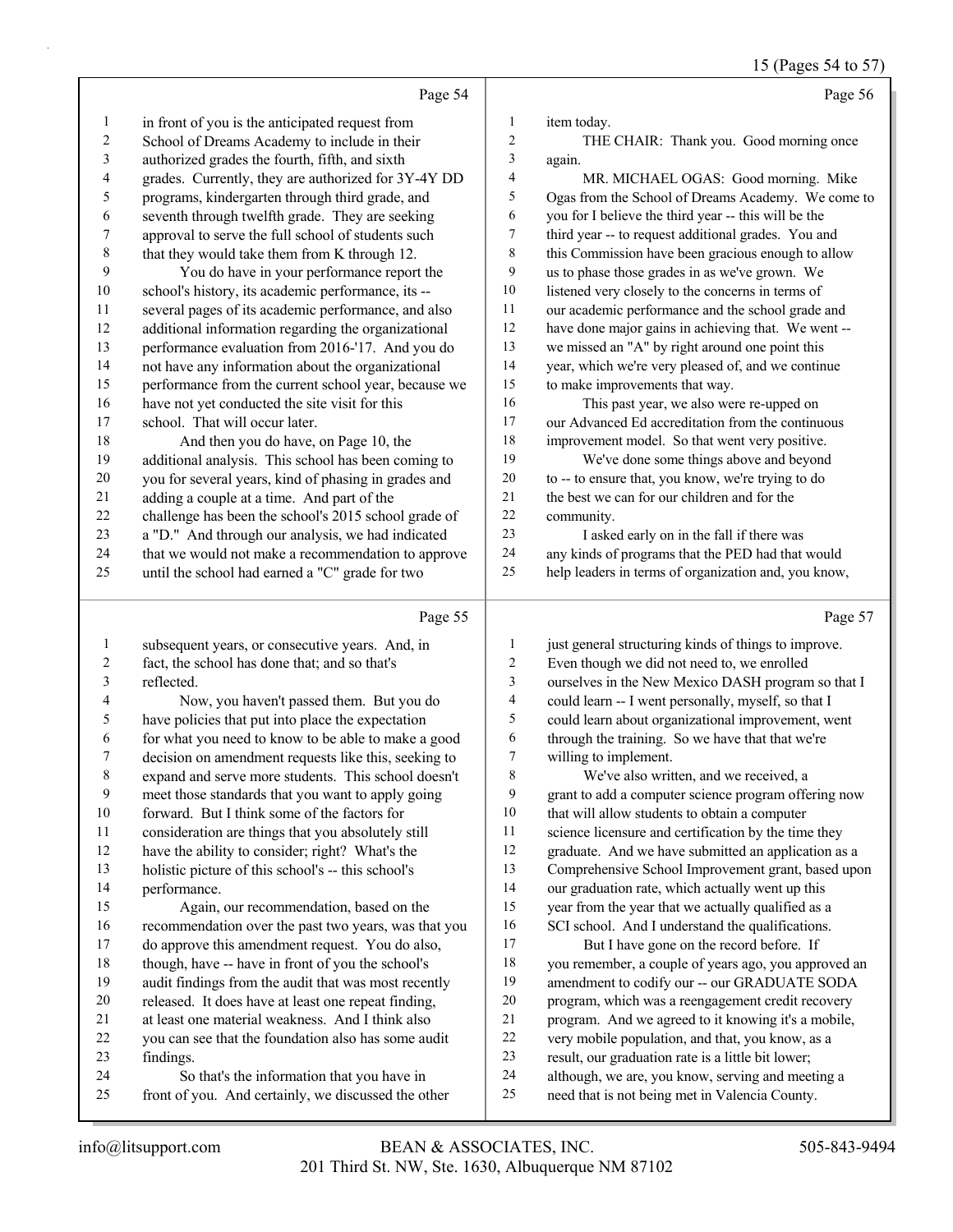# 16 (Pages 58 to 61)

|                | Page 58                                             |                | Page 60                                              |
|----------------|-----------------------------------------------------|----------------|------------------------------------------------------|
| 1              | So that's my presentation. And we -- we             | 1              | special education, for example, it's reported here   |
| $\overline{2}$ | gave you a number of information in terms of what   | $\overline{2}$ | that that was never completed.                       |
| 3              | our school is doing, some real positive things and  | 3              | We actually submitted it in June two weeks           |
| 4              | the move that we're making. We have right around    | 4              | early. And there's a -- a memo in here from          |
| 5              | 30 second -- third-graders that have all indicated  | 5              | Ms. Dominguez-Clark clearing us of all issues that   |
| 6              | they will return for the fourth grade. And we're    | 6              | were brought up during that Corrective Action Plan,  |
| 7              | going to be PARCC-testing them beginning next week. | 7              | and I included that in our packet.                   |
| 8              | So we're looking forward to those results.          | 8              | So there are some other things that we               |
| 9              | I'm not one for excuses. We have lived              | 9              | could go through step by step with that; but         |
| 10             | through and taken the "D" that we received a couple | 10             | granted, there are some things we need to work on;   |
| 11             | of years ago in stride to move forward. But I can   | 11             | but there's also some things that have also been     |
| 12             | tell you with what we've learned over the last      | 12             | done.                                                |
| 13             | couple of years in terms of how the administration  | 13             | The reference to background checks and to            |
| 14             | of PARCC has evolved, that was our first year of    | 14             | licensure, those came up a year ago in an audit that |
| 15             | computerized testing. There were a number of        | 15             | came down to us around January or February of last   |
| 16             | computer glitches that year where kids were sitting | 16             | year. And we corrected those deficiencies almost     |
| 17             | in front of computers for a long period of time.    | 17             | immediately. The notion of background checks, just   |
| 18             | All of that, we sent up to PED immediately and      | 18             | for clarification, had to do with contract services  |
| 19             | documented that. And -- but the scores, I believe,  | 19             | that we contract out ancillary services with a       |
| 20             | had a rough time that year because of that.         | 20             | well-known agency. They had their background checks  |
| 21             | The following year, we requested                    | 21             | on file in their office. For some reason, we didn't  |
| 22             | paper-and-pencil testing, and our scores went up    | 22             | have them filed on our side. That was taken care of  |
| 23             | significantly.                                      | 23             | immediately.                                         |
| 24             | This year, we requested paper-and-pencil            | 24             | One or two people that did not comply with           |
| 25             | testing again, knowing that it was more expensive.  | 25             | completing their -- their OPAL license were let go   |
|                | Page 59                                             |                | Page 61                                              |

|    | And we actually got audited by PED. They came up     |              | once we learned. We now have since mitigated that.   |
|----|------------------------------------------------------|--------------|------------------------------------------------------|
| 2  | and looked at our system and found out that there is | $\mathbf{2}$ | All of our staff are background-checked,             |
| 3  | something in our system, or in the PED system in the | 3            | and they're all appropriately licensed. And I hope   |
| 4  | way they communicate with our end computing software | 4            | when the CSD comes down, that they'll be able to see |
| 5  | that glitches at the secondary level time and time   | 5            | that and take care of that piece of it, too.         |
| 6  | again. So they came and they proved that. So I       | 6            | There are some other areas that we're                |
| 7  | felt a little vindicated that way.                   | 7            | working through. I just need to know, for my part,   |
| 8  | We are going to computerize-test all of              | 8            | how to make sure to report that to where it's put in |
| 9  | our third-graders, because the PARCC at the          | 9            | the right place for the performance framework.       |
| 10 | elementary did not glitch up. I've never said that   | 10           | Thank you.                                           |
| 11 | publicly; but I do want to qualify that because I to | 11           | THE CHAIR: I appreciate all the work                 |
| 12 | think our school has been stigmatized with that "D"  | 12           | that -- that you've done in terms of your academic   |
| 13 | long enough. We're continually improving. We do a    | 13           | growth. I did -- I do have one question because      |
| 14 | lot of good things, and we're ready to move on with  | 14           | your demographics don't necessarily match up with    |
| 15 | our full grade, you know, having the pre-K through   | 15           | the -- with the area. What's your student retention  |
| 16 | twelfth grade.                                       | 16           | in the school?                                       |
| 17 | There are some things in the                         | 17           | MR. MICHAEL OGAS: I think it was reported            |
| 18 | organizational framework that we need to clarify.    | 18           | in here. I don't have the exact numbers.             |
| 19 | And I'm going to need direction from PED on that,    | 19           | THE CHAIR: And I-                                    |
| 20 | because I don't -- I think there's a                 | 20           | MR. MICHAEL OGAS: It's --                            |
| 21 | miscommunication on where exactly or how we're       | 21           | THE CHAIR: Is it, like, in the 70s?                  |
| 22 | supposed to report.                                  | 22           | MR. MICHAEL OGAS: It's 78 or something               |
| 23 | And it's probably my fault -- I'll take              | 23           | like that, most recently. But it was 85 the time     |
| 24 | that -- how we're supposed to report items that have | 24           | before that.                                         |
| 25 | been completed. The Corrective Action Plan for       | 25           | MS. POULOS: Madam Chairwoman, it's                   |
|    |                                                      |              |                                                      |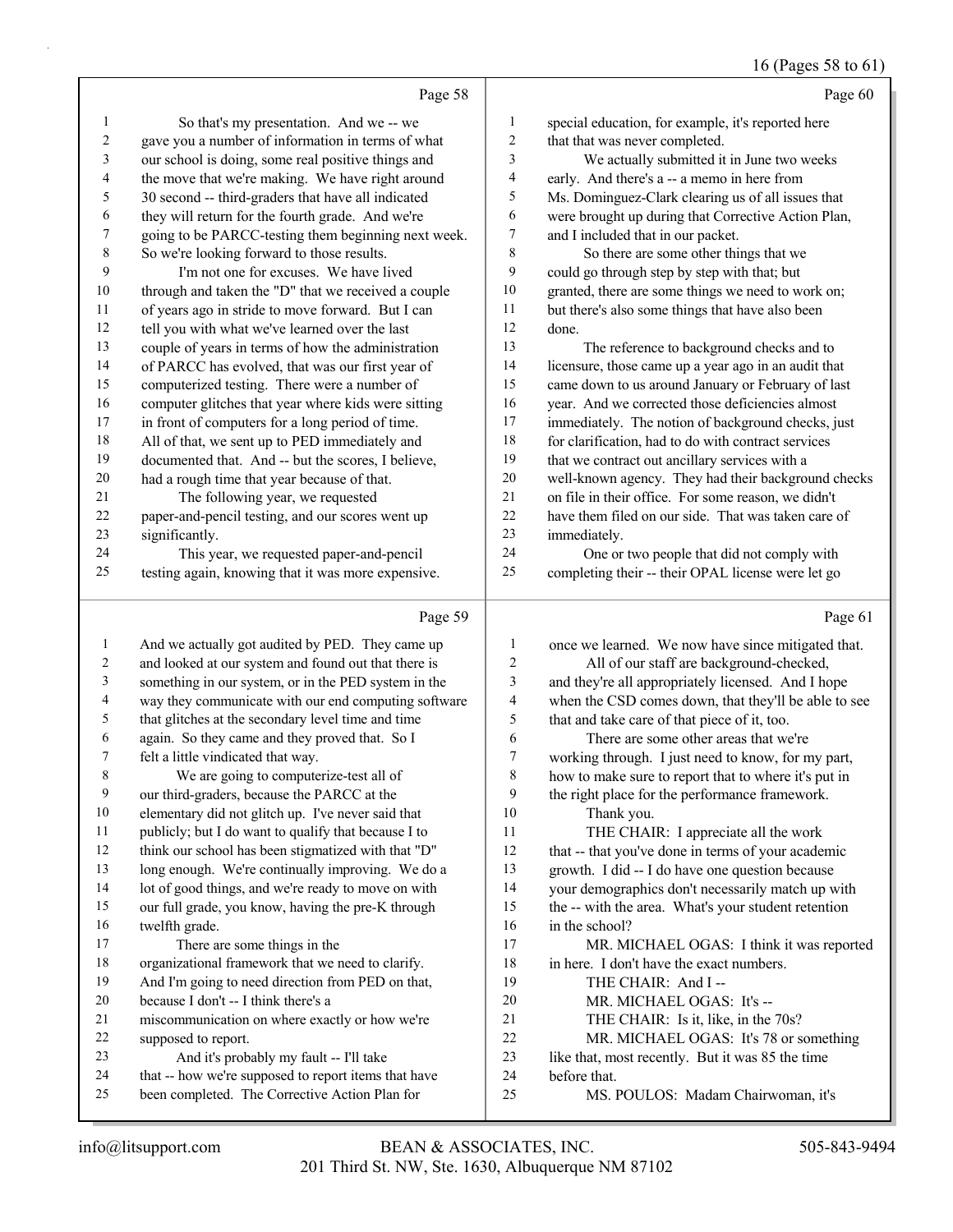# 17 (Pages 62 to 65)

|    | Page 62                                              |                | Page 64                                              |
|----|------------------------------------------------------|----------------|------------------------------------------------------|
| 1  | Page 2.                                              | 1              | want to do that. But I'm sort of reading some tea    |
| 2  | THE CHAIR: Page 2.                                   | $\overline{2}$ | leaves here and cutting to the chase. I -- we need   |
| 3  | MR. MICHAEL OGAS: We also have worked on             | 3              | a place for these kiddos to go. Without something    |
| 4  | reporting our data more concisely. This go-round,    | $\overline{4}$ | more from you-all or the PSCOC or the PSFA, who, by  |
| 5  | you're going to see much more accurate data in terms | 5              | the way -- I mean, we've submitted this amendment    |
| 6  | of our S.T.A.R.S. reporting than we've ever seen     | 6              | back in March. And no one has come to us in this     |
| 7  | before.                                              | $\overline{7}$ | intervening month and a half to say, "Hey, we have   |
| 8  | THE CHAIR: Right. And actually, that's               | 8              | these questions, let's talk about it," so we could   |
| 9  | the question I have, because you did have, I guess   | 9              | be before you guys today to address some ephemeral   |
| 10 | you could say, a fairly significant decrease in      | 10             | amorphous concerns that you all have.                |
| 11 | reenrollment, because you had been at 86.9, and now  | 11             | I don't -- I mean, we've put these kiddos            |
| 12 | you're at 73.5. So did that affect the               | 12             | and staff in a difficult position at this point; not |
| 13 | demographics?                                        | 13             | us, but the situation. So I guess that's -- I would  |
| 14 | MR. MICHAEL OGAS: It could have. I'd                 | 14             | request that the PEC, if the majority of the PEC     |
| 15 | have to look at it, Commissioner, to look closely.   | 15             | feels like it's an all-or-nothing type deal, let's   |
| 16 | THE CHAIR: I was just --                             | 16             | consider perhaps splitting the baby and at least     |
| 17 | MR. MICHAEL OGAS: Yeah.                              | 17             | giving us one more grade in the interim.             |
| 18 | THE CHAIR: And I'm going to be honest at             | 18             | COMMISSIONER CABALLERO: We don't have a              |
| 19 | this point in time. If we weren't facing the         | 19             | motion on the floor for discussion?                  |
| 20 | possibility of an investigation, I could -- I'd be   | 20             | THE CHAIR: We don't.                                 |
| 21 | all on board with supporting this amendment. But I   | 21             | COMMISSIONER CABALLERO: I would like to              |
| 22 | hesitate at this point in time based on the big      | 22             | move that we -- that the request -- the amendment be |
| 23 | question of we're not sure where that investigation  | 23             | approved for School of Dreams Academy to change its  |
| 24 | is going to go and what's going to play out. And     | 24             | material terms with respect to operational structure |
| 25 | I'm hesitant to -- for myself -- to support this --  | 25             | by expanding the -- to serve Grades 4 to 6, because  |

## Page 63

|    | Page 63                                              |                | Page 65                                              |
|----|------------------------------------------------------|----------------|------------------------------------------------------|
| 1  | this increase with the school at this moment. And    | 1              | the school has demonstrated continued improvement in |
| 2  | that's -- you know, truly, that's what's hanging     | 2              | overall performance on the A-F school grading        |
| 3  | over me right now.                                   | 3              | accounting system during the past three years.       |
| 4  | MS. FOX: Madam Chairman and                          | $\overline{4}$ | COMMISSIONER TOULOUSE: Madam Chair, I                |
| 5  | Commissioners, that's obviously hanging over us as   | 5              | second the motion.                                   |
| 6  | well. And we're in a position -- we've been placed   | 6              | THE CHAIR: There's a motion by                       |
| 7  | in a position where other than putting on the record | 7              | Commissioner Caballero and a second by Commissioner  |
| 8  | what I've already put on the record to you with      | 8              | Toulouse.                                            |
| 9  | respect to the one e-mail from Ms. Irion where she   | 9              | Commissioners, discussion?                           |
| 10 | expressed a concern about lease purchase and about a | 10             | Commissioner Armbruster?                             |
| 11 | conflict of interest, I have no way of responding to | 11             | COMMISSIONER ARMBRUSTER: Thank you,                  |
| 12 | what that concern is, because no one has let us      | 12             | Madam Chair. I have a number of questions. Sorry.    |
| 13 | know. So we're between a rock and a hard place, as   | 13             | It's me.                                             |
| 14 | are you, because of the 60-day requirement.          | 14             | So when you indicated that you were a SAM            |
| 15 | I guess I would, with Mr. Ogas'                      | 15             | school, is that only the night school for SAM's, or  |
| 16 | permission, given that this school has a grade of    | 16             | is it your first grade and kindergarten are a SAM's, |
| 17 | kids who need to move up next year, and we've got    | 17             | $\text{too?}$                                        |
| 18 | staffing issues, and we have got parents and kids    | 18             | MR. MICHAEL OGAS: Commissioner                       |
| 19 | who need to make plans if there's not going to be    | 19             | Armbruster, Madam Chair, I am not exactly sure; but  |
| 20 | grades for them next year, I would request that we   | 20             | I am sure we are a SAM school for the entire school. |
| 21 | do something somewhat Solomonic, and at least if you | 21             | We have a large population of children with IEPs.    |
| 22 | could grant the next grade level for us, and we can  | 22             | We're at 23 percent right now. So I think that's --  |
| 23 | come back in the future and ask for the additional   | 23             | even though there's a committee, I guess, that's     |
| 24 | two grades.                                          | 24             | contemplating the SAM regulations, we've been a SAM  |
| 25 | Mike may shut me up and tell me he doesn't           | 25             | school from the beginning. And I'm sure it's for     |
|    |                                                      |                |                                                      |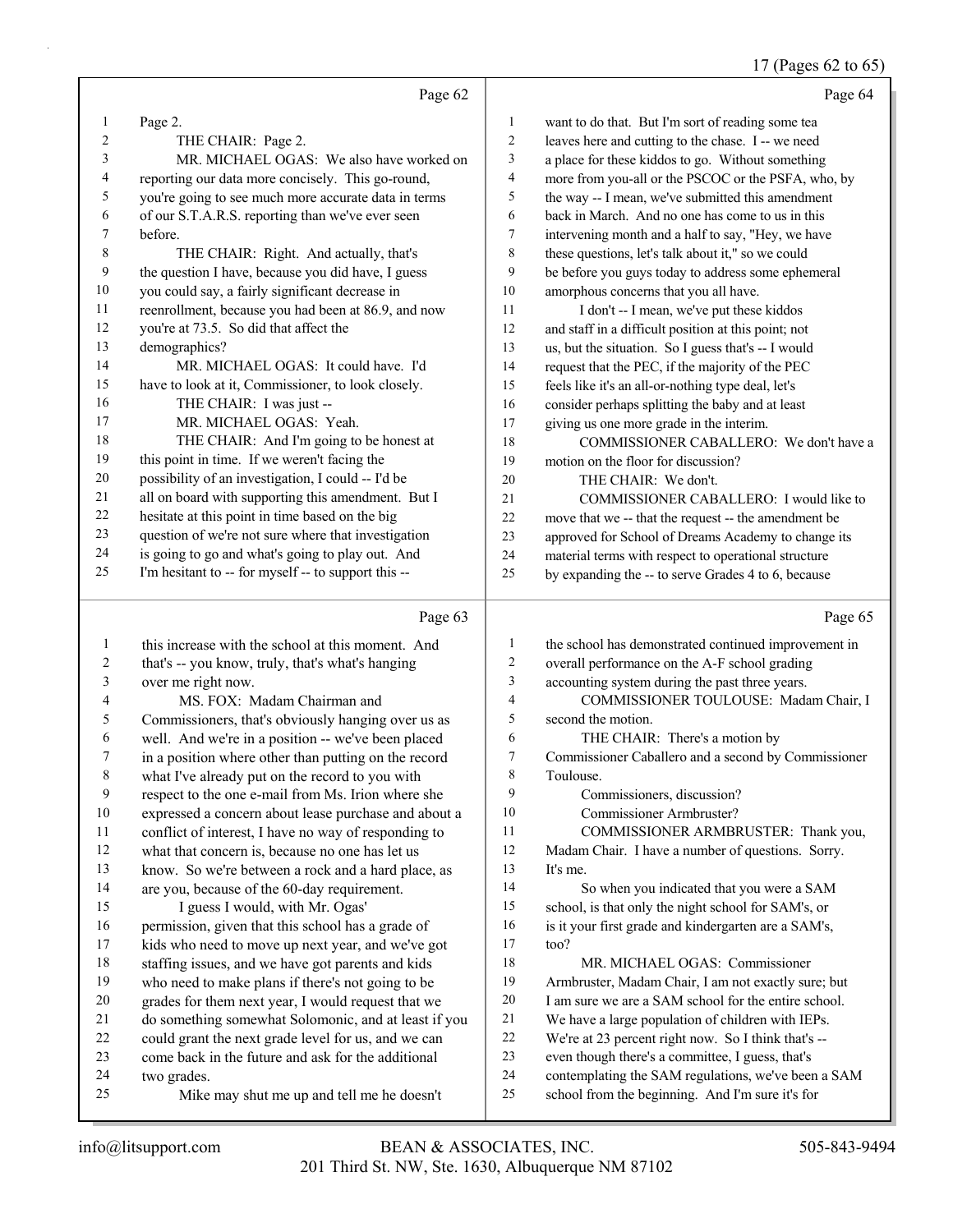# 18 (Pages 66 to 69)

|                  | Page 66                                                                                                  |                | Page 68                                              |
|------------------|----------------------------------------------------------------------------------------------------------|----------------|------------------------------------------------------|
| $\mathbf{1}$     | the entire school, not just the night school.                                                            | 1              | in special ed?                                       |
| 2                | THE CHAIR: Yeah, that's my understanding,                                                                | 2              | MR. MICHAEL OGAS: Sure, Commissioner                 |
| 3                | that -- your designation as a SAM school, yeah.                                                          | 3              | Armbruster, Madam Chair. Our population -- we have   |
| 4                | COMMISSIONER ARMBRUSTER: Because I                                                                       | 4              | our special education director here, Mr. Mora --     |
| 5                | guess -- you know, I was looking at your Istation --                                                     | 5              | encompasses all of those exceptionalities and        |
| 6                | I think I'm reading this correctly. I think it's --                                                      | 6              | levels. The majority are A and B; but we do offer    |
| 7                | it is kind of a concern to me that you are getting                                                       | 7              | programs, and we do implement programs for students  |
| 8                | kids -- let me try to say this in a different way.                                                       | 8              | that are more involved.                              |
| 9                | A number of schools come to us because                                                                   | 9              | We do have a number of children -- a                 |
| 10               | they're dealing with, as you had, 7 through 12, and                                                      | 10             | significant number of children that are on the       |
| 11               | they want to grow their own from kindergarten on. I                                                      | 11             | autism spectrum. We've seen an increase in that      |
| 12               | understand that, because you hope to avoid the                                                           | 12             | over the last several years. And they vary on their  |
| 13               | issues you get when you get seventh-graders who are                                                      | 13             | levels. Some are in the Early College program, you   |
| 14               | significantly below.                                                                                     | 14             | know. So we truly try to meet their individual       |
| 15               | And when I'm looking at your Istation                                                                    | 15             | needs.                                               |
| 16               | scores compared to other schools on Istation who                                                         | 16             | If I could maybe just respond to the                 |
| 17               | have -- although they're not designated as SAMs, at                                                      | 17             | Istation just a minute, this is the first real year  |
| 18               | the same time, I'm not sure how you can designate a                                                      | 18             | that we've implemented Istation. So we're -- you     |
| 19               | kindergartener as SAMs. I mean they don't even                                                           | 19             | know, we're doing not only a combination of learning |
| $20\,$           | qualify for special ed at that point unless it's a                                                       | $20\,$         | the keyboarding skills -- because it's all           |
| $21\,$           | significant 3Y-4Y kind of a special ed. And their                                                        | 21             | computerized. We did notice, though, that there are  |
| $22\,$           | Istation scores of proficiency are 40 percent for                                                        | 22             | times, if a child doesn't respond appropriately,     |
| 23               | kindergarten and 47 percent for first grade, where                                                       | 23             | then -- then they get marked wrong on it.            |
| 24               | other schools are in the 70s for those same kinds of                                                     | 24             | So we've gotten better at it. But it's               |
| 25               | kids at the same demographics who are even more                                                          | 25             | something that we're continuing to work on. We have  |
|                  |                                                                                                          |                |                                                      |
|                  |                                                                                                          |                |                                                      |
|                  | Page 67                                                                                                  |                | Page 69                                              |
| $\mathbf{1}$     | needy.                                                                                                   | 1              | an active SAT process at the elementary level and    |
| 2                | Again, we're not going to talk about the                                                                 | $\overline{c}$ | other areas where we have been identifying students  |
| 3                | SAMs thing because I don't understand that.                                                              | 3              | who maybe aren't reading at grade level and          |
| 4                | So that concerns me. And on the good                                                                     | $\overline{4}$ | intervention and that kind of thing.                 |
| 5                | side, I want to say thank you, thank you, for                                                            | 5              | COMMISSIONER ARMBRUSTER: Okay. Thank                 |
| 6                | bringing up your lowest quartile. Those are my --                                                        | 6              | you.                                                 |
| $\boldsymbol{7}$ | my things.                                                                                               | 7              | THE CHAIR: Commissioner Johnston?                    |
| 8                | But those concern me, because whatever is                                                                | 8              | COMMISSIONER JOHNSTON: Thank you,                    |
| 9                | occurring isn't occurring as well as others are                                                          | 9              | Madam Chair.                                         |
| 10               | doing. Because we're talking about kindergarten.                                                         | 10             | Okay, folks. I'm not of the technology               |
| 11               | We're talking about five-year-olds now, as opposed                                                       | 11             | age, and I collect so much paper that I have to      |
| 12               | to 12-year-olds who are far more difficult to raise                                                      | 12             | balance.                                             |
| 13               | to a proficiency level.                                                                                  | 13             | My concern lies right now in my lack of              |
| 14               | The other thing. So in your special                                                                      | 14             | clarity on a couple of -- on two issues that are     |
| 15               | education -- I don't know. I didn't read                                                                 | 15             | pending. One is the investigation with PSFA that is  |
| 16               | 23 percent; but I don't remember that I read any                                                         | 16             | in its early stages.                                 |
| 17               | percentage. So I'll leave it at that.                                                                    | 17             | Two is a concern with the audit findings             |
| 18               | So how is that special education                                                                         | 18             | from the last audit and the repeated findings and    |
| 19               | distributed? And I'll clarify that.                                                                      | 19             | the material weakness and not having a clarity that  |
| 20               | You have -- it could be an A-level,                                                                      | 20             | those have been completely resolved.                 |
| 21               | B-level, C-level, D-level. It could be spectrum                                                          | 21             | And there is a third one. When I said a              |
| 22               | kids. It could be living skills kids. It could be                                                        | 22             | couple, there is a third one, and that is a          |
| 23               | learning disabled. It could be speech and language.                                                      | 23             | perceived lack of responsiveness -- on my part, I    |
| 24<br>25         | And I don't know that you will know exact numbers,<br>but maybe a little rough idea. What does that mean | 24             | perceive there is a lack of responsiveness to the    |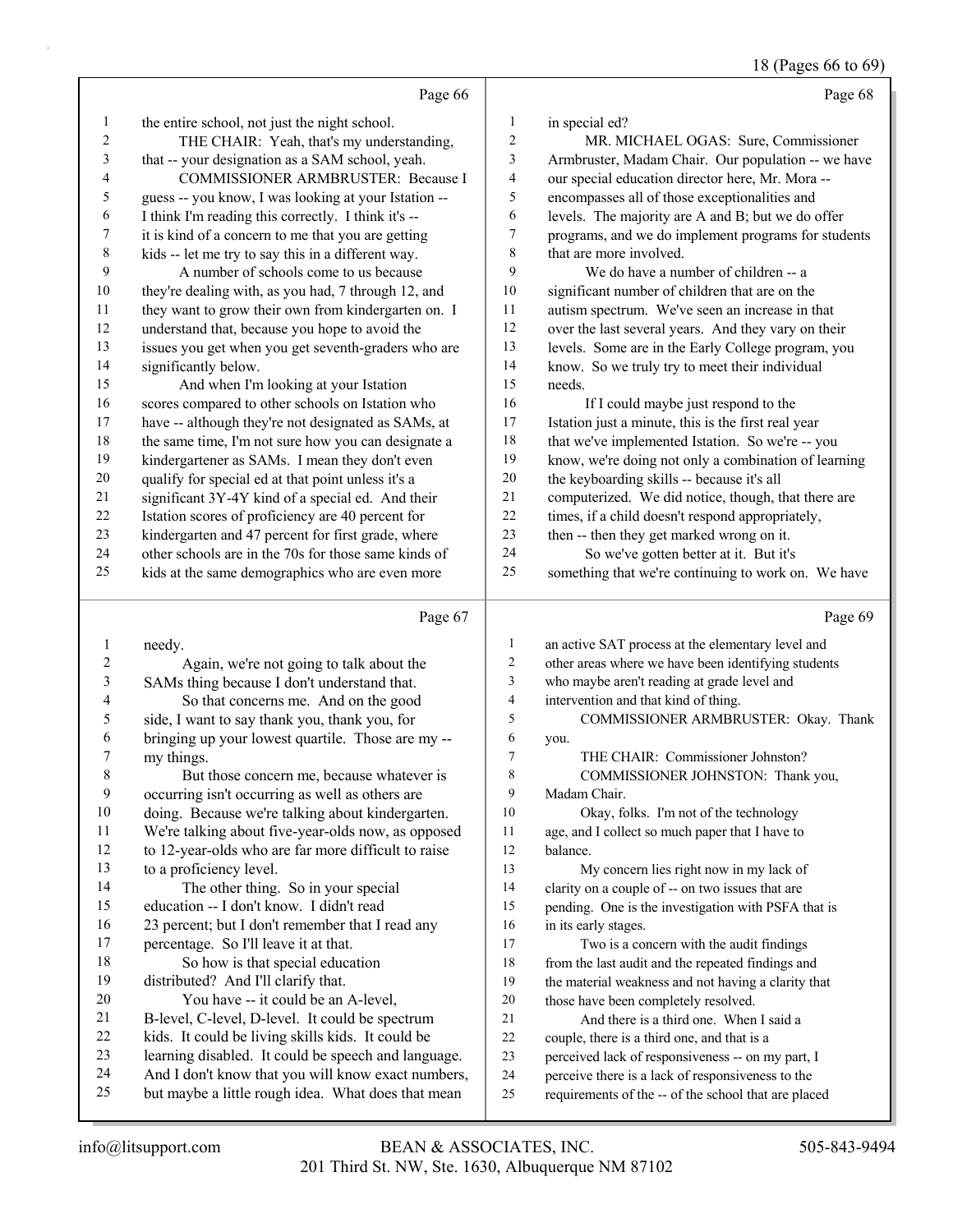# 19 (Pages 70 to 73)

|                | Page 70                                                                                             |                          | Page 72                                                                                                 |
|----------------|-----------------------------------------------------------------------------------------------------|--------------------------|---------------------------------------------------------------------------------------------------------|
| $\mathbf{1}$   | on the school by operating on State-supported                                                       | 1                        | audit difficulties at this place. And you function                                                      |
| $\overline{c}$ | dollars.                                                                                            | $\overline{c}$           | as the head of school and the Chair of the                                                              |
| 3              | And it's not that you're not doing things;                                                          | 3                        | foundation, or the president of the foundation? I'm                                                     |
| 4              | it's that somehow there's a lack of understanding on                                                | $\overline{\mathbf{4}}$  | not sure of the title.                                                                                  |
| 5              | how those are reported on -- I'm looking at                                                         | 5                        | MR. MICHAEL OGAS: Yes, ma'am.                                                                           |
| 6              | evidences of protecting the rights of students,                                                     | 6                        | COMMISSIONER JOHNSTON: And how long have                                                                |
| 7              | evidences of instructional hours, evidences of                                                      | 7                        | you been in that position?                                                                              |
| $\,$ 8 $\,$    | material terms of the contract, evidences of                                                        | $\,$ 8 $\,$              | MR. MICHAEL OGAS: I'm the founder. I've                                                                 |
| 9              | protecting the right of the eligible ELL students,                                                  | 9                        | been there since the beginning. Except the first                                                        |
| $10\,$         | evidences of compulsory State attendance laws. And                                                  | 10                       | year, I was not the administrator of the school.                                                        |
| 11             | those are the day-to-day operations.                                                                | 11                       | COMMISSIONER JOHNSTON: And that adds                                                                    |
| 12             | And my concern is the lack of clarity with                                                          | 12                       | further to my lack of clarity with your tenure, your                                                    |
| 13             | evidences; not that it's not happening, because I                                                   | 13                       | length of time there, those two positions and the                                                       |
| 14             | believe it is, but the lack of responsiveness to                                                    | 14                       | repeat findings. I just am not ready at this point                                                      |
| 15             | the -- to the PEC, to the PED, because of the                                                       | 15                       | to vote.                                                                                                |
| 16             | receipt of -- of taxpayer dollars to operate the                                                    | 16                       | Thank you.                                                                                              |
| 17             | school. And without that clarity, I would have a                                                    | 17                       | THE CHAIR: Commissioner Robbins?                                                                        |
| 18             | great deal of difficulty voting in favor at this                                                    | 18                       | COMMISSIONER ROBBINS: Thank you. I have                                                                 |
| 19             | point. So I just wanted to let you know.                                                            | 19                       | to kind of second, I guess, Ms. Johnston's concerns                                                     |
| 20             | MR. MICHAEL OGAS: May I respond?                                                                    | 20                       | with the repeat findings and the material findings,                                                     |
| 21             | Commissioner Johnston, Madam Chair. So                                                              | 21                       | especially given the longevity of this school. I --                                                     |
| $22\,$         | those are valid concerns. However, you need to know                                                 | 22                       | I think the cloud of the investigation raises                                                           |
| 23             | that we have been working with our business manager                                                 | 23                       | concerns. And I think what Ms. Fox has put forth of                                                     |
| 24             | and have adopted a Corrective Action Plan. As per                                                   | 24                       | a one-year extension may be a -- kind of a                                                              |
| 25             | the State requirements, with respect to the audit                                                   | 25                       | compromise.                                                                                             |
|                |                                                                                                     |                          |                                                                                                         |
|                | Page 71                                                                                             |                          | Page 73                                                                                                 |
| 1              |                                                                                                     | 1                        |                                                                                                         |
| 2              | findings, individuals that may have been, in the<br>past, responsible for retaining receipts are no | $\overline{c}$           | I think we will need to be very careful                                                                 |
| 3              | longer with us. So we are moving forward with                                                       | 3                        | about growing the school so rapidly, because if you                                                     |
| 4              | people who understand the requirements. And I                                                       | $\overline{\mathcal{L}}$ | add three more grades, and we have these problems<br>with just what you have now, in essence, given the |
| 5              | believe that there's going to be a significant                                                      | 5                        |                                                                                                         |
| 6              | improvement in that area.                                                                           | 6                        | potential to almost double the size of the school                                                       |
| 7              | With respect to -- to the -- the reporting                                                          | 7                        | could double the problems. And that is something I<br>have a great concern of.                          |
| 8              | pieces of the day-to-day, I can assure you most all                                                 | 8                        | So I want to move, and I would recommend,                                                               |
| 9              | of the day-to-day things are taking place. We need                                                  | 9                        | that the Commission move very cautiously with this.                                                     |
| 10             | to get better, and we have had people turn over that                                                | 10                       | The advancement in the "A" grade is great,                                                              |
| 11             | have -- that now have the responsibility to make                                                    | 11                       | because there has been improvement and everything.                                                      |
| 12             | sure that that reporting gets taken care of. And in                                                 | 12                       | But proficiencies are still far below where we would                                                    |
| 13             | some of these, frankly, we've already taken care of                                                 | 13                       | like them to be. And I think we're -- the community                                                     |
| 14             | them. We just didn't know where to put that                                                         | 14                       | needs them to be -- with the development that's                                                         |
| 15             | reporting.                                                                                          | 15                       | going on down in that area and everything,                                                              |
| 16             | So I think we're going to see                                                                       | 16                       | businesses moving on, they need to have educated                                                        |
| 17             | clarification on a number of these things within the                                                | 17                       | workers in a few years. And if the students coming                                                      |
| 18             | next few weeks.                                                                                     | 18                       | into these charters and coming out of the public                                                        |
| 19             | COMMISSIONER JOHNSTON: And, Mr. Ogas, how                                                           | 19                       | schools are not of the level that these industries                                                      |
| 20             | long have you been -- when did School of Dreams                                                     | $20\,$                   | need, they'll move out. They'll move out. And                                                           |
| 21             | open?                                                                                               | 21                       | that's going to harm the local area.                                                                    |
| 22             | MR. MICHAEL OGAS: It opened in 2009.                                                                | 22                       | And, you know, we can't support the local                                                               |
| 23             | COMMISSIONER JOHNSTON: 2009.                                                                        | 23                       | area by just having charter schools and then                                                            |
| 24<br>25       | MR. MICHAEL OGAS: Yes, ma'am.<br>COMMISSIONER JOHNSTON: And to have these                           | 24<br>25                 | government entities. We need private industry to<br>come into the area. And I think we've been able to  |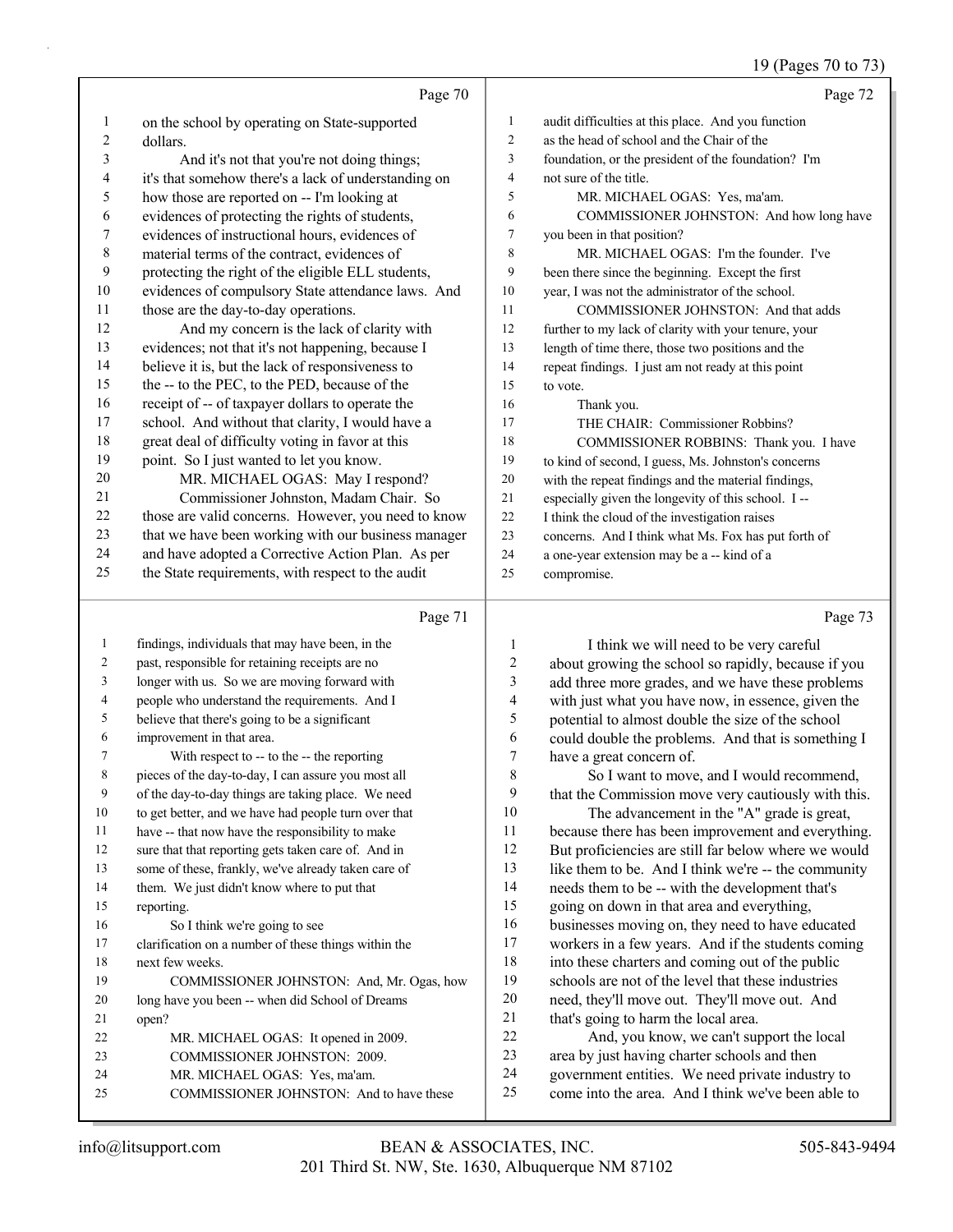20 (Pages 74 to 77)

|                          |                                                                    |                  | 20 (1 agos $7 + 10$ ) $7$                               |
|--------------------------|--------------------------------------------------------------------|------------------|---------------------------------------------------------|
|                          | Page 74                                                            |                  | Page 76                                                 |
| 1                        | attract some to this area. And I think the schools                 | 1                | saying.                                                 |
| $\sqrt{2}$               | have a long-term vision of what they have to do to                 | $\sqrt{2}$       | MR. MICHAEL OGAS: We sent three full                    |
| 3                        | achieve that.                                                      | 3                | binders of information early in June this past year     |
| $\overline{\mathcal{L}}$ | So I can't support the full expansion.                             | 4                | meeting everything they had asked us to meet.           |
| 5                        | But I would be in agreement with Ms. Fox in terms of               | 5                | Everything. So we -- in fact, I put the letter from     |
| 6                        | perhaps modifying the request to just adding the one               | 6                | them in the packet before.                              |
| $\boldsymbol{7}$         | year of Grade 4.                                                   | $\boldsymbol{7}$ | THE CHAIR: Right.                                       |
| $\,$ $\,$                | THE CHAIR: You know, I'll -- I'll                                  | $\,$ $\,$        | MR. MICHAEL OGAS: So my -- when I saw                   |
| 9                        | reiterate. I've got -- the cloud is over me with                   | 9                | that it was reported that we hadn't met any of it,      |
| $10\,$                   | the possibility of an investigation. I also have                   | $10\,$           | that we, you know, hadn't addressed the Corrective      |
| 11                       | concerns -- because I appreciate and I've applauded                | 11               | Action Plan, that was wrong, you know. There's          |
| 12                       | you for the increase in the grade. I -- but we have                | 12               | another piece in here that said we didn't comply        |
| 13                       | so many schools that say, "But we're more than just                | 13               | with the bilingual multicultural program. We've         |
| 14                       | the school grade," when the school grade maybe isn't               | 14               | never had a bilingual multicultural program. So I'm     |
| 15                       | that great. And, "You have to take a look at the                   | 15               | not sure how to correct that.                           |
| 16                       | bigger picture."                                                   | 16               | We might -- now, we're at the point where               |
| 17                       | There's 19 "Does Not Meet Standards" on                            | $17\,$           | we're doing a lot of testing, and we're identifying     |
| 18                       | your performance framework. So that -- so, you                     | 18               | children. We've grown, where we're going to be          |
| 19                       | know, we're rocking it with the school grade; but                  | 19               | going more just beyond addressing ELL needs; we're      |
| $20\,$                   | there's 19 "Does Not Meet Standard" on the                         | $20\,$           | looking at the possibility of will we, in fact,         |
| 21                       | performance framework. So that is of significant                   | $21\,$           | qualify for the Title III Bilingual Program. So         |
| 22                       | concern for me that, okay, you've got this, but --                 | 22               | we're very aware of how we're reporting it into our     |
| 23                       | and I do -- I express a similar concern that -- at                 | 23               | Power School and into S.T.A.R.S. So --                  |
| 24                       | this moment in time, to say, "I don't know where to                | 24               | THE CHAIR: So then I guess I need further               |
| 25                       | report this information," when it's, like, your                    | 25               | clarification. Because I think you -- and correct       |
|                          |                                                                    |                  |                                                         |
|                          |                                                                    |                  |                                                         |
|                          | Page 75                                                            |                  | Page 77                                                 |
| 1                        | special ed information, I'm at a loss for that.                    | 1                | me if I'm wrong. I thought you also mentioned that      |
| $\overline{c}$           | What's been going on for the eight years that you                  | $\overline{c}$   | you didn't know where to report some of the             |
| 3                        | have been there at the helm?                                       | 3                | performance framework information to CSD. And was I     |
| $\overline{\mathcal{L}}$ | MR. MICHAEL OGAS: If I could clarify my                            | 4                | wrong in that? Did I -- did I not hear that             |
| 5                        | statement with that, if you take the Corrective                    | 5                | correctly?                                              |
| 6                        | Action Plan for special education, for example, we                 | 6                | MR. MICHAEL OGAS: So there's a couple of                |
| 7                        | submitted it to the Special Education Bureau. It                   | 7                | things. And I will take responsibility if it was a      |
| $\,8\,$                  | was approved. It was gone through, approved. We                    | 8                | misunderstanding on my part. But early on, after        |
| 9                        | received a letter acknowledging that we were                       | 9                | the first year of 2014, I contacted the CSD and         |
| 10                       | exonerated from any finding whatsoever.                            | 10               | said, "Is it time to renegotiate our contract," and     |
| 11                       | Based on that, it was my assumption that                           | 11               | never heard back.                                       |
| 12                       | that information would get to the CSD. Apparently,                 | 12               | In fact, there was a time of turnover when              |
| 13                       | it did not.                                                        | 13               | we were communicating with somebody who wasn't there    |
| 14                       | That's what I mean. How does -- we make                            | 14               | anymore. At least we thought we were. So we have        |
| 15                       | sure that what we've done ends up in the right place               | 15               | never had an opportunity -- so I asked just             |
| 16                       | so that we don't -- so that it doesn't look on this                | 16               | recently, "What is the process for renegotiating the    |
| 17                       | report like we haven't done anything with it?                      | 17               | contract," and have learned that it's here at a         |
| 18                       | That's what I meant.                                               | 18               | meeting through the amendment process is my             |
| 19                       | THE CHAIR: All right. That was a                                   | 19               | understanding right now, which I'm not altogether       |
| 20                       | misunderstanding on my part.                                       | 20               | sure that's the best place to do it, because it sort    |
| 21                       | MR. MICHAEL OGAS: Yes, ma'am.                                      | 21               | of leaves out the negotiation piece, if something in    |
| 22                       | THE CHAIR: I thought you were saying you                           | 22               | the performance framework -- maybe we have a request    |
| 23                       | didn't know where to report to Special Ed Bureau.                  | 23               | to tweak it or to -- or to see if maybe a goal is       |
| 24<br>25                 | MR. MICHAEL OGAS: No.<br>THE CHAIR: That's what I thought you were | $24\,$<br>25     | different.<br>We were also told early on that we should |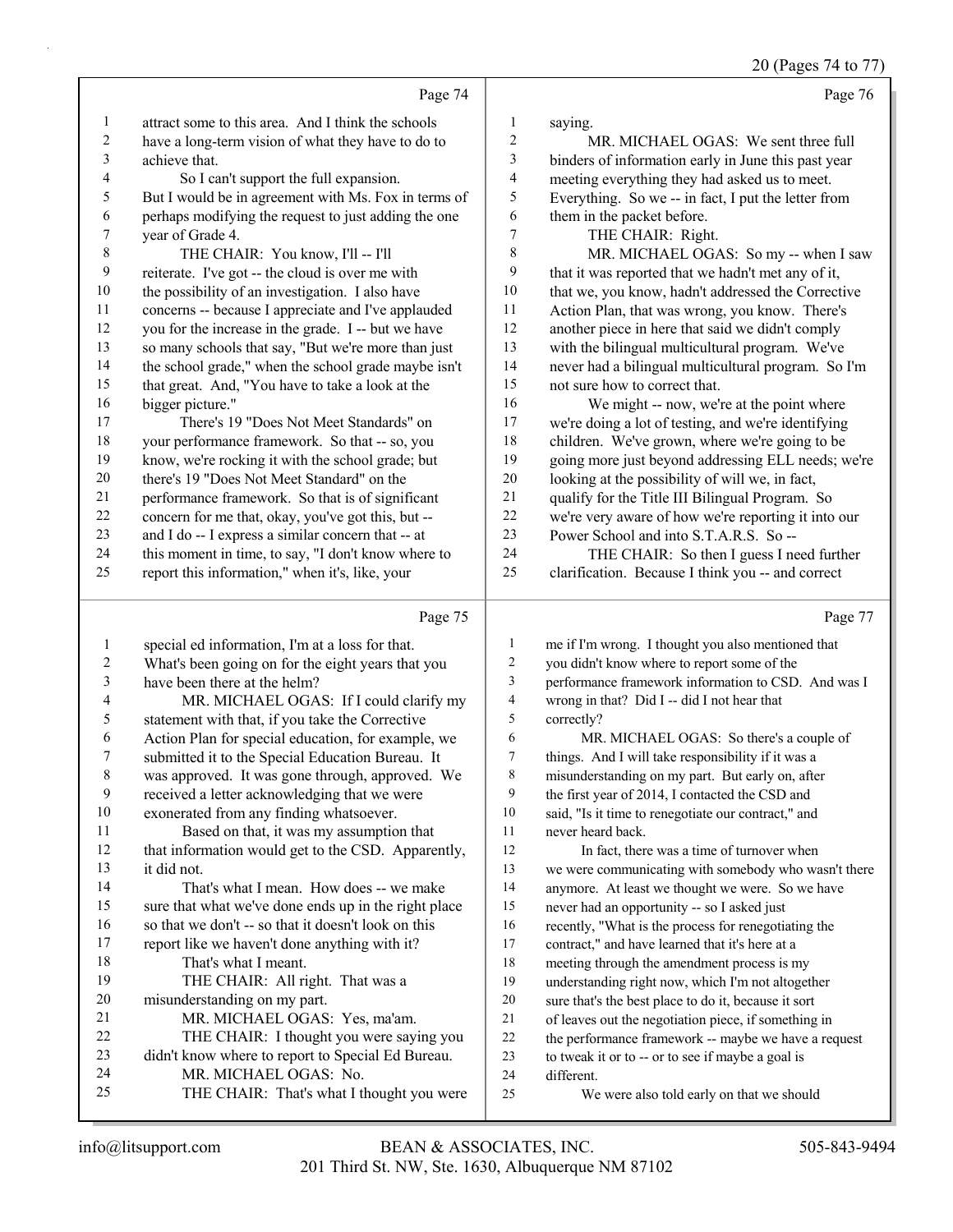|                |                                                                                                          |                  | $21 \text{ (10 g/s)}$ 70 to 01                                                        |
|----------------|----------------------------------------------------------------------------------------------------------|------------------|---------------------------------------------------------------------------------------|
|                | Page 78                                                                                                  |                  | Page 80                                                                               |
| $\mathbf{1}$   | shoot high on our goals, you know, so that we could                                                      | 1                | it was -- I never heard anything more about it, so I                                  |
| $\overline{c}$ | improve. And I think where we're at in Los Lunas,                                                        | $\overline{c}$   | don't know.                                                                           |
| 3              | that has boded very well for us, because we've been                                                      | 3                | But I'll still -- I'll express my concern                                             |
| 4              | able to increase in areas and to make gains in areas                                                     | 4                | to the fact that there's 19 "Does Not Meet                                            |
| 5              | that, you know, had we shot low, we might have just                                                      | 5                | Standards." I honestly do. And, you know, I'm not                                     |
| 6              | gotten complacent.                                                                                       | 6                | sure whether I can do the one year. I know I can't                                    |
| 7              | So those are the kinds of things, I think                                                                | 7                | do the full grade rollout at this point in time,                                      |
| $\,$ 8 $\,$    | going forward -- whether it's a new contract or                                                          | 8                | based on the possibility of that investigation.                                       |
| $\mathbf{9}$   | tweaking the existing contract, however it's                                                             | 9                | MR. MICHAEL OGAS: But may I say one more                                              |
| 10             | decided, we need to -- both sides, I believe, need                                                       | 10               | thing, and then --                                                                    |
| 11             | to communicate better on how that's going to work.                                                       | 11               | THE CHAIR: Sure.                                                                      |
| 12             | THE CHAIR: All right. And so I guess I                                                                   | 12               | MR. MICHAEL OGAS: Well, with respect                                                  |
| 13             | just need some clarity here, because you were                                                            | 13               | to -- to the Corrective Action Plan, that's been                                      |
| 14             | initially chartered -- you opened in '09.                                                                | 14               | done. Why it didn't get reiterated that way on this                                   |
| 15             | MR. MICHAEL OGAS: We were initially                                                                      | 15               | report, I don't know.                                                                 |
| 16             | chartered in October of '08 and opened August of                                                         | 16               | With respect to the background checks and                                             |
| 17             | '09.                                                                                                     | 17               | the licensure -- because we worked directly with the                                  |
| 18             | THE CHAIR: So you had a contract renewal.                                                                | 18               | head of Licensure for a number of months, how that                                    |
| 19             | MR. MICHAEL OGAS: We've had one contract                                                                 | 19               | did not get here, I don't know.                                                       |
| 20             | renewal, yes.                                                                                            | 20               | What was my responsibility to make sure it                                            |
| 21             | THE CHAIR: And you negotiated in 2014.                                                                   | $21\,$           | got there to be on this report is where I'm at a                                      |
| 22             | MR. MICHAEL OGAS: We did, yes, ma'am.                                                                    | $22\,$           | little bit of a loss. And honestly, if I'm at a                                       |
| 23             | THE CHAIR: Right. Because that was --                                                                    | 23               | loss -- I've been doing school administration for a                                   |
| 24             | that was right before we came on. No, you                                                                | 24               | long time. You know, there's got to be other people                                   |
| 25             | negotiated in the spring of '15. So that's when we                                                       | 25               | who are probably even more in the dark about this                                     |
|                | Page 79                                                                                                  |                  | Page 81                                                                               |
| 1              | first came on.                                                                                           | $\mathbf{1}$     | than I am, to be honest with you. But I do know --                                    |
| 2              | MR. MICHAEL OGAS: We negotiated -- our                                                                   | $\boldsymbol{2}$ | THE CHAIR: So now I'm becoming somewhat                                               |
| 3              | new contract is July 1, 2014. So we negotiated -- I                                                      | 3                | confused again. So are you saying that these 19                                       |
| 4              | believe it was probably the spring of -- the spring                                                      | 4                | "Does Not Meet Standards" is largely based on the                                     |
| 5              | of 2014.                                                                                                 | 5                | fact that you weren't exactly sure how that                                           |
| 6              | THE CHAIR: The spring of 2014. Okay.                                                                     | 6                | reporting was supposed to take place? That's --                                       |
| 7              | All right.                                                                                               | 7                | MR. MICHAEL OGAS: What I'm saying is if                                               |
| 8              | MR. MICHAEL OGAS: And that's the only                                                                    | 8                | we just take the Corrective Action Plan special                                       |
| 9              | time we've negotiated.                                                                                   | 9                | education example, we complied with that. We were                                     |
| 10             | THE CHAIR: Correct. And that's the --                                                                    | 10               | exonerated from that, completely cleared. We got                                      |
| 11             | generally, that's the norm for schools, that those                                                       | 11               | that in writing, and I am not sure why it's still on                                  |
| 12             | goals stay through the length of the contract.                                                           | 12               | this report.                                                                          |
| 13             | MR. MICHAEL OGAS: I'm learning that. But                                                                 | 13               | That's what I'm saying. Should I have                                                 |
| 14             | on our contract, it says that we would be                                                                | 14               | done something to make sure it wasn't on this report                                  |
| 15             | negotiating or renewing them annually.                                                                   | 15               | after the Special Ed Bureau wrote a letter saying,                                    |
| 16             | THE CHAIR: Annually.                                                                                     | 16               | "You're fine"?                                                                        |
| 17             | COMMISSIONER TOULOUSE: Madam Chair, that                                                                 | 17               | That's what I'm asking.                                                               |
| 18             | was at the beginning of the contracts, when that was                                                     | 18               | Same thing with the licensure issue that                                              |
| 19             | being told to people in most negotiations, that you                                                      | 19               | came up. It was cleared and been taken care of.                                       |
| 20             | could change it every year if you needed to.                                                             | 20               | But should I have done something at the school to                                     |
| 21             | THE CHAIR: Right. Right. And I'll be                                                                     | 21               | make sure -- should we have told the Charter School                                   |
| 22             | honest, I remember vaguely, because I remember being                                                     | 22<br>23         | Division that we were exonerated from that?                                           |
| 23             | in CES when we were doing contract negotiations for                                                      | 24               | That's my question. I'm not trying to be                                              |
| 24<br>$25\,$   | in '15, and you being there at CES for something.<br>And there was a roundabout conversation that -- but | 25               | difficult. But for the future, I'd like to know.<br>THE CHAIR: All right. Fine. And I |
|                |                                                                                                          |                  |                                                                                       |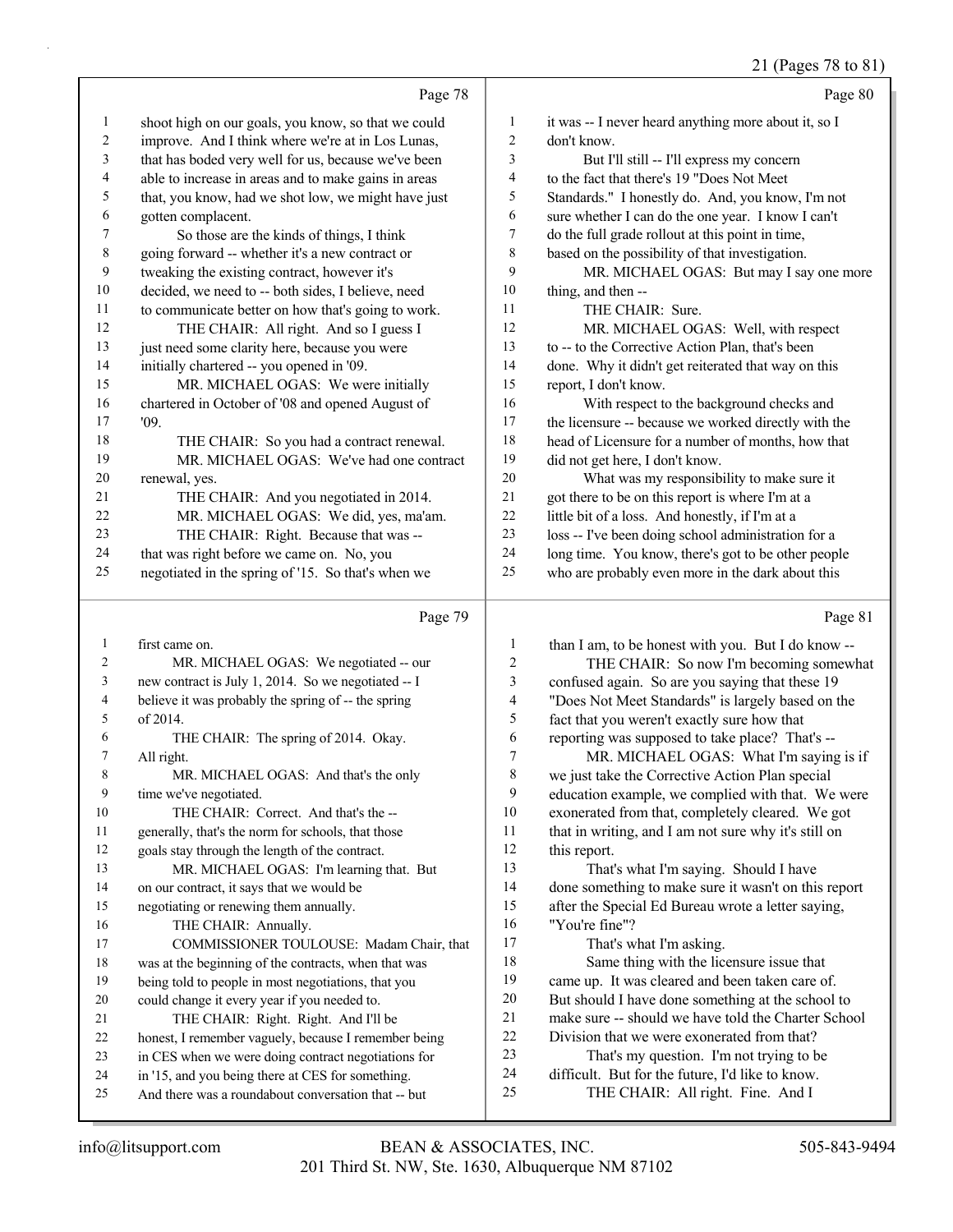# 22 (Pages 82 to 85)

|                | Page 82                                              |                | Page 84                                              |
|----------------|------------------------------------------------------|----------------|------------------------------------------------------|
| $\mathbf{1}$   | appreciate that clarification. But that still        | 1              | information in front of me. The team always writes   |
| $\overline{c}$ | doesn't completely address all those "Does Not Meet  | $\overline{2}$ | what the request is for the school to submit into    |
| 3              | Standards," because the special ed and the other     | 3              | Web EPSS. I think some schools have not gotten as    |
| 4              | item, as examples, aren't the sole reasons why you   | $\overline{4}$ | familiar with kind of the Web EPSS reporting format. |
| 5              | did not meet standard.                               | 5              | And I think that's an area to work on; although,     |
| 6              | MR. MICHAEL OGAS: The hours of contract              | 6              | we're hopefully going to go to a different better    |
| 7              | are another example. We're way above the 1,080 for   | $\tau$         | system in time. But it is -- it's pretty clear. It   |
| 8              | high school. When we implemented -- we were one of   | 8              | says, "Please submit this by this date."             |
| 9              | the last schools to implement transportation for a   | 9              | I think one of the reasons that the                  |
| 10             | charter school. When we brought on the elementary    | 10             | licensure or the -- the special education findings   |
| 11             | grades, in order to get everybody to school and home | 11             | may have been outstanding is because while they may  |
| 12             | in a normal fashion, we did -- we did change the     | 12             | have immediately corrected the problem, the team     |
| 13             | hours a little bit; but we still stayed above the    | 13             | asked them not just to immediately correct the issue |
| 14             | 990 for elementary and the 1,080 for secondary.      | 14             | as it stands, but also to demonstrate how they're    |
| 15             | I thought it was fine. I didn't                      | 15             | going to ensure that same issue does not repeat      |
| 16             | realize -- I didn't realize that was going to be one | 16             | itself or appear again in the next year.             |
| 17             | of the 19 issues. We since have developed a new--    | 17             | And that's where a lot of our schools                |
| 18             | a new calendar for this next year that will fully    | 18             | haven't done that, haven't provided that             |
| 19             | comply with this -- with what's on our contract now, | 19             | information. So that was probably what's missing.    |
| 20             | the $1,137$ -- or I can't remember exactly what it   | 20             | I'm not looking through all of it right now. But     |
| 21             | was. But we've extended the day to make that happen  | 21             | certainly, there is the idea of really asking our    |
| 22             | again.                                               | 22             | schools to be systems-thinking about putting things  |
| 23             | THE CHAIR: And I know, through contract              | 23             | in place to prevent issues from repeating.           |
| 24             | negotiations I have sat through, it is made very     | 24             | So I do think that there is certainly room           |
| 25             | clear that if you can put your finger on it in the   | 25             | for communication. I think there -- the -- there's   |
|                | Page 83                                              |                | Page 85                                              |
|                | contract that's a material term of your contract     |                | probably some missing pieces that were communicated  |

| contract, that's a material term of your contract,   | 1                                                                                                                                                                                                                                                                                                    | probably some missing pieces that were communicated  |
|------------------------------------------------------|------------------------------------------------------------------------------------------------------------------------------------------------------------------------------------------------------------------------------------------------------------------------------------------------------|------------------------------------------------------|
| and you don't alter -- you don't have the ability to | 2                                                                                                                                                                                                                                                                                                    | early on that could have been corrected, or at least |
| alter that on your own. So that's where I become     | 3                                                                                                                                                                                                                                                                                                    | we could have had these communications. The schools  |
| somewhat at a loss after nine years or -- so         | 4                                                                                                                                                                                                                                                                                                    | had the report for some time and know what these     |
| MR. MICHAEL OGAS: I guess the last thing             | 5                                                                                                                                                                                                                                                                                                    | final evaluations were. So, you know, I think        |
| I'd like to say is this next site visit will be an   | 6                                                                                                                                                                                                                                                                                                    | there's room for communication, absolutely.          |
| area where I was hoping to get some of this          | 7                                                                                                                                                                                                                                                                                                    | THE CHAIR: Commissioners? Commissioner               |
| clarification and to straighten out some of these    | 8                                                                                                                                                                                                                                                                                                    | Crone?                                               |
| issues and then find out exactly what CSD is         | 9                                                                                                                                                                                                                                                                                                    | COMMISSIONER CRONE: Were you granted 7               |
| requiring in terms of making sure that it gets put   | 10                                                                                                                                                                                                                                                                                                   | through 12 in 2009?                                  |
| in the right place, because I am confident that      | 11                                                                                                                                                                                                                                                                                                   | MR. MICHAEL OGAS: We -- Commissioner                 |
|                                                      | 12                                                                                                                                                                                                                                                                                                   | Crone, Madam Chair, when we started, we were         |
| care of.                                             | 13                                                                                                                                                                                                                                                                                                   | Grades 7 through 9. And then we added a grade each   |
| THE CHAIR: But I'm -- and I will turn it             | 14                                                                                                                                                                                                                                                                                                   | year till we hit 12.                                 |
|                                                      | 15                                                                                                                                                                                                                                                                                                   | COMMISSIONER CRONE: Well -- and then I               |
| site visits have changed substantially from last     | 16                                                                                                                                                                                                                                                                                                   | say from the history here, that you had a 3Y-4Y and  |
|                                                      | 17                                                                                                                                                                                                                                                                                                   | K-through-3 later on. Why didn't you go from 7, 6,   |
| MS. POULOS: Madam Chairwoman, to praise              | 18                                                                                                                                                                                                                                                                                                   | 5, 4 -- why didn't you work backwards instead of     |
|                                                      | 19                                                                                                                                                                                                                                                                                                   | leaving -- and where do the kids go right now in 4,  |
| that all schools are getting their reports within -- | 20                                                                                                                                                                                                                                                                                                   | 5, 6?                                                |
| somewhere between five and 15 days after the site    | 21                                                                                                                                                                                                                                                                                                   | MR. MICHAEL OGAS: We don't have 4, 5, 6              |
|                                                      | 22                                                                                                                                                                                                                                                                                                   | right now.                                           |
|                                                      | 23                                                                                                                                                                                                                                                                                                   | <b>COMMISSIONER CRONE: Correct.</b>                  |
| 30 days.                                             | 24                                                                                                                                                                                                                                                                                                   | MR. MICHAEL OGAS: So the biggest question            |
| There -- I do have some of the Web EPSS              | 25                                                                                                                                                                                                                                                                                                   | is where are the 30 third-graders -- current         |
|                                                      | we're -- many, many of these have already been taken<br>to the Director to sum, because I don't think the<br>year to this year; correct?<br>the work that my team has done, the great change is<br>visit. And so they do get that turnaround very<br>quickly, have the opportunity to respond within |                                                      |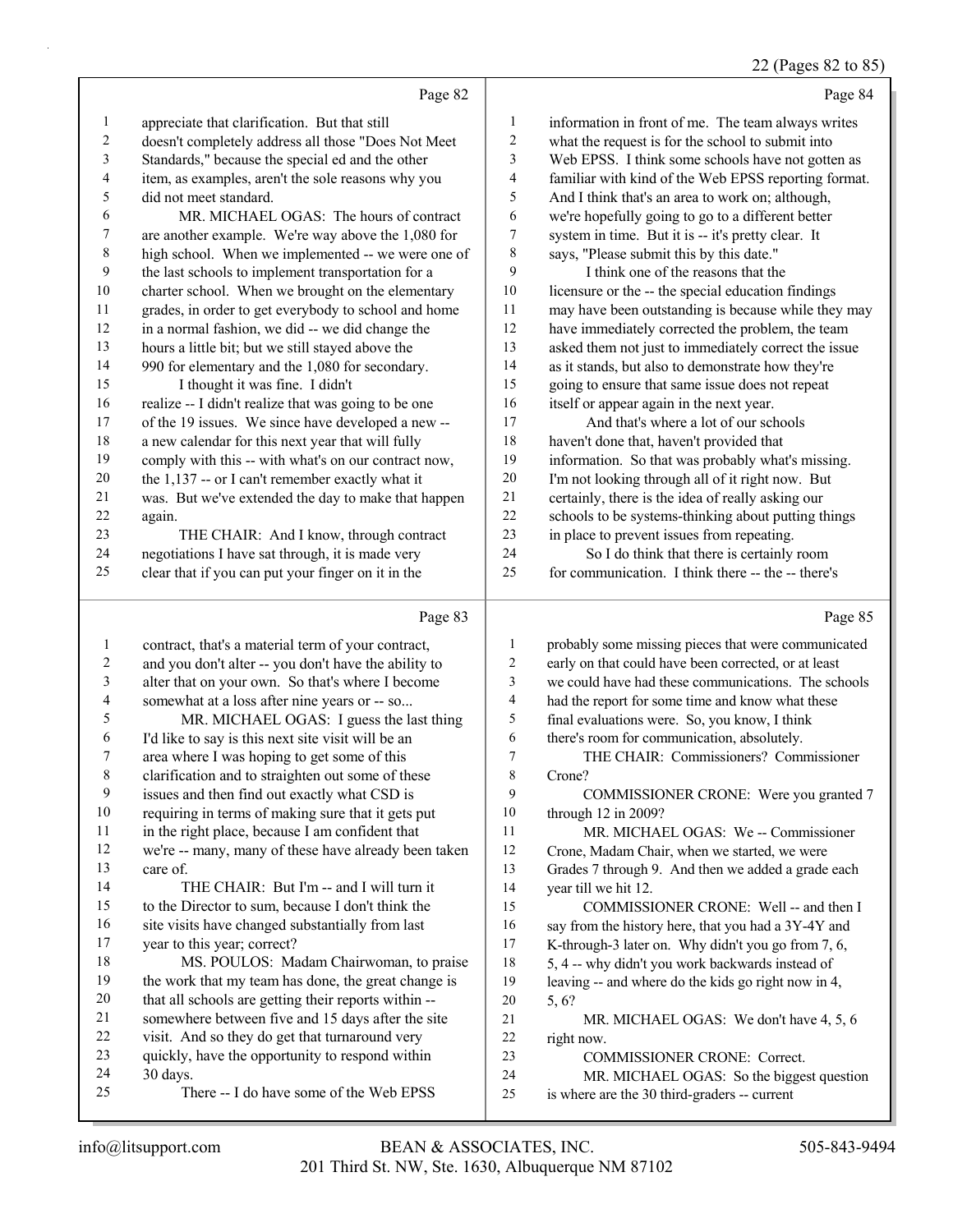23 (Pages 86 to 89)

|    | Page 86                                             |                | Page 88                                              |
|----|-----------------------------------------------------|----------------|------------------------------------------------------|
| 1  | third-graders going to go if we don't get some      | 1              | since.                                               |
| 2  | resolve from the Commission? So we have 30          | $\overline{2}$ | This one was asked to do it every few                |
| 3  | third-graders right now.                            | 3              | years. And to me, we also gave them a commitment     |
| 4  | COMMISSIONER CRONE: My first question was           | 4              | that we would do that for them. And I'm just -- I'm  |
| 5  | why didn't you do from 7 to 6 to 5 and build that   | 5              | having problems sitting here. I don't understand --  |
| 6  | continuity that way?                                | 6              | and I have a longer history with this school, other  |
|    | MR. MICHAEL OGAS: We felt it would be --            | 7              | than Commissioner Peralta and Commissioner Conyers   |
| 8  | it was a better serving to the community to begin   | 8              | do.                                                  |
| 9  | early on with early literacy and early mathematics  | 9              | I'm just saying what we're doing. We're              |
| 10 | and then grow from the bottom up. I'm familiar with | 10             | talking about some investigation. We don't know      |
| 11 | other schools that have done it the other way. But  | 11             | what it is. We're talking, as far as I'm concerned,  |
| 12 | that was the choice that we made as a school.       | 12             | hearsay here, and we're using it.                    |
| 13 | COMMISSIONER CRONE: So the second part of           | 13             | You know, I don't know. It's not fair of             |
| 14 | that question is where do those fourth, fifth, and  | 14             | me or for the school when we don't know what it is.  |
| 15 | sixth-graders go to school now?                     | 15             | MR. MICHAEL OGAS: Neither do we.                     |
| 16 | MR. MICHAEL OGAS: They're currently going           | 16             | COMMISSIONER TOULOUSE: And, you know, I              |
| 17 | in the local school districts. They always have.    | 17             | just -- I think we're talking in circles. I think    |
| 18 | COMMISSIONER CRONE: Do we have the                  | 18             | we're in a mess here. And we have kids. You know,    |
| 19 | comparison with -- this school's performance with   | 19             | these other kids are going to other schools because  |
| 20 | the local school district, Director?                | 20             | they never were intended to be at this school.       |
| 21 | MS. POULOS: I apologize. The comparison             | 21             | This is a growing situation. So the                  |
| 22 | with the local school district? I am not sure --    | 22             | third-graders will now, if we don't give this to     |
| 23 | oh, yes, you do. It's on Page 7. That is            | 23             | them, have to go back into the public schools, which |
| 24 | enrollment. So that's not performance. Looks like   | 24             | may not be prepared to handle them, either, because  |
| 25 | that is part of the report that was maybe phased    | 25             | they haven't been in their student counts. Then if   |
|    |                                                     |                |                                                      |

## Page 87

| $\mathbf{1}$   | out. So I don't think you do have that.             | 1  | we give it to them la  |
|----------------|-----------------------------------------------------|----|------------------------|
| 2              | COMMISSIONER CRONE: Okay. Thank you.                | 2  | back?                  |
| 3              | COMMISSIONER TOULOUSE: Madam Chair, there           | 3  | I mean, it just        |
| $\overline{4}$ | is stuff in the last few pages here.                | 4  | up the kids and the f  |
| 5              | MS. POULOS: That is actually not a                  | 5  | getting frustrated, fo |
| 6              | comparison. Are you talking about the school report | 6  | Thank you.             |
| 7              | card? That is not a comparison to the local school  | 7  | <b>COMMISSIC</b>       |
| 8              | district. Instead -- am I wrong?                    | 8  | THE CHAIR:             |
| 9              | COMMISSIONER TOULOUSE: I didn't say it              | 9  | <b>COMMISSIC</b>       |
| 10             | was a comparison. There is information where it     | 10 | Commissioner Toul      |
| 11             | says, "Additional Information" on Page 56 here on   | 11 | motion, because I cl   |
| 12             | the rank among similar schools.                     | 12 | aside. And I realize   |
| 13             | MS. POULOS: Yeah. That -- and                       | 13 | might come up is co    |
| 14             | Commissioner Crone was asking about comparison to   | 14 | it's only concerning   |
| 15             | local school districts. The similar schools are --  | 15 | fully there to deal w  |
| 16             | it's a model built on similar demographics.         | 16 | When it's not          |
| 17             | COMMISSIONER TOULOUSE: I know that. But             | 17 | to a high school who   |
| 18             | at least there is comparative information here.     | 18 | And a lot of those h   |
| 19             | Madam Chair, can I give a little history            | 19 | dating this girl this  |
| 20             | here, too? The school originally came and asked for | 20 | weekend. Little did    |
| 21             | K through 6. And it was decided to break it down    | 21 | Thursday to Sunday     |
| 22             | and give them a few years at a time, because their  | 22 | off. I couldn't. Had   |
| 23             | original request several years back was to fill in  | 23 | And so what -          |
| 24             | all of those, as we have done for other schools. We | 24 | make that decision s   |
| 25             | did it for other schools then and have done for     | 25 | in terms of their cou  |
|                |                                                     |    |                        |

Page 89

| 1              | we give it to them later, are the kids going to come |
|----------------|------------------------------------------------------|
| 2              | back?                                                |
| 3              | I mean, it just -- I think we're messing             |
| $\overline{4}$ | up the kids and the families. And I just -- I'm      |
| 5              | getting frustrated, folks.                           |
| 6              | Thank you.                                           |
| 7              | COMMISSIONER CABALLERO: Madam Chair?                 |
| 8              | THE CHAIR: Commissioner Caballero?                   |
| 9              | COMMISSIONER CABALLERO: And thank you,               |
| 10             | Commissioner Toulouse. And I -- I chose to make the  |
| 11             | motion, because I chose to put that other stuff      |
| 12             | aside. And I realize that anything that comes up or  |
| 13             | might come up is concerning to Commissioners. But    |
| 14             | it's only concerning to Commissioners when it is     |
| 15             | fully there to deal with.                            |
| 16             | When it's not fully there -- guys, I went            |
| 17             | to a high school where there was a lot of rumors.    |
| 18             | And a lot of those had to do with me, and that I was |
| 19             | dating this girl this weekend, that girl that other  |
| 20             | weekend. Little did they know that I worked          |
| 21             | Thursday to Sunday after school, did not have a day  |
| 22             | off. Leouldn't. Had to work.                         |
| 23             | And so what -- I think that we need to               |
| 24             | make that decision solely on what we have before us  |
| 25             | in terms of their counting, their schooling, what's  |
|                |                                                      |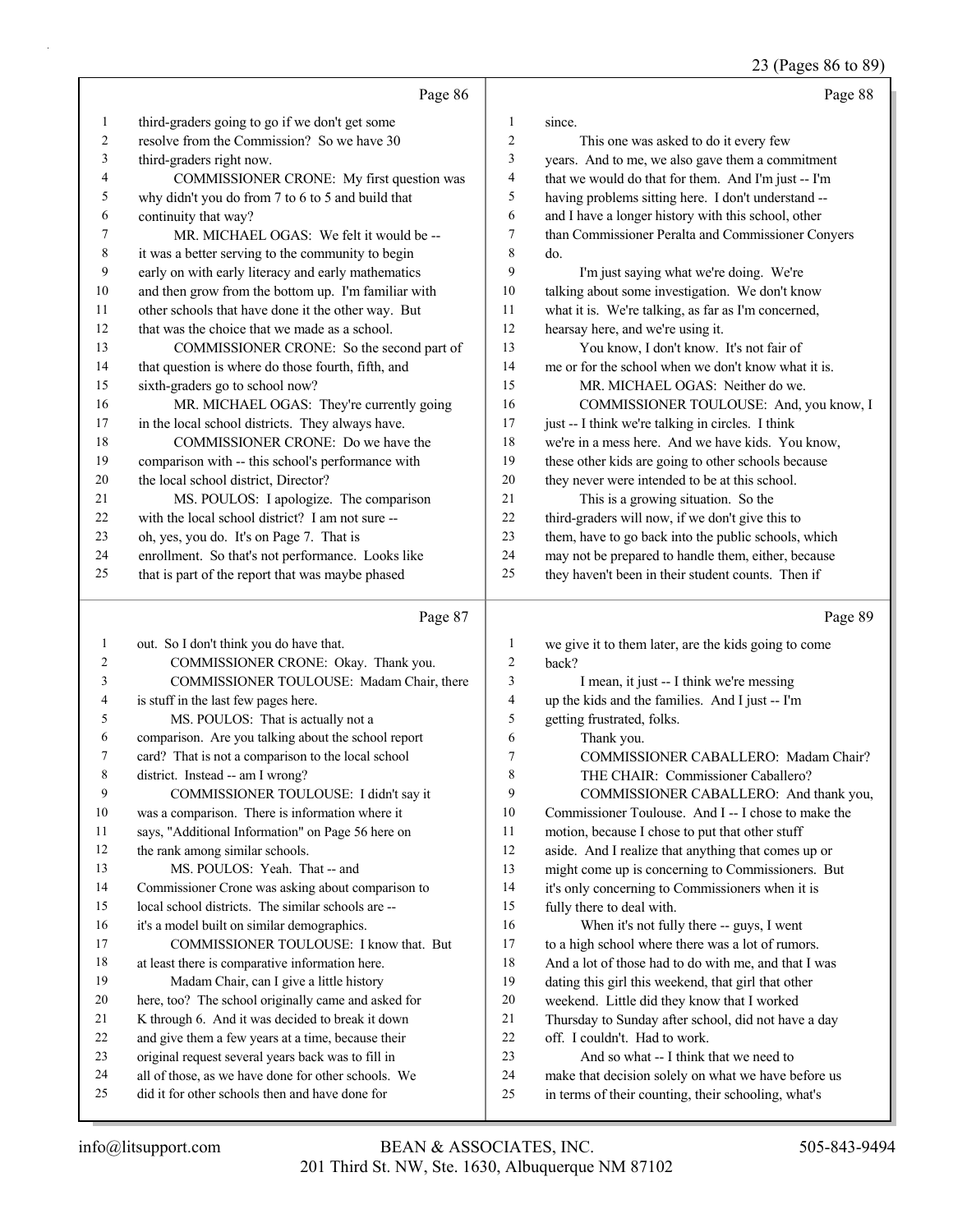# 24 (Pages 90 to 93)

|                | Page 90                                                          |                | Page 92                                            |
|----------------|------------------------------------------------------------------|----------------|----------------------------------------------------|
| 1              | good. And I'm glad Commissioner Toulouse spoke                   | 1              | So voting "Yes" is granting the addition           |
| 2              | about the kids. Are they ready to do the kids? Are               | $\overline{2}$ | of the three grades.                               |
| 3              | they ready to do those grades?                                   | 3              | Commissioner Armbruster?                           |
| 4              | I feel that they are. We can always, at                          | $\overline{4}$ | COMMISSIONER ARMBRUSTER: Commissioner              |
| 5              | any point, Commissioners, come back and remove their             | 5              | Conyers?                                           |
| 6              | charter if things are what they say they are. I                  | 6              | <b>COMMISSIONER CONYERS: Yes.</b>                  |
| 7              | mean, we can do that with any school. But to put                 | $\overline{7}$ | COMMISSIONER ARMBRUSTER: Commissioner              |
| 8              | conditions, to reduce this, to do that based on                  | 8              | Gipson?                                            |
| 9              | other stuff -- I never do it. And I don't consider               | 9              | THE CHAIR: No.                                     |
| 10             | stuff that comes before us -- from this side or that             | 10             | <b>COMMISSIONER ARMBRUSTER: Commissioner</b>       |
| 11             | side, if it's not pertinent, if it's not                         | 11             | Robbins?                                           |
| 12             | substantiated, if it's not relevant, then I don't --             | 12             | <b>COMMISSIONER ROBBINS: No.</b>                   |
| 13             | I don't take it in as to the decision.                           | 13             | COMMISSIONER ARMBRUSTER: Commissioner              |
| 14             | And I think that the rest of us have to                          | 14             | Toulouse?                                          |
| $15\,$         | deal with decisions that way.                                    | 15             | COMMISSIONER TOULOUSE: Yes.                        |
| 16             | Commissioners, fellow Commissioners, we've                       | 16             | COMMISSIONER ARMBRUSTER: Commissioner              |
| $17\,$         | gotten in trouble before with that. And I ask you                | 17             | Ruiz?                                              |
| 18             | to just concentrate on the -- on the case in front               | 18             | <b>COMMISSIONER RUIZ: No.</b>                      |
| 19             | of us and deal with their request, just with the                 | 19             | <b>COMMISSIONER ARMBRUSTER: Commissioner</b>       |
| 20             | request on the amendment, and put the other thing --             | 20             | Caballero?                                         |
| 21             | it will come up. And when it comes up, we can deal               | 21             | COMMISSIONER CABALLERO: Yes.                       |
| 22             | with it. Thank you.                                              | 22             | <b>COMMISSIONER ARMBRUSTER: Commissioner</b>       |
| 23             | COMMISSIONER RUIZ: Madam Chair?                                  | 23             | Crone?                                             |
| 24             | THE CHAIR: And I'll just clarify that                            | 24             | <b>COMMISSIONER CRONE: No.</b>                     |
| 25             | outside of the investigation, my concern is there                | 25             | COMMISSIONER ARMBRUSTER: Commissioner              |
|                |                                                                  |                |                                                    |
|                | Page 91                                                          |                | Page 93                                            |
| $\mathbf{1}$   | are 19 material -- that there are 19 areas where                 | $\mathbf{1}$   | Johnston?                                          |
| $\overline{c}$ | this school did not meet the standard on their                   | $\overline{2}$ | COMMISSIONER JOHNSTON: No.                         |
| 3              |                                                                  | 3              | COMMISSIONER ARMBRUSTER: Commissioner              |
| 4              | performance framework.<br>COMMISSIONER CABALLERO: There were 19; | $\overline{4}$ | Peralta?                                           |
| 5              | but not anymore. He already explained some of                    | 5              | COMMISSIONER PERALTA: No.                          |
| 6              | those; so -- but we --                                           | 6              | COMMISSIONER ARMBRUSTER: Commissioner              |
| 7              | THE CHAIR: So there's 17. So that's a                            | $\overline{7}$ | Armbruster votes "No."                             |
| 8              | concern that I have. And that goes beyond the                    | 8              | It's a 7-to-3 vote. It's no.                       |
| 9              | investigation. And I'll also clarify that it is not              | 9              | THE CHAIR: So the motion fails 7 to 3.             |
| 10             | the Commission that was asking for the conditions to             | 10             | COMMISSIONER ROBBINS: Madam Chair, could           |
| 11             | be placed on the limitation; that was the school                 | 11             | I present a motion?                                |
| 12             | offering that -- that possible condition as a                    | 12             | THE CHAIR: You may.                                |
| 13             | potential for perhaps getting additional votes. So               | 13             | COMMISSIONER ROBBINS: I move that we               |
| 14             | it is not us putting that on there; that was                     | 14             | approve a request presented to change School of    |
| 15             | proposed by the school, not by the Commission.                   | 15             | Dreams' material terms with respect to operational |
| 16             | COMMISSIONER CABALLERO: What condition,                          | 16             | structure by expanding to serve Grade 4, as the    |
| 17             | Madam Chair?                                                     | 17             | school has demonstrated continued improvement in   |
| 18             | COMMISSIONER RUIZ: I'd like to call a                            | 18             | overall performance on the A-to-F school grading   |
| 19             | vote, please.                                                    | 19             | accountability system during the past three years. |
| 20             | THE CHAIR: Certainly. The motion is                              | 20             | THE CHAIR: There's a motion by                     |
| 21             | that -- the amendment request to add Grades 4, 5,                | 21             | Commissioner Robbins. Is there a second?           |
| 22             | and 6; correct? Those were the correct grades.                   | 22             | COMMISSIONER CABALLERO: Second.                    |
| 23             | And there was a motion by                                        | 23             | THE CHAIR: There's a second by                     |
| 24<br>25       | Commissioner Caballero and a second by Commissioner<br>Toulouse. | 24<br>25       | Commissioner Caballero.<br>Any discussion?         |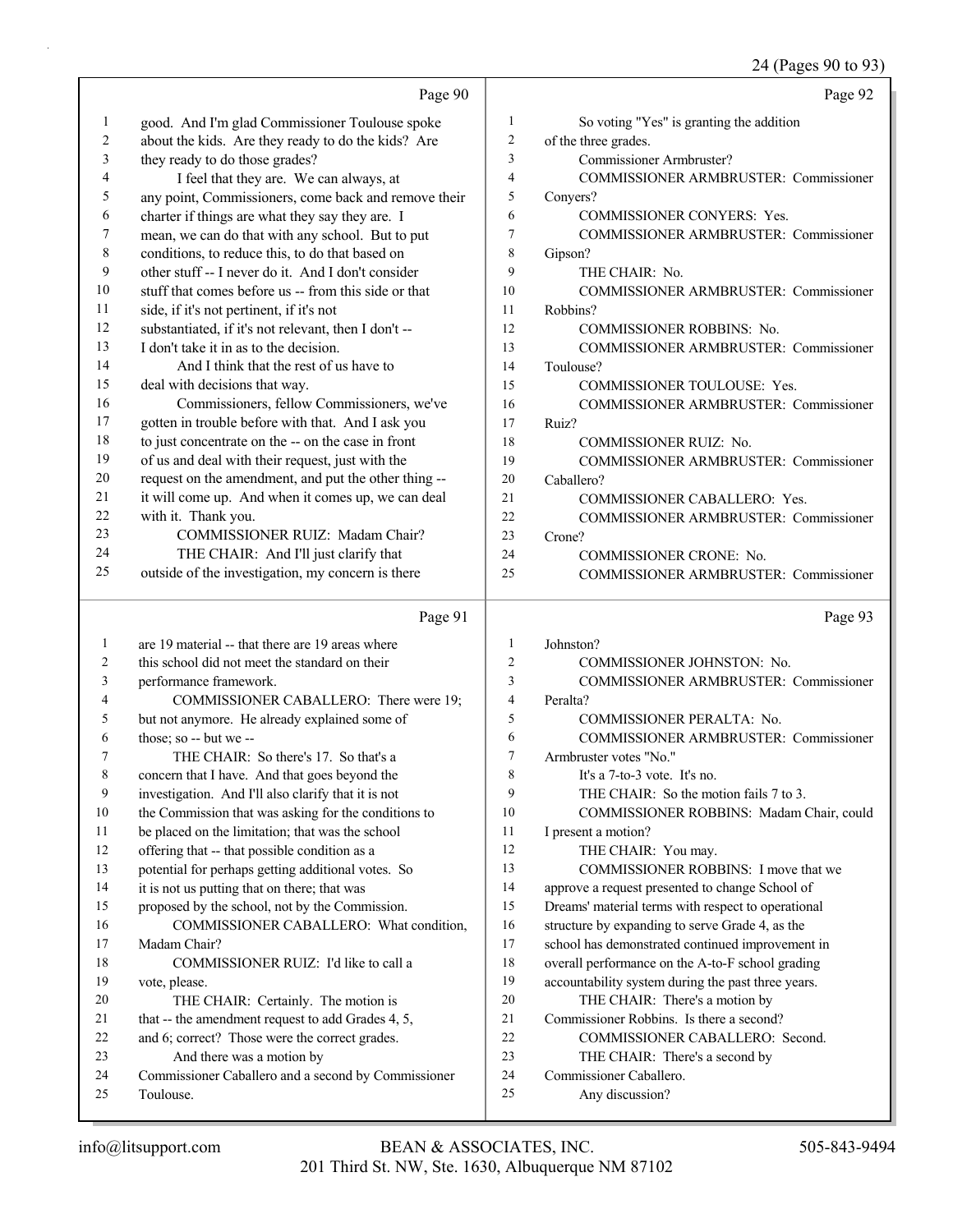## 25 (Pages 94 to 97)

|              |                                                      |        | $2J$ (1 ages $77$ to $77$                                                                                                                                                                                                                                                                                                                                                            |
|--------------|------------------------------------------------------|--------|--------------------------------------------------------------------------------------------------------------------------------------------------------------------------------------------------------------------------------------------------------------------------------------------------------------------------------------------------------------------------------------|
|              | Page 94                                              |        | Page 96                                                                                                                                                                                                                                                                                                                                                                              |
| $\mathbf{1}$ | COMMISSIONER ARMBRUSTER: And we have                 | 1      | request by South Valley Preparatory School to change                                                                                                                                                                                                                                                                                                                                 |
| 2            | not -- I'm just checking -- that's with no           | 2      | their location, to change their facility currently                                                                                                                                                                                                                                                                                                                                   |
| 3            | conditions?                                          | 3      | at 2813 Gun Club Road, to 2551 Karsten Court,                                                                                                                                                                                                                                                                                                                                        |
| 4            | THE CHAIR: There weren't any conditions              | 4      | Southeast.                                                                                                                                                                                                                                                                                                                                                                           |
| 5            | on the --                                            | 5      | So you do have the school's rationale for                                                                                                                                                                                                                                                                                                                                            |
| 6            | COMMISSIONER ARMBRUSTER: Well, there is a            | 6      | the request, which is that they never intended for                                                                                                                                                                                                                                                                                                                                   |
| 7            | possibility of making one condition.                 | 7      | their current location to be their permanent                                                                                                                                                                                                                                                                                                                                         |
| 8            | COMMISSIONER CABALLERO: The motion has               | 8      | location, and that with the closure of Academy of                                                                                                                                                                                                                                                                                                                                    |
| 9            | been made and seconded.                              | 9      | Trades and Technology, a facility -- that facility                                                                                                                                                                                                                                                                                                                                   |
| 10           | COMMISSIONER ARMBRUSTER: That's fine. I              | 10     | has become available.                                                                                                                                                                                                                                                                                                                                                                |
| 11           | just wanted to make sure I was getting it correctly. | 11     | And then we do have, again, the                                                                                                                                                                                                                                                                                                                                                      |
| 12           | Fine. Okay. I'm on. Ready.                           | 12     | performance, including student retention, on                                                                                                                                                                                                                                                                                                                                         |
| 13           | Commissioner Peralta?                                | 13     | Page 25 -- sorry -- 2 of 35 -- which does -- and                                                                                                                                                                                                                                                                                                                                     |
| 14           | COMMISSIONER PERALTA: No.                            | 14     | then on the following page, Page 3, you do see that                                                                                                                                                                                                                                                                                                                                  |
| 15           | <b>COMMISSIONER ARMBRUSTER: Commissioner</b>         | 15     | the school's academic performance has improved from                                                                                                                                                                                                                                                                                                                                  |
| 16           | Toulouse?                                            | 16     | 2014-15 to 2016-17 year, going from a "B" to a "D"                                                                                                                                                                                                                                                                                                                                   |
| 17           | <b>COMMISSIONER TOULOUSE: Yes.</b>                   | 17     | to a "C," but still being above the level in 2014.                                                                                                                                                                                                                                                                                                                                   |
| 18           | COMMISSIONER ARMBRUSTER: Commissioner                | 18     | And we have obviously made a                                                                                                                                                                                                                                                                                                                                                         |
| 19           | Robbins?                                             | 19     | recommendation to approve the request, and that                                                                                                                                                                                                                                                                                                                                      |
| 20           | <b>COMMISSIONER ROBBINS: Yes.</b>                    | 20     | recommendation is found on Page 10 of 35.                                                                                                                                                                                                                                                                                                                                            |
| 21           | COMMISSIONER ARMBRUSTER: Commissioner                | 21     | THE CHAIR: Good morning. And please                                                                                                                                                                                                                                                                                                                                                  |
| 22           | Gipson?                                              | 22     | identify yourself for the record.                                                                                                                                                                                                                                                                                                                                                    |
| 23           | THE CHAIR: Yes.                                      | 23     | MS. CHARLOTTE A.-TRUJILLO: My name is                                                                                                                                                                                                                                                                                                                                                |
| 24           | COMMISSIONER ARMBRUSTER: Commissioner                | 24     | Charlotte Alderete-Trujillo, the Executive Director                                                                                                                                                                                                                                                                                                                                  |
| 25           | Crone?                                               | 25     | of South Valley Preparatory School.                                                                                                                                                                                                                                                                                                                                                  |
|              | Page 95                                              |        | Page 97                                                                                                                                                                                                                                                                                                                                                                              |
|              | COMMISSIONER CRONE: No.                              | 1      | MS. FOX: I'm still Susan Fox.                                                                                                                                                                                                                                                                                                                                                        |
|              | $0.020101$ in $0.001$ in $0.000$ $\sim$              | $\sim$ | $\overline{M}$ $\overline{C}$ $\overline{C}$ $\overline{M}$ $\overline{M}$ $\overline{M}$ $\overline{C}$ $\overline{C}$ $\overline{M}$ $\overline{M}$ $\overline{M}$ $\overline{M}$ $\overline{M}$ $\overline{M}$ $\overline{M}$ $\overline{M}$ $\overline{M}$ $\overline{M}$ $\overline{M}$ $\overline{M}$ $\overline{M}$ $\overline{M}$ $\overline{M}$ $\overline{M}$ $\overline{$ |

| $\overline{2}$ | <b>COMMISSIONER ARMBRUSTER: Commissioner</b> |
|----------------|----------------------------------------------|
| 3              | Ruiz?                                        |
| 4              | <b>COMMISSIONER RUIZ: No.</b>                |
| 5              | COMMISSIONER ARMBRUSTER: Commissioner        |
| 6              | Conyers?                                     |
| 7              | <b>COMMISSIONER CONYERS: Yes.</b>            |
| 8              | COMMISSIONER ARMBRUSTER: Commissioner        |
| 9              | Caballero?                                   |
| 10             | COMMISSIONER CABALLERO: Yes.                 |
| 11             | COMMISSIONER ARMBRUSTER: Commissioner        |
| 12             | Johnston?                                    |
| 13             | COMMISSIONER JOHNSTON: No.                   |
| 14             | COMMISSIONER ARMBRUSTER: Commissioner        |
| 15             | Armbruster votes "Yes."                      |
| 16             | The vote is 6 to 4, and the motion passes.   |
| 17             | THE CHAIR: The motion passes 6 to 4.         |
| 18             | Thank you.                                   |
| 19             | Next is South Valley Preparatory. Before     |
| 20             | we --                                        |
| 21             | MS. POULOS: Madam Chairwoman,                |
| 22             | Commissioners.                               |
| 23             | THE CHAIR: So she can breathe, we'll --      |
| 24             | MS. FOX: I'm got to change folders.          |
| 25             | MS. POULOS: The next agenda item is a        |

2 MS. CHARLOTTE A.-TRUJILLO: Good morning, Madam Chair, Commissioners. I think I'd like to describe what has happened to South Valley Prep as being on the receiving end of a huge pay-it-forward. I liken it to winning the lottery. But my husband said I already won the lottery when I married him. So this is like hitting the Mega Millions. 9 So South Valley Preparatory School happened to be a school that Academy of Trades and Technology was looking for in terms of the kids 12 that -- the population that they -- that we serve. And in the bitter-sweet and sad occasion that they had to close, it seemed like all the stars aligned and the planets and everything else, and we were able to grab and be offered this opportunity to -- 17 to move into this building. 18 Again, the building that we're in was not

 intended to be our permanent facility. It sits on less than an acre of land. And we are pretty much at cabin fever -- beyond cabin fever after nine -- eight years. We're in our eighth year. 23 And so it is something that we've been

24 working on for several years. I think I've been on 25 your agenda, a little on your spotlight, that we've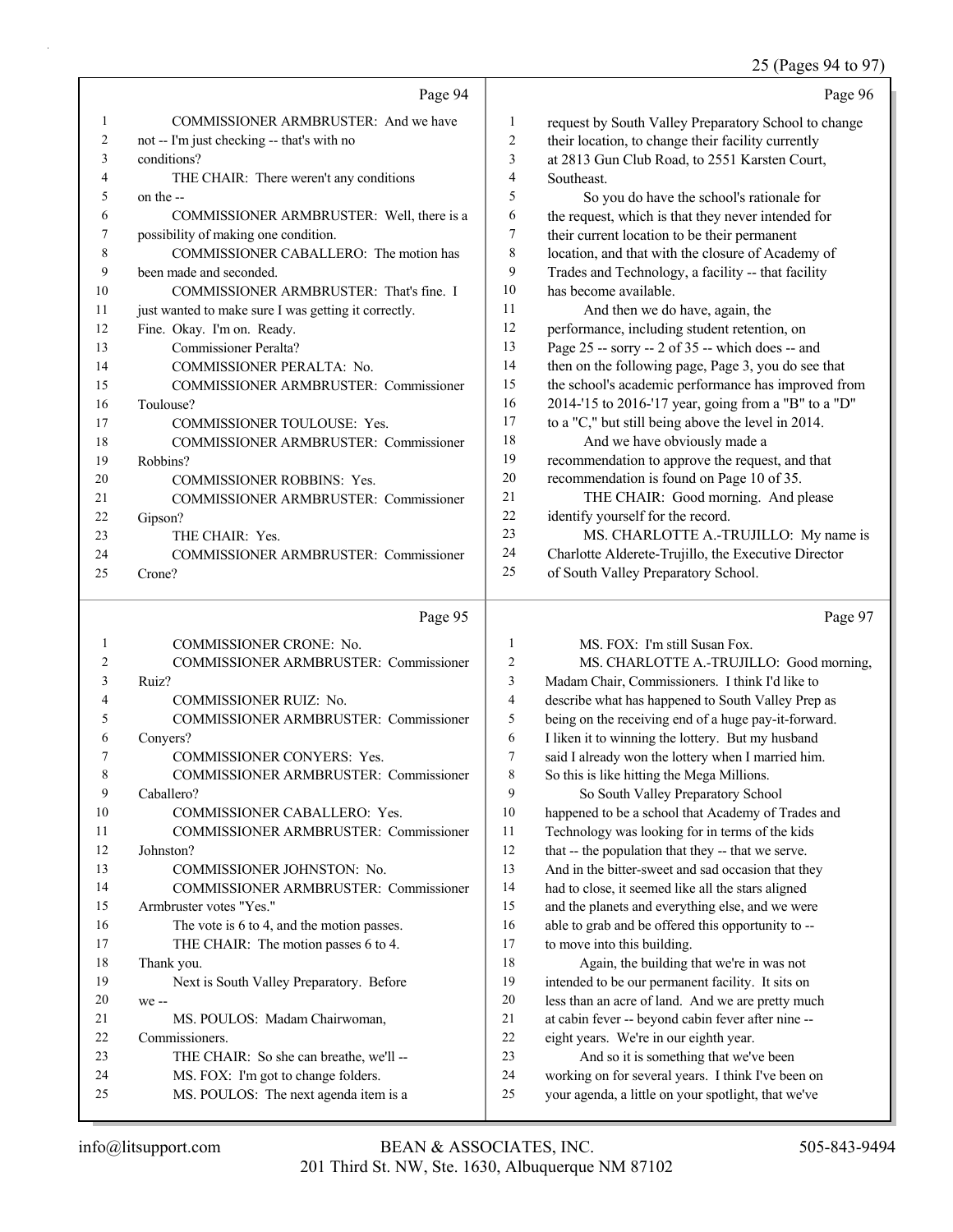# 26 (Pages 98 to 101)

|                | Page 98                                                                                                  |                | Page 100                                                                                                    |
|----------------|----------------------------------------------------------------------------------------------------------|----------------|-------------------------------------------------------------------------------------------------------------|
| 1              | been looking for a facility since 2000- -- really,                                                       | 1              | Albuquerque, New Mexico 87102.                                                                              |
| $\overline{c}$ | since we opened, but officially, since 2015. This                                                        | $\overline{c}$ | COMMISSIONER ROBBINS: I'll second.                                                                          |
| 3              | facility is going to allow us to provide a really                                                        | 3              | THE CHAIR: And there's a second by                                                                          |
| 4              | awesome educational setting for our students.                                                            | $\overline{4}$ | Commissioner Robbins.                                                                                       |
| 5              | We have done several parent community                                                                    | 5              | Any discussion?                                                                                             |
| 6              | meetings. We have sent out intents to reenroll for                                                       | 6              | Commissioner Armbruster?                                                                                    |
| 7              | a second time to ensure that we are -- that this                                                         | 7              | COMMISSIONER ARMBRUSTER: Commissioner                                                                       |
| 8              | move is something that our parents are supportive                                                        | 8              | Peralta?                                                                                                    |
| 9              | of. We have received -- I think it's over                                                                | 9              | COMMISSIONER PERALTA: Yes.                                                                                  |
| 10             | 90 percent confirmation that our students will be                                                        | 10             | <b>COMMISSIONER ARMBRUSTER: Commissioner</b>                                                                |
| 11             | returning.                                                                                               | 11             | Robbins?                                                                                                    |
| 12             | Our families are extremely happy. They've                                                                | 12             | <b>COMMISSIONER ROBBINS: Yes.</b>                                                                           |
| 13             | been given the opportunity to see the building. I                                                        | 13             | COMMISSIONER ARMBRUSTER: Commissioner                                                                       |
| 14             | think that they -- I know. I don't think. I know                                                         | 14             | Caballero?                                                                                                  |
| 15             | that they are very excited about this opportunity.                                                       | 15             | COMMISSIONER CABALLERO: Yes.                                                                                |
| 16             | And I don't know if Sue has anything to                                                                  | 16             | COMMISSIONER ARMBRUSTER: Commissioner                                                                       |
| 17             | add. But if you have any questions, I'm happy to                                                         | 17             | Toulouse?                                                                                                   |
| 18             | answer.                                                                                                  | 18             | COMMISSIONER TOULOUSE: Yes.                                                                                 |
| 19             | MS. FOX: I'm sitting tight.                                                                              | 19             | COMMISSIONER ARMBRUSTER: Commissioner                                                                       |
| 20             | THE CHAIR: You're absolutely right. It's                                                                 | 20             | Ruiz?                                                                                                       |
| 21             | never a positive when we have to see a school is                                                         | 21             | COMMISSIONER RUIZ: Yes.                                                                                     |
| 22             | going to close. But I -- when I saw you last week                                                        | 22             | COMMISSIONER ARMBRUSTER: Commissioner                                                                       |
| 23             | at the -- at the Budget Workshop, and even when I                                                        | 23             | Armbruster votes "Yes."                                                                                     |
| 24             | saw Greta, the excitement that that opportunity was                                                      | 24             | Commissioner Crone?                                                                                         |
| 25             | there for the school to be able to move in and make                                                      | 25             | COMMISSIONER CRONE: Yes.                                                                                    |
|                |                                                                                                          |                |                                                                                                             |
|                | Page 99                                                                                                  |                | Page 101                                                                                                    |
| 1              | use of that facility, that it's Kismet that those                                                        | $\mathbf{1}$   | COMMISSIONER ARMBRUSTER: Commissioner                                                                       |
| 2              | things happened. And it's exciting that that                                                             | $\overline{c}$ | Conyers?                                                                                                    |
| 3              | opportunity opened up for you and the students.                                                          | 3              | COMMISSIONER CONYERS: Yes.                                                                                  |
| 4              | So that's all I have to say.                                                                             | $\overline{4}$ | COMMISSIONER ARMBRUSTER: Commissioner                                                                       |
| 5              | MS. CHARLOTTE A.-TRUJILLO: Thank you.                                                                    | 5              | Gipson?                                                                                                     |
| 6              | Thank you, Commissioner. It is exciting.                                                                 | 6              | THE CHAIR: Yes.                                                                                             |
| 7              | THE CHAIR: Commissioner Toulouse?                                                                        | 7              | COMMISSIONER ARMBRUSTER: Commissioner                                                                       |
| 8              | COMMISSIONER TOULOUSE: Madam Chair, I                                                                    | $\,$ $\,$      | Johnston?                                                                                                   |
| 9              | want to say I visited the school, and it was at a                                                        | 9              | COMMISSIONER JOHNSTON: Yes.                                                                                 |
| 10             | lunch hour. And all middle-school -- and those kids                                                      | 10             | COMMISSIONER ARMBRUSTER: It's 10 to 0.                                                                      |
| 11             | behaved. They saw their -- they saw Charlotte.                                                           | 11             | THE CHAIR: Motion passes 10-0. Thank                                                                        |
| 12             | They saw her assistant. And they came and talked to                                                      | 12             | you. Congratulations.                                                                                       |
| 13             | them. I mean, middle-school kids wanting to talk to                                                      | 13<br>14       | MS. CHARLOTTE A.-TRUJILLO: Thank you.                                                                       |
| 14<br>15       | people.                                                                                                  | 15             | Thank you.                                                                                                  |
| 16             | It just -- but I also saw how cramped it                                                                 | 16             | THE CHAIR: Commissioners, it's your call.<br>Do we want to continue, quickly get through No. 7              |
| 17             | is. And it's on Gun Club, where people race up and<br>down that street. And it's -- you know, I wouldn't | 17             | and then take a short break? Or take lunch?                                                                 |
| 18             | want to have a school there that long with the kind                                                      | 18             | COMMISSIONER CABALLERO: Lunch.                                                                              |
| 19             | of traffic that goes so fast that trying to get                                                          | 19             | THE CHAIR: The order is not here yet; so                                                                    |
| 20             | across it or get around it -- so I would like to                                                         | 20             | we'll just -- we'll move on to No. 7.                                                                       |
| 21             | move to approve the amendment request presented by                                                       | 21             | We are on to No. 7.                                                                                         |
| 22             | South Valley Preparatory School to change its                                                            | 22             | MS. POULOS: Madam Chairwoman,                                                                               |
| 23             | contract's material terms with respect to the                                                            | 23             | Commissioners, Item No. 7 includes our ongoing                                                              |
| 24<br>25       | facility by relocating to the charter school's<br>primary location, 2551 Karsten, Southeast,             | 24<br>25       | tracker, which you can see has updates regarding the<br>appeals process. I believe, as all of you know, the |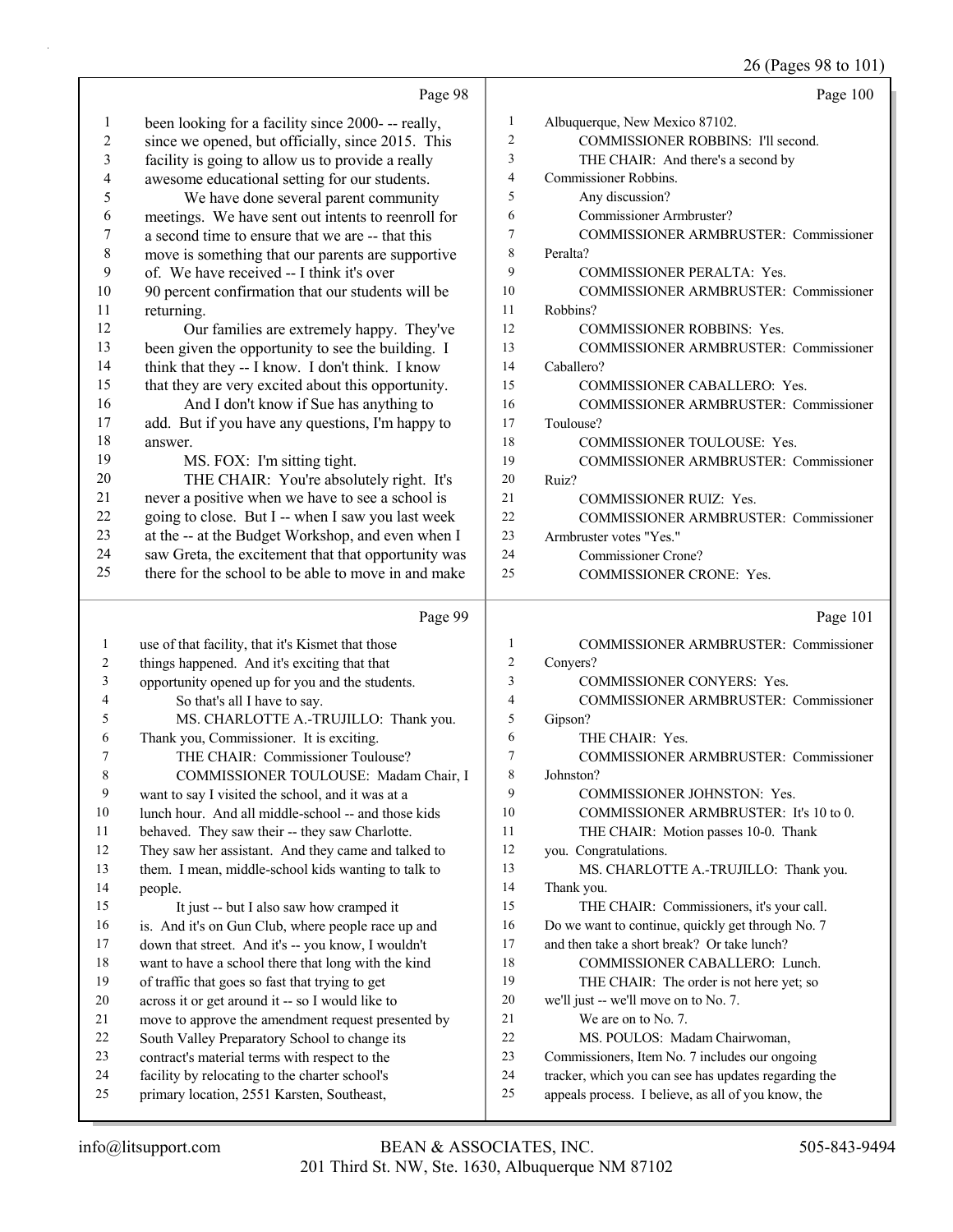|                |                                                      |                         | 27 (Pages 102 to 105)                                |
|----------------|------------------------------------------------------|-------------------------|------------------------------------------------------|
|                | Page 102                                             |                         | Page 104                                             |
| $\mathbf{1}$   | appeal for New Mexico Connections Academy was -- the | $\mathbf{1}$            | You also have identification of the number           |
| 2              | decision of the Commission was upheld by the         | $\overline{c}$          | of trainings they have attended. We've provided      |
| 3              | Secretary, and that decision was released last       | 3                       | three trainings thus far, and we have a range of the |
| 4              | Friday.                                              | $\overline{\mathbf{4}}$ | number of trainings that those applicants have       |
| 5              | THE CHAIR: I had -- it was sent out to               | 5                       | attended.                                            |
| 6              | all the Commissioners.                               | 6                       | Is there any questions about that report?            |
| 7              | MS. POULOS: We are still waiting on the              | 7                       | Okay. You also did ask for the update on             |
| 8              | decision from Taos International School. I do        | $\,$ 8 $\,$             | the implementation year. We have, technically, four  |
| 9              | believe that's scheduled to be released today. But   | 9                       | schools that are going to be going through an        |
| 10             | I have not seen it come across my e-mail yet; so I   | 10                      | implementation year. The report includes three,      |
| 11             | don't know that we have that.                        | 11                      | because those are the brand new schools. The         |
| 12             | On La Promesa Early Learning Center, you             | 12                      | additional campus for MAS does not have a reporting  |
| 13             | will be receiving an update from the school today,   | 13                      | date yet.                                            |
| 14             | Item 11.                                             | 14                      | The three schools, things are moving along           |
| 15             | DEAP will also be here today to present              | 15                      | well. They have been attending the monthly           |
| 16             | their next iteration of their Corrective Action      | 16                      | trainings, which we lay out for you and just let you |
| 17             | Plans, as well as Roots & Wings. And those           | 17                      | know what happens at those trainings. It's been a    |
| 18             | materials are in your binder.                        | 18                      | great opportunity for all the bureaus throughout     |
| 19             | And then you do have updates on Cariños De           | 19                      | PED, who have all been very cooperative and excited  |
| 20             | Los Niños Charter School. And you do have materials  | 20                      | to engage with these new school operators, to come   |
| 21             | in your binder today that we will be discussing, I   | 21                      | and spend time with the school operators and really  |
| 22             | believe, after lunch.                                | 22                      | get them prepared.                                   |
| 23             | One of the things that your policy on                | 23                      | I think that is a challenge that hadn't              |
| 24             | governing body changes includes is that we will keep | 24                      | been addressed for some time; and so really getting  |
| 25             | you up to date on all changes until we've received   | 25                      | them in front of these individuals gives the         |
|                | Page 103                                             |                         | Page 105                                             |
| 1              | completely submitted information and/or until the    | 1                       | individuals a little bit more support in getting     |
| 2              | vacancy has been filled. The team has been working   | 2                       | started, and it's pretty exciting to see the work    |
| 3              | very hard to figure out how to present that          | 3                       | they're doing.                                       |
| 4              | information in the most concise manner. And that is  | 4                       | All of the schools have been timely in               |
| 5              | on Page 15.                                          | 5                       | their submissions and have been very receptive to    |
| 6              | We tried to get you -- we tried to present           | 6                       | the feedback that they've received on those          |
| 7              | to you all the information from even the beginning   | Τ                       | submissions. So they're making very good progress    |
| $\,8\,$        | of the fiscal year to now. It was just too much.     | $\,$ $\,$               | toward demonstrating readiness to open at the        |
| $\overline{9}$ | So we do have a limited amount specifically related  | 9                       | beginning of the school year with policies in place  |
| $10\,$         | to the schools that we have specifically identified  | 10                      | that are compliant, that meet the requirements of    |
| 11             | today, because we want to talk about those in just a | 11                      | law. And they're getting all of that feedback, even  |
| $12\,$         | minute. We have some concerns with schools that      | 12                      | feedback when it's unclear or when additional detail |
| 13             | just have very long outstanding noncompliance with   | 13                      | is needed, and they've been receptive to that.       |

governance. So we'll talk about that in just a

minute as an additional part of this.

16 You do have, per your request, the update on your Notices of Intent. You will see that there are six schools -- so I had overestimated yesterday -- that have clearly indicated that they do still plan on submitting an application to the PEC. You have two schools that we -- that have not yet made a decision. You have three schools that have withdrawn their Notice of Intent to apply, and

- 
- five that have indicated they intend to apply to their local school district.

 is needed, and they've been receptive to that. 14 THE CHAIR: Are they all set with a facility at this point in time; do you know?

16 MS. POULOS: So I don't have those specific details. I know they're all working on that. And your implementation year checklist asks for updates, which they are giving us. I just don't have them.

- 21 And then your requirement is that at least two weeks prior to the opening date, they have that final facility ready to go. It, unfortunately, is one of those last-minute things which nobody really
- likes. It's the challenge of facilities, which I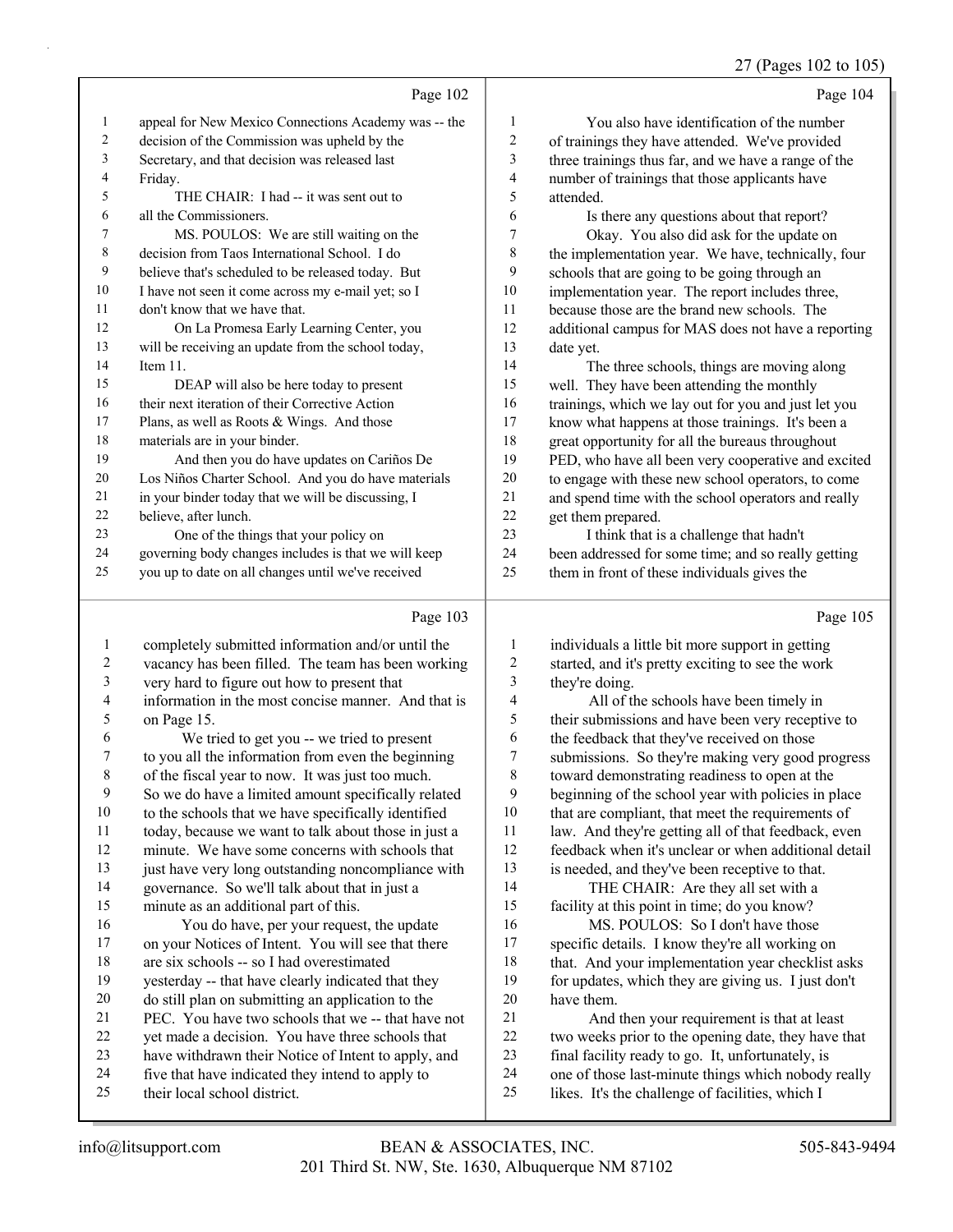28 (Pages 106 to 109)

|    |                                                     |                  | $V(x, w, y, z)$ . $V(x, y, z)$                       |
|----|-----------------------------------------------------|------------------|------------------------------------------------------|
|    | Page 106                                            |                  | Page 108                                             |
| 1  | know the Coalition had issued that report with      | 1                | revoke that -- so let me see if I can figure out the |
| 2  | information about that; but certainly the most      | 2                | right way to say this.                               |
| 3  | challenging part.                                   | 3                | The financial staff of the PED is small              |
| 4  | But they are all making very good                   | $\overline{4}$   | and very overly burdened. So only in the absolutely  |
| 5  | progress. I do know that. I think they've all been  | 5                | most extreme, beyond anything, circumstances will    |
| 6  | able to identify a viable facility, potentially     | 6                | they add that additional burden of having to manage  |
| 7  | working on negotiations and, again, figuring out    | $\boldsymbol{7}$ | the entire school's finances. So they have not.      |
| 8  | what it looks like.                                 | $\,8\,$          | This is an issue, because they have                  |
| 9  | THE CHAIR: Okay. Thanks.                            | 9                | violated the statutory requirements to be able to    |
| 10 | MS. POULOS: So then -- any other                    | 10               | manage the finances of their school district. But    |
| 11 | questions on that?                                  | 11               | they have continued to retain that authority. So     |
| 12 | No?                                                 | 12               | it's a -- it's a major compliance issue.             |
| 13 | So then the last piece. We do have four             | 13               | So what -- what we would like to do is               |
| 14 | schools that we have kind of, as we've worked       | 14               | notify them of that, just be very clear about why    |
| 15 | through the process figuring out how to report this | 15               | this is a major issue, and that we -- they need to   |
| 16 | to you, still have some concerns about their        | 16               | be very seriously focused on ensuring compliance     |
| 17 | governance. And what we would like to do is         | 17               | with all of that. Certainly, tomorrow, in the        |
| 18 | actually kind of issue a formal letter explaining   | 18               | training, I will be there, and I will stress that.   |
| 19 | the concern about their compliance with governance. | 19               | But I do think that having an official letter will   |
| 20 | So -- and I actually -- I think I just              | 20               | be important.                                        |
| 21 | misspoke. I think it's not four; I think it is only | 21               | The other school that I would like to send           |
| 22 | two that we have the concerns with. And your lunch  | 22               | the notice to is Health Leadership High School. And  |
| 23 | is being picked up by my expert in governance       | 23               | for Health Leadership High School, we did have a     |
| 24 | compliance. So let me pull my cheat sheet back out  | 24               | notification that we received on March 23rd that     |
| 25 | and be able to go over those with you.              | 25               | begins on Page 27. That begins on Page 27.           |
|    | Page 107                                            |                  | Page 109                                             |

## Page 107 |

| 1  | Yes. So one of the schools that did                  | 1  | We received a notification on March 23rd             |
|----|------------------------------------------------------|----|------------------------------------------------------|
| 2  | submit documentation, I believe late last night, is  | 2  | of a change in governance and did not receive any    |
| 3  | La Academia Dolores Huerta. We became aware of --    | 3  | notification of a replacement -- let me make sure I  |
| 4  | and we will be with them tomorrow. We became aware   | 4  | have the right information, because, eventually, we  |
| 5  | of their substantial unreported changes in I believe | 5  | did receive the information, which indicated -- and  |
| 6  | every member of the governing council over the past  | 6  | I don't have the most up-to-date information here.   |
| 7  | six to eight months, because they asked us to go to  | 7  | But we did receive notification that indicated that  |
| 8  | Las Cruces and do an introductory full-day training  | 8  | the notice had come well beyond the 30 days and that |
| 9  | to make sure that their board members could vote.    | 9  | the position was still vacant or that we had not     |
| 10 | But what that revealed to us is that they,           | 10 | received notification of a replacement for that      |
| 11 | again, had had what I believe is an entire board     | 11 | board member.                                        |
| 12 | turnover with no notification to us at all.          | 12 | So, again, this is what appears to be                |
| 13 | Again, I believe that they have, at this             | 13 | outstanding noncompliance, which we would like to    |
| 14 | point, submitted, but we don't know whether those    | 14 | communicate officially with this school, again, to   |
| 15 | are complete, even with those submissions that are   | 15 | get them focused on ensuring that they are able to   |
| 16 | absolutely out of compliance for the year, because   | 16 | remain compliant with the governance requirements.   |
| 17 | they did not submit timely, did not fulfill          | 17 | The only other one that I did want you to            |
| 18 | vacancies in a timely manner, and I believe probably | 18 | $see -$                                              |
| 19 | have also not met training requirements with regards | 19 | MS. ABBY LEWIS: May I speak on behalf of             |
| 20 | to having the training prior to voting on items.     | 20 | Health Leadership?                                   |
| 21 | THE CHAIR: Board of Finance. Have they               | 21 | THE CHAIR: This is just a report-out.                |
| 22 | lost Board of Finance?                               | 22 | MS. ABBY LEWIS: This is a possible                   |
| 23 | MS. POULOS: So the challenge with losing             | 23 | action, and I have information here as to what       |
| 24 | Board of Finance, the only way you do that is if PED | 24 | Ms. Poulos just said. It says, "Discussion and       |
| 25 | officially revokes it. PED will only officially      | 25 | Possible Action." Yeah.                              |
|    |                                                      |    |                                                      |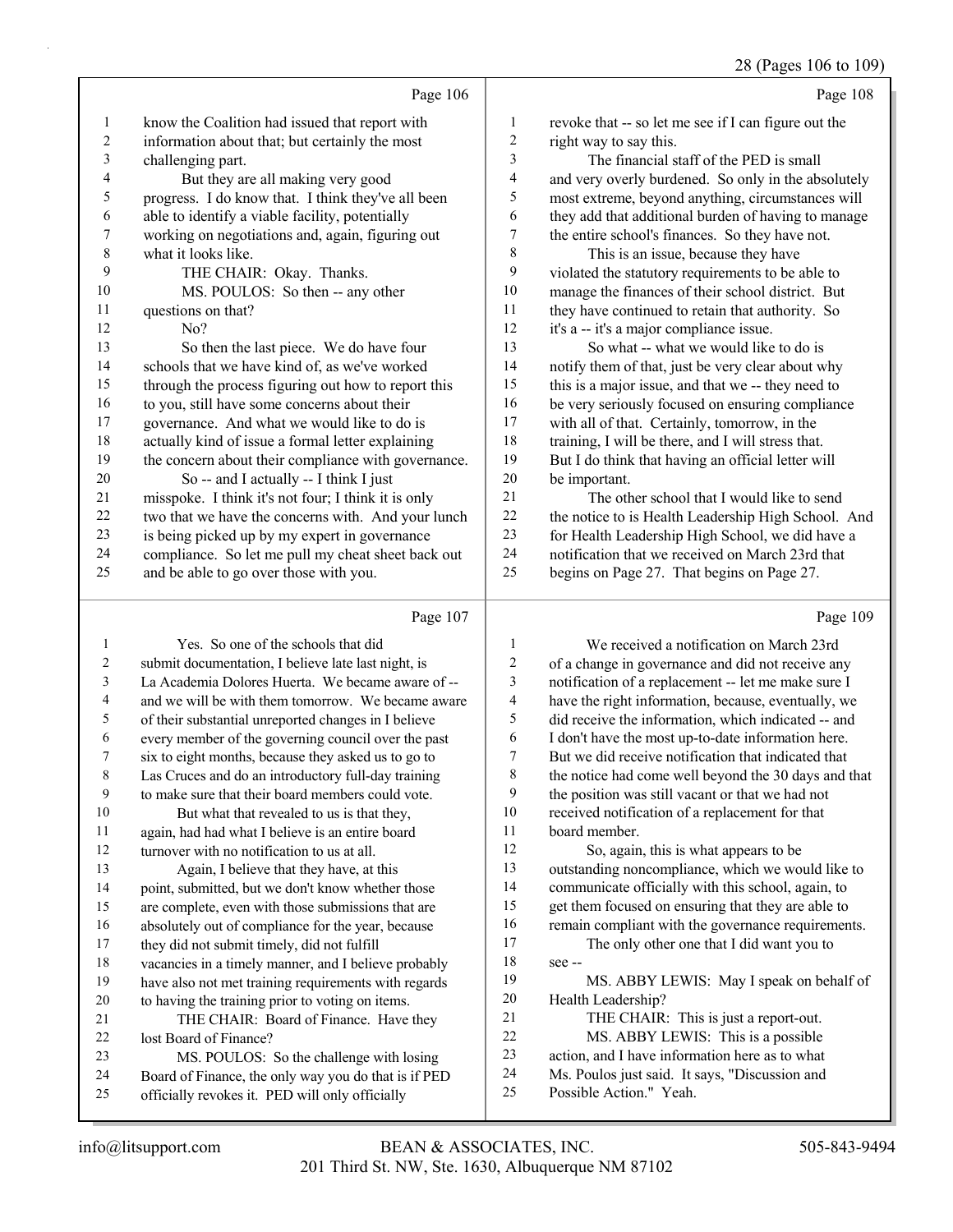#### 29 (Pages 110 to 113)

|         |                                                      |                          | $27 \text{ (1450)} \cdot 110 \text{ to } 115$        |
|---------|------------------------------------------------------|--------------------------|------------------------------------------------------|
|         | Page 110                                             |                          | Page 112                                             |
| 1       | THE CHAIR: At this point in time, this is            | 1                        | regarding, "What appears to us, based on the         |
| 2       | just a report.                                       | 2                        | information we had as of a week ago, outstanding     |
| 3       | MS. ABBY LEWIS: Except that --                       | 3                        | noncompliance that we would like to see corrected."  |
| 4       | THE CHAIR: And the Director has not --               | $\overline{\mathcal{A}}$ | And then with La Academia Dolores Huerta,            |
| 5       | and in here, there is no recommendation for any      | 5                        | potentially the same thing, outstanding              |
| 6       | action.                                              | 6                        | noncompliance based on the information we received   |
| 7       | MS. ABBY LEWIS: Okay. Thank you, ma'am.              | 7                        | last night. That may end being that all the          |
| 8       | If you would like the accurate information, can I    | 8                        | noncompliance has been corrected; but it may not.    |
| 9       | provide that?                                        | 9                        | So we don't quite know until we have the chance to   |
| 10      | THE CHAIR: We're fine at this point.                 | 10                       | go through those materials today; but certainly a    |
| 11      | MS. ABBY LEWIS: Okay. Thank you very                 | 11                       | reminder of their obligations to meet the governance |
| 12      | much. You all know how to reach me.                  | 12                       | requirements, reporting, filling vacancies and       |
| 13      | MS. POULOS: The other information,                   | 13                       | ensuring training.                                   |
| 14      | Madam Chairwoman, that I did want you to see is that | 14                       | THE CHAIR: Commissioners, any thoughts?              |
| 15      | with Coral Community School, they had a change in    | 15                       | I'm fine with the letter. The only thing             |
| 16      | membership, a new board member come on               | 16                       | that I would request it is that it's pending legal   |
| 17      | November 28th. And that member, who is the most      | $17$                     | review. Otherwise, I'm fine.                         |
| 18      | recent member to resign, resigned on February 27th,  | 18                       | MS. POULOS: Okay.                                    |
| 19      | did vote prior to receiving that training, which is  | 19                       | MS. ABBY LEWIS: Madam Chair, I'm sorry to            |
| 20      | a regulation that applies to all board members, that | $20\,$                   | interrupt. But this is an action against my school,  |
| 21      | they must have the training before they vote on any  | 21                       | and I was not allowed to speak.                      |
| 22      | business.                                            | 22                       | (Chair consults with counsel.)                       |
| 23      | Again, I think what we would like to do is           | 23                       | THE CHAIR: And at this point in time,                |
| 24      | send a letter communicating that and reminding that  | 24                       | we're not taking a vote on this. So it is not --     |
| 25      | school of the obligation to ensure board members     | 25                       | MS. ABBY LEWIS: It's my understanding the            |
|         | Page 111                                             |                          | Page 113                                             |
| 1       | receive their training prior to voting on any        | 1                        | school will be receiving a letter of concern; is     |
| 2       | board -- school business.                            | $\overline{2}$           | that correct?                                        |
| 3       | So I think the reason that we did identify           | 3                        | THE CHAIR: That is absolutely correct,               |
| 4       | this as potential action is we did want to present   | 4                        | and that is on the record.                           |
| 5       | the information that we would like to send a letter. | 5                        | MS. ABBY LEWIS: So that is an action by              |
| 6       | I don't know how you'd feel about that or what you'd | 6                        | the Commission.                                      |
| 7       | like us to do.                                       | 7                        | THE CHAIR: We're fine at this point in               |
| $\,8\,$ | THE CHAIR: And I think we're -- are we               | 8                        | time.                                                |
| 9       | referencing two letters?                             | 9                        | MS. ABBY LEWIS: Okay.                                |
| 10      | MS. POULOS: They would be a letter to --             | 10                       | THE CHAIR: Is -- we can move on.                     |
| 11      | THE CHAIR: Two different type -- two --              | 11                       | MS. POULOS: Madam Chairwoman, that is the            |
| 12      | MS. POULOS: Oh. Two types of different               | 12                       | end of our report.                                   |
| 13      | letters? Yes. One being that you are -- well, I      | 13                       | THE CHAIR: Okay. Thanks.                             |
| 14      | mean -- let me see. Let me see if I can clarify.     | 14                       | COMMISSIONER TOULOUSE: Madam Chair, may              |
| 15      | What I would like to do is communicate to            | 15                       | we have copies of those letters?                     |
| 16      | three schools: Coral Community, Health Leadership,   | 16                       | THE CHAIR: Certainly.                                |
| 17      | and La Academia De Dolores Huerta, the concerns      | 17                       | COMMISSIONER TOULOUSE: Because two of the            |

18 about their noncompliance and a reminder of their 19 obligation. They would be different to each school.

21 To Coral Community, it would be, "We want 22 to make sure you're aware" -- I think they are with 23 the second board member -- "the obligation to make 24 sure board members get training prior to voting." 25 With Health Leadership, a communication

20 It would be somewhat different.

18 schools are in my district.

19 THE CHAIR: Sure. No problem.

20 COMMISSIONER TOULOUSE: Thank you. 21 THE CHAIR: Once they're finalized, 22 absolutely, yeah. Yeah, that can be done. 23 So my next question is, does the

24 Commission want to move on to Item No. 8? Or can 25 the Commission move on to Item -- I don't know.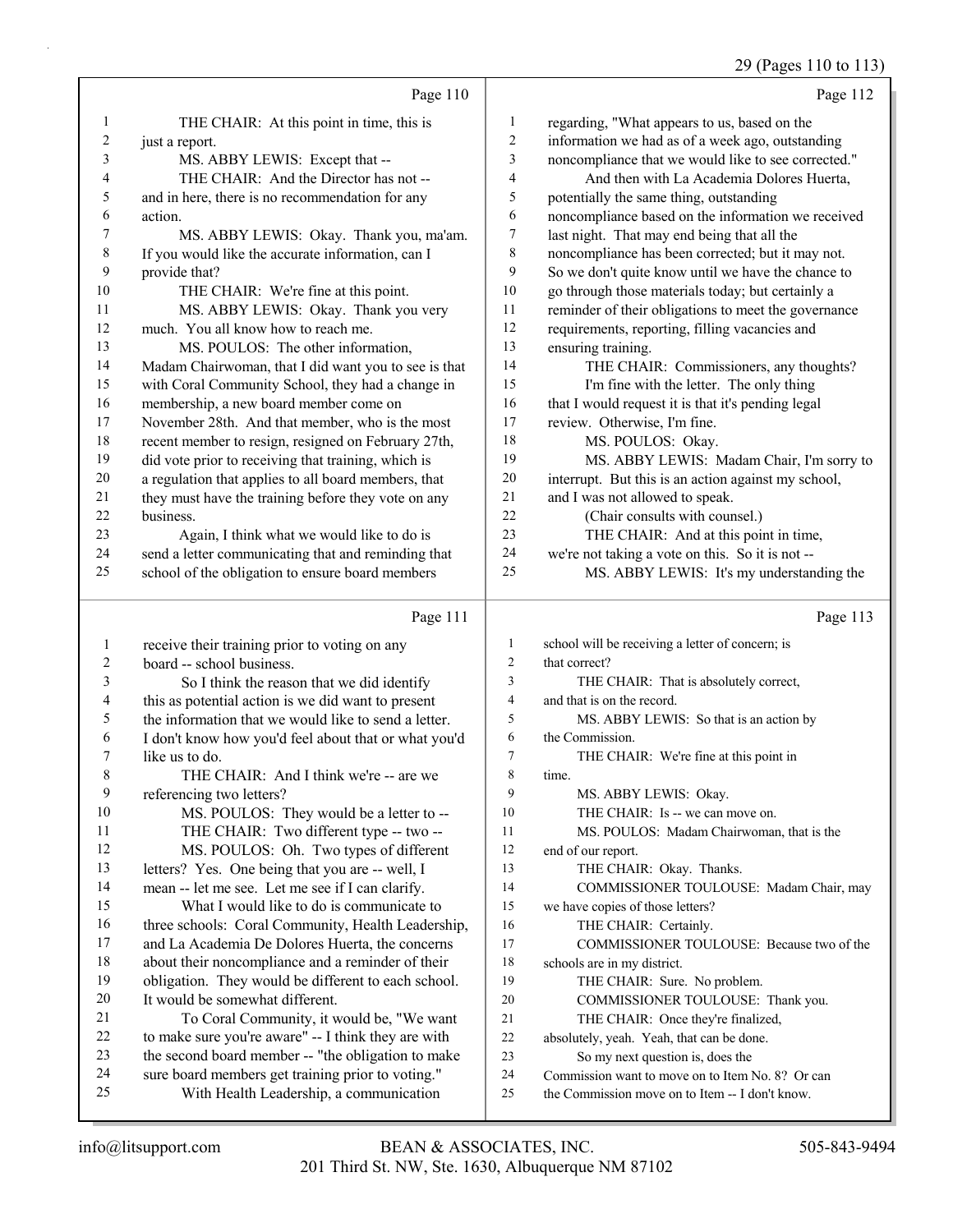# 30 (Pages 114 to 117)

|                | Page 114                                            |                | Page 116                                             |
|----------------|-----------------------------------------------------|----------------|------------------------------------------------------|
| 1              | MS. FRIEDMAN: Our lunch is not here.                | 1              | Commissioner Johnston. And we can do a voice.        |
| $\overline{c}$ | COMMISSIONER CABALLERO: Something that              | $\overline{c}$ | All in favor?                                        |
| 3              | won't take too long, Madam Chair.                   | 3              | (Commissioners so indicate.)                         |
| 4              | THE CHAIR: Item 8 is probably going to              | 4              | THE CHAIR: Opposed?                                  |
| 5              | take -- so if you wish to move another item, we     | 5              | (No response.)                                       |
| 6              | could perhaps move through and --                   | 6              | THE CHAIR: Hearing no opposition, the                |
| 7              | COMMISSIONER CABALLERO: Madam Chair, what           | 7              | motion passes.                                       |
| 8              | you believe is something --                         | 8              | MS. POULOS: Madam Chairwoman,                        |
| 9              | THE CHAIR: I'm trying to look real quick.           | 9              | Commissioners, what you have in front of you is a    |
| 10             | There's really not --                               | 10             | recommendation -- or a request -- from the Charter   |
| 11             | COMMISSIONER CABALLERO: The presentation            | 11             | Schools Division. When we are on site visits,        |
| 12             | items, maybe, at the very end? Not much.            | 12             | sometimes we find that a school does not have        |
| 13             | THE CHAIR: Unless you want to do PEC                | 13             | background checks on file and information            |
| 14             | Comments at this point. But there -- unfortunately, | 14             | regarding -- or demonstrating that a background      |
| 15             | the remainder of the items and -- are -- are all    | 15             | check has been conducted for certain staff members.  |
| 16             | fairly -- unless you want to do -- there's a        | 16             | We also identify licensure issues,                   |
| 17             | possibility -- Director, do you want to do No. 15?  | 17             | sometimes staff with no teaching license, and        |
| 18             | That might not be that long.                        | 18             | sometimes staff with an inappropriate teaching       |
| 19             | MS. POULOS: Oh, that actually is a great            | 19             | license for the area in which they are teaching.     |
| 20             | item to do.                                         | 20             | Most primarily, the concern for my team is           |
| 21             | THE CHAIR: Commissioners, I will --                 | 21             | that they leave. And, again, the turnaround time is  |
| 22             | COMMISSIONER TOULOUSE: That's not how we            | 22             | much improved this year on the reports. But even     |
| 23             | approved the agenda, Madam Chair.                   | 23             | so, they turn around, and the school doesn't receive |
| 24             | THE CHAIR: We can make a motion. We've              | 24             | official notification of these specific concerns     |
| 25             | done it before.                                     | 25             | until that final report is submitted to them, and    |

# Page 115 |

| 1  | COMMISSIONER CABALLERO: Yes.                         |                          |
|----|------------------------------------------------------|--------------------------|
| 2  | COMMISSIONER TOULOUSE: I'm just -- you're            | 2                        |
| 3  | being strict. I'm being strict.                      | Ê                        |
| 4  | THE CHAIR: We've done it before, that my             | $\overline{\phantom{a}}$ |
| 5  | understanding and the guidance that I've always been |                          |
| 6  | given is we -- the agenda is approved. We can move   | 6                        |
| 7  | agenda items around, because we're not adding        |                          |
| 8  | anything to the agenda. And that has always been     | ξ                        |
| 9  | the agenda that I've received from the Attorney      | Č                        |
| 10 | General's Office.                                    | 1(                       |
| 11 | So if you wish to -- yeah. Yeah, so I                | 11                       |
| 12 | will entertain a motion to --                        | 12                       |
| 13 | COMMISSIONER TOULOUSE: Thank you.                    | 13                       |
| 14 | THE CHAIR: And I never said I wasn't                 | 14                       |
| 15 | going to entertain a motion.                         | 1:                       |
| 16 | So I will entertain a motion for us to               | 16                       |
| 17 | move to Agenda item No. 15 at this time.             | $1^\circ$                |
| 18 | COMMISSIONER ARMBRUSTER: Second.                     | 18                       |
| 19 | THE CHAIR: Did you -- no, I said I'd                 | 19                       |
| 20 | entertain the motion. I should have just made the    | $\overline{2}$           |
| 21 | motion.                                              | 21                       |
| 22 | So I will amend that. I will make a                  | 22                       |
| 23 | motion to move to Agenda Item No. 15 at this time.   | $2\overline{3}$          |
| 24 | COMMISSIONER JOHNSTON: (Indicates.)                  | 24                       |
| 25 | THE CHAIR: And there's a second by                   | 2 <sup>2</sup>           |
|    |                                                      |                          |

| 1              | then they, beyond that, have an additional 30 days   |
|----------------|------------------------------------------------------|
| $\overline{2}$ | to respond.                                          |
| $\overline{3}$ | If we were taking full times under the               |
| $\overline{4}$ | contract, that would be 75 days where a school could |
| 5              | have a background check issue outstanding with no    |
| 6              | required response. It is very concerning for the     |
| 7              | team members who, first and foremost, always think   |
| 8              | about student safety.                                |
| 9              | So there was a request about whether we              |
| 10             | could give handwritten -- or give immediate          |
| 11             | notification in writing to a school at the site      |
| 12             | visit. And I borrowed this letter from another       |
| 13             | state and adapted it to New Mexico. And what this    |
| 14             | letter could be used for, if the Commission is       |
| 15             | comfortable with it, is providing notice to schools, |
| 16             | at the time of the site visit, of compliance issues  |
| 17             | specifically with background checks, which you see   |
| 18             | in the first two paragraphs, it identifies the date  |
| 19             | staff from the PED conducted a site visit. During    |
| 20             | that, we found that there was missing documentation  |
| 21             | for background checks.                               |
| 22             | And then they would either handwrite --              |
| 23             | probably handwrite -- the name of the staff member   |
| 24             | so that it would identify the specific files that    |
| 25             | were missing that information.                       |
|                |                                                      |

Page 117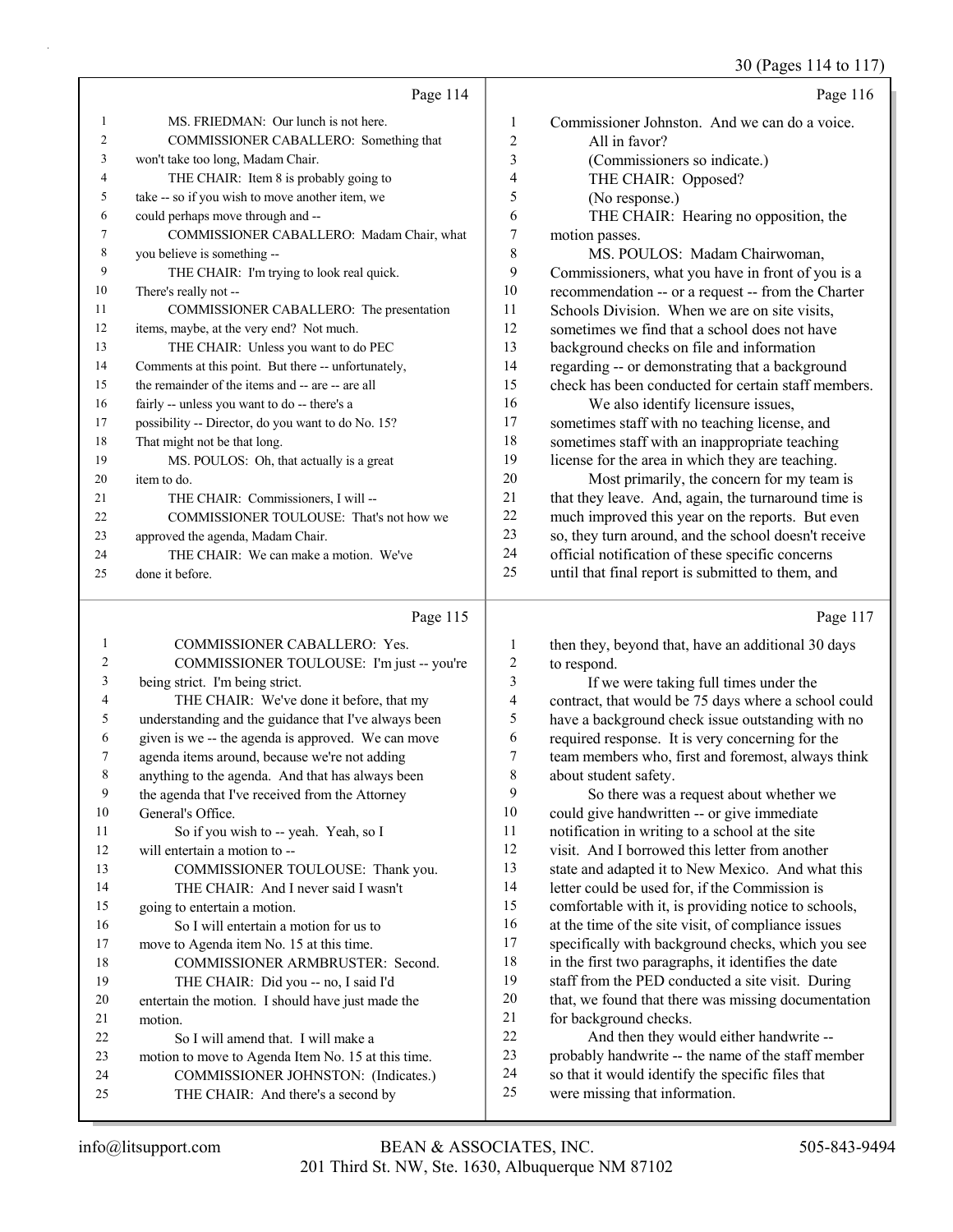# 31 (Pages 118 to 121)

|                | Page 118                                                                                              |           | Page 120                                                                                                   |
|----------------|-------------------------------------------------------------------------------------------------------|-----------|------------------------------------------------------------------------------------------------------------|
| $\mathbf{1}$   | We also, right under that, have a place                                                               | 1         | the school cannot compensate them for instruction                                                          |
| 2              | where they could identify that individuals do not                                                     | 2         | after 90 days if they don't have that license or an                                                        |
| 3              | possess a valid teaching license, background check,                                                   | 3         | application.                                                                                               |
| 4              | or application on file with PED. We are                                                               | 4         | And then it identifies that at a meeting                                                                   |
| 5              | communicating during those site visits with people                                                    | 5         | of the Commission -- so we would identify the next                                                         |
| 6              | back here at PED to get information about is there                                                    | 6         | meeting of the Commission -- that this Commission                                                          |
| 7              | even a file, or is there even an application on file                                                  | 7         | would decide whether they've failed to comply with                                                         |
| $\,$ 8 $\,$    | so they could handwrite that information as well.                                                     | 8         | statutory background checks, whether they've                                                               |
| 9              | And then it would notify the school. And                                                              | 9         | demonstrated prompt action to come into compliance,                                                        |
| $10\,$         | the next paragraph talks about the obligation of the                                                  | 10        | or whether additional corrective actions or                                                                |
| 11             | Commission to promptly notify governing boards of                                                     | 11        | sanctions will be imposed.                                                                                 |
| 12             | unsatisfactory review. This letter could be used to                                                   | 12        | And there's a paragraph there that we'd                                                                    |
| 13             | notify them of that unsatisfactory review with that                                                   | 13        | probably need to remove until or unless the --                                                             |
| 14             | specific -- those specific items, and notify the                                                      | 14        | immediately following unless the Commission develops                                                       |
| 15             | school that they have -- we do think a really tight                                                   | 15        | a statement or a policy statement on background                                                            |
| 16             | timeline is important here, 48 hours from the                                                         | 16        | check violations and how they want to handle those.                                                        |
| 17             | receipt of the notification to provide proof to our                                                   | 17        | But I think we can remove that and then talk about                                                         |
| 18             | office that an application for the appropriate                                                        | 18        | that.                                                                                                      |
| 19             | background check, as required by the School                                                           | 19        | And then there's an opportunity to call if                                                                 |
| 20             | Personnel Act, has been received by 3M Cogent, which                                                  | 20        | they have any questions.                                                                                   |
| 21             | is the only system for background checks for                                                          | 21        | And then on the very back of the letter,                                                                   |
| 22             | licensed instructional staff in New Mexico, and that                                                  | 22        | it would require the PED staff who delivers this                                                           |
| 23             | fingerprints have been taken.                                                                         | 23<br>24  | letter to sign and date, as well as a representative                                                       |
| 24<br>25       | So they submit an application, and then<br>they actually go and take the fingerprints for each        | 25        | from the school to sign and date. We would ask for<br>a photocopy of the letter, and we would keep that so |
|                |                                                                                                       |           |                                                                                                            |
|                |                                                                                                       |           |                                                                                                            |
|                | Page 119                                                                                              |           | Page 121                                                                                                   |
| $\mathbf{1}$   | individual listed on the first page.                                                                  | 1         | that we all had documentation of when they were                                                            |
| $\overline{c}$ | So it would establish the requirement that                                                            | 2         | notified of this and when they were obligated to                                                           |
| 3              | they don't have time to wait. They need to send                                                       | 3         | respond to this.                                                                                           |
| 4              | those folks out to get that background check                                                          | 4         | THE CHAIR: Okay. So that begs the                                                                          |
| 5              | addressed immediately.                                                                                | 5         | question, so someone from PED staff is going to                                                            |
| 6              | And then, also, that the school has                                                                   | 6         | physically deliver this letter?                                                                            |
| 7              | 48 hours to provide proof that the individuals who                                                    | 7         | MS. POULOS: It would be given to the                                                                       |
| $\,$ 8 $\,$    | don't have a background check on file with the PED                                                    | $\,$ $\,$ | school at the site visit.                                                                                  |
| 9              | or with the school be removed immediately from the                                                    | 9<br>10   | THE CHAIR: At the site visit, right.                                                                       |
| 10             | classroom until they have that background check.                                                      | 11        | MS. POULOS: When this was discovered.                                                                      |
| 11<br>12       | They are required to have that before having                                                          | 12        | COMMISSIONER TOULOUSE: Madam Chair, I<br>think there's a need for this. My problem is                      |
| 13             | unsupervised access to the students, and not being<br>allowed to have unsupervised access to students | 13        |                                                                                                            |
| 14             | until the background check has been completed and                                                     | 14        | 48 hours instead of two working days, because you<br>could run into a holiday. You could run into a        |
| 15             | reviewed.                                                                                             | 15        | weekend. So if you put "two working days," I'm fine                                                        |
| 16             | The other paragraph, starting in the                                                                  | 16        | with it.                                                                                                   |
| 17             | middle of the next page, says that they have                                                          | 17        | THE CHAIR: Commissioners, anything else?                                                                   |
| 18             | 48 hours to provide proof to the Charter Schools                                                      | 18        | I think that's a reasonable -- any other --                                                                |
| 19             | office that individuals who do not hold a valid                                                       | 19        | Commissioner Crone?                                                                                        |
| 20             | license within the first three months from beginning                                                  | 20        | COMMISSIONER CRONE: How extensive is the                                                                   |
| 21             | employment shall not be compensated for services                                                      | 21        | background check? What's entailed?                                                                         |
| 22             | rendered until they demonstrate they hold a valid                                                     | $22\,$    | MS. POULOS: It is an FBI background                                                                        |
| 23             | license.                                                                                              | 23        | check. And I don't fully know the system. It's the                                                         |
| 24<br>25       | So the issue there is the statute does not<br>say they have to stop teaching; it simply says that     | 24<br>25  | system that's used for PED licensure as well as --<br>so long, detailed explanation, a staff member -- a   |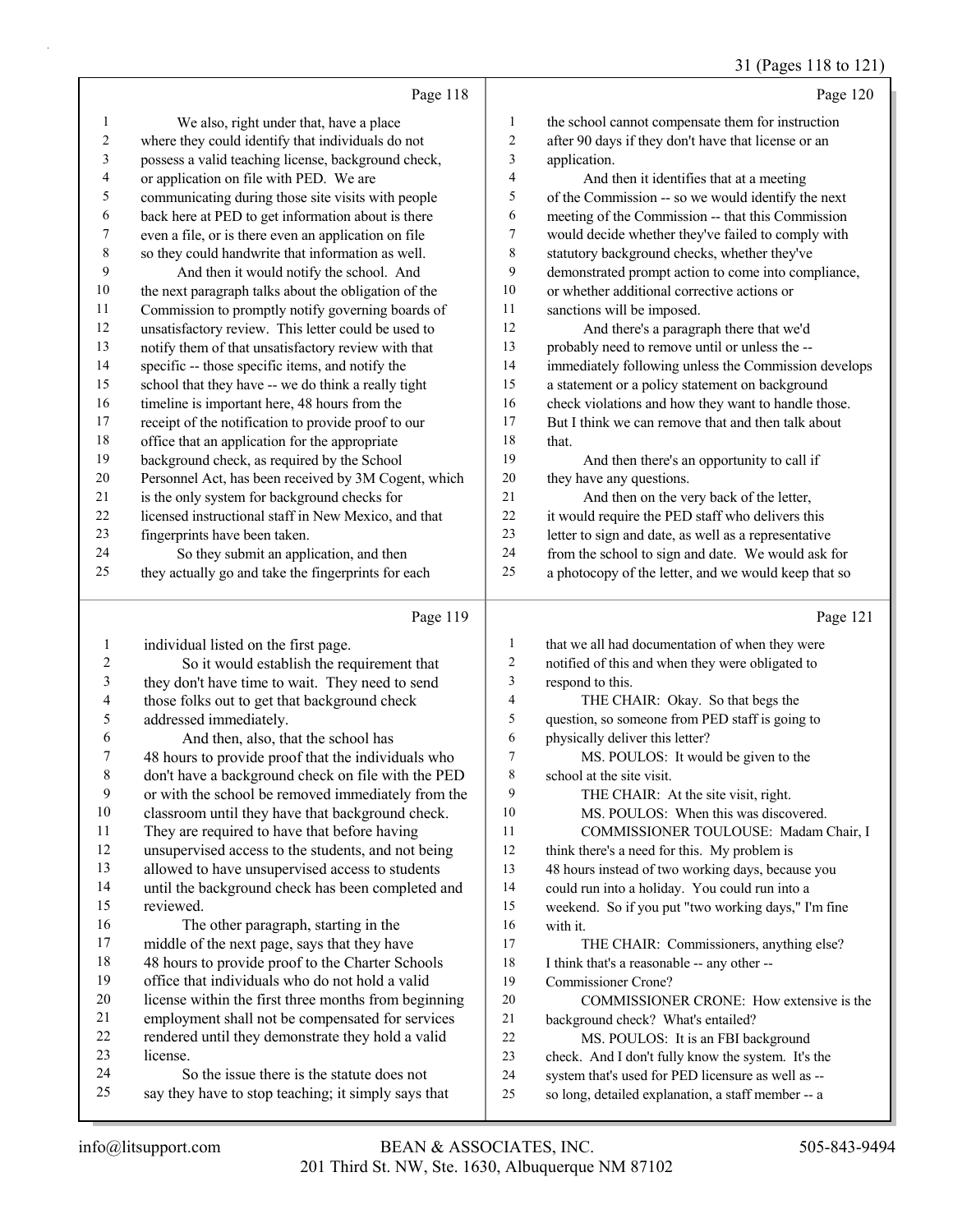32 (Pages 122 to 125)

|              | Page 122                                                                                        |                | Page 124                                                                                           |
|--------------|-------------------------------------------------------------------------------------------------|----------------|----------------------------------------------------------------------------------------------------|
| 1            | licensed instructor, a teacher or administrator has                                             | $\mathbf{1}$   | THE CHAIR: Take no action on an employee                                                           |
| 2            | to do a background check through this same system,                                              | $\overline{c}$ | that there's been no charges or no convictions of?                                                 |
| 3            | an FBI background check, to get a license.                                                      | 3              | COMMISSIONER CRONE: They're aware of                                                               |
| 4            | If they have received that license and                                                          | 4              | accusations by the students or whatever. There's an                                                |
| 5            | that background check was conducted within the last                                             | 5              | unfortunate phrase that I unfortunately am going to                                                |
| 6            | two years, they can actually just write to the PED                                              | 6              | repeat. "Kick the trash down the road."                                                            |
| 7            | Licensure Bureau, and they'll release that                                                      | $\overline{7}$ | THE CHAIR: I understand. Okay.                                                                     |
| 8            | background check to the school, and that will count                                             | 8              | Okay. So are we-                                                                                   |
| 9            | as their background check. If it was more than two                                              | 9              | COMMISSIONER ARMBRUSTER: I believe --                                                              |
| 10           | years old, the PED won't release it, and the                                                    | 10             | THE CHAIR: Oh, I'm sorry.                                                                          |
| 11           | individual has to have another background check                                                 | 11             | COMMISSIONER ARMBRUSTER: Director, when                                                            |
| 12           | done.                                                                                           | 12             | you finish your -- not you, but CSD -- finishes                                                    |
| 13           | It can either be sent to PED and released                                                       | 13             | looking for this background information and you                                                    |
| 14           | to the school or sent directly to the school. And                                               | 14             | can't find my file, for example, do you talk to the                                                |
| 15           | so I don't know exactly what systems it looks at.                                               | 15             | head administrator or head somebody to say, "You                                                   |
| 16           | Certainly, I know the PED, when they review it, is                                              | 16             | know, we couldn't find this one on Karyl Ann                                                       |
| 17           | looking at it in regards to the Criminal Offender                                               | 17             | Armbruster. Do you have it somewhere else or                                                       |
| 18           | Employment Act, and the schools are required to do                                              | 18             | something?"                                                                                        |
| 19           | that as well.                                                                                   | 19             | Because I -- the reason I'm asking that                                                            |
| 20           | COMMISSIONER CRONE: Who pays for the                                                            | $20\,$         | honestly is that schools will say, "Well, they                                                     |
| 21           | background check?                                                                               | 21             | didn't ask me."                                                                                    |
| 22           | THE CHAIR: The employee.                                                                        | 22             | So that's why I'm asking you.                                                                      |
| 23           | MS. POULOS: The employee, unless -- the                                                         | 23             | MS. KAREN WORENER: My name is Karen                                                                |
| 24           | school could have a policy where they chose to pay                                              | 24             | Woerner. I'm on one of the site visit teams for the                                                |
| 25           | for it. But my understanding is almost all                                                      | 25             | Charter School Division. To answer your question,                                                  |
|              | Page 123                                                                                        |                | Page 125                                                                                           |
|              |                                                                                                 |                |                                                                                                    |
| $\mathbf{1}$ |                                                                                                 | $\mathbf{1}$   |                                                                                                    |
| 2            | districts are doing it employee.                                                                | 2              | yes, absolutely. We have an exit interview at the                                                  |
| 3            | COMMISSIONER CRONE: My concern is nothing<br>that can be addressed here. But Trish and I are on | 3              | end of every site visit that we go on, and any<br>concerns that are identified are discussed then; |
| 4            | NMPSIA. And there is a large problem that if a                                                  | 4              | although, I have to tell you I have been on site                                                   |
| 5            | person is never charged or convicted, they pass the                                             | 5              | visits where background checks were an issue. And I                                                |
| 6            | background check and then continue to stalk                                                     | 6              | don't even wait for the exit interview. I talk to                                                  |
| 7            | children.                                                                                       | $\tau$         | the head administrator immediately. But it is                                                      |
| 8            | THE CHAIR: Right. And I -- you're                                                               | 8              | always covered at the exit interview for sure.                                                     |
| 9            | absolutely correct. But unfortunately, because                                                  | 9              | COMMISSIONER ARMBRUSTER: And that was not                                                          |
| 10           | they've never been charged or convicted, you're                                                 | 10             | to impugn you all. I assume you do. You know how                                                   |
| 11           | innocent until proven guilty; so it does pose that                                              | 11             | many times we say something, and they say, "They                                                   |
| 12           | issue.                                                                                          | 12             | haven't asked me."                                                                                 |
| 13           | And my understanding is I think the                                                             | 13             | MS. KAREN WORENER: I've heard that                                                                 |
| 14           | investigation goes more into the child side more                                                | 14             | complaint; but I assure you, we do.                                                                |
| 15           | than the actual -- you can pass with some criminal.                                             | 15             | THE CHAIR: We discussed this a little bit                                                          |
| 16           | That's my understanding. And I know for a while,                                                | 16             | yesterday in terms of what happens if someone says,                                                |
| 17           | there was a concern because the FBI was backed up,                                              | 17             | "Well, it's here," and there is that opportunity --                                                |
| 18           | so that staffing was becoming difficult because they                                            | 18             | there is that open window, so that if it was, for                                                  |
| 19           | couldn't get the background checks processed in a                                               | 19             | whatever reason, filed someplace else, the school                                                  |
| 20           | timely fashion. But unfortunately, there's not much                                             | 20             | has the -- that time -- that small time frame to                                                   |
| 21           | that we can do about that.                                                                      | 21             | provide that information so that it doesn't become                                                 |
| 22           | COMMISSIONER CRONE: NMPSIA's concern also                                                       | 22             | a -- so, Commissioners, are we comfortable with that                                               |
| 23           | is with the school districts who are also aware of                                              | 23             | notification letter for the schools?                                                               |
| 24<br>25     | what has happened and take no action against that<br>employee.                                  | 24<br>25       | COMMISSIONER ROBBINS: With the change<br>that --                                                   |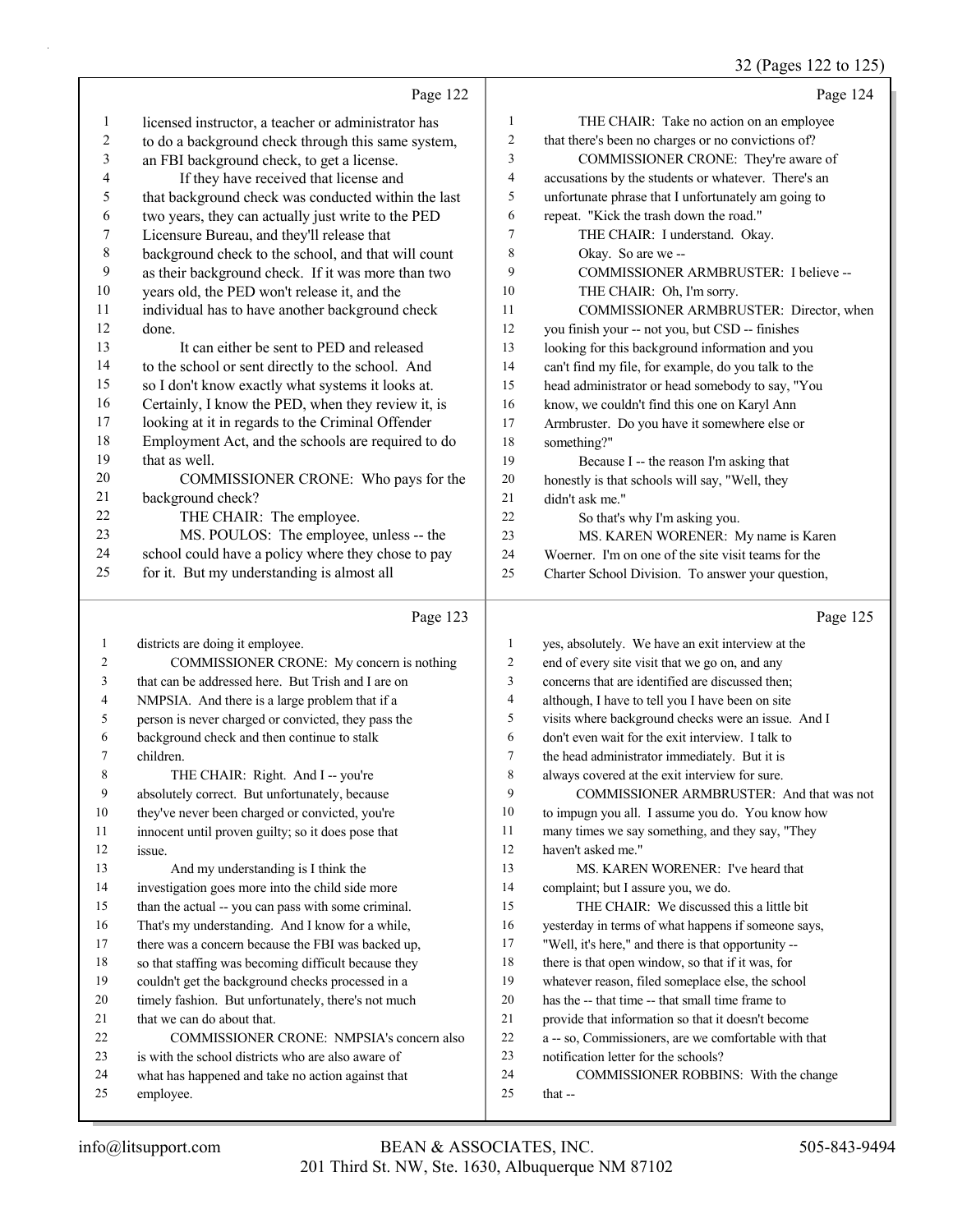#### 33 (Pages 126 to 129)

| .,<br>۹ |
|---------|
|         |

|                | Page 126                                             |    | Page 128                                             |
|----------------|------------------------------------------------------|----|------------------------------------------------------|
|                | THE CHAIR: With the attorney review,                 | 1  | auditor that their reported balances are accurate,   |
| $\overline{c}$ | correct.                                             | 2  | that their capital assets are adequately supported   |
| 3              | COMMISSIONER CABALLERO: And the change.              | 3  | with documentation, their fund balance properly      |
| 4              | THE CHAIR: And the change -- and the                 | 4  | rolled forward, and whether there should have been   |
| 5              | change to it to make it two business days as opposed | 5  | any adjustments to the audit.                        |
| 6              | to 48 hours.                                         | 6  | In addition to that overall disclaimed               |
| 7              | Okay. Thank you.                                     | 7  | audit, the school has a multitude of audit findings. |
| 8              | And we can have that -- we can just make             | 8  | And these include a three-year repeat significant    |
| 9              | that letter part of the packet for next month so     | 9  | deficiency, where it's notable that the auditor      |
| 10             | that Commissioners have -- if there were -- as a     | 10 | stated that the charter school has made no progress  |
| 11             | result of attorney review, if there were any changes | 11 | in addressing the finding. And that -- that          |
| 12             | that had been suggested, we will have whatever the   | 12 | finding -- that significant deficiency, which was    |
| 13             | finalized letter is so that we can see it.           | 13 | revised and repeated, is from 2014, and it is        |
| 14             | Okay. Thank you.                                     | 14 | unapproved purchase orders, which is identifying     |
| 15             | Am I still stalling?                                 | 15 | multiple disbursements where the purchase order is   |
| 16             | MS. FRIEDMAN: No.                                    | 16 | dated after the vendor's invoice date, which does    |
| 17             | THE CHAIR: Just checking.                            | 17 | not follow regulation or statute, including the      |
| 18             | COMMISSIONER CABALLERO: Unnecessarily.               | 18 | Procurement Code.                                    |
| 19             | THE CHAIR: All right. So we will now                 | 19 | In addition, the school has two-year                 |
| 20             | take a brief break. And it is a working break.       | 20 | repeated material weakness. Again, the auditor       |
| 21             | So, Commissioners, half-hour. So,                    | 21 | notes that the school has made no progress in        |
| 22             | Commissioners, are we good with that?                | 22 | resolving the finding -- and it is a revised and     |
| 23             | Okay. Thanks. So 12:30.                              | 23 | repeated finding -- regarding lack of supporting     |
| 24             | (A recess was taken at 12:00 p.m., and               | 24 | documentation for disbursements and expenses.        |
| 25             | reconvened at 12:43 p.m., as follows:)               | 25 | In addition, the school -- I'm sorry. In             |
|                |                                                      |    |                                                      |

## Page 127

| $\mathbf{1}$   | THE CHAIR: Okay. We are now on to Item               | 1  | regards to these mult   |
|----------------|------------------------------------------------------|----|-------------------------|
| $\overline{2}$ | No. 8, which is Discussion and Possible Action on    | 2  | management's respon     |
| 3              | Cariños De Los Niños Charter School.                 | 3  | we have an on-site m    |
| $\overline{4}$ | MS. POULOS: Madam Chairwoman,                        | 4  | compliance." So it's    |
| 5              | Commissioners, you know these types of               | 5  | we've been talking ab   |
| 6              | recommendations are never easy. But we are coming    | 6  | systems in place, emp   |
| 7              | forward with a recommendation for the revocation and | 7  | monitoring, but, ratho  |
| 8              | for you to hold a revocation hearing on Cariños De   | 8  | individual to fix the p |
| 9              | Los Niños Charter School.                            | 9  | And I think, yo         |
| 10             | In your materials, you will see that there           | 10 | specifically with this  |
| 11             | are a few reasons for this recommendation. Between   | 11 | in staff. Minus the pi  |
| 12             | the last meeting when we implemented a second        | 12 | continue to see signif  |
| 13             | Corrective Action Plan for this school in February   | 13 | relying on one new p    |
| 14             | and this meeting, the school did receive its audit   | 14 | rather than relying or  |
| 15             | for 2017; and that is a disclaimed audit.            | 15 | the board, is problem   |
| 16             | We, on Page 1 of your materials, have                | 16 | The school also         |
| 17             | provided an excerpt from the audit itself            | 17 | findings. So the ones   |
| 18             | identifying what that means and why this school      | 18 | about were multi-yea    |
| 19             | received a disclaimed audit.                         | 19 | talking about a repea   |
| 20             | What the gist of this is, is -- and where            | 20 | it's repeated again in  |
| 21             | we believe this is an appropriate recommendation for | 21 | significant deficiency  |
| 22             | the revocation of the charter -- is this is a        | 22 | material weakness.      |
| 23             | statement that the school has not engaged in         | 23 | The significant         |
| 24             | generally accepted standards of fiscal management.   | 24 | reports, again, noting  |
| 25             | They are unable to present information to the        | 25 | resolving this. And t   |
|                |                                                      |    |                         |

y, where it's notable that the auditor it the charter school has made no progress sing the finding. And that -- that that significant deficiency, which was nd repeated, is from 2014, and it is red purchase orders, which is identifying disbursements where the purchase order is er the vendor's invoice date, which does v regulation or statute, including the ent Code. addition, the school has two-year material weakness. Again, the auditor the school has made no progress in the finding -- and it is a revised and finding -- regarding lack of supporting tation for disbursements and expenses. addition, the school -- I'm sorry. In

Page 129

| 1              | regards to these multi-year repeat findings, the     |
|----------------|------------------------------------------------------|
| $\overline{2}$ | management's response in the audit is, "Well, now,   |
| 3              | we have an on-site manager who's going to ensure     |
| $\overline{4}$ | compliance." So it's not that systems thinking that  |
| 5              | we've been talking about where they're putting       |
| 6              | systems in place, employing proper oversight and     |
| 7              | monitoring, but, rather, a continued reliance on one |
| 8              | individual to fix the problem.                       |
| 9              | And I think, you know, we have seen,                 |
| 10             | specifically with this school, significant turnover  |
| 11             | in staff. Minus the primary school leader, we        |
| 12             | continue to see significant turnovers in staff. So   |
| 13             | relying on one new person to correct the issues,     |
| 14             | rather than relying on systems implemented through   |
| 15             | the board, is problematic.                           |
| 16             | The school also had two single-year repeat           |
| 17             | findings. So the ones that we were just talking      |
| 18             | about were multi-year repeat findings. Now we're     |
| 19             | talking about a repeat finding from 2016, and now    |
| 20             | it's repeated again in 2017. One of those is a       |
| 21             | significant deficiency, and one of them is a         |
| 22             | material weakness.                                   |
| 23             | The significant deficiency is the cash               |
| 24             | reports, again, noting there's no progress in        |
| 25             | resolving this. And the issue is that the            |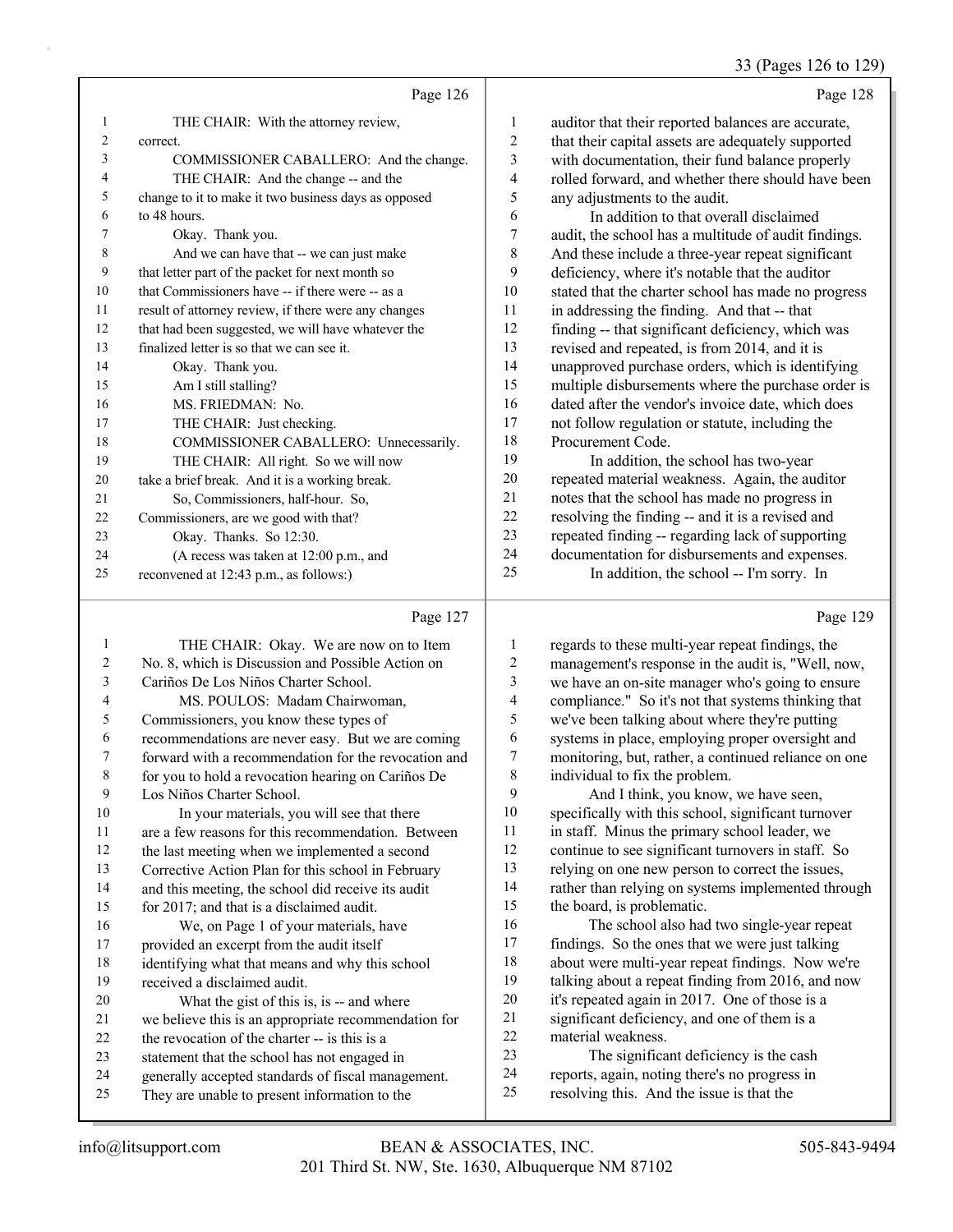|                |                                                      |                | 34 (rages 130 to 13.                                 |
|----------------|------------------------------------------------------|----------------|------------------------------------------------------|
|                | Page 130                                             |                | Page 132                                             |
| $\mathbf{1}$   | school's -- sorry -- cash report to the PED is not   | 1              | the failure to meet generally accepted standards of  |
| $\sqrt{2}$     | agreeing with their general ledger at the end of the | $\overline{c}$ | fiscal management.                                   |
| 3              | year; so, again, showing that they're not engaged in | 3              | I want to be really clear here, because I            |
| 4              | proper fiscal management.                            | 4              | think in the past here there's been some confusion.  |
| 5              | In addition, their capital assets listing            | 5              | This is not failure to comply with Generally         |
| 6              | is a material weakness that's repeated; and that is  | 6              | Accepted Accounting Practices. It's fiscal           |
| 7              | that the school has not maintained a capital asset   | 7              | management, more broadly, is what the statute says.  |
| $\,8\,$        | listing reconciled to its general ledger and in      | $\,$ $\,$      | And I think it's very clear here, not only are they  |
| $\overline{9}$ | compliance with government accounting standards.     | 9              | failing to comply with laws that they're required to |
| 10             | The school also has -- in addition to                | 10             | comply with, but also just general standards of      |
| 11             | those four findings, they have five additional       | 11             | fiscal management.                                   |
| 12             | single-year audit findings. So we're now at a        | 12             | So that's one item that we -- that,                  |
| 13             | number of nine audit findings. And those five --     | 13             | really, I would say, spurred this recommendation.    |
| 14             | there are several of them that are compliance        | 14             | But there are other items that support, including    |
| 15             | findings. That's four of them.                       | 15             | their Corrective Action Plan.                        |
| 16             | One of the most notable -- and it speaks             | 16             | So as you know, in November, you did vote            |
| 17             | to the discussions I've just had -- is their audit   | 17             | to impose a Corrective Action Plan, because this     |
| 18             | committee which is not properly constituted and      | 18             | school was on monthly financial reporting. And I     |
| 19             | clearly not engaging in its responsibility to        | 19             | think, having looked at its audit, it's clear why    |
| 20             | oversee the implementation of corrective action to   | 20             | that was the case.                                   |
| 21             | ensure that we don't have multi-year repeat findings | 21             | And in that plan, you asked the school to            |
| 22             | and single-year repeat findings, and also to ensure  | 22             | take immediate action to remedy the financial        |
| 23             | that we decrease, to the degree possible, the number | 23             | problems. That included creating a plan to improve   |
| 24             | of single-year audit findings.                       | 24             | the governing body's ability to monitor and oversee  |
| 25             | And that committee -- based on the exit              | 25             | the school's monthly financial reports. And we       |
|                | Page 131                                             |                | Page 133                                             |
| $\mathbf{1}$   | meeting that my team had on April 9th, discussions   | 1              | identified some things that it should include. That  |
| $\overline{2}$ | during that exit meeting from that site visit, the   | $\overline{2}$ | wasn't a limitation of what it should be. It should  |
| 3              | team learned that the audit committee has not met    | 3              | include specific training on public school finances  |
|                |                                                      |                |                                                      |

- since the exit meeting for the 2017 audit. 5 Well, at that exit meeting, that is when they learned of what's going to be in the audit. So
- even though they can't discuss the audit itself,
- they can certainly start overseeing corrective actions and ensuring that they're taking steps to
- change these audit findings. But it appears, based on their statements, that that audit committee has
- not engaged in any oversight or any action since the exit meeting.

14 So in addition, the other finding -- I'm not going into the three other compliance findings. 16 But the other significant deficiency this year is a significant deficiency which is internal control over fund balances. So their fund balances are not reconciling. They're not adjusting -- sorry. They noted adjusting entries were posted to the fund balances. And so they're not balancing and not reconciling their funds from their prior year statements. 24 These audit findings do indicate the

failure to comply with several laws, in addition to

ific training on public school fin and financial requirements and financial reports and specific actions by the financial committee and the whole board, as well as specific targets for their financial reserves.

8 It also required them to develop a plan to better estimate school enrollment using best practices from other schools, which should include revising their enrollment process, communications and recruitment strategies, and require them to submit monthly reporting to the PEC, including monthly reports on student enrollments, including updates on the number of withdrawals and enrollments, actions taken to improve their financial management, budget adjustments required to adjust for growth that has not materialized, or repayments for prior year repayments, and updated year-end position forecast. 21 Their deadline for submitting those was December 21st. And they did submit a one-page response -- I wouldn't call it a plan; but it was their response to that requirement -- on

December 20th.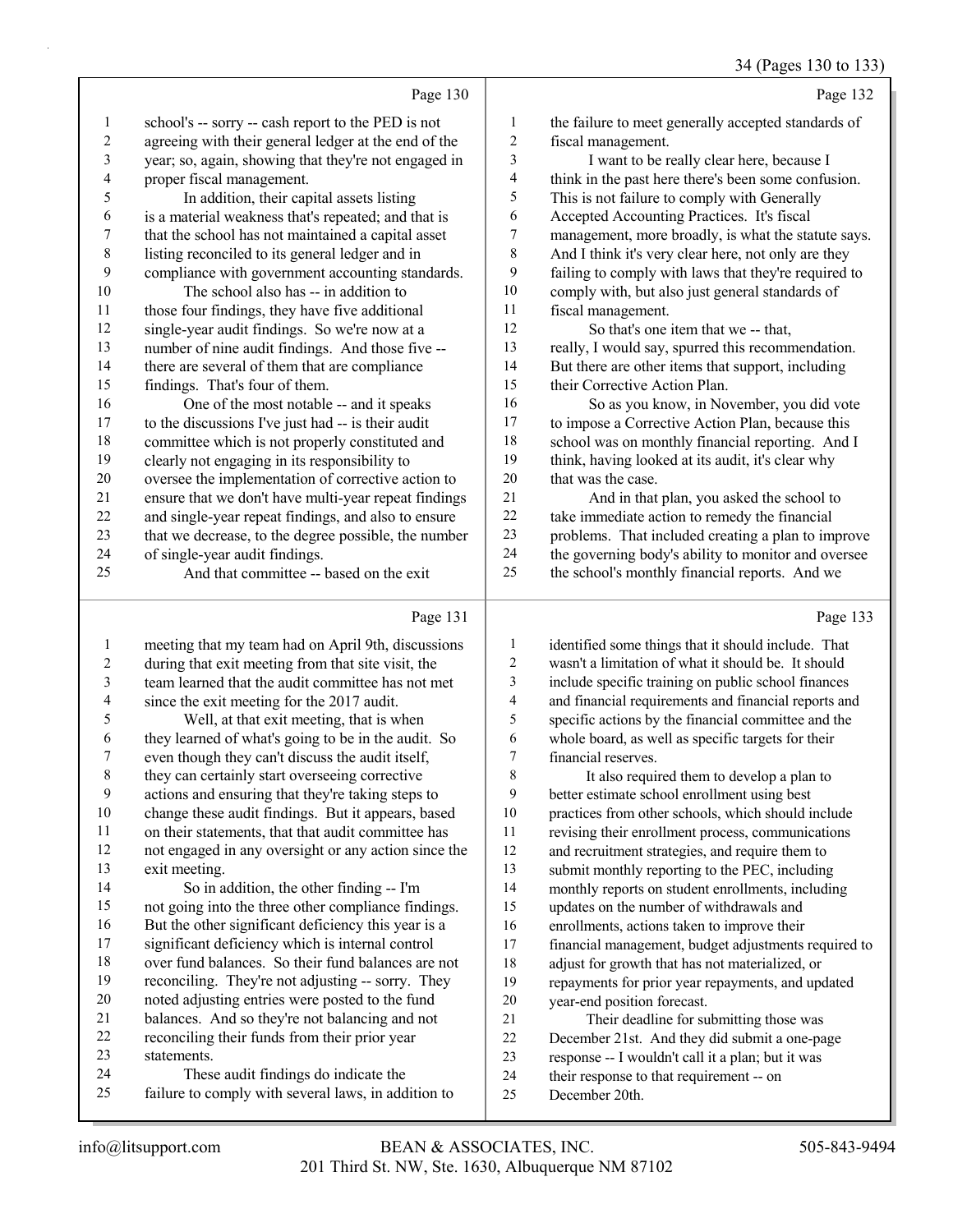# 35 (Pages 134 to 137)

|                | Page 134                                             |    | Page 136                                             |
|----------------|------------------------------------------------------|----|------------------------------------------------------|
| 1              | Then they had a deadline for submitting              | 1  | according to the February 15th deadline. And then    |
| $\overline{2}$ | monthly reporting to you that was the first day of   | 2  | the school submitted its second financial reports on |
| 3              | every month starting with January 1st. At the        | 3  | the deadline, March 1st. They did not submit a       |
| $\overline{4}$ | February meeting, which was your first meeting of    | 4  | second report on withdrawals and enrollments. So     |
| 5              | the year, we did report to you that they had         | 5  | they failed to meet that reporting requirement again |
| 6              | submitted that -- I have here -- two-page plan; but  | 6  | in March with regards to the school enrollment       |
| 7              | it really was a one-page plan, but not any of the    | 7  | withdrawals and enrollments.                         |
| $\,$ 8 $\,$    | financial reporting. So they had failed to report    | 8  | Then they did submit their third financial           |
| 9              | to you in January as well as in February.            | 9  | report on April 3rd, which is two days overdue from  |
| 10             | At that point, you did impose a secondary            | 10 | the deadline; so, again, showing a lack of           |
| 11             | Corrective Action Plan. And they did provide their   | 11 | seriousness in responding to this. And their report  |
| 12             | first report, after that plan that you imposed, on   | 12 | on withdrawals and enrollments was five days overdue |
| 13             | February 9th. In fact, they submitted -- sorry,      | 13 | on April 6th, again demonstrating to us what we      |
| 14             | this is not the report. They -- those -- the         | 14 | perceive to be a lack of seriousness and             |
| 15             | one-page plan was not sufficient, and you were clear | 15 | responsiveness to this.                              |
| 16             | about that and indicated to them that you wanted a   | 16 | The school's withdrawal reports do                   |
| 17             | resubmission of a revised plan.                      | 17 | demonstrate that the school continues to lose        |
| 18             | They resubmitted revised plans on                    | 18 | enrollment. Since January 1st, the school has        |
| 19             | February 15th. We gave the school feedback on those  | 19 | experienced a net loss of five students. When you    |
| 20             | plans at the meeting we had with the school on       | 20 | calculate that out, that is a significant chunk of   |
| 21             | February 20th, noting that the plans did not         | 21 | money, which will mean that next year, if the school |
| 22             | demonstrate ownership by the school's management and | 22 | continues to operate, it would be at a substantial   |
| 23             | appeared unlikely to correct the problems. They      | 23 | deficit, even beyond the current deficit for its --  |
| 24             | appeared to be plans where they had taken what other | 24 | its funding, SEG funding.                            |
| 25             | schools had submitted and just put their name in it  | 25 | The other concerning part for us is that             |
|                | Page 135                                             |    | Page 137                                             |

#### Page 135 |

| 1              | and resubmitted that to us, not making it specific   | $\mathbf{1}$   | the school's monthly reports on specifically the     |
|----------------|------------------------------------------------------|----------------|------------------------------------------------------|
| $\overline{2}$ | to their school or their school's needs.             | $\overline{2}$ | actions that they have taken to -- and -- sorry, I'm |
| 3              | We did ask them to resubmit. We gave them            | 3              | reading off of Item 3. Actions taken to improve      |
| 4              | another opportunity. And as of today, I have not     | 4              | financial management are all identical. So this is   |
| 5              | received a revised Corrective Action Plan. I have    | 5              | not continued actions; this is one action at one     |
| 6              | not received any other attempt from the school to    | 6              | time that doesn't appear to be continual and         |
| 7              | create a plan that would address your requirements   | 7              | thinking about what the school needs.                |
| $\,$ 8 $\,$    | from November 17th to create a plan to improve their | 8              | And, again, to us it demonstrates what we            |
| 9              | ability as the governing body to monitor and oversee | 9              | perceive to be a lack of seriousness or a lack of    |
| 10             | the school's financial reports, to engage in         | 10             | capacity to engage in this -- in this required       |
| 11             | specific actions by their finance committee and the  | 11             | activity.                                            |
| 12             | whole board, or to have specific targets for         | 12             | At your February 9th meeting, you also               |
| 13             | financial reserves.                                  | 13             | required the school to take corrective action to     |
| 14             | There -- as far as their monthly                     | 14             | address all of the noncompliance that we had         |
| 15             | reporting, their first report on the withdrawals and | 15             | identified during the school's initial site visit.   |
| 16             | enrollments was submitted on February 16th.          | 16             | And that included coming immediately into compliance |
| 17             | Obviously, that was overdue, because -- sorry -- it  | 17             | with all of the requirements from that November 17th |
| 18             | was obviously overdue. But you had actually          | 18             | plan. As I just discussed, they have failed to do    |
| 19             | established a deadline of February 15th when you had | 19             | that in their untimeliness of reporting, their       |
| 20             | your meeting on the 9th. You said, "We want that by  | 20             | failure report, and, again, actions that aren't      |
| 21             | the 15th."                                           | 21             | demonstrating the capacity or the willingness to     |
| 22             | So it was one day overdue, which was                 | 22             | engage in this corrective action.                    |
| 23             | concerning considering the seriousness you expressed | 23             | Your plan did require them to meet with              |
| 24             | at that February meeting.                            | 24             | our staff, the CSD staff, at the PED office in       |
| 25             | The first financial reports were submitted           | 25             | Santa Fe on February 20th to discuss that and to     |
|                |                                                      |                |                                                      |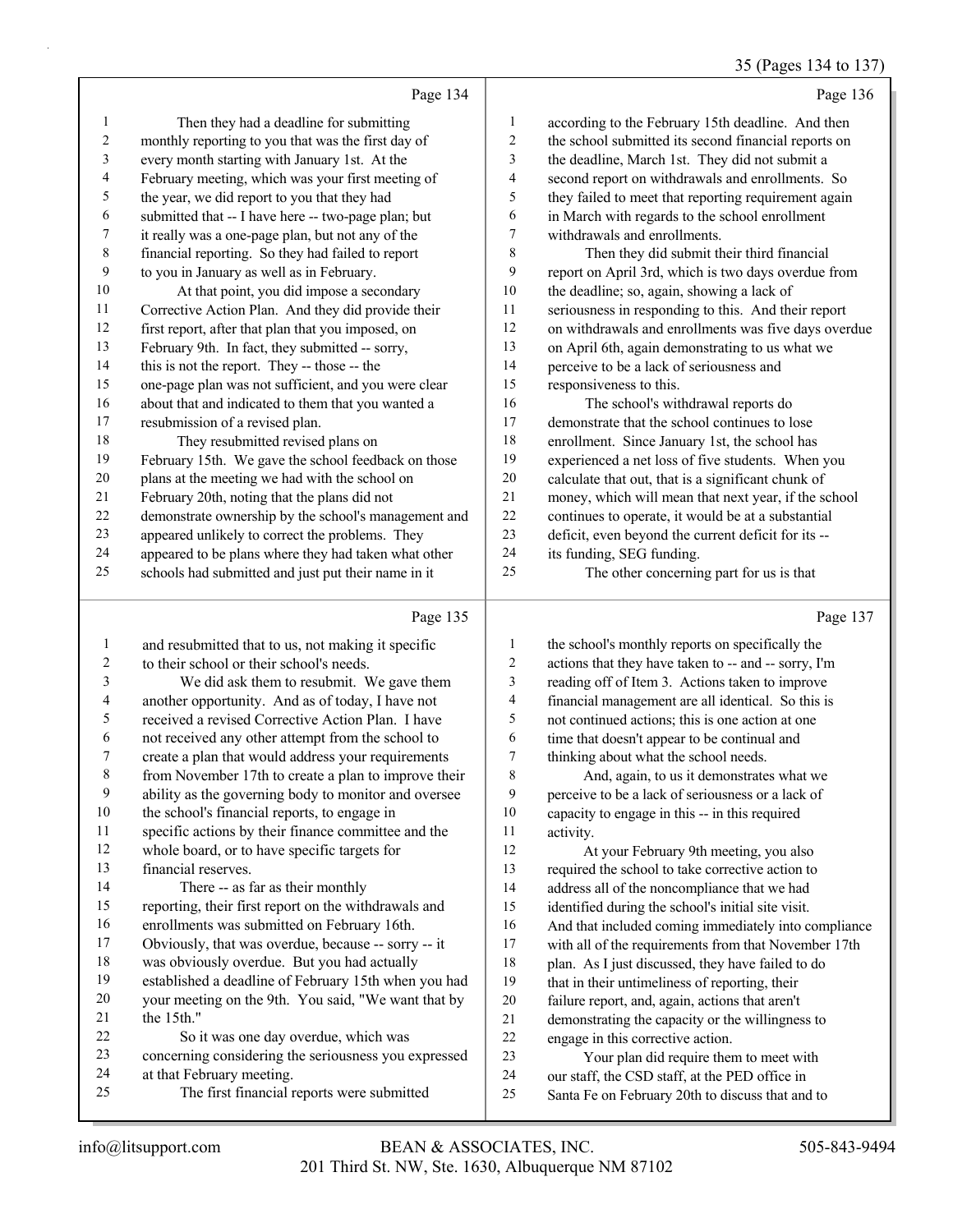|                |                                                      |                         | $30(1450)$ 130 to 1 11                                |
|----------------|------------------------------------------------------|-------------------------|-------------------------------------------------------|
|                | Page 138                                             |                         | Page 140                                              |
| 1              | provide technical assistance for them to be able to  | 1                       | They have not, however, I want to note --             |
| 2              | come into compliance by the date of that April 9th   | $\overline{\mathbf{c}}$ | so we are relying on the Budget and the Financial     |
| 3              | site visit. And that was full compliance with all    | 3                       | Analysis Bureau to identify whether the reports that  |
| 4              | of those items, demonstrating that they've taken     | 4                       | they submitted did everything that they were          |
| 5              | care of the outstanding actions and are working to   | 5                       | supposed to. We don't have a full analysis of that.   |
| 6              | ensure that that doesn't get repeated.               | 6                       | But what we do know from the Financial Analysis and   |
| 7              | You also required them to submit a budget            | 7                       | Budget Bureau is that the school has not completed a  |
| $\,$ 8 $\,$    | that reflects all outstanding budget maintenance and | 8                       | budget adjustment request to complete the             |
| 9              | will enable the school to the end of the year with a | 9                       | maintenance required after the completion of the      |
| 10             | positive balance. That was due by February 28th.     | 10                      | training and experience audit.                        |
| 11             | Also, by February 28th, to submit monthly financial  | 11                      | As you learned, there was going to be                 |
| $12\,$         | reports, bank reconciliations for all outstanding    | 12                      | about a \$72,000 adjustment because they did not have |
| 13             | months since July 1st to ensure that all governing   | 13                      | proper documentation. And that was one of the         |
| 14             | body members complete the training for which they    | 14                      | things that was to be corrected, that documentation.  |
| 15             | were registered, and, by February 19th, to submit a  | 15                      | But they have not done the financial maintenance      |
| 16             | revised governance screening and selection process   | 16                      | which is part of those generally accepted practices   |
| $17\,$         | for board members that would remove the school year  | 17                      | of fiscal management. They have not done that to      |
| $18\,$         | entirely from that process.                          | 18                      | date.                                                 |
| 19             | So, again, as noted previously, they                 | 19                      | On February 16th, they did submit that                |
| $20\,$         | failed to meet those requirements with coming into   | $20\,$                  | revised government screening and selection process.   |
| 21             | compliance with the November 17th Corrective Action  | 21                      | We reviewed it. Concerning to us was that all they    |
| 22             | Plan.                                                | 22                      | did was what appeared to be a Control-F and replaced  |
| 23             | The school did come to the February 20th             | 23                      | anyplace that it said the "Head Administrator" with   |
| 24             | meeting. However, members of their leadership team   | 24                      | the "President of the Board." This still leaves the   |
| 25             | showed up anywhere from 40 minutes to two hours late | 25                      | entire process within the control and authority of    |
|                | Page 139                                             |                         | Page 141                                              |
| 1              | to that meeting. The meeting -- we had sent out a    | 1                       | one individual, rather than thinking about the best   |
| $\overline{c}$ | notice, an agenda. We thought we had communicated    | $\overline{\mathbf{c}}$ | process for ensuring good governance.                 |
| 3              | as clearly as possible with all members of their     | 3                       | On March 13th, we did provide, at our                 |
| 4              | team about the purpose of that meeting as well as    | 4                       | offer, a full-day training for their board members.   |
| 5              | the times. And they came unprepared for what we      | 5                       | And all of their board members did come. And it was   |
| 6              | were planning to discuss as well as, again, coming   | 6                       | a great conversation, and they were very engaged.     |
| 7              | late, again ranging from 40 to -- 40 minutes to two  | $\tau$                  | But -- and this -- I don't know how you want to       |
| 8              | hours.                                               | 8                       | interpret, because we did offer that; and so they     |
| 9              | One member of the board was there early,             | 9                       | did meet all of their training hours.                 |
| $10\,$         | which clearly indicates that someone knew what time  | $10\,$                  | But one of the requirements of the                    |
| 11             | the meeting was, and just reiterates our concern     | 11                      | Corrective Action Plan was that they complete all of  |
| 12             | about the lack of communication at the school.       | 12                      | the training for which they were already registered.  |
| 13             | On February 14th -- and this is notable --           | 13                      | They came to the one-day training with us, but then   |
| 14             | the school submitted all of those monthly financial  | 14                      | they had already registered for various other         |
| 15             | reports and bank reconciliations. It's notable       | 15                      | trainings which they didn't attend.                   |
| 16             | because we had established the timeline as the 28th  | 16                      | But, again, they met their training                   |
| 17             | of February because the school was insistent that    | 17                      | requirements as far as the regulation requires. But   |
| 18             | any earlier would be nearly impossible.              | 18                      | I'm not sure how you want to interpret that within    |
| 19             | It was quite concerning for the PED's                | 19                      | our offer. Again, that was proactive on our side to   |
| $20\,$         | Financial Analysis Bureau to then see those reports  | 20                      | say, "We are willing to spend the time with you."     |

- Financial Analysis Bureau to then see those reports which they had been requesting for months turned around in a matter of five days, again demonstrating
- a lack of seriousness and ownership over the
- improvement process and their responsibilities on
- the day-to-day level.

21 On April 9th, just last week, our team from the PED did conduct the second site visit to determine whether they had met that requirement of the Corrective Action Plan, which was demonstrating the ability to and clearing all of the outstanding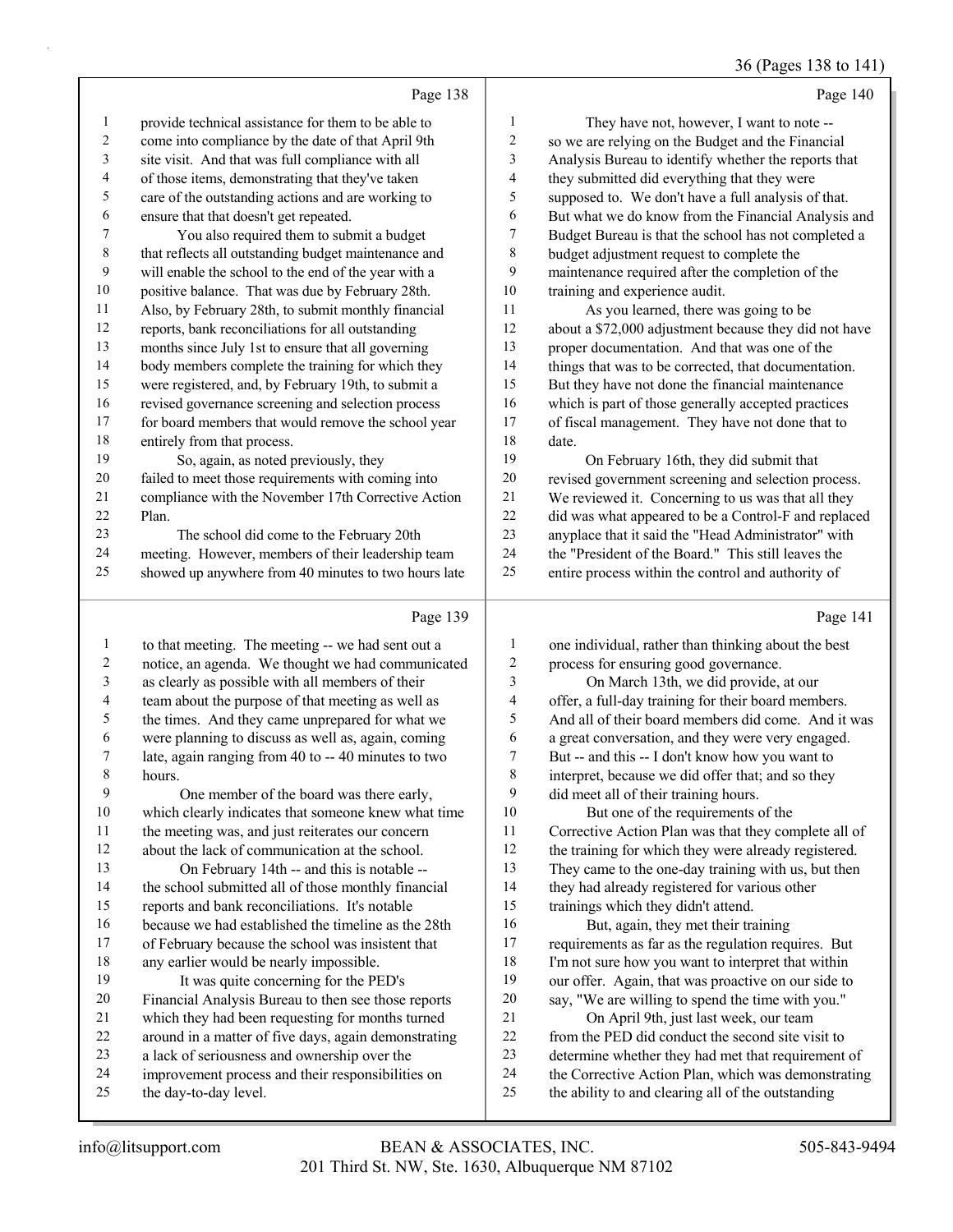#### 37 (Pages 142 to 145)

Page 142 compliance issues. We continued to observe multiple compliance issues. They continue to implement their multi-age and combined classroom, despite the fact that this is not part of their academic program, and they haven't demonstrated the capacity to implement such a program. 7 Their school improvement plan, which is being implemented, is from 2016-'17. We are now in the 2017-'18 school year, and it is not being implemented with fidelity. The team looked to see if everything that was in that plan was happening, 12 and they found that a lot of it was not. 13 PLCs were supposed to occur weekly, four times a month; they're only occurring two times a month. 16 There's no evidence that they've developed progress monitoring tools, which was an item in their improvement plan. And both required by their improvement plan and also by the State assessment requirements, any student who is at the Istation levels -- I'm not quite -- I don't remember Istation, how it works. But the lowest levels is required to receive monthly progress monitoring. And that is not occurring. 25 And, in fact, it appeared that the Page 144 verification of employment. But there was no evidence that they had made any other contact, and they certainly had not obtained the verification of employment. 5 And at the site visit, the head administrator said that they would have those verifications within the next two weeks, again, not meeting your expectations and deadlines. 9 The school did not have any mentorship programs and policies or procedures. And as of the April 9th date, the school has not conducted an evacuation drill. That's one of the types of drills that are required. They may have a plan for that later in the year. Their paperwork demonstrates discrepancies in the dates for the drills, when they were conducted, which is just concerning because it's hard to verify data when documentation is conflicting. 19 It doesn't appear that the school has conducted any makeup drills for their failure to meet all of the drill requirements. Certainly, they can't go back in time; but they could conduct makeup drills. They've only conducted eight, when at this time of the year at least ten were required. 25 And, finally, the school's immunization Page 145

|    | Page 143                                             |                | Page 145                                             |
|----|------------------------------------------------------|----------------|------------------------------------------------------|
| 1  | statement was that it is not occurring, because      | 1              | log concerns have not been addressed, and they have  |
| 2  | they're concerned if they test that often that it    | $\overline{c}$ | 24 students missing the required immunizations or    |
| 3  | won't be able to show growth, and also because they  | 3              | information about immunizations that are still       |
| 4  | have a lot of substitutes, and they can't implement  | 4              | enrolled. So they are not complying with the         |
| 5  | it.                                                  | 5              | immunization provision of the law.                   |
| 6  | They have not corrected their                        | 6              | Two final issues that we just want to make           |
| 7  | McKinney-Vento Act dispute resolution policy.        | $\tau$         | you aware of, and we can't go into much detail. But  |
| 8  | Instead, they said they'd be doing that in about two | 8              | we have been informed that a Notice of Contemplated  |
| 9  | weeks; so, again, not taking seriously the deadline  | 9              | Action to revoke the license of the head             |
| 10 | set by this Commission.                              | 10             | administrator has been issued.                       |
| 11 | They knew since the date of the --                   | 11             | And then the last item is the school's               |
| 12 | February 8th, that they were going to have a site    | 12             | performance. The school was renewed by you several   |
| 13 | visit on April 9th. When the team arrived, they      | 13             | years ago -- I think two years ago or three years    |
| 14 | informed the team that the SAT files, the Student    | 14             | ago -- in 2015, when it just earned a "C" grade,     |
| 15 | Assistance Team files, were off-site and not         | 15             | with the expectation that they would be able to      |
| 16 | available, even though they knew that was an item    | 16             | maintain that performance in both of the years that  |
| 17 | that we needed to look at. So the team was unable    | 17             | they have been authorized by you. They have earned   |
| 18 | to verify correction of those compliance concerns.   | 18             | an "F" letter grade, clearly demonstrating the       |
| 19 | They also have not corrected the employee            | 19             | inability to meet your performance expectations.     |
| 20 | files, which had documentation missing during the    | 20             | As a result of all of this, again, we have           |
| 21 | training and experience audit. That was a            | 21             | made the recommendation that you commence revocation |
| 22 | requirement that they correct that. File copies --   | 22             | proceedings and hold a revocation hearing.           |
| 23 | files did have a copy of a letter from before your   | 23             | In your materials, which I don't think we            |
| 24 | Corrective Action Plan -- so from January 16th --    | 24             | should go into in-depth today -- this is just        |
| 25 | from the head administrator requesting the           | 25             | determining whether or not you even want to hold a   |
|    |                                                      |                |                                                      |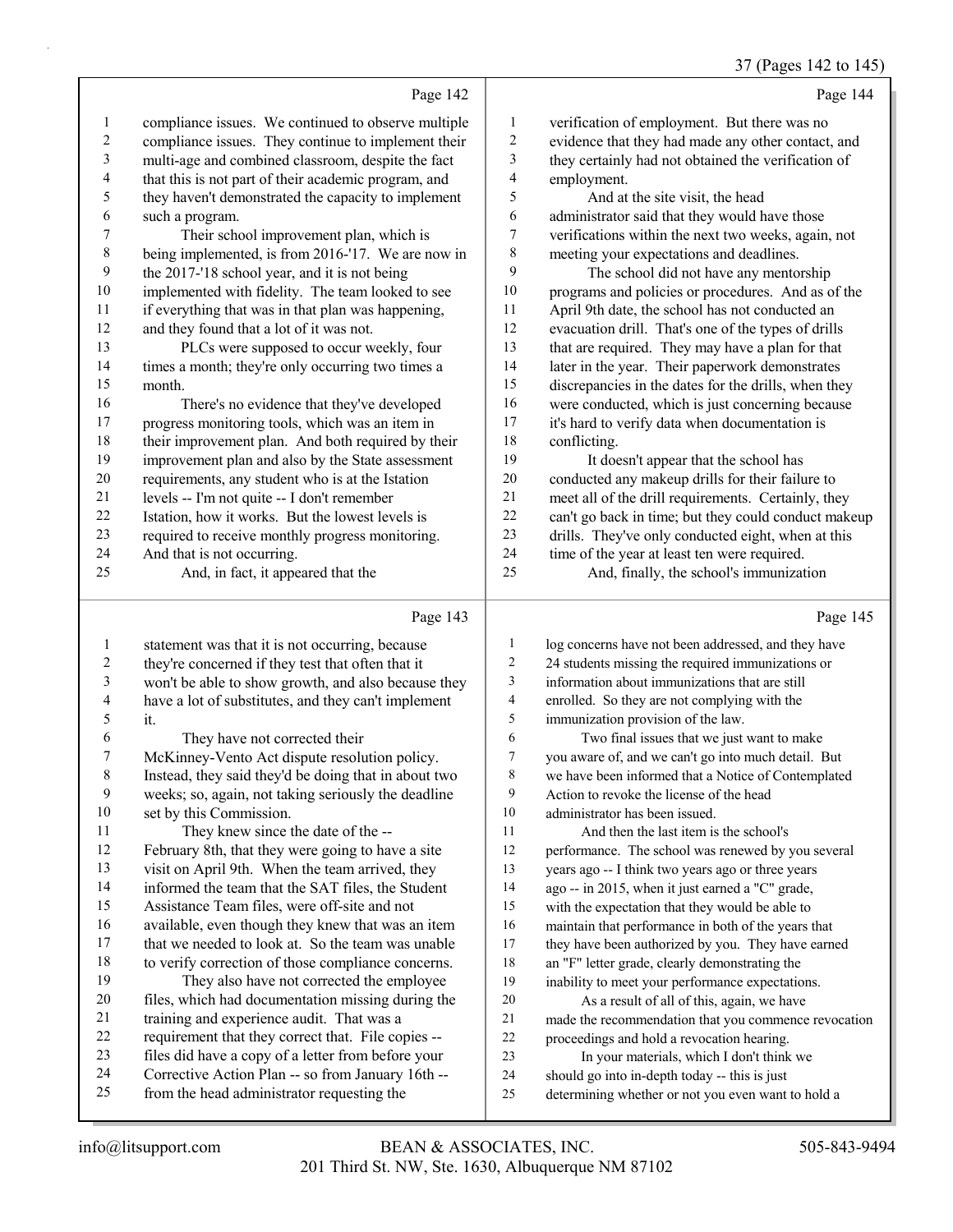38 (Pages 146 to 149)

Page 146 hearing -- we have provided a copy of the audit and all of the reporting the school has done. 3 We also have a letter on Page 117 -- or not a letter, but a report from my team on the meeting on February 20th, so that you have some detail in what they discussed and the technical assistance that was provided, as well as a report 8 that is on Pages 128 -- begins 129 and goes to, I believe, 130, which is just a quick report from our Budget -- School Budget and Financial Analysis Bureau, just a quick update on some of the outstanding concerns that they have. And then the letter grade reports are provided beginning on Page 132. 15 THE CHAIR: Thanks. Good afternoon. 16 DR. JUANITA CARA: My name is Juanita Cara. I'm president of the governing board. I -- not going to respond to -- there's too many things to respond to, except to say that we've done our best, and some of these things take a lot of time to try to get some of these documents. You have to depend on other agencies to respond to you. They may do it immediately; they may not. All you can do is your best. And I'd like to thank the board members here who have supported us in our efforts. Page 147 We have tried. 2 I have a parent with me who would like to just make a short statement regarding the school, Mrs. Garcia. 5 THE CHAIR: Okay. Good afternoon. 6 COMMISSIONER ARMBRUSTER: You don't have to hold the button. 8 FROM THE FLOOR: Good afternoon. My name is Maitai Garcia. I have four students, all of whom have gone to Cariños Charter School since kindergarten. Due to unforeseen circumstances, I had to pull my children out this year because of personal matters. That was hard on my kids and on myself, just because they've been there for so long. 15 Being a parent, my first priority is my kids' education. I can say that all four of my kids started their new school above their grade level. 18 I have -- let's see. All of my children learned how to read in English and Spanish by the time they were in first grade at Cariños. 21 My children are all fluent in English and Spanish. I have two second-graders, a third-grader, and a seventh-grader. They are all fluent in English and Spanish because of Cariños. 25 My oldest son, he was at Cariños since Page 148 kindergarten. He's in seventh grade now. He started seventh grade in the gifted program at his new school. Like I said, he's also fluent in English and Spanish. 5 My children know that the kids that -- the faculty and staff at Cariños have always had and always been there for them. They took it really hard when I had to take them out. I wanted to let you guys know. 10 To me, my kids -- I have four kids. All four of them have demonstrated growth in education 100 percent. I as a parent would not let my kids be in a school that I did not believe that they were furthering their education. 15 So that's all I wanted to say about that. If you guys have any questions about my experience at Cariños, I'm willing to answer them. I've been a 18 parent for eight years there; so... 19 COMMISSIONER CABALLERO: Thank you. 20 THE CHAIR: Thank you. 21 Commissioners? 22 This has been a very difficult journey, I think, for -- for all of us. When the school came before us, there was so little information that was available to us, because they were coming from the Page 149 district, that the sense of the Commission was that it deserved an opportunity to show that it could grow. 4 And there were -- you know, we're not going to get into the -- the -- the unfortunate relocation that had to take place. And I think there was a sense that once you were able to locate into a permanent facility, again, that things would be able to improve; at the very least, level out. 10 But, unfortunately, over these past two years, your academic performance has certainly declined. And the significant financial issues, there just doesn't seem to be any adequate response to these -- to these concerns. 15 And the last time that the school was up here, just the -- I don't know what the term -- is it "vice principal"? I don't know what her term is. Just the fact that, you know, she indicated that she didn't know how to do an improvement plan, and that's what was slowing the process down for the 21 school to communicate back to us. 22 And the lack of -- or the reduction now in additional students. We've got the \$72,000 that's owed back from last year; correct? Wasn't that 2017? That \$72,000 was from a reduction from last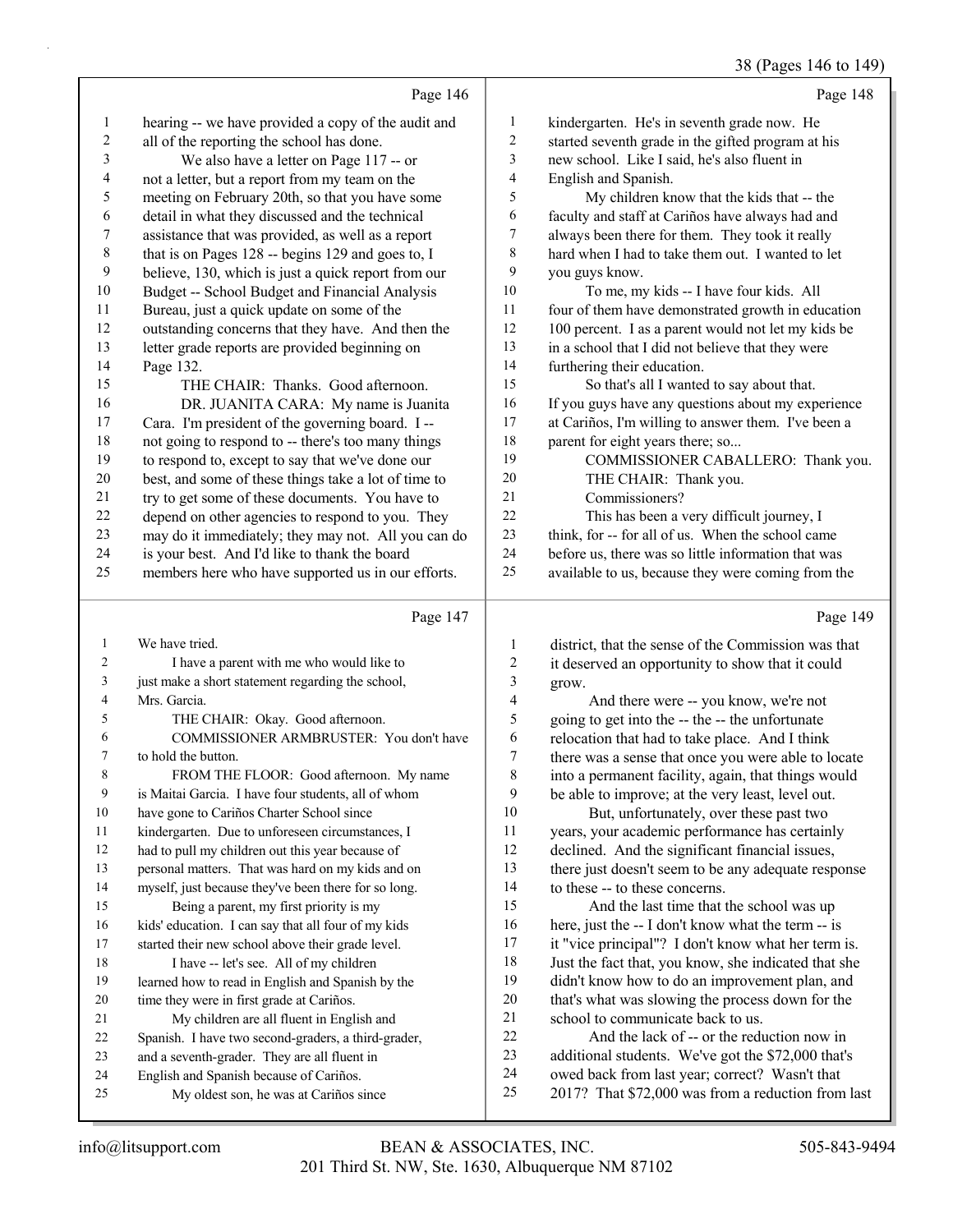# 39 (Pages 150 to 153)

|                | Page 150                                             |                | Page 152                                                                |
|----------------|------------------------------------------------------|----------------|-------------------------------------------------------------------------|
| 1              | year. Am I incorrect in that? Or --                  | 1              | COMMISSIONER RUIZ: Okay. Let's do this                                  |
| $\overline{c}$ | MS. POULOS: Madam Chairwoman,                        | 2              | right now.                                                              |
| 3              | Commissioners, the -- the school -- what was         | 3              | So I move to commence revocation                                        |
| 4              | communicated, the school knew about the issues that  | 4              | proceedings against Cariños De Los Niños Charter                        |
| 5              | would result in that \$72,000 reduction last year.   | 5              | School and schedule a revocation hearing for a date                     |
| 6              | The reduction didn't happen because of a provision   | 6              | no later than May the 30th, 2018. The revocation                        |
| 7              | in the law that says if there's an adjustment to TEE | 7              | proceedings shall determine whether there is                            |
| $\,$ $\,$      | to a charter school that has just moved over from    | 8              | sufficient evidence to demonstrate the charter                          |
| 9              | district to State-authorized, the adjustment will go | 9              | should be revoked.                                                      |
| 10             | to the local school district, not to the charter     | 10             | COMMISSIONER JOHNSTON: And I will second                                |
| 11             | school.                                              | 11             | that.                                                                   |
| 12             | But the charter school had been made aware           | 12             | THE CHAIR: There's a motion by                                          |
| 13             | the previous year. So they had a full year, plus     | 13             | Commissioner Ruiz, a second by Commissioner                             |
| 14             | the extra time, to correct those files so that that  | 14             | Johnston.                                                               |
| 15             | same reduction would not occur again. And those      | 15             | Discussion?                                                             |
| 16             | corrections were not made, so there was no need for  | 16             | Seeing none, Commissioner Armbruster?                                   |
| 17             | that reduction to happen. Because if they had had    | 17             | COMMISSIONER ARMBRUSTER: Commissioner                                   |
| 18             | the documentation which they had over a year to get, | 18             | Peralta?                                                                |
| 19             | then that result would have found that there should  | 19             | COMMISSIONER PERALTA: Yes.                                              |
| 20             | be no reduction, presumably.                         | 20             | COMMISSIONER ARMBRUSTER: Commissioner                                   |
| 21             | THE CHAIR: But are we not looking at a               | 21             | Johnston?                                                               |
| 22             | reduction for this year because of the loss of       | 22             | COMMISSIONER JOHNSTON: Yes.                                             |
| 23             | students?                                            | 23             | COMMISSIONER ARMBRUSTER: Commissioner                                   |
| 24             | MS. POULOS: No. That will happen next                | 24             | Robbins?                                                                |
| 25             | year.                                                | 25             | COMMISSIONER ROBBINS: Yes.                                              |
|                |                                                      |                |                                                                         |
|                | Page 151                                             |                |                                                                         |
|                |                                                      |                | Page 153                                                                |
| $\mathbf{1}$   | THE CHAIR: The following -- got you. Got             | 1              | <b>COMMISSIONER ARMBRUSTER: Commissioner</b>                            |
| 2              | you. All right. I have you.                          | $\overline{2}$ | Caballero?                                                              |
| 3              | So, you know, it's -- these are never easy           | 3              | COMMISSIONER CABALLERO: Yes.                                            |
| 4              | decisions. But over the past several months, it is   | 4              | COMMISSIONER ARMBRUSTER: Commissioner                                   |
| 5              | just becoming more and more apparent that the school | 5              | Toulouse?                                                               |
| 6              | is unable to adequately rectify the financial        | 6              | COMMISSIONER TOULOUSE: Very reluctantly,                                |
| 7              | situation, the academic situation that they are in.  | $\tau$         | yes.                                                                    |
| 8              | And, you know, I don't like to be -- we never like   | 8              | COMMISSIONER ARMBRUSTER: Commissioner                                   |
| 9              | to be in this position. But I don't see any other    | 9              | Crone?                                                                  |
| 10             | recourse but to move forward for the formal          | 10             | COMMISSIONER CRONE: Yes.                                                |
| 11             | revocation hearing.                                  | 11             | COMMISSIONER ARMBRUSTER: Commissioner                                   |
| 12             | <b>Commissioner Ruiz?</b>                            | 12             | Ruiz?                                                                   |
| 13             | COMMISSIONER RUIZ: Can I make a motion?              | 13             | COMMISSIONER RUIZ: Yes.                                                 |
| 14             | THE CHAIR: Let me just check first.                  | 14             | <b>COMMISSIONER ARMBRUSTER: Commissioner</b>                            |
| 15             | (The Chair consults with counsel.)                   | 15             | Armbruster votes "Yes."                                                 |
| 16             | THE CHAIR: Okay.                                     | 16             | Commissioner Conyers?                                                   |
| 17             | COMMISSIONER RUIZ: I move to commence                | 17             | COMMISSIONER CONYERS: Yes.                                              |
| $18\,$         | revocation proceedings against Cariños --            | 18             | COMMISSIONER ARMBRUSTER: Commissioner                                   |
| 19             | THE CHAIR: Wait. Wait. Okay. Hold on.                | 19             | Gipson?                                                                 |
| 20             | COMMISSIONER RUIZ: I'm sorry. Give me                | 20             | THE CHAIR: Yes.                                                         |
| 21             | just a second.                                       | 21             | COMMISSIONER ARMBRUSTER: It's a 10-to-0                                 |
| 22             | THE CHAIR: Oh, I'm sorry.                            | $22\,$         | vote. The motion passes.                                                |
| 23             | COMMISSIONER JOHNSTON: Did you finish                | 23             | THE CHAIR: The motion passes 10-0.                                      |
| 24<br>25       | your motion?<br>THE CHAIR: No.                       | 24<br>25       | COMMISSIONER TOULOUSE: Madam Chair, may I<br>say something to Dr. Cara? |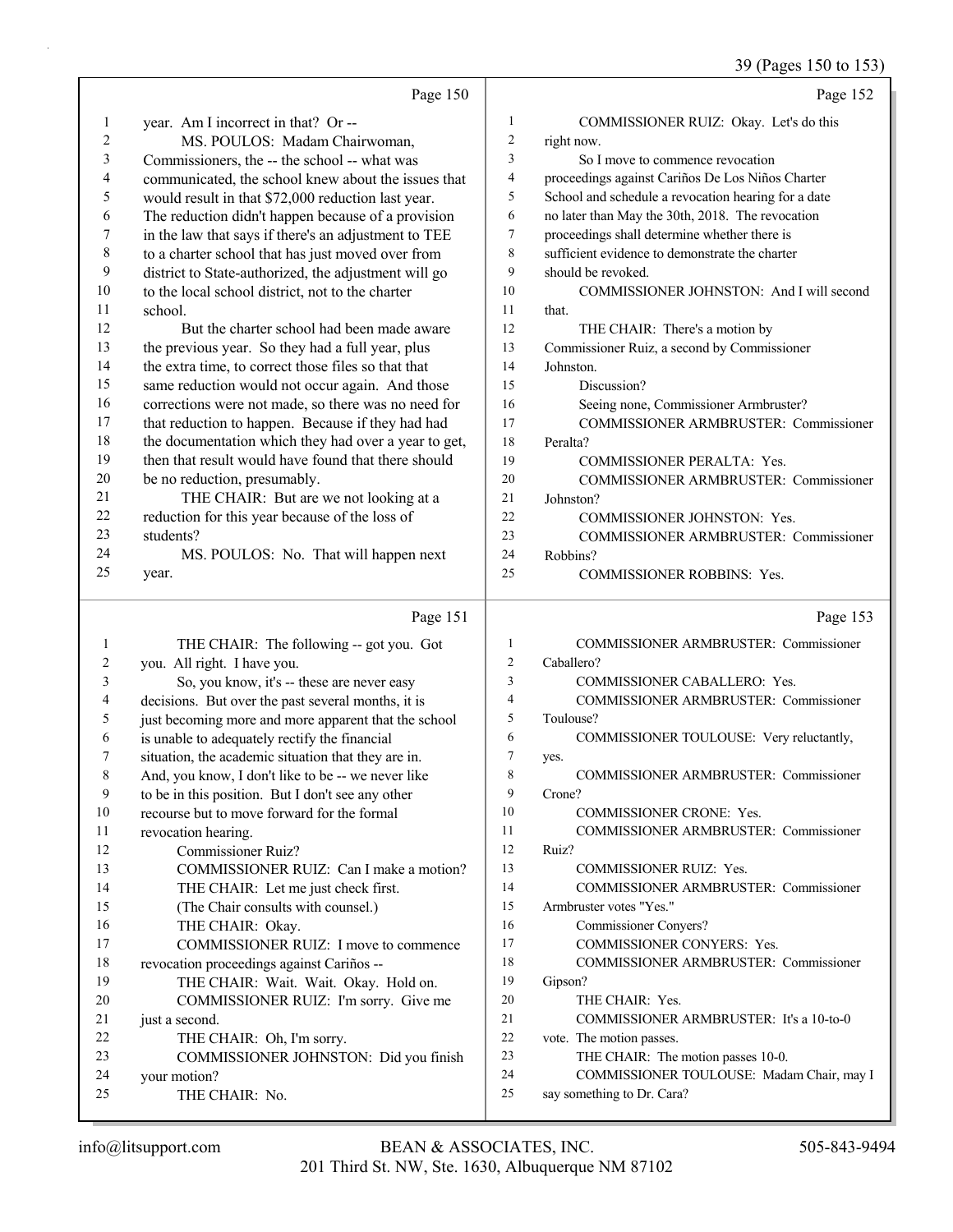40 (Pages 154 to 157)

|                |                                                      |                | $70$ (1 ages 197 to 197                              |
|----------------|------------------------------------------------------|----------------|------------------------------------------------------|
|                | Page 154                                             |                | Page 156                                             |
| $\mathbf{1}$   | THE CHAIR: Sure.                                     | 1              | They came back to you at, I believe, the             |
| 2              | COMMISSIONER TOULOUSE: Dr. Cara, I want              | 2              | last meeting. And those plans really did not do      |
| 3              | you to know I respect what you have done all these   | 3              | that step by step, but, instead, they -- they        |
| $\overline{4}$ | years for your community and for your school. And I  | 4              | restated the expectations, the outcomes, that the    |
| 5              | want to make sure everybody understands what you and | 5              | subcommittee had established for the school.         |
| 6              | many of the others have done for this.               | 6              | The school has resubmitted another version           |
| $\overline{7}$ | And I just -- I stand behind you                     | 7              | of the Corrective Action Plan. There's no rubric.    |
| 8              | 100 percent. And I'm sorry that it's not working     | 8              | So there's no robust analysis written up for you.    |
| 9              | now. But in the future, I think Española can try     | 9              | I will say that I do feel still that these           |
| 10             | again.                                               | 10             | are not adequate plans. One of the things if we      |
| 11             | Thank you.                                           | 11             | take the first plan in front of you, the audit       |
| 12             | COMMISSIONER CABALLERO: Thank you.                   | 12             | findings, this looks very similar to a plan that was |
| 13             | THE CHAIR: Thank you.                                | 13             | submitted by another school. In fact the name of     |
| 14             | We are now on to -- well, before we move             | 14             | that school is left on at least one of those items.  |
| 15             | on, I'm going to ask -- and I apologize, because I   | 15             | That school did a good job. They thought             |
| 16             | should have done this when we were setting the       | 16             | about this; but they thought about it in the context |
| 17             | agenda.                                              | 17             | of their school. And one of the things we've told    |
| 18             | But in the -- in our work session                    | 18             | everyone is you can't take somebody else's plan, put |
| 19             | yesterday, because we're going to have, now, legal   | 19             | your name in it and it be sufficient, because you    |
| 20             | review, Item No. 13, which is the contract template, | 20             | really need to think about how that's going to work  |
| 21             | we are going to -- I'm asking for that to be taken   | 21             | for your school. So that was one of my first         |
| 22             | off the agenda, and we'll put that onto our          | 22             | concerns about this plan.                            |
| 23             | May agenda, once we get legal review of that         | 23             | Again, I will say things didn't -- still             |
| 24             | template.                                            | 24             | didn't seem to be a plan that would actually help    |
| 25             | So I am going to make a motion to remove             | 25             | them implement. So if we just take, as an example,   |
|                | Page 155                                             |                | Page 157                                             |
| -1             | Item No. 13, Discussion and Possible Action on the   | 1              | governing council audit committee. "establish an     |
| 2              | PEC Contract Template, to be removed from the agenda | $\overline{2}$ | audit committee. One DEAP parent from the school     |
|                |                                                      |                |                                                      |

|    | Le commer remplate, to be removed from the agental  |
|----|-----------------------------------------------------|
| 3  | for today.                                          |
| 4  | COMMISSIONER CABALLERO: Second.                     |
| 5  | THE CHAIR: There's a second by                      |
| 6  | Commissioner Caballero. And we just need a voice    |
| 7  | vote.                                               |
| 8  | So all in favor?                                    |
| 9  | (Commissioners so indicate.)                        |
| 10 | THE CHAIR: Opposed?                                 |
| 11 | (No response.)                                      |
| 12 | THE CHAIR: Hearing no opposition, the               |
| 13 | motion passes.                                      |
| 14 | Thank you.                                          |
| 15 | So now, we are on to Item No. 9, which is           |
| 16 | Discussion and Possible Action on the Corrective    |
| 17 | Action Plans. And the first one is DEAP.            |
| 18 | MS. POULOS: Madam Chairwoman,                       |
| 19 | Commissioners, DEAP Charter School was required to  |
| 20 | create the Corrective Action Plan, and a            |
| 21 | subcommittee of the Commission met with them and    |
| 22 | discussed the expected outcomes and gave the school |
| 23 | direction on how to develop those plans, really     |
| 24 | identified kind of a step-by-step for how they were |
| 25 | going to achieve their outcomes.                    |

 will be identified." 4 Well, they've had an issue doing that. They have not been able to do that. And so the concern is this just says they'll do the thing that they were supposed to do without really explaining how, which is what we really wanted to see from the school is how are you going to make this happen? What extra activities or actions are you going to engage in to correct the fact that whatever you were doing before wasn't able to meet the standards. 13 I really don't see that that happened here. 15 The next plan that they submitted was the 16 plan to address an audit finding that they failed to abide by budgetary authority and to monitor and

 maintain their budgets. 19 Here there is somewhat more detail in what they're going to do. Again, I think it's -- it's limited. It relies a lot on the -- the business manager. And that goes to the next plan, which is 23 the plan to address the issue that they have failed to maintain proper staffing and have not really been able to maintain a consistent licensed school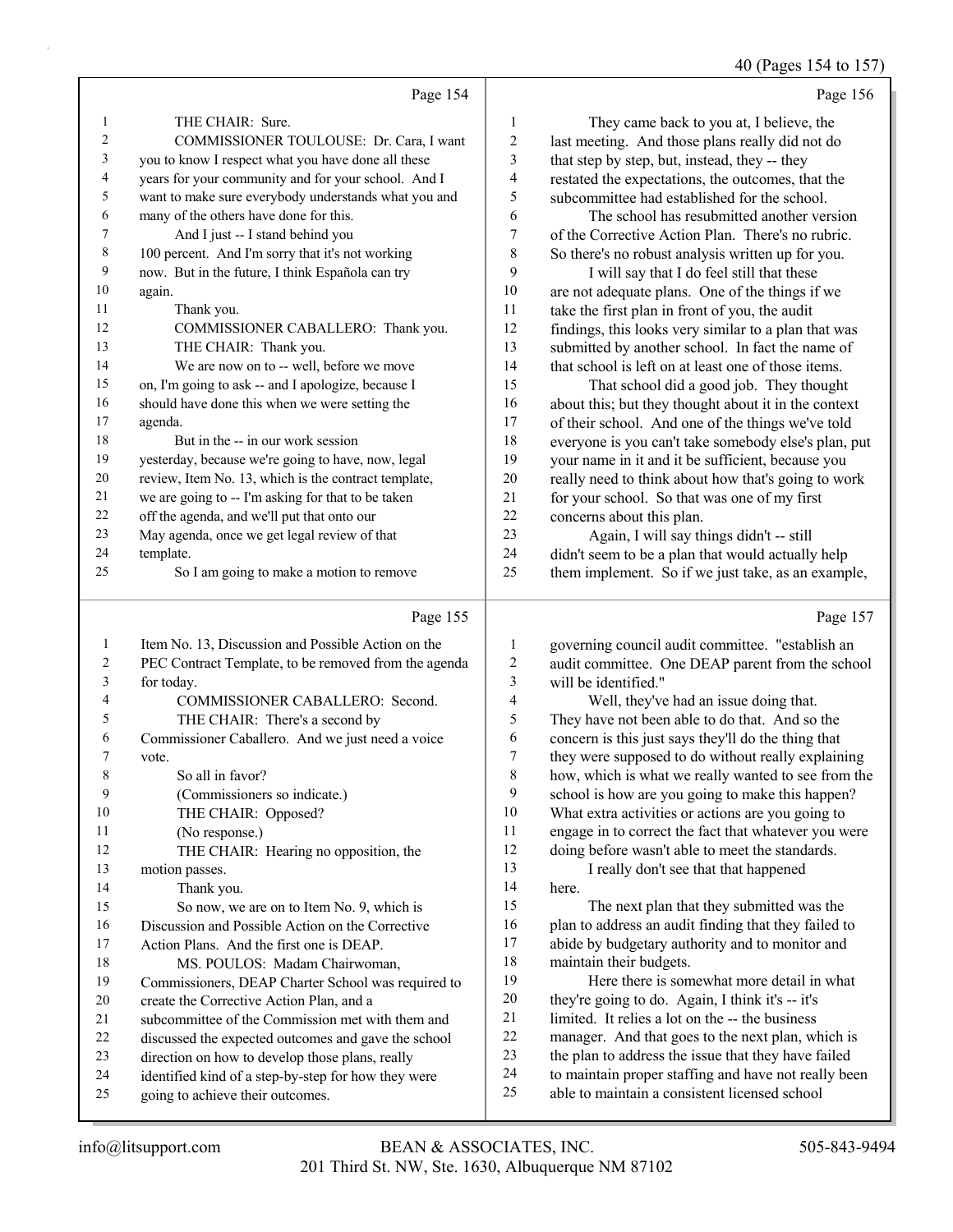#### 41 (Pages 158 to 161)

|                          |                                                      |                          | $11 \times 1000$ 100 101                             |
|--------------------------|------------------------------------------------------|--------------------------|------------------------------------------------------|
|                          | Page 158                                             |                          | Page 160                                             |
| 1                        | business manager.                                    | 1                        | And, again, what I find here is that this            |
| $\overline{c}$           | Here their action steps were simply to               | $\overline{c}$           | is very limited in the ability to help the school    |
| 3                        | contract with the group. One of the pieces of        | $\mathfrak{Z}$           | really change behavior going forward. So they say    |
| $\overline{\mathcal{A}}$ | feedback that had been given was that it's not just  | $\overline{\mathcal{L}}$ | that they will provide training, including           |
| 5                        | that you correct, which would be hiring a new        | 5                        | in-person, but really don't address monitoring or    |
| 6                        | business manager; but you have a plan in place for   | 6                        | oversight of that.                                   |
| 7                        | how you're going to prevent that constant turnover   | $\tau$                   | And then they say that members will                  |
| 8                        | or gaps when you have turnover. And here, there      | $\,$ $\,$                | self-evaluate two times a school year to provide     |
| 9                        | hasn't been any detail about what kind of system are | 9                        | evaluative feedback. But there's nothing here        |
| $10\,$                   | they going to have at the school for if they decide  | $10\,$                   | really about kind of holding their feet to the fire  |
| $11\,$                   | that that's not the right business manager for them, | $11\,$                   | on that -- that in-person meeting or really          |
| 12                       | how are they going to select a new one to make sure  | $12\,$                   | identifying board members who are going to meet in   |
| 13                       | they meet the needs of that school and that          | 13                       | person.                                              |
| 14                       | community. How are they going to ensure that         | 14                       | So, you know, I think I just continue to             |
| 15                       | turnover is corrected quickly. And here we really    | 15                       | have concerns, and, I think, again, the same kind    |
| 16                       | don't see that.                                      | 16                       | of -- just feedback on the plan about maintaining    |
| 17                       | Again, one of the items that they have as            | 17                       | board membership and filling vacancies in a timely   |
| 18                       | a remediation strategy is will notify the PED if the | 18                       | manner.                                              |
| 19                       | contract is terminated within 12 hours. And they     | 19                       | Here, in fact, on their maintaining five             |
| 20                       | say simply that they will notify the PED. Well,      | 20                       | members, one of the steps says that they will        |
| $21\,$                   | again, it's not a plan for how they're going to      | $21\,$                   | recruit -- recruitment will begin after a board      |
| 22                       | ensure that happens.                                 | 22                       | member leaves. But that doesn't help you ensure      |
| 23                       | Another item that we have is the -- the              | 23                       | that you're meeting vacancies on time. That's        |
| 24                       | failure to meet the procurement code and have the    | 24                       | exactly what we've been doing so far that's resulted |
| 25                       | CPO. And with that, they did take, I think, greater  | 25                       | in our noncompliance.                                |
|                          | Page 159                                             |                          | Page 161                                             |
|                          |                                                      |                          |                                                      |
| 1<br>$\sqrt{2}$          | strides here in that they did have an Item D, which  | 1<br>$\boldsymbol{2}$    | So I'm just concerned that we're not --              |
| $\overline{\mathbf{3}}$  | is found on Page 11, the step that they would        | $\mathfrak{Z}$           | these plans themselves are not going to carry us     |
| $\overline{4}$           | identify another person; so, a backup. Again, not    | $\overline{4}$           | forward. They're not going to change what we're      |
|                          | how, not how they're going to make sure they don't   |                          | doing and get us to a different place. And I         |

- need to have that backup, not a plan of how they're
- going to make sure that when they lose one, there's
- a second backup, right? So it's limited in the
- ability to be a plan that really carries them forward without continuing problems.
- 10 But I don't want to continue going through this with every item. But I do want to point us to the plan that begins on 13, which is intended to address the concern that we've had about the
- school's membership on the board, as well as what we
- saw when we looked at their minutes, which was
- continually only one person would be on site, and
- all other members, or most other members of the
- board, would participate telephonically. 19 We don't believe that's what the OMA's
- intent is, is to have mostly telephonic meetings; in
- fact, they should be mostly in-person. And the OMA says telephonic participation is only in
- extraordinary circumstances -- I don't think that's
- the word they use. But what we found was the school
- was not doing that.
- doing and get us to a different place. And I just -- I don't know where we go from here except to say I don't -- I can't come and recommend that you accept these plans as the plans that the school is going to use to correct the concerns that we have about noncompliance with governance, oversight, management, things like that. 11 And, you know, I just will say -- and I haven't -- I don't have the site visit report in front of me. But I think, you know, there were certainly outstanding -- actually, I do. Can I have one minute? I believe there were outstanding
- concerns, and I'd like to pull it.
- 17 So we do have some plans that -- some items that continue to be concerns at this school from prior years. So that kind of continuous improvement. We don't feel like we have a base yet, and we really do want to see how we can make that happen to correct the concerns that brought the school in front of you in the first place.
- 24 THE CHAIR: I'm just going to pick up on a couple of concerns that weren't -- and I guess I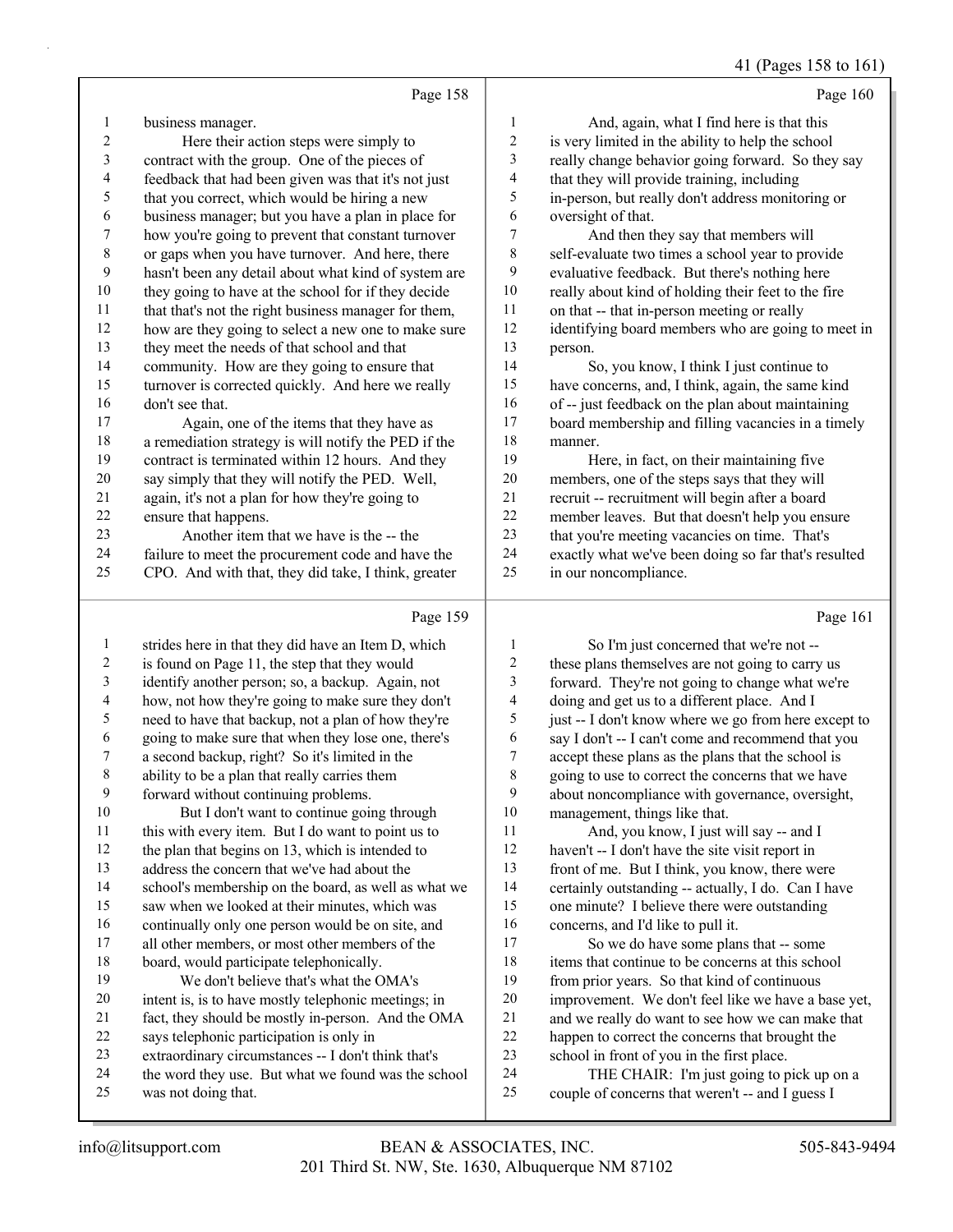42 (Pages 162 to 165)

|    | Page 162                                            |    | Page 164                                             |
|----|-----------------------------------------------------|----|------------------------------------------------------|
| 1  | need a clarification on this, because in this --    | 1  | about the financial challenges. So, you know, I was  |
| 2  | when we're looking at the concerns about governance | 2  | willing to step in and, you know, become involved    |
| 3  | council, this improvement plan indicates that the   | 3  | with DEAP Charter as a head administrator.           |
| 4  | head administrator is going to do the training on   | 4  | So, you know, this is probably my fourth             |
| 5  | what is a good governance council member? Is that   | 5  | time coming up to all of you, and, you know, it's    |
| 6  | what this says?                                     | 6  | good to see familiar faces.                          |
| 7  | MS. POULOS: I missed that.                          | 7  | But moving on, you know, we -- in response           |
| 8  | THE CHAIR: Am I reading this incorrectly?           | 8  | to how we addressed our Corrective Action Plan, our  |
| 9  | It's on Page 14. Because I just think it's          | 9  | DEAP leadership team, our governing council, we --   |
| 10 | particularly -- I mean, it might work well for the  | 10 | we did meet -- you know, not all of us were there,   |
| 11 | head administrator, who the governance council is   | 11 | you know. Some of us used our cell phones to be      |
| 12 | going to evaluate, for them to train them on what's | 12 | present. But we did address those Corrective Action  |
| 13 | going to be a good governance council member. But   | 13 | Plans.                                               |
| 14 | is that --                                          | 14 | And in addressing those Corrective Action            |
| 15 | MS. POULOS: That is how I read it. It               | 15 | Plans, we wanted to create plans that were realistic |
| 16 | says, "Head administrator and support staff will    | 16 | and that were achievable and that would give us good |
| 17 | provide PD in what is an engaged GC member and what | 17 | sustainable outcome. Back, again, we did not want    |
| 18 | are the ethical responsibilities."                  | 18 | to fall back to where we are today. So that was      |
| 19 | And that is training that, as you all               | 19 | our -- that was our process in developing those      |
| 20 | know, we do for introductory board members -- the   | 20 | Corrective Action Plans.                             |
| 21 | PED does -- and then approved providers do for --   | 21 | We even included things like, "Okay, let's           |
| 22 | THE CHAIR: And I wasn't questioning --              | 22 | do a root cause analysis."                           |
| 23 | because I just assumed it was a professional        | 23 | So we sat down. And for me, it was very              |
| 24 | development kind of day. But I was just questioning | 24 | informational, because, you know, here's ten audit   |
| 25 | the process, that a head administrator is going to, | 25 | findings. Now I know all the different reasons they  |

#### Page 163

|                | Page 163                                            |                | Page 165                                             |
|----------------|-----------------------------------------------------|----------------|------------------------------------------------------|
| $\mathbf{1}$   | you know, educate the governance council on what    | $\mathbf{1}$   | are there; so now we're addressing them.             |
| $\overline{c}$ | makes a good governance council member, when it's a | 2              | And with the help of Michael Vigil and his           |
| 3              | governance council that has to evaluate that head   | 3              | associates, you know, we tackled the third round of  |
| 4              | administrator.                                      | $\overline{4}$ | revising our Corrective Action Plan.                 |
| 5              | That just seems a little muddled to me;             | 5              | And, you know, I do know that a lot of               |
| 6              | perhaps a good thing for the head administrator,    | 6              | those seven financial Corrective Action Plans, you   |
| 7              | but -- and then just on that same -- and I may have | 7              | know, we -- we all took a swing at it. And it        |
| 8              | lost my place. I'm sorry. And I think I did.        | 8              | helped us understand, you know, what is, you know, a |
| 9              | There was a mention about the head                  | 9              | general ledger, what is an audit. And, you know,     |
| 10             | administrator's evaluation. And it simply said that | 10             | with the support of Michael and Rebecca, you know,   |
| 11             | there was going to be a -- "monitor and provide     | 11             | we did learn a lot in that process.                  |
| 12             | feedback in regards to school" -- no. "GC members   | 12             | So, you know, the -- we wanted to create a           |
| 13             | will use the DEAP administrator rubric to annually  | 13             | Corrective Action Plan that we can implement as soon |
| 14             | evaluate."                                          | 14             | as it's approved, and we wanted to have a Corrective |
| 15             | So that's a formal evaluation that you --           | 15             | Action Plan that had people that were monitoring as  |
| 16             | that you currently have.                            | 16             | we were progressing.                                 |
| 17             | MS. LOUELLA POBLANO: Uh-huh, that's                 | 17             | And part of our checkpoints was, you know,           |
| 18             | correct. May I respond?                             | 18             | maybe every month at a GC meeting, that would be our |
| 19             | Good afternoon, Commissioners. Again, my            | 19             | monitoring checkpoints, and that would also be our   |
| 20             | name is Louella Poblano. I am the head              | 20             | celebrations in accomplishing some of our Corrective |
| 21             | administrator for DEAP Charter School. It's located | 21             | <b>Action Plans.</b>                                 |
| 22             | in Navajo, New Mexico, and we are finishing our     | 22             | Some of our Corrective Action Plans, I               |
| 23             | third year as a State charter school.               | 23             | feel -- and it's just my own evaluation -- are about |
| 24             | And I knew, coming into the school, a lot           | 24             | 70 percent complete. So, you know, for example, the  |
| 25             | of financial challenges. I basically just knew      | 25             | CPO, you know, we do have an identified CPO. She's   |
|                |                                                     |                |                                                      |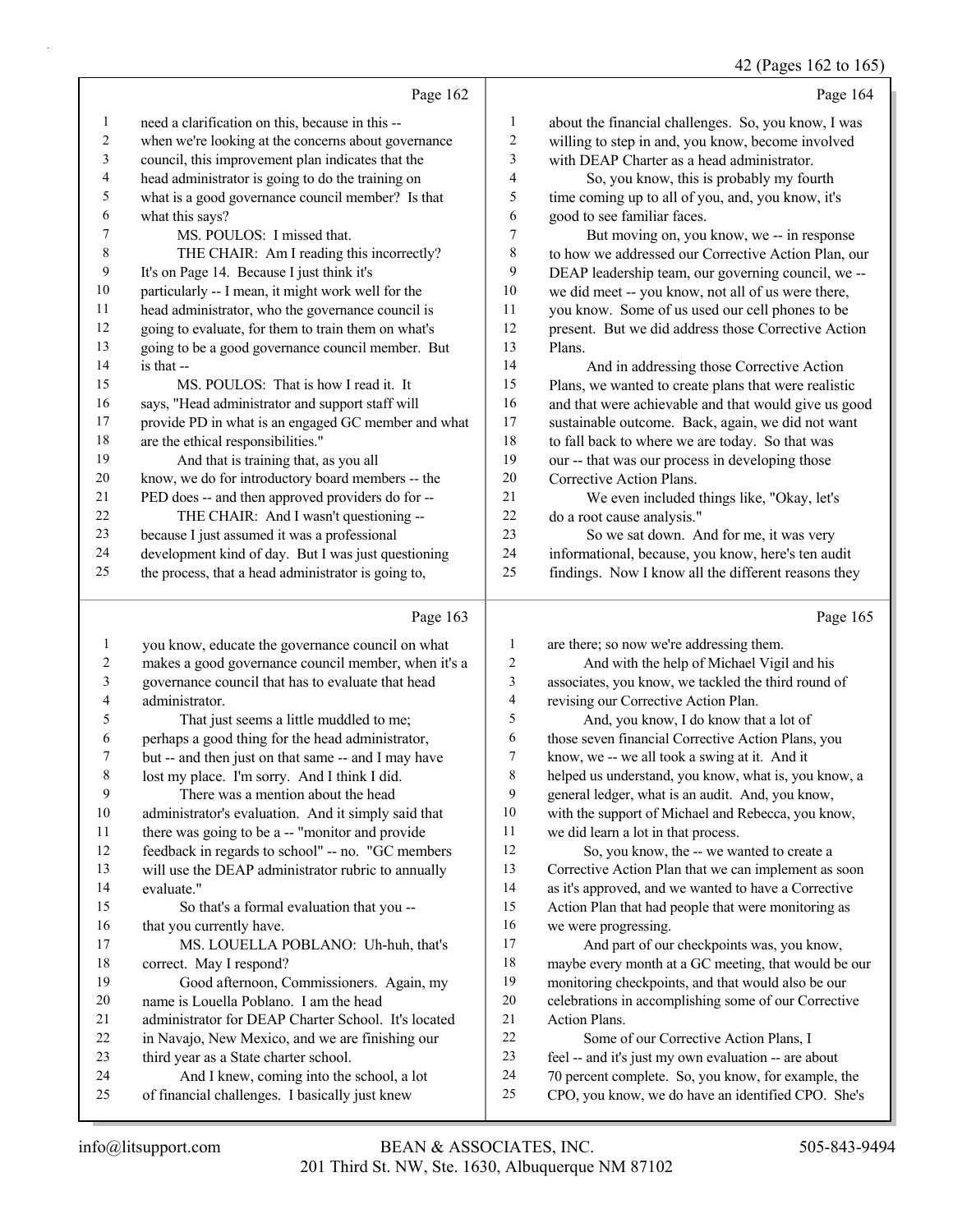# 43 (Pages 166 to 169)

|                          | Page 166                                                                                              |                         | Page 168                                                                                       |
|--------------------------|-------------------------------------------------------------------------------------------------------|-------------------------|------------------------------------------------------------------------------------------------|
| $\mathbf{1}$             | registered online. She's -- she's there signing our                                                   | $\mathbf{1}$            | the Director of Audit for APS. I became the CFO for                                            |
| $\overline{c}$           | documents, and, with the head administrator,                                                          | 2                       | APS, the state's largest school district. I was                                                |
| 3                        | providing that -- and it's -- you know, for me, it's                                                  | 3                       | there until 2006.                                                                              |
| $\overline{\mathcal{A}}$ | kind of being misinterpreted that I would take on                                                     | 4                       | In 2006, I switched over to the charter                                                        |
| 5                        | the trainer of providing the GC training. That was                                                    | 5                       | schools. A number of them were asking me for help,                                             |
| 6                        | not my intent.                                                                                        | 6                       | and I started a company because there aren't enough                                            |
| 7                        | My intent was, with the GC and -- we just                                                             | 7                       | business managers in the state. So I've been                                                   |
| $\,$ 8 $\,$              | had a GC meeting last night. My intent was to keep                                                    | 8                       | training a number of young staff to become business                                            |
| 9                        | them motivated, keep them aware of, "Okay, you're                                                     | 9                       | managers. They have actually gone out and taken                                                |
| $10\,$                   | here to support our school. You are -- we really                                                      | $10\,$                  | over some of the districts.                                                                    |
| 11                       | need you here physically to help us."                                                                 | 11                      | One of the business managers, I'm proud to                                                     |
| 12                       | You know, 30 minutes before the meeting                                                               | 12                      | say, is the business manager in Grants. I have                                                 |
| 13                       | starts, look at our financial stuff; maybe                                                            | 13                      | business managers in other schools that have taken                                             |
| 14                       | 30 minutes after, you know, talk about our -- talk                                                    | 14                      | over.                                                                                          |
| 15                       | about our students.                                                                                   | 15                      | Just to give a background on my                                                                |
| 16                       | So that's what I meant. And, you know,                                                                | 16                      | background. We do -- we are -- my company is the                                               |
| 17                       | "PD training." I don't know. Maybe I should revise                                                    | 17                      | State contract for your takeover schools. So                                                   |
| 18                       | it to "motivational talk." But                                                                        | $18\,$                  | whenever you have a problem, School Budget calls me,                                           |
| 19                       | THE CHAIR: And I guess part of my concern                                                             | 19                      | and we come in to fix the problems. We come in                                                 |
| $20\,$                   | at this point in time is I'm getting a sense that                                                     | $20\,$                  | to -- so Southwest Schools, we're the business                                                 |
| 21                       | the governance council meeting is being driven more                                                   | $21\,$                  | manager. La Promesa, we're the business manager.                                               |
| $22\,$                   | by you than the governance council. And that I                                                        | $22\,$                  | CEPi, we're the business manager. I can name the                                               |
| 23                       | appreciate your involvement, but from my experience                                                   | 23                      | other schools if you'd like me to.                                                             |
| 24                       | with any governance council meetings that I've gone                                                   | 24                      | We've taken all your schools that have had                                                     |
| 25                       | to, the governance council runs the meeting, and the                                                  | $25\,$                  | problems, and we're the ones who have fixed them or                                            |
|                          |                                                                                                       |                         |                                                                                                |
|                          | Page 167                                                                                              |                         | Page 169                                                                                       |
| $\mathbf{1}$             |                                                                                                       | $\mathbf{1}$            |                                                                                                |
| $\sqrt{2}$               | head administrator is there to respond to any<br>questions and certainly provide, you know, a monthly | $\boldsymbol{2}$        | closed them, one or the other. We try to fix them<br>so they can continue on.                  |
| 3                        | update for the governance council.                                                                    | $\mathfrak{Z}$          | We were called in in the beginning of this                                                     |
| $\overline{\mathcal{A}}$ | But from -- and maybe I'm not hearing it                                                              | $\overline{\mathbf{4}}$ | fiscal year, about end of last fiscal year, because                                            |
| 5                        | correctly. But I'm getting the sense that it's the                                                    | 5                       | we were told fiscal was totally out of control; the                                            |
| 6                        | opposite, because you mentioned -- you know, so --                                                    | 6                       | finances were wrong; grants were being misspent;                                               |
| 7                        | I'm questioning, and I'm concerned.                                                                   | $\boldsymbol{7}$        | there could not be an audit. There were all kinds                                              |
| $\,$ $\,$                | MS. LOUELLA POBLANO: You're welcome to                                                                | $\,$ $\,$               | of problems.                                                                                   |
| 9                        | attend any of our GC meetings. We had a visitor                                                       | 9                       | We went in, and we reconciled the books.                                                       |
| 10                       | from PED. And you can ask her, you know, if I was                                                     | 10                      | They weren't as bad as you were told. Of course,                                               |
| 11                       | running the meeting. I was not. I was sitting                                                         | 11                      | we've been told the PED doesn't have any financial                                             |
| 12                       | there waiting for my turn to provide a report out.                                                    | 12                      | expertise and you know, we've offered to give them                                             |
| 13                       | THE CHAIR: Okay. Because -- and the only                                                              | 13                      | training. I've met with both the Deputy Director of                                            |
| 14                       | reason I got that sense was from what you had just                                                    | 14                      | the Charter School Division and with David Craig.                                              |
| 15                       | spoken about. And that's why the concern came to me                                                   | 15                      | I've offered that, because I do not think they know                                            |
| 16                       | because of what you had just said. So that's why I                                                    | 16                      | how to read financial statements. So I'll just put                                             |
| 17                       | kind of got a little cattywampus about it -- if you                                                   | 17                      | it out there.                                                                                  |
| $18\,$                   | can spell that, Cindy.                                                                                | 18                      | So we have gone in and have worked with                                                        |
| 19                       | MR. MICHAEL VIGIL: Madam Chair, if I can                                                              | 19                      | these schools to fix them. The school got a clean                                              |
| $20\,$                   | address the Commission, my name is Michael Vigil.                                                     | $20\,$                  | audit. Well, there were findings, but they didn't                                              |
| 21                       | I'm the owner of the Vigil Group. Just a little bit                                                   | 21                      | get a modified audit. They got a clean audit. Read                                             |
| 22                       | of background for those of you who don't know me, a                                                   | 22<br>23                | the opinions.                                                                                  |
| 23<br>24                 | number of new Commissioners.                                                                          | 24                      | So we are -- I agree. There are a number<br>of findings, and there shouldn't be. I'm with you. |
| 25                       | So I am a CPA. I have been in school<br>business management since 1990. I started off as              | 25                      | When you see findings, and you see some of these                                               |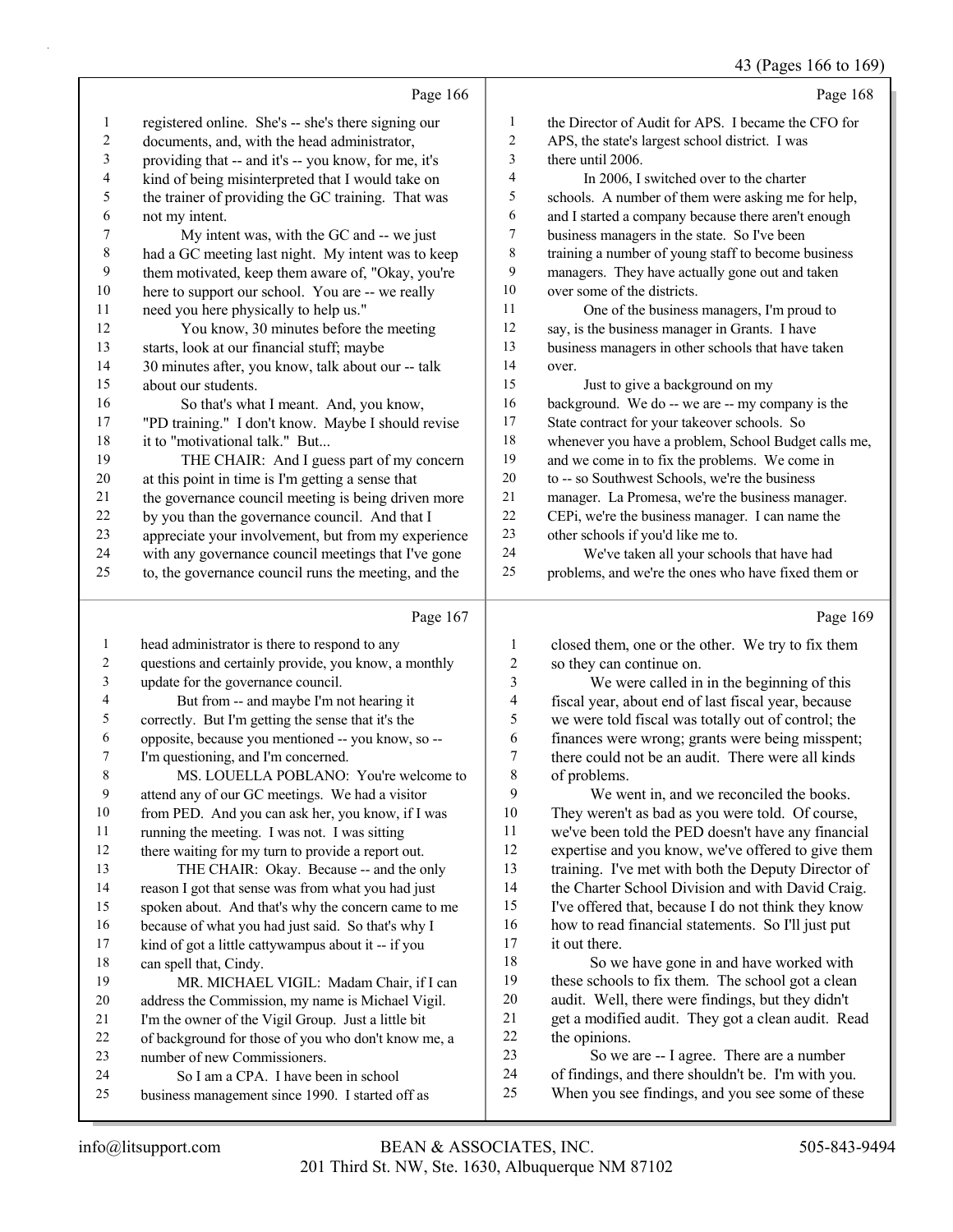## 44 (Pages 170 to 173)

|                |                                                      |                | $+$ (1 agos 1/0 to 1/2                               |
|----------------|------------------------------------------------------|----------------|------------------------------------------------------|
|                | Page 170                                             |                | Page 172                                             |
| 1              | problems, we've got to make sure they're correct and | $\mathbf{1}$   | at-risk factors. I know the reasons we've changed    |
| 2              | we do things right.                                  | 2              | the funding formula. I've sat on the committees.     |
| 3              | The first thing we do -- and I'm the one             | 3              | So I want to bring knowledge to that board           |
| 4              | that came up with the new type of Corrective Action  | 4              | so they understand their responsibilities, because   |
| 5              | Plan, because we've used it for other schools, to be | 5              | it's my belief their knowledge is my protection.     |
| 6              | honest with you. They're right. Why would I          | 6              | When they know what's happening at their school,     |
| 7              | reinvent the wheel when it's passed with other       | 7              | then you, as an authorizer, can go and ask, "How     |
| 8              | schools. It's the same thing. Just bring it          | $\,$ $\,$      | does this work? How does this happen?"               |
| 9              | through. If it was accepted for school one, why      | 9              | They do need to know. I am going be doing            |
| 10             | isn't it accepted for school two? We change it; I    | 10             | that training to be sure they understand their       |
| 11             | will guarantee you.                                  | 11             | financial responsibilities, at minimum. So we're     |
| 12             | I read the findings. I read the issues.              | 12             | going to be working with that on getting them done.  |
| 13             | I talked to the people that are working there. It's  | 13             | One of the things that I want to make sure           |
| 14             | a fair review. We look at the systems that are in    | 14             | you understand, I can't wait for a Corrective Action |
| 15             | place.                                               | 15             | Plan to implement changes. So we've already          |
| 16             | I'm big on internal controls. I do                   | 16             | implemented many of the changes that are already off |
| 17             | believe you need to have the proper internal         | 17             | it. So I do have staff from my company that work     |
| 18             | controls. However, I can't write every control.      | 18             | under me. And I am the one that's taking the lead    |
| 19             | You would have a binderful of controls that I've     | 19             | on this school. So I am the named business manager.  |
| 20             | implemented at that school. The dual controls that   | $20\,$         | You know, I don't know how much of a                 |
| 21             | we have, you know, which include also bank           | 21             | history you need for me to say if I'm qualified or   |
| 22             | reconciliations, general ledger reconciliations.     | 22             | not. But I think I'm one of the oldest surviving     |
| 23             | In the findings what I was given them to             | 23             | business managers from 1990. I think everybody else  |
| 24             | look at, incorrect terminology that was used for it. | 24             | is retired. I used to be one of the youngest. I      |
| 25             | So I had to use correct terminology in putting the   | 25             | went to ASBO last weekend. I used to be one of the   |
|                | Page 171                                             |                | Page 173                                             |
| $\mathbf{1}$   | findings together.                                   | $\mathbf{1}$   | youngest. Now I'm one of the oldest. I've flipped    |
| $\overline{c}$ | So this is where I say, you know, we see             | $\overline{c}$ | sides.                                               |
| 3              | some of these issues. It's like, well, do I want to  | 3              | I do bring the expertise that's needed.              |
| 4              | talk in layman's terms to correct what's in there,   | 4              | We can't guarantee from my company that everything   |
| 5              | or do we use accounting terms, which is the correct  | 5              | is going to work out. We advise schools. I'm a       |
| 6              | way?                                                 | 6              | contractor. I don't have the authority to do that.   |
| 7              | So when we drafted the responses to the              | $\tau$         | When I was at APS, I was superintendent              |
| $\,8\,$        | financial issues, I drafted the financial issues,    | 8              | for business. I don't know if you remember when we   |
| 9              | then I met with the board and we went through every  | 9              | had the four superintendents. I was one of them.     |
| 10             | single one so I could explain to them.               | 10             | And I could go tell a school, "You're going to go do |
| 11             | I want to provide a training. And so I am            | 11             | it this way," and they better do it my way. I'm a    |
| 12             | scheduled to go in May, whether or not this          | 12             | contractor now. I have to advise, and I --           |
| 13             | Corrective Action Plan is approved, to provide       | 13             | hopefully, they follow.                              |
| 14             | training to the governing council and to any other   | 14             | So far with DEAP, we've had great                    |
| 15             | person who wishes to attend and be there. Now, for   | 15             | cooperation. And we do ask for changes and for       |
| 16             | the first 15 years, or 10, from 1999 to about on     | 16             | processes to change, and we're working very well     |
| 17             | 2010 -- 11 years, I guess it was -- the PED          | 17             | with them.                                           |
| 18             | contracted or asked me to provide trainings to the   | 18             | So I just want to assure you that, you               |
| 19             | GCs, and I did it for all the new charter schools    | 19             | know, when I wrote the Corrective Action Plan, what  |
| 20             | being opened. I did the application training; I did  | $20\,$         | the intent was was to develop systems that are going |
| 21             | all the trainings that we did.                       | 21             | to be in place, no matter who's the business         |
| 22             | And so, you know, I've sat on legislative            | $22\,$         | manager. Our goal is, just like we did with the      |
| 23             | committees to draft the funding formula, to look at  | 23             | other schools -- the State has not released the      |
| 24             | the changes on the funding formula. I was there      | 24<br>$25\,$   | Southwest schools. They like the systems we put in   |
| 25             | when we had the density factor, when we went back to |                | place. That's the Public Education Department. I     |

when we had the density factor, when we went back to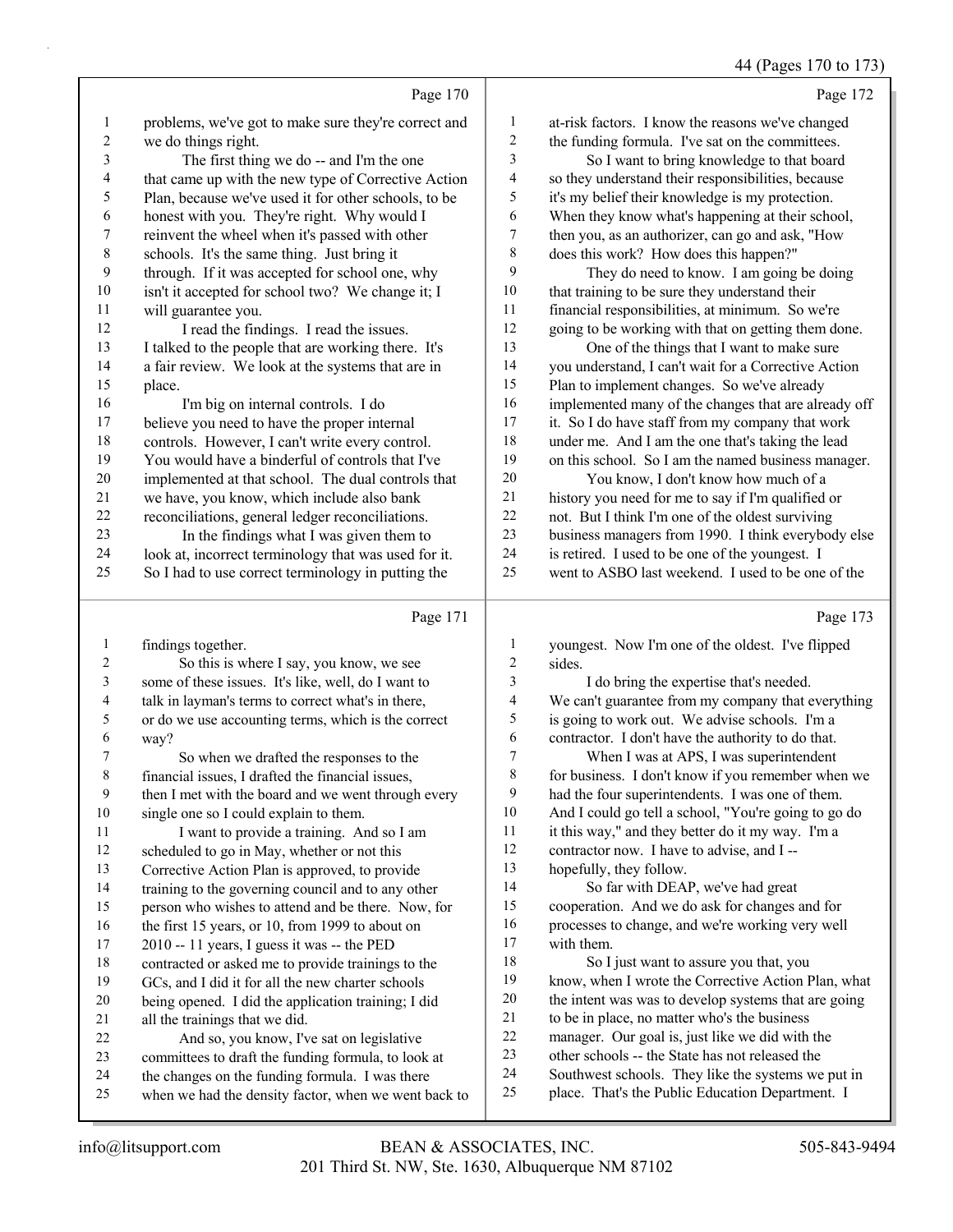|                |                                                                                                         |                | 45 (Pages 174 to 177)                                                                                   |
|----------------|---------------------------------------------------------------------------------------------------------|----------------|---------------------------------------------------------------------------------------------------------|
|                | Page 174                                                                                                |                | Page 176                                                                                                |
| $\mathbf{1}$   | talked to David Craig. He released the Southwest                                                        | $\mathbf{1}$   | place.                                                                                                  |
| $\overline{c}$ | schools. The Board of Finance is no longer with the                                                     | 2              | They still have an audit committee. The                                                                 |
| 3              | PED; it's with the school.                                                                              | 3              | audit committee was formed when I -- was under my                                                       |
| 4              | So we've gone through some tremendous                                                                   | 4              | watch, the finance committee under my watch. They                                                       |
| 5              | changes with some of our schools. We're going to do                                                     | 5              | didn't have an audit committee prior to me being                                                        |
| 6              | the same for DEAP. However, making all the changes,                                                     | 6              | there. We did it. Now the State has copied the                                                          |
| 7              | putting all the training in place, it doesn't happen                                                    | 7              | model due to my mentorship.                                                                             |
| 8              | overnight.                                                                                              | 8              | So I just want to remind you we're here to                                                              |
| 9              | And so I will tell you I have attended the                                                              | 9              | support the schools; but we want to make sure it's                                                      |
| 10             | meetings at -- well, with the meetings at DEAP, and                                                     | 10             | done right.                                                                                             |
| 11             | I'm going to be going in May again. Let me tell my                                                      | 11             | THE CHAIR: Commissioner Caballero?                                                                      |
| 12             | understanding of the way the governing council                                                          | 12             | COMMISSIONER CABALLERO: Yes, Madam Chair.                                                               |
| 13             | should be run. And this is the way the APS Board is                                                     | 13             | You know, it's -- I've been involved in community                                                       |
| 14             | run.                                                                                                    | 14             | organizing since I was 16 years old. And in my                                                          |
| 15             | The executive committee of the board and                                                                | 15             | community, we had to bring in just regular folks to                                                     |
| 16             | the superintendent meet to develop the agenda. It's                                                     | 16             | be board members, just regular folks, moms and dads,                                                    |
| 17             | not a one-sided agenda. You need both sides in                                                          | 17             | small business owners.                                                                                  |
| 18             | there to develop your agenda.                                                                           | 18             | And we put together -- I was in high                                                                    |
| 19             | When we were there, we did meet with the                                                                | 19             | school, and the board came together. At that time,                                                      |
| 20             | board to develop our agenda. They meet three weeks                                                      | 20             | nobody knew how to be a board member. We wrote                                                          |
| 21             | out of the month. It's not led by the -- yes, the                                                       | 21             | federal grants. We got federal grants. The guys                                                         |
| 22             | board chair runs it, and we follow. We sit there                                                        | 22             | used to have a saying, "As long as things -- as long                                                    |
| 23             | and give our reports and such. But we help develop                                                      | 23             | as shit gets done, it should be okay."                                                                  |
| 24             | that agenda, too, just like, I'm sure, Ms. Gipson,                                                      | 24             | Well, it's not okay, not according to the                                                               |
| 25             | you don't do the agenda by yourself without                                                             | 25             | feds.                                                                                                   |
|                | Page 175                                                                                                |                | Page 177                                                                                                |
| $\mathbf{1}$   | consulting the CSD.                                                                                     | $\mathbf{1}$   | So that was a learning experience.                                                                      |
| 2              | So the same issue as with the school                                                                    | $\overline{c}$ | Consequently, I left, went to graduate                                                                  |
|                | districts happens at the charters. So I don't want                                                      |                |                                                                                                         |
| 3              |                                                                                                         | 3              | school, came back, and the little organization was                                                      |
| 4              | them to be held to a greater standard than what you                                                     | 4              | still there. So I got back in. And realized that                                                        |
| 5              | hold the districts to. It's only fair.                                                                  | 5              | after so many years, the board still needed a lot of                                                    |
| 6              | And so I just want to conclude by saying                                                                | 6              | training. And more and more training -- the more                                                        |
| 7              | all of our systems have been put in place. I know I                                                     | 7              | training they got, and the more we realized, that                                                       |
| 8              | offered to the PED. And like -- David knows it. I                                                       | 8              | the difference was cultural. The difference was                                                         |
| 9              | met with Icela Pelayo. I've offered, if they need                                                       | 9              | language, and that we spoke a language, bilingual                                                       |
| 10             | any financial training, we're offering a free                                                           | 10             | experience of the poor. And we interpret the world                                                      |
| 11             | training how to look at financials, how to determine                                                    | 11             | in our language. And so when we would send stuff to                                                     |
| 12             | findings, how to determine what they are.                                                               | 12             | the feds, it was in our terms, not theirs.                                                              |
| 13             | One of the new findings under the GASBs                                                                 | 13             | So I had to bring in people that we paid                                                                |
| 14             | and such is every entity must have a person who's                                                       | 14             | to translate our wants and needs into how the feds                                                      |
| 15             | able to read the financial statements. If you                                                           | 15             | would understand.                                                                                       |
| 16             | don't, that's a finding.                                                                                | 16             | So we went from a community organization                                                                |
| 17             | So we can read them. I can tell you what                                                                | 17             | that depended on grants to a multimillion-dollar                                                        |
| 18             | the numbers mean. We can tell you what the opinions                                                     | 18             | community action program that was self-sustaining.                                                      |
| 19             | are and that sort of stuff.                                                                             | 19             | We did not need to have grants anymore.                                                                 |
| 20             | And that's what we're going to bring to                                                                 | 20             | But the learning experience is that a lot                                                               |
| 21             | DEAP. And we want to make sure that the systems --                                                      | 21             | of things that we were about, a lot of things that                                                      |
| 22             | what's really important is the systems that we put                                                      | 22             | we did were not conventional, were done in our terms                                                    |
| 23             | in place -- no matter who is there can follow it.                                                       | 23             | without our culture. And I tried to figure out                                                          |
| 24<br>25       | Being a big systems person, when I left APS, they<br>still have many of the same systems that we put in | 24<br>25       | what -- I'm a city guy. I tried to figure out what<br>and how community folks deal with -- with issues. |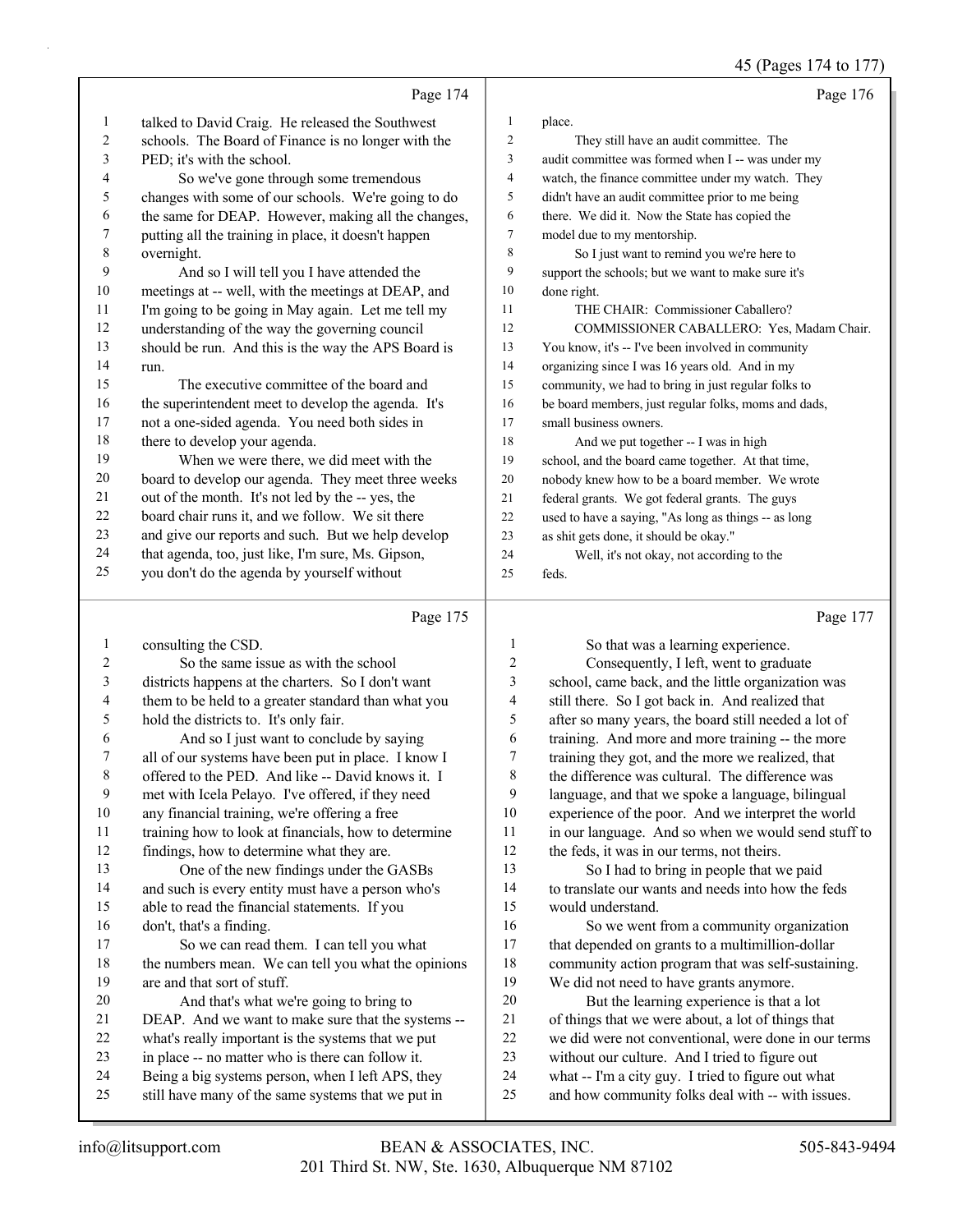46 (Pages 178 to 181)

|    | Page 178                                             |                | Page 180                                             |
|----|------------------------------------------------------|----------------|------------------------------------------------------|
| 1  | I can understand telephonic meetings if it           | -1             | And I see the seeds of that in here.                 |
| 2  | is very, very hard to bring people together from --  | $\overline{2}$ | I don't think lineally. I have a hard                |
| 3  | from great distances more and more and more, in      | 3              | time going from A to B to C. I think                 |
| 4  | LULAC organizations across the nation. And now we    | 4              | three-dimensionally, because there's a lot of things |
| 5  | have organizations in rural communities, and they're | 5              | going on. Give me a Lego set, and I'll build you     |
| 6  | having to do telephonic meetings. Otherwise, they    | 6              | what my plan should look like. And I think there's   |
| 7  | never have quorum.                                   | 7              | elements of that in here, too. And that's the        |
| 8  | So we have to -- we didn't force those               | 8              | continuous stuff that I would like to see continue.  |
| 9  | organizations to change. We changed the rules to --  | 9              | But I think this is on the right track by far.       |
| 10 | because of the new experiences. We went from         | 10             | And it's hard to learn the finances. When            |
| 11 | strictly urban to now rural.                         | 11             | I worked in State government, it took me a long time |
| 12 | And so I think to some extent, we have to            | 12             | to learn it, because they only wanted me to know     |
| 13 | start understanding the circumstances of the school, | 13             | enough so they could manipulate around me when I was |
| 14 | what they're doing, how they see the world, and not  | 14             | in charge of offices and whatever. I never knew      |
| 15 | be quick to judgment, but ask, "Why did you do this, | 15             | what my budget was going to look like, because money |
| 16 | and how is it going to benefit?"                     | 16             | came in and out based on what Santa Fe was doing to  |
| 17 | And maybe on this side, we need to change            | 17             | my local office. And I learned.                      |
| 18 | the language. But it doesn't take away from the      | 18             | But at the same time, it's pretty basic              |
| 19 | effort and what the school is trying to do.          | 19             | once you get it down. And I would like to see us     |
| 20 | And that's what I've taken, now that I'm             | 20             | continue with this process and see it's a step in    |
| 21 | 60-some years old, that I realize a lot of that that | 21             | the right direction and they need to keep working    |
| 22 | I went through. And it was a lot of heartache. It    | 22             | it. And I think through the summer, it needs to      |
| 23 | was a lot of heartache.                              | 23             | really be working when there aren't students, when   |
| 24 | But we now have people that are in my --             | 24             | there's just the adults together, and come back to   |
| 25 | my age still in the barrio, still working for the    | 25             | us in August or September saying progress on this,   |
|    | Page 179                                             |                | Page 181                                             |
| 1  | organization. But they're more versed in the         | 1              | how you've progressed, how you've used what you've   |
|    |                                                      | $\sim$         | $1 \t 11 \t 10 \t 10 \t 111$                         |

| language acceptable to the feds, the language        | 2  | done and learned from it. Because you don't learn   |
|------------------------------------------------------|----|-----------------------------------------------------|
| acceptable to the city, and they can defend in both  | 3  | when you just write it down; you've got to learn to |
| languages what the organization is trying to do.     | 4  | do. But if you keep saying, "Write it again, write  |
| And so I think that on this end, we need             | 5  | it again," you're not doing. Or, as Mr. Vigil says, |
| to change our style, maybe, to fit; because more and | 6  | you've already implemented part of it.              |
| more and more, I hope charter schools in the rural   | 7  | That's what I'd like to see. I'd like to            |
| communities come about, because that's the greatest  | 8  | see us be reasonable and say, "We're going to       |
| need, in the rural communities. But we can't do it   | 9  | tentatively approve you, but keep going. We want to |
| with systems that apply to urban. We cannot.         | 10 | see it again. We want to see it again."             |
| Thank you, Madam Chair.                              | 11 | Does that make any sense?                           |
| THE CHAIR: Oh. Sorry.                                | 12 | THE CHAIR: It does. At least to my                  |
| COMMISSIONER TOULOUSE: Madam Chair, you              | 13 | three-dimensional mind, it does. And at this point  |
| know, in all of my years, between 30 years in state  | 14 | in time, I think I have to mostly agree that the    |
| government and all my time on the CNM Board, which   | 15 | plan -- it is what it is. And if it's not going to  |
| is when I first met Mr. Vigil when he was still at   | 16 | work, we're going to see -- we're going to see      |
| APS, we've both come a long ways and gotten older.   | 17 | evidence of that at this moment in time.            |
| Your son sat back there and grinned when             | 18 | I will say that I do have a concern about           |
| you were talking about being the oldest now. Just    | 19 | the governance council that meets, more often than  |
| had to tell you.                                     | 20 | not, telephonically, because you are a school       |
| What I see is it's always easier to pick             | 21 | district. And there needs to be active engagement.  |
| something apart than it is to help build it. And     | 22 | And that conversation really happens with not even  |
| what I see is developing here -- and I think there's |    | just the back-and-forth at the meeting, but the --  |
| no reason why we can't go with this and expect it to | 24 | the casual conversation that goes on before and     |
| continue -- is you need that continuous improvement. | 25 | after the meeting with community members and the    |
|                                                      |    |                                                     |
|                                                      |    | 23                                                  |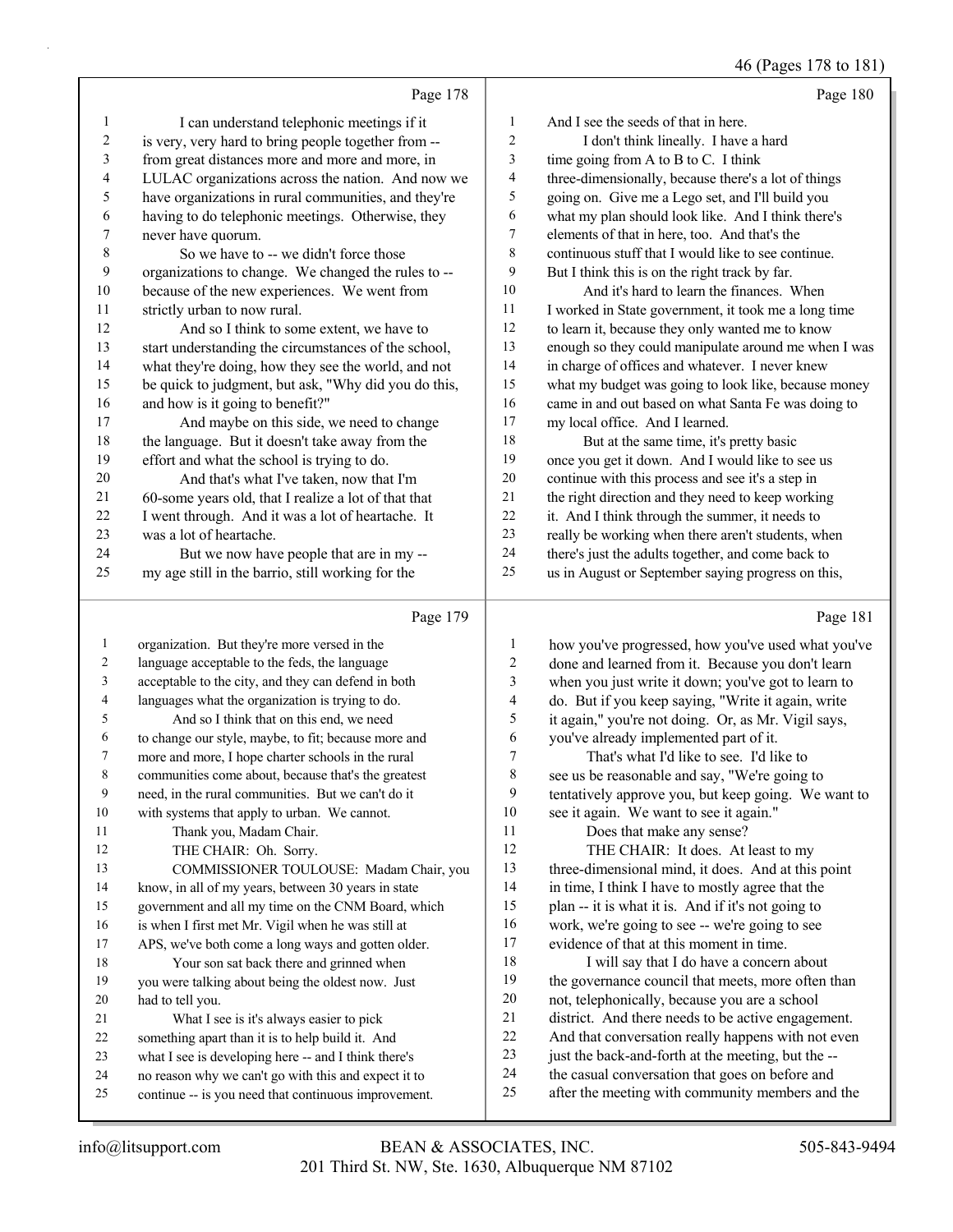47 (Pages 182 to 185)

|    | Page 182                                             |                | Page 184                                            |
|----|------------------------------------------------------|----------------|-----------------------------------------------------|
| 1  | community, for people in the community to be able    | $\mathbf{1}$   | of that budget worksheet comes everything           |
| 2  | to -- to talk with the governance council members,   | $\overline{c}$ | Mrs. Poblano will have to do instructionally,       |
| 3  | not even just in the formal setting, but in that --  | 3              | procedurally, organizationally. And if she can      |
| 4  | in that less formal setting, so that there is that   | 4              | understand that budget worksheet, she will be able  |
| 5  | sense of ownership of that school.                   | 5              | to run a fine school.                               |
| 6  | So that is a concern that I have. And I              | 6              | I firmly believe that. And I learned that           |
| 7  | know the challenge that geography is for you. And I  | 7              | while we were at APS, very quickly.                 |
| 8  | know that's difficult. But I truly do believe        | 8              | I have to exact from you an absolute                |
| 9  | that's something that you -- you need to dig in and  | 9              | response that you will continue to work with the    |
| 10 | work on.                                             | 10             | folks at DEAP and not assign it to these fine -- I  |
| 11 | But I'm -- you know, I'm of the -- I don't           | 11             | asked Mr. Fry. I said -- he was talking about       |
| 12 | know what else at this moment in time that we can    | 12             | rebuilding the budgets.                             |
| 13 | do, but to let this school -- and we will have the   | 13             | I said, "Mr. Fry, did you rebuild it, or            |
| 14 | year-end performance framework. We'll have PARCC.    | 14             | did you build it?"                                  |
| 15 | So that I'm of a like mind at this moment in time    | 15             | And he kind of thought, and he said, "I             |
| 16 | with Commissioner Toulouse.                          | 16             | built it."                                          |
| 17 | Commissioner Johnston?                               | 17             | DEAP has worked diligently -- the first             |
| 18 | COMMISSIONER JOHNSTON: Thank you,                    | 18             | time they came before us they had tried to handle   |
| 19 | Madam Chair. Ms. Poblano?                            | 19             | all of this internally without a strong business    |
| 20 | MS. LOUELLA POBLANO: Yes.                            | 20             | official. I have seen huge growth. But I still see  |
| 21 | COMMISSIONER JOHNSTON: Your presentation             | 21             | a need for growth. And Mrs. Poblano is a person who |
| 22 | today was most impressive to me because of the       | 22             | can work alongside you.                             |
| 23 | growth that it demonstrates. As we have moved along  | 23             | Are you committing to being present at              |
| 24 | the continuum with DEAP, more and more awareness has | 24             | DEAP, at Navajo, that Mrs. Poblano doesn't have to  |
| 25 | been exhibited in the meetings of the requirements   | 25             | come to Albuquerque to see you? Are you going to go |
|    | Page 183                                             |                | Page 185                                            |

## Page 183 |

|    | of the State. There has been growth, my hope would   | 1  | out there and see her regularly?                    |
|----|------------------------------------------------------|----|-----------------------------------------------------|
| 2  | be.                                                  | 2  | THE CHAIR: Commissioner Johnston, I have            |
| 3  | Now I'm going to nail Mr. Vigil. Because             | 3  | to interrupt and tell you that's not something that |
| 4  | within the context of this growth -- and you and I   | 4  | we can require.                                     |
| 5  | go back a long way, when -- I think it was 2008 when | 5  | COMMISSIONER JOHNSTON: Then I won't                 |
| 6  | I took over an APS charter that was in the midst of  | 6  | require it. I'm talking ethically. I won't          |
| 7  | embezzlement, and you had to deal with us.           | 7  | require, can't require it of you. But my -- you     |
| 8  | And I will say to you and everybody on               | 8  | know.                                               |
| 9  | this -- they hear me talk finance. You taught me     | 9  | MR. VIGIL: So I can answer the question.            |
| 10 | what I know as a School Business Official. And what  | 10 | Madam Chair, Ms. Johnston. It is my intent. I am    |
| 11 | I have watched, Mr. Vigil, is you have a large       | 11 | going to be the person that is going to be watching |
| 12 | company. You've tried to reach as many charters as   | 12 | the budget. I am the person -- I do have staff,     |
| 13 | possible. But I have been waiting to see your face   | 13 | though.                                             |
| 14 | here, because at the meeting in December, when the   | 14 | I don't -- let me just give you an                  |
| 15 | fine young man, Sean Fry, was here, he did an        | 15 | interesting statistic. I hear people say, "We need  |
| 16 | excellent job. But he was not you, Mr. Vigil. He     | 16 | the on-site business manager."                      |
| 17 | did not have the experience.                         | 17 | Do you know that every embezzlement has             |
| 18 | I have seen your son in meetings, and,               | 18 | occurred by an on-site business manager? Not one    |
| 19 | again, he is a fine young man with lots of           | 19 | off-site business manager has had an embezzlement.  |
| 20 | experience, more than Mr. Fry. But he is not you,    | 20 | So you've taken over some schools, and              |
| 21 | Mr. Vigil.                                           | 21 | they've all -- I even talked to APS. They have      |
| 22 | I am a firm believer from experience that            | 22 | 140 schools. How many business managers do you have |
| 23 | everything that has to do with a school that is able | 23 | at those schools? None.                             |
| 24 | to function is based in the dollars at the bottom    | 24 | Go to Las Cruces. Do they have business             |
| 25 | line. And from those dollars and from understanding  | 25 | managers at every school? No.                       |
|    |                                                      |    |                                                     |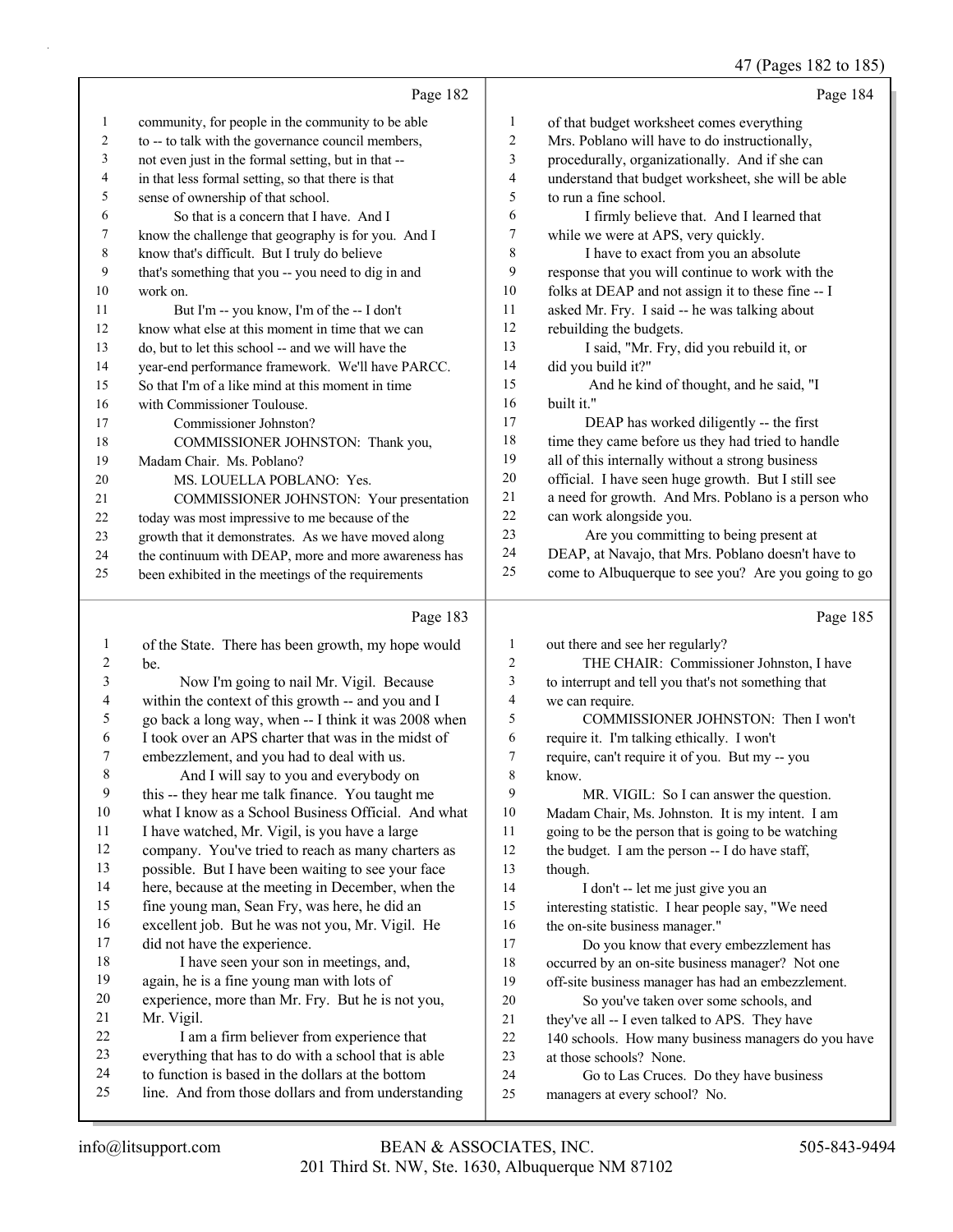#### 48 (Pages 186 to 189)

|    |                                                     |    | --- -- --- ,                                         |
|----|-----------------------------------------------------|----|------------------------------------------------------|
|    | Page 186                                            |    | Page 188                                             |
| -1 | So for us to say, "Well, we're going to             | 1  | COMMISSIONER JOHNSTON: And, Madam Chair.             |
| 2  | change the model, and every charter has to have a   | 2  | I do have one question that I do believe is          |
| 3  | business manager on site" is wrong. It doesn't      | 3  | appropriate.                                         |
| 4  | work, and that's when you have embezzlement because | 4  | It has to do with the -- with the audit at           |
| 5  | charters are small. And then you have one person    | 5  | the end of 2017 and the -- the findings that were    |
| 6  | doing everything, and that's when you have the      | 6  | there. The instances, the findings, that were -- I   |
| 7  | opportunity for embezzlement.                       | 7  | think there are ten of them here -- I'm looking.     |
| 8  | And so when I talk about systems, no                | 8  | There are ten on purchase orders.                    |
| 9  | system of internal controls is perfect. And trust   | 9  | How many of those -- if I understood what            |
| 10 | is not an internal control. Just because I trust    | 10 | I read, some are older than one year. They are       |
| 11 | you doesn't mean that's a great control. That is    | 11 | recurring. How is that process being addressed?      |
| 12 | the worst control.                                  | 12 | MR. VIGIL: So, Madam Chair and                       |
| 13 | So you must put a system of internal                | 13 | Mrs. Johnston, every audit -- one problem that you   |
| 14 | controls. And because of my controls that we have   | 14 | have is you start an audit. We started the practice  |
| 15 | in place -- we have -- for example, one of the      | 15 | here. The practice was probably in place before you  |
| 16 | people working there is Rebecca, one of my business | 16 | came in. So for those previous months before we got  |
| 17 | managers. And so she does some of the accounts      | 17 | there, it's going to recur again.                    |
| 18 | payable for us. We have other people that do        | 18 | However, we've put a system in place where           |
| 19 | payroll. We work so that we have dual controls on   | 19 | we addressed every one of those findings so that     |
| 20 | every issue.                                        | 20 | they should not occur again. And we're working so    |
| 21 | Dual controls don't allow embezzlements.            | 21 | that we don't. Our goal is not to have those audit   |
| 22 | Well, they prevent them. I shouldn't say they don't | 22 | repeat findings; our goal is to have no findings.    |
| 23 | allow it, because you still have collusion.         | 23 | But I will state for the record, I am                |
| 24 | So we look at the risk assessment.                  | 24 | opposed to the State Auditor rule that requires all  |
| 25 | Where -- if I could take a CPA's approach, I was an | 25 | government agencies to have no materiality limits on |
|    | Page 187                                            |    | Page 189                                             |

## $\lvert \lg$  187

| 1  | auditor. I was a senior manager in a local CPA firm  | 1  | their audits. So a \$1 mistake is an audit finding.  |
|----|------------------------------------------------------|----|------------------------------------------------------|
| 2  | when I went to do other stuff. So I do know of some  | 2  | And I've talked to the State Auditor, and I've said, |
| 3  | of this stuff.                                       | 3  | "We need to go back to the national standards."      |
| 4  | And so I do promise that yes, I am going             | 4  | I have always cleared people up on                   |
| 5  | to be involved. We want the school to be strong.     | 5  | standards. We follow the national standards except   |
| 6  | We want to train the governing council. I really do  | 6  | when it comes to auditing. We go to a "no            |
| 7  | believe, just like your experience with me in the    | 7  | materiality" standard in this state. We give         |
| 8  | past, that if I train the governing councils so that | 8  | everybody findings, which should not be a finding.   |
| 9  | they know what I expect of them, they know what's    | 9  | If you went to a business audit, none of             |
| 10 | coming through. Their knowledge, once again, is my   | 10 | those findings would be findings. This state allows  |
| 11 | protection.                                          | 11 | it. So that's kind of the issue there.               |
| 12 | You know what? We're going to make                   | 12 | But our goal is to reduce and minimize any           |
| 13 | mistakes. We're human. But we're not going to make   | 13 | audit findings that we would have. And if there are  |
| 14 | intentional mistakes. We're not going to embezzle    | 14 | any audit findings, they would be minor compliance   |
| 15 | money. We're not going to do things so that we are   | 15 | issues.                                              |
| 16 | wrongly caught. But, yes, on occasion, we will make  | 16 | COMMISSIONER JOHNSTON: Not \$28,000 worth            |
| 17 | a mistake. That's just being human.                  | 17 | of purchase orders that --                           |
| 18 | And so our controls are there to identify            | 18 | MR. VIGIL: Correct. I'm also licensed as             |
| 19 | mistakes and potential inappropriate behavior        | 19 | a CPO. I have my Level 2 business license. I have    |
| 20 | quickly. And so, yes, it's my intent to be involved  | 20 | a CPA that is currently registered with the state.   |
| 21 | with the school so that they understand what their   | 21 | My firm is licensed as a CPA firm so that we comply  |
| 22 | responsibility is and that we maintain a strong --   | 22 | with state law. We have insurances if my employees   |
| 23 | we're going to build -- I'll be honest with you.     | 23 | do anything wrong. We went and got Poms &            |
| 24 | They weren't that strong. We want to build a strong  | 24 | Associates, same as NMPSIA did, so any inappropriate |
| 25 | financial foundation.                                | 25 | activities by me or my staff would dovetail into the |
|    |                                                      |    |                                                      |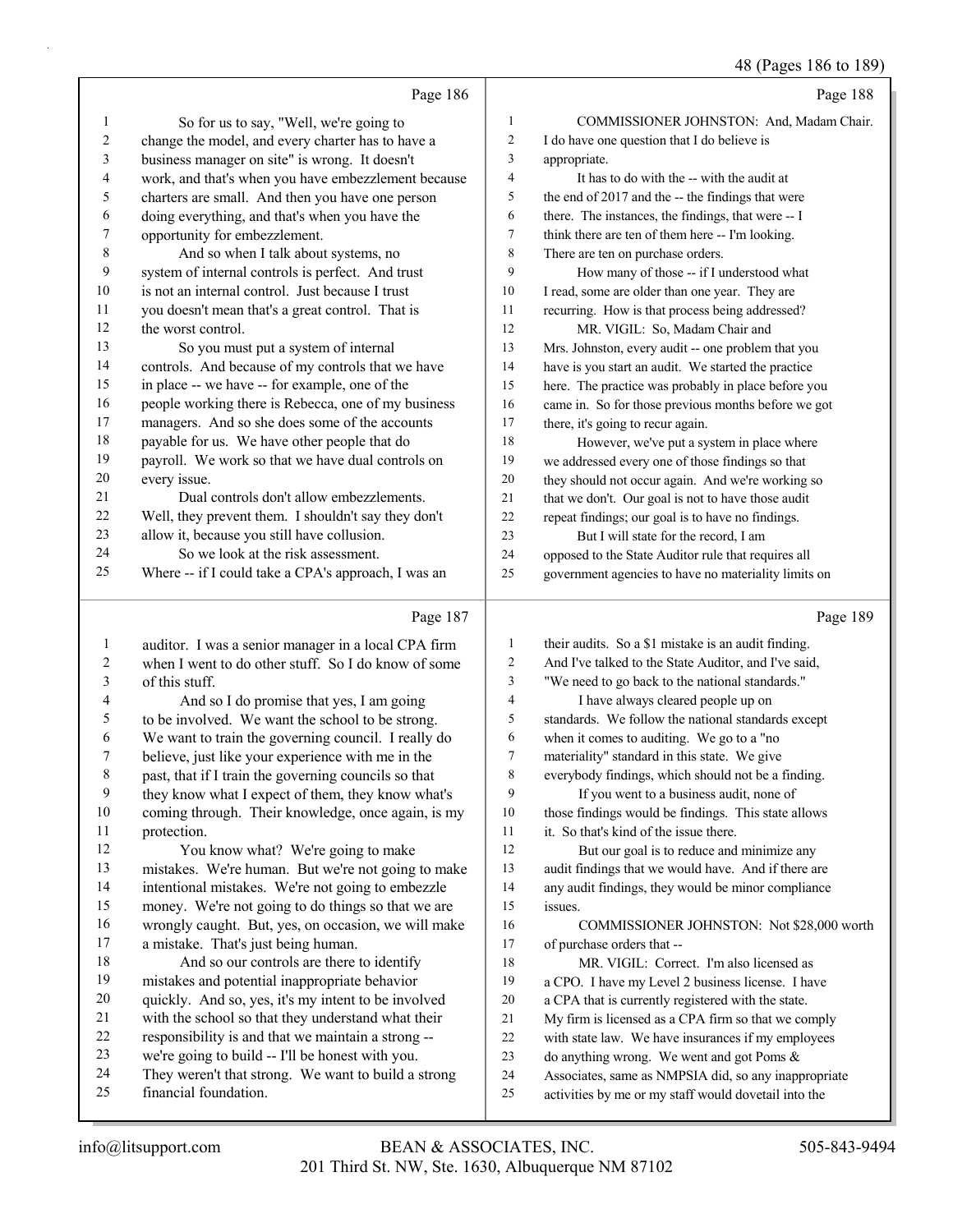49 (Pages 190 to 193)

|                         |                                                                                                         |                | 49 (Pages 190 to 193)                                                                                    |
|-------------------------|---------------------------------------------------------------------------------------------------------|----------------|----------------------------------------------------------------------------------------------------------|
|                         | Page 190                                                                                                |                | Page 192                                                                                                 |
| 1                       | insurance the school has with NMPSIA. So the school                                                     | 1              | MR. VIGIL: Yes. Madam Chair,                                                                             |
| $\overline{\mathbf{c}}$ | is covered triple in its budget.                                                                        | 2              | Commissioner Armbruster. Yes, my goal is we will be                                                      |
| 3                       | THE CHAIR: Commissioners, anything else?                                                                | 3              | out there not every single month, but we will be out                                                     |
| 4                       | Oh, Commissioner Armbruster?                                                                            | 4              | there. And we will -- and myself, I will attend. I                                                       |
| 5                       | COMMISSIONER ARMBRUSTER: So this                                                                        | 5              | am going to do the training in May. And I request                                                        |
| 6                       | financing stuff is foreign to me. I wanted to                                                           | 6              | that the governing council -- for everyone to be                                                         |
| 7                       | follow up things, because I was paying attention to                                                     | 7              | there in person. And I've asked -- they can invite                                                       |
| $\,$ 8 $\,$             | your comment, which I thought was a good one, that                                                      | $\,$ 8 $\,$    | anybody they wish to be there so that if we need to                                                      |
| $\mathbf{9}$            | schools that don't have business managers on site                                                       | 9              | have a new member of a governing council, we've                                                          |
| $10\,$                  | tend to be in better shape than other things.                                                           | 10             | already pretrained them, to some degree.                                                                 |
| 11                      | What I'm going to say is two things. One                                                                | 11             | I would like to -- as we go through their                                                                |
| 12                      | is -- and we all understand where you are in the                                                        | 12             | budget process, I use the budget presentation and                                                        |
| 13                      | middle of nowhere there. I get that. But being                                                          | 13             | stuff. If you ever go to any of the schools that we                                                      |
| 14                      | face to face -- I think Chair Gipson said that it's                                                     | 14             | present to during budgets and such, we try to train                                                      |
| 15                      | much more interactive than being on the phone,                                                          | 15             | our boards as far as possible.                                                                           |
| 16                      | because -- just because of the fact there's about                                                       | 16             | "This is the requirement by this fund.                                                                   |
| 17                      | five of us who are on the agenda setting meeting,                                                       | 17             | This is by this. You can only use this money for                                                         |
| $18\,$                  | and we talk over each other, because I can't see if                                                     | 18             | this purpose."                                                                                           |
| 19                      | one of them is talking. They can't tell if I'm                                                          | 19             | So we do -- I, too, try to do a lot of                                                                   |
| $20\,$                  | pausing or just breathing, you know. So it is hard.                                                     | 20             | training, because, like I said, their knowledge is                                                       |
| 21                      | It is just a hard situation, in general.                                                                | 21             | my protection.                                                                                           |
| $22\,$<br>23            | So what I would want to see -- and this                                                                 | 22<br>23       | And so I will be out there. I will be                                                                    |
| 24                      | goes back to what Director Poulos says -- is that<br>the governing council meet. And it's not just that | 24             | training. They will see me on a regular basis. And<br>I do agree that you have to interact. I just don't |
| 25                      | they have a business manager who's overlooking and                                                      | 25             | believe that you have to be out there all the time.                                                      |
|                         |                                                                                                         |                |                                                                                                          |
|                         | Page 191                                                                                                |                | Page 193                                                                                                 |
| $\mathbf{1}$            | guiding what they do; but they need to understand                                                       | 1              | COMMISSIONER ARMBRUSTER: And I was going                                                                 |
| 2                       | how to do this, because they're the Board of                                                            | $\overline{c}$ | with you.                                                                                                |
| 3                       | Finance.                                                                                                | 3              | MS. LOUELLA POBLANO: And, Commissioner                                                                   |
| 4                       | So somehow, as the employee of this                                                                     | 4              | Armbruster, thank you for bringing up that comment                                                       |
| 5                       | district, of DEAP, I would like to see that set up,                                                     | 5              | about having an engaged staff. That's one of the                                                         |
| 6                       | so that what they're talking about is exactly that,                                                     | 6              | things that I have been talking to about in regards                                                      |
| 7                       | so that there's a system. Not that they have a                                                          | 7              | with the leadership team and even teacher teams and                                                      |
| 8                       | business manager, because that's hard to be on site;                                                    | 8              | also the governing council. I have sat in governing                                                      |
| 9                       | but they know how to do that.                                                                           | 9              | council meetings where we did have telephone                                                             |
| 10                      | And I'm not sure -- and I'm sure it's                                                                   | 10             | conference. It's -- I would rather have the full                                                         |
| 11                      | difficult either way. That's what I would, you                                                          | 11             | engagement there of everybody that should be there                                                       |
| 12<br>13                | know, sort of hope that you would do. It's not a                                                        | 12<br>13       | and, you know, whoever wants to be there.                                                                |
| 14                      | directive; it's nothing like that. It's just that<br>taking into consideration what you say -- and I'm  | 14             | And, you're right. We do need that<br>100 percent engagement. We -- I really believe that                |
| 15                      | really listening and learning from that, too -- and                                                     | 15             | our GC members are committed. One GC member even                                                         |
| 16                      | also from Commissioner Johnston -- that we want to                                                      | 16             | mentioned to Mr. Vigil that, you know, "In your                                                          |
|                         |                                                                                                         |                |                                                                                                          |
|                         |                                                                                                         |                |                                                                                                          |
| 17                      | see the systems, and that they would be going face                                                      | 17             | training, can you also give us some questions?                                                           |
| 18                      | to face. And I would hope that some parents would                                                       | 18             | Because finance is new for all of us. We're                                                              |
| 19                      | be coming to these meetings, as in school boards for                                                    | 19<br>20       | learning the language; we're learning the terms.                                                         |
| 20<br>21                | traditional public schools, because I go to all                                                         | 21             | We're learning what the processes look like."                                                            |
| 22                      | sorts of school board meetings.                                                                         | 22             | So one -- one of the GC members asked him,                                                               |
| 23                      | THE CHAIR: I believe Mr. Vigil did commit                                                               | 23             | you know, "Can you kind of give us some cheat<br>sheets, some questions that we can ask when we're       |
| 24                      | to training of the governing board.<br>COMMISSIONER ARMBRUSTER: When they're                            | 24             | looking at a school budget and we're looking at                                                          |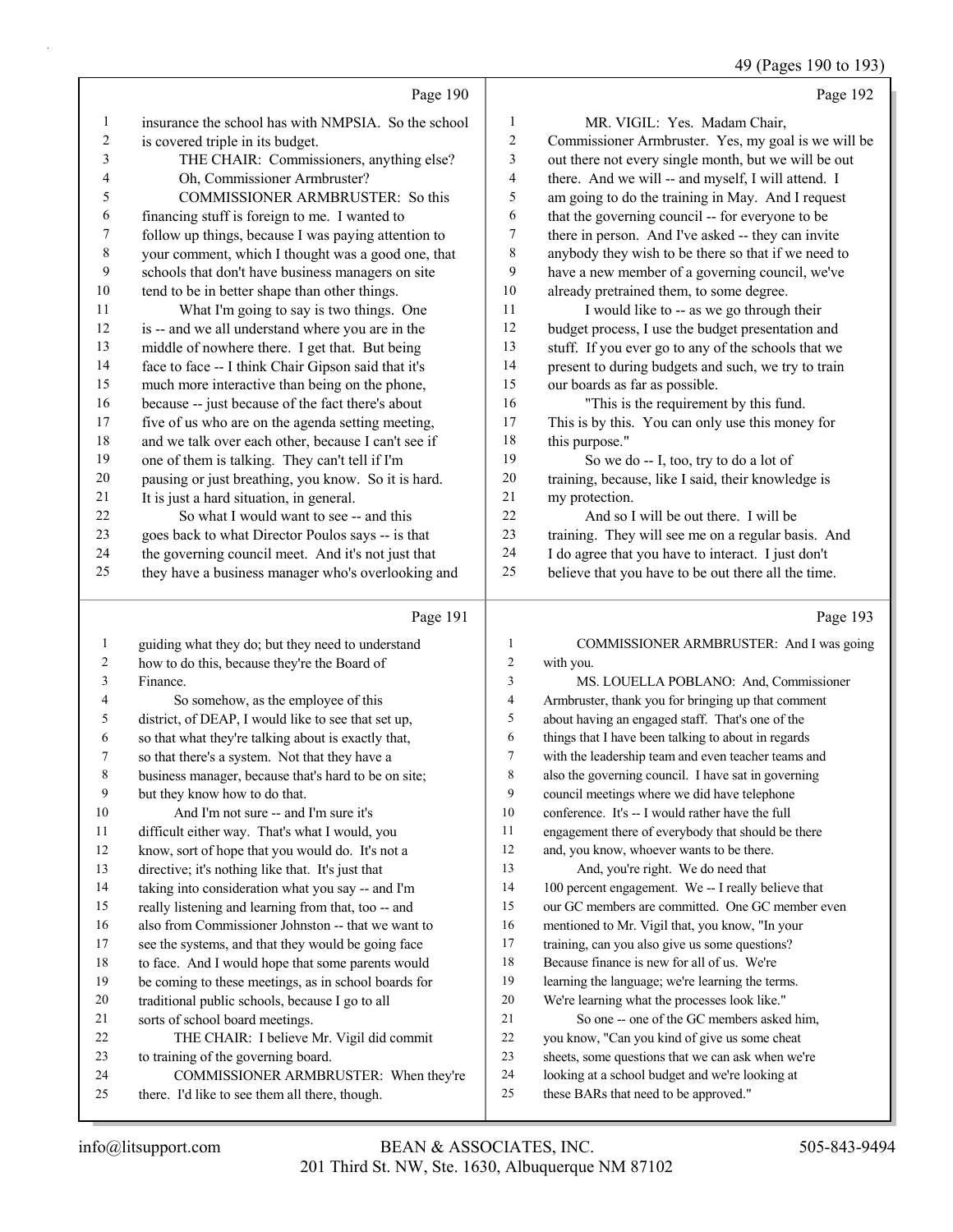50 (Pages 194 to 197)

|                |                                                            |                  | 50 (Pages 194 to 197)                                           |
|----------------|------------------------------------------------------------|------------------|-----------------------------------------------------------------|
|                | Page 194                                                   |                  | Page 196                                                        |
| 1              | So I do believe that we're taking the baby                 | $\mathbf{1}$     | this works. But I would say that we don't want to               |
| 2              | steps. And, you know, my hope is, you know, by the         | $\overline{c}$   | say that this is a really well-developed plan,                  |
| 3              | end of June, you know, we will have all our GCs            | 3                | because I think there's just a lot missing.                     |
| 4              | sitting at a table moving the school forward.              | $\overline{4}$   | THE CHAIR: And I don't know if Randy                            |
| 5              | COMMISSIONER ARMBRUSTER: Thank you.                        | 5                | wants to say anything.                                          |
| 6              | THE CHAIR: Commissioners, anyone else?                     | 6                | MR. RANDY GREEN: Yeah. My parking meter                         |
| 7              | Okay. Thank you so much. I appreciate                      | $\tau$           | expires in about 15 minutes; so -- but I --                     |
| 8              | your time.                                                 | 8                | THE CHAIR: Could you please just identify                       |
| 9              | And next is Roots & Wings.                                 | 9                | yourself?                                                       |
| 10             | MS. POULOS: Madam Chair, Commissioners,                    | 10               | MR. RANDY GREEN: Yeah. I'm Randy Green,                         |
| 11             | there's another handout from Roots & Wings that's          | 11               | director of Roots & Wings. And as Katie mentioned,              |
| 12             | coming around. You received it on the 7th, which is        | $12\,$           | I will be leaving. I have no problem boxing                     |
| 13             | after we had completed the book. So it did not get         | 13               | somebody in to do this. But I think at some point,              |
| 14             | into the book. So I apologize for that.                    | 14               | you do need to be able to trust your business                   |
| 15             | So this is, again, one of the schools that                 | 15               | manager and not rely -- not -- I mean, not totally              |
| 16             | was put on a Action Plan in November. You will see         | 16               | trust everybody, not blind trust. But you need to               |
| 17             | in the book that they do have their up-to-date             | $17\,$           | find business managers that have a reputation of                |
| 18             | reporting. And one of the things that we did give          | 18               | doing well.                                                     |
| 19             | them -- or ask of them -- is to revise the plan.           | 19               | And -- you know. And so that's why I                            |
| 20             | So that's what's coming around, because                    | 20               | talked to Michael real quick as he left.                        |
| 21             | while they are continuing to make a good-faith             | 21               | And, again, I don't think you can expect                        |
| 22             | effort to get in reports by the deadline, you know,        | 22               | board members to become auditors in order to                    |
| 23             | again, it wasn't quite to the level that we thought        | 23               | understand what's going on financially with the                 |
| 24             | would be helpful.                                          | 24               | school. And I like what was said about -- you know,             |
| 25             | I think in this latest iteration of the                    | 25               | especially in rural communities, it's difficult to              |
|                | Page 195                                                   |                  | Page 197                                                        |
| $\mathbf{1}$   | improvement plan, they have taken strides forward.         | 1                | get together, and it's difficult to -- for everybody            |
| $\overline{c}$ | They've laid out items that aren't just the                | $\boldsymbol{2}$ | to meet those expectations and sophistication to                |
| 3              | outcomes, but the steps that are going to get them         | 3                | understand that, you know, the minute they come on              |
| 4              | to various outcomes. I don't think it is still the         | 4                | the board. If they stay on the board long enough                |
| 5              | detailed plan that's going to help somebody come in        | 5                | and go through these trainings, they will understand            |
| 6              | and take this step by step. And that's challenging.        | 6                | it.                                                             |
| 7              | I know Randy is here, and he's worked on                   | 7                | But I think the PEC and the Charter School                      |
| 8              | this. I think he feels a little bit of a challenge,        | 8                | Division needs a little more guidance and a less                |
| 9              | because he doesn't want to box somebody in to              | 9                | punitive nature in regards to this. I think it                  |
| 10             | exactly what they have to do, because he will not be       | 10               | feels like I've spent the whole year dealing with               |
| 11             | at the school next year.                                   | 11               | issues that happened last year. And, you know, it's             |
| 12             | So we talked a little bit about that.                      | 12               | real hard to move a school forward until we can put             |
| 13             | And, again, not quite what I would put forward or          | 13               | those issues away.                                              |
| 14             | what I would wholeheartedly recommend the Commission       | 14               | And now I'm going to be leaving.                                |
| 15             | say, "Okay, it's a great plan," because I do think         | 15               | Hopefully, I leave the place in a better position,              |
| 16             | that there's a lot of work in here that could be the       | 16               | and the next director won't have to go through this.            |
| 17             | steps that would achieve some of the things, like          | 17               | My contract expires June 30th. So that's pretty                 |
| 18             | the steps that they would take to pass a board             | 18               | much all I have to say.                                         |
| 19             | policy that requires the director to adhere to a           | 19               | THE CHAIR: I'm just going to ask, how are                       |
| 20             | compliance review calendar.                                | 20<br>21         | things going with finding a replacement?                        |
| 21             | That's definitely a great thing to do.                     | $22\,$           | MR. RANDY GREEN: They're going really                           |
| 22<br>23       | But then how do you get that in place by win<br>deadlines? | 23               | good. Just need a couple of bids, and then we'll go<br>forward. |
|                |                                                            |                  |                                                                 |

- deadlines?
- 24 So I think probably along the same lines,
- you may want to let the school go forward and see if

24 But --<br>25 THE C

THE CHAIR: And I'm going to say that it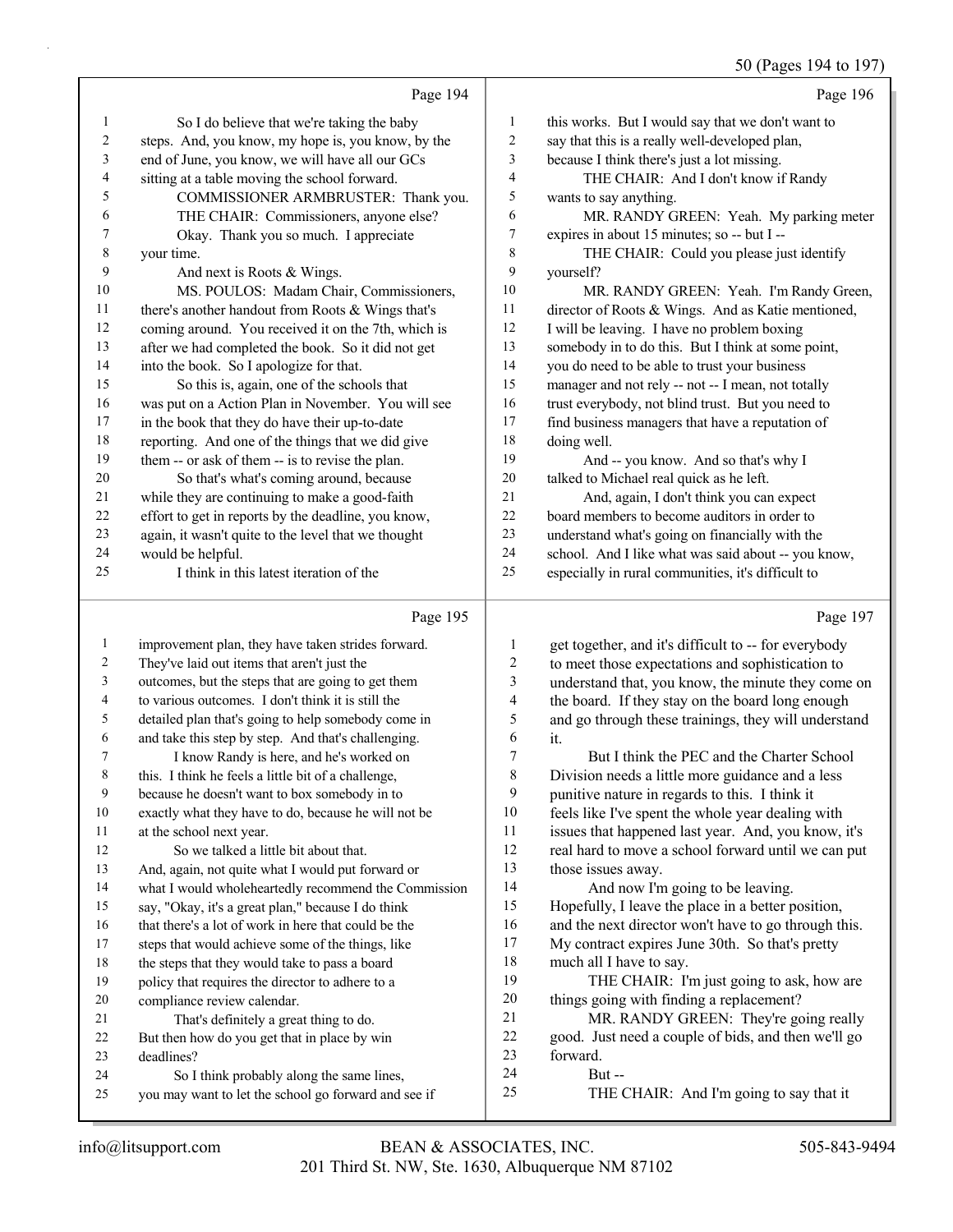51 (Pages 198 to 201)

|              |                                                                                             |                | $5 - 10$<br>$\cdots$ $\cdots$ $\cdots$                                                            |
|--------------|---------------------------------------------------------------------------------------------|----------------|---------------------------------------------------------------------------------------------------|
|              | Page 198                                                                                    |                | Page 200                                                                                          |
| 1            | is unfortunate. But I think most often, when we're                                          | 1              | So I will $-$                                                                                     |
| 2            | looking at financial issues, in particular, you are                                         | $\overline{c}$ | MS. POULOS: Jackie is here. I don't know                                                          |
| 3            | always, unfortunately, mired in that following year                                         | 3              | if she wants to give you an update.                                                               |
| 4            | on trying to fix what happened the year before. And                                         | $\overline{4}$ | THE CHAIR: Sure.                                                                                  |
| 5            | there's -- you know, there's not a whole lot. And                                           | 5              | MS. JACKIE RODRIGUEZ: Good morning. My                                                            |
| 6            | it's -- and I find that it often does -- and I don't                                        | 6              | name is Jackie Rodriguez, the director of Sandoval                                                |
| 7            | know if it played anything into your decision not                                           | 7              | Academy. Just a couple of updates. I saw it was in                                                |
| $\,$ 8 $\,$  | coming back.                                                                                | 8              | the packet, so I did get nervous. But just some                                                   |
| 9            | But I think it does play into the decision                                                  | 9              | updates and celebrations, as we do have our open                                                  |
| 10           | with some not wanting to come back, because they had                                        | 10             | enrollment for next year.                                                                         |
| 11           | to spend so much time on this, and it wasn't                                                | 11             | So we're at 132 projected for next year of                                                        |
| 12           | necessarily anticipated that they were going to have                                        | 12             | students that we have interest in. So we'll be                                                    |
| 13           | to do all that makeup work, that if -- it's a --                                            | 13             | holding our lottery May 10th.                                                                     |
| 14           | it's a challenge that is unfortunate. But I think                                           | 14             | I also invited you-all to our ribbon                                                              |
| 15<br>16     | we're good with just this going forward. And --                                             | 15<br>16       | cutting with the Rio Rancho Chamber of Commerce.                                                  |
| 17           | MR. RANDY GREEN: I would like to                                                            | 17             | These are some efforts within our plan for<br>recruitment efforts and invite any of you to please |
| 18           | report -- excuse me.                                                                        | 18             | join us. It's a 3:00 ribbon cutting. But please do                                                |
| 19           | THE CHAIR: Can I just ask one question?<br>Because I don't know if I asked -- I know -- but | 19             |                                                                                                   |
| 20           | there was one of the -- one of the items was hiring                                         | 20             | come.<br>And we're growing. We're doing great.                                                    |
| 21           | more part-time than full-time, I believe, in trying                                         | 21             | We're excited, and we're hitting the mark, I think,                                               |
| 22           | to fix the financial issue. Did you end up doing                                            | 22             | so we're on the road.                                                                             |
| 23           | that? Or no?                                                                                | 23             | THE CHAIR: Thank you. And, truly, thank                                                           |
| 24           | MR. RANDY GREEN: We're still in the                                                         | 24             | you, and the entire team that worked on that plan,                                                |
| 25           | process of evaluating that.                                                                 | 25             | because it was, I thought, done very thoughtfully                                                 |
|              |                                                                                             |                |                                                                                                   |
|              |                                                                                             |                |                                                                                                   |
|              | Page 199                                                                                    |                | Page 201                                                                                          |
| 1            | THE CHAIR: Okay. All right.                                                                 | $\mathbf{1}$   | and thorough. And thank you.                                                                      |
| 2            | MR. RANDY GREEN: It wouldn't be prudent                                                     | $\overline{c}$ | MS. JACKIE RODRIGUEZ: Thank you. Any                                                              |
| 3            | to say much more.                                                                           | 3              | other questions?                                                                                  |
| 4            | THE CHAIR: Yeah. Those are tough                                                            | $\overline{4}$ | THE CHAIR: Can we take a short break? I                                                           |
| 5            | decisions to have to make.                                                                  | 5              | can always count on Commissioner Caballero.                                                       |
| 6            | MR. RANDY GREEN: I would like to say that                                                   | 6              | (Recess taken, 2:20 p.m. to 2:37 p.m.)                                                            |
| 7            | our site visit this year was much different than the                                        | 7              | THE CHAIR: At your command, I cracked the                                                         |
| $\,8\,$      | previous year.                                                                              | $\,$ $\,$      | whip.                                                                                             |
| 9            | THE CHAIR: Great. I'm glad. And I'm                                                         | 9              | We are on to Agenda Item No. 11, which is                                                         |
| 10           | sure the team is glad to hear that. Okay,                                                   | 10             | Discussion and Possible Action on La Promesa Early                                                |
| 11           | Commissioners, any -- no?                                                                   | 11             | Learning Center.                                                                                  |
| 12           | Thank you so much.                                                                          | 12             | MS. POULOS: Madam Chairwoman,                                                                     |
| 13           | MR. RANDY GREEN: Thank you.                                                                 | 13             | Commissioners, the materials you have in front of                                                 |
| 14           | THE CHAIR: And, finally, Sandoval                                                           | 14             | you are all from the school. And I believe they                                                   |
| 15           | Academy.                                                                                    | 15             | have a presentation they'd like to make.                                                          |
| 16           | MS. POULOS: This is the plan that you                                                       | 16             | MR. CHRIS JONES: Good afternoon                                                                   |
| 17           | received, the one that we did say looked pretty                                             | 17             | Madam Chair, members of the Commission. My name is                                                |
| 18           | good.                                                                                       | 18             | Chris Jones. I'm the executive director at                                                        |
| 19           | THE CHAIR: Right.                                                                           | 19             | La Promesa Early Learning Center.                                                                 |
| $20\,$<br>21 | MS. POULOS: So I just had it on the                                                         | 20             | MR. MIKE VIGIL II: Good afternoon,                                                                |
| $22\,$       | agenda to give you an update and put that additional                                        | 21<br>22       | Madam Chair, members of the Commission. I'm the                                                   |
| 23           | information in front of you, which also did not make                                        | 23             | aforementioned son of the man with the most                                                       |
| 24           | it into the binder. Sorry.<br>THE CHAIR: That was incredibly thorough,                      | 24             | experience, Mike Vigil.                                                                           |
| 25           | I thought, when I read through it, and thoughtful.                                          | 25             | MR. CHRIS JONES: I wanted to begin just<br>by adding to the public record how proud I am of my    |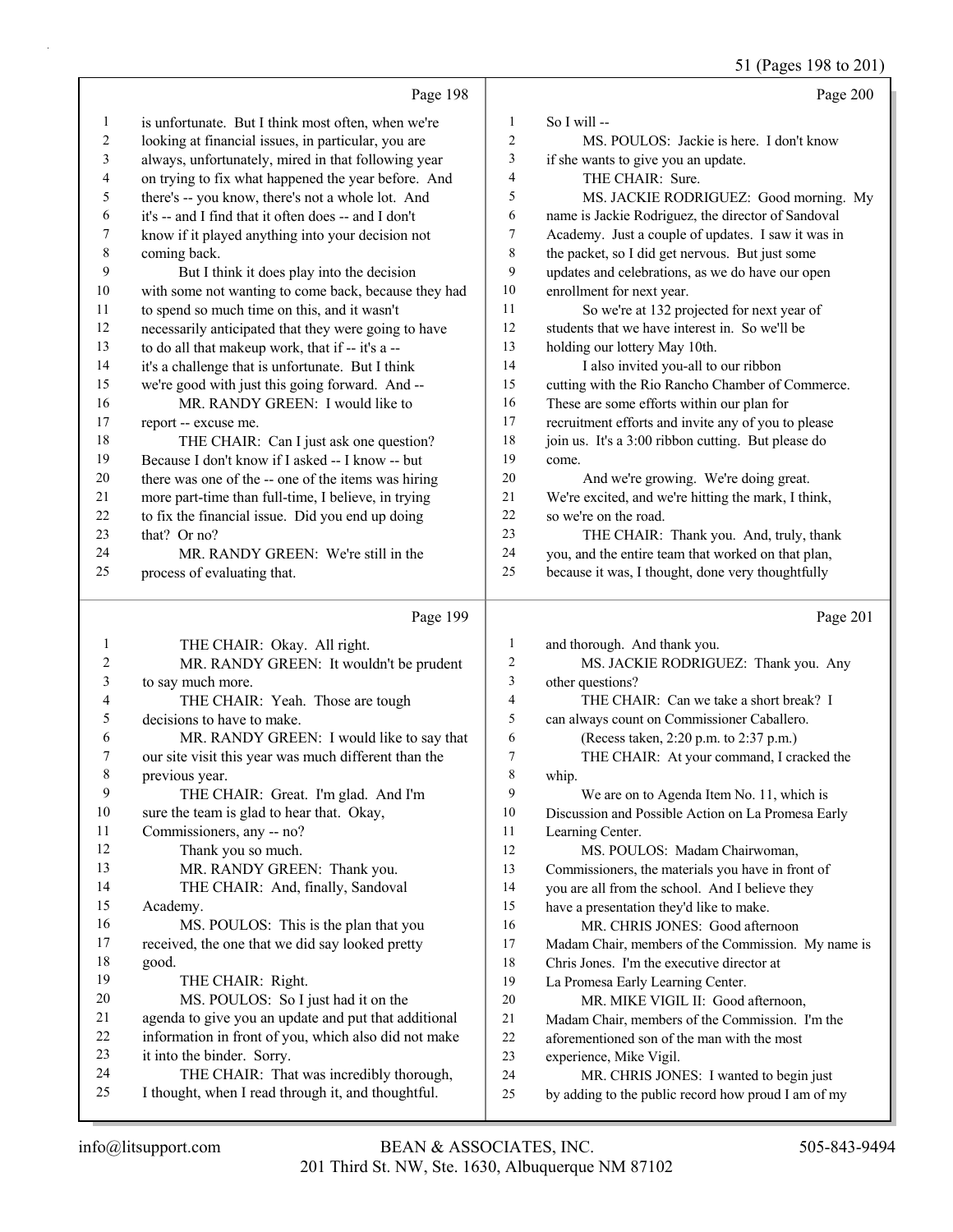#### 52 (Pages 202 to 205)

Page 202 staff; my staff, my governing councils, my students, the community. I couldn't be more proud of them. And I wanted to acknowledge them because they -- they did really step up to the challenge, and in a situation where fight or flight could kick in, we have licensed personnel that are there who have stuck it out and who have really done a good job of maintaining a sense of urgency and trying to really meet the requirement that we've been given. 10 So I wanted to start with that. And I don't know if Director Poulos wanted to give you an update on what we've provided, or if you'd rather that -- 14 MS. POULOS: I left it to you. 15 MR. CHRIS JONES: Okay. Got it. Got it. 16 So in terms of -- oh, yeah. Thank you. Thank you. 18 In terms of academics -- so we'll go ahead and begin with that -- right now, as of middle-of-the-year testing, we were about 50 students shy of meeting our goal. 75 percent of our students were to either be proficient, so they 23 were to test at the average or above-average level,<br>24 or make 1.5 years growth or make 1.5 years growth. 25 In your packets, you also have some Page 204 1 With that in mind, we have a new culture at La Promesa. We have a culture of high student achievement, which is the priority for all students. 4 I would, again, like to invite you guys to come out to the school and take a look around, meet our students, meet our staff, because the culture has completely changed. We have teachers who are proctoring our assessments, and you can see their perspiration, because goals are set. 10 And you have students who are testing and really wanting to know, "Did I meet my goal? I needed the 12 points." They're high-fiving. 13 And you also see the other side of that, which is faces dropping when they didn't meet the 1.5-year growth goal. Our teachers are writing down 16 their scores and calculating to see if we reached 17 that 75 percent; although, that goes against the research from NWEA, which says the goal itself, in looking at fourth grade, 1 percent of schools out of 20 10.2 million students have ever done that, have ever met that goal. 22 But our staff, again, has persisted, and we're very close; so I'm very proud of them. 24 New Mexico DASH. We did implement the New Mexico DASH plan this year. We met our Page 205

### Page 203

| 1       | research from NWEA regarding the 1.5-year growth     | 1              | New Mexico DASH goals by the middle of the year; so  |
|---------|------------------------------------------------------|----------------|------------------------------------------------------|
| 2       | goal.                                                | $\overline{2}$ | we were able to accomplish that very quickly.        |
| 3       | Now, within that growth goal and within              | 3              | Now, I want to remind the members of the             |
| 4       | NWEA's research, there's a lot of good information   | 4              | Commission that we now have NWEA MAP, which is a     |
| 5       | about the number of students and the number of       | 5              | more rigorous assessment than the Discovery          |
| 6       | schools who have ever met a goal like that.          | 6              | Education assessment. So we are making tremendous    |
| 7       | So I am really, really proud of the work             | 7              | strides in turning around our school. And it starts  |
| $\,8\,$ | that we've done thus far. We're very close, and we   | 8              | with culture. And, again, that can be attributed to  |
| 9       | can actually count a number of students in terms of  | 9              | the work of our staff.                               |
| 10      | how closely we are to meeting that goal. So, again,  | 10             | As of now, we have 320 students registered           |
| 11      | that speaks to the work of my staff, and I am very   | 11             | for next school year. We ended up with about 347     |
| 12      | proud of them.                                       | 12             | this year. These are students and parents who have   |
| 13      | This year, members of the Commission, we             | 13             | come out to our school to registration dates, and    |
| 14      | really did the best that we could with the strained  | 14             | they've actually filled out the paperwork and        |
| 15      | budgets. We started the year, and about three weeks  | 15             | submitted the paperwork to us. So we have a number   |
| 16      | before the beginning of the school year, I was to    | 16             | of families who are invested in this process who     |
| 17      | put almost a quarter million dollars in the          | 17             | believe in our school and who deserve to have our    |
| 18      | restricted line. Now, that isn't the fault of the    | 18             | school around. 330 students projected to return.     |
| 19      | Commission or of the current administration. It's    | 19             | As far as academics are concerned, guys,             |
| 20      | just something that had to happen.                   | 20             | I'll just read through. And what I've prepared for   |
| 21      | Now, with 1.5 years' growth, that's a                | 21             | you today is a presentation based on dates that fell |
| 22      | tremendous feat. But without budget and without      | 22             | after the October meeting.                           |
| 23      | finance to support turnaround initiatives, it's very | 23             | At the October meeting, I did provide you            |
| 24      | difficult. And we've been able to accomplish a lot   | 24             | guys a number of resources and different supports to |
| 25      | with a very small budget.                            | 25             | justify whether or not we had met our cap.           |
|         |                                                      |                |                                                      |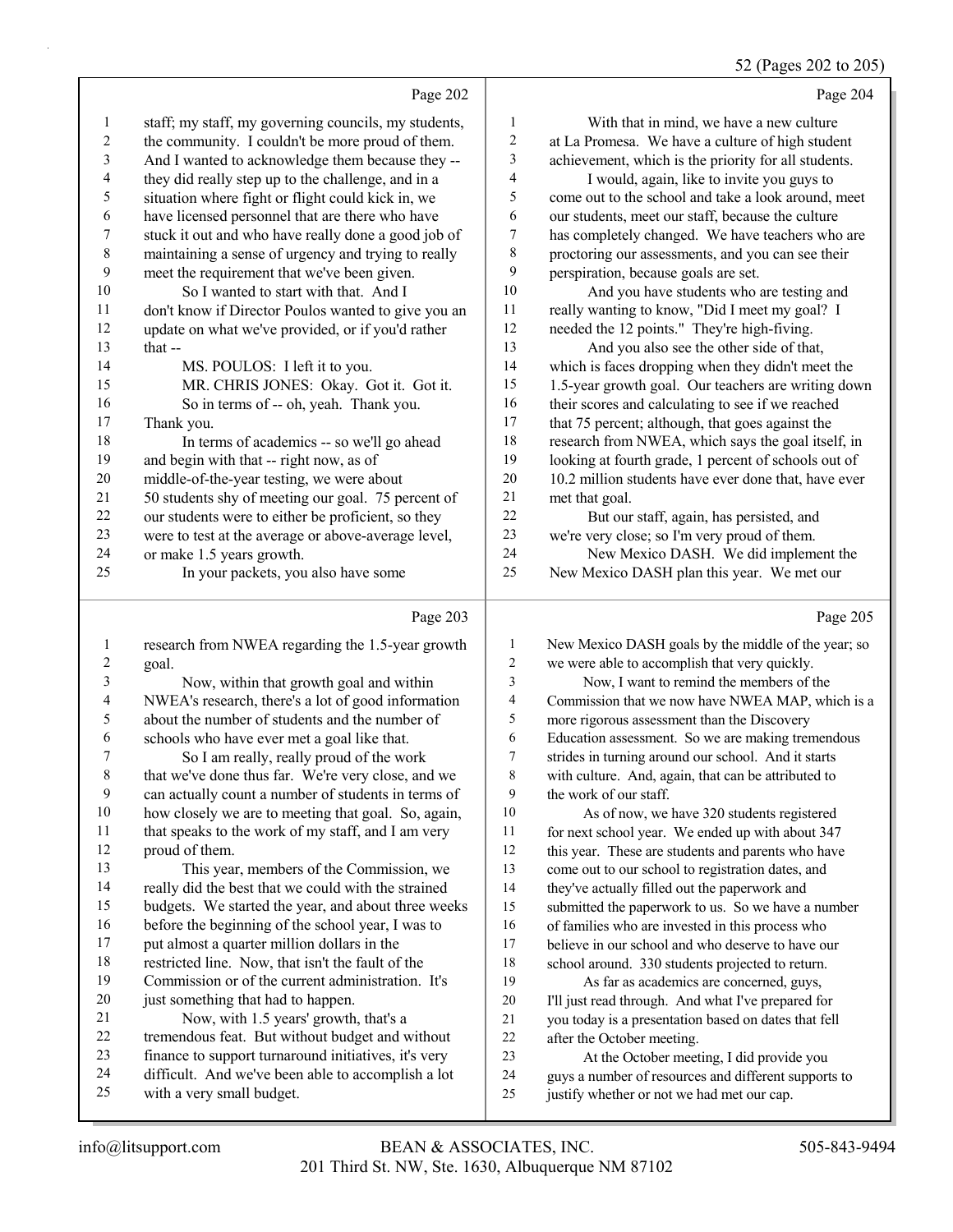# 53 (Pages 206 to 209)

|    | Page 206                                             |    | Page 208                                            |
|----|------------------------------------------------------|----|-----------------------------------------------------|
| 1  | So, first of all, the school report card             | 1  | under organizational goals, that has also been      |
| 2  | will come out in the fall. And as you guys are       | 2  | fulfilled. I've had the opportunity to really       |
| 3  | aware, we are to make a "C" letter grade. We are to  | 3  | participate in meaningful trainings for principals. |
| 4  | improve our scores. And we fully intend to do so.    | 4  | And, you know, at the beginning, I was taken aback  |
| 5  | But we need a "C," and that will not be released     | 5  | by the need for me to receive so much training,     |
| 6  | until the fall.                                      | 6  | because, again, I came into this situation, and, of |
| 7  | We are again very close to meeting our               | 7  | course, it is my job to fix.                        |
| 8  | performance framework goal within students. So       | 8  | But I want to say it's been quite the               |
| 9  | that's another update to you when it comes to        | 9  | experience. I've learned a lot, and I think that's  |
| 10 | academics.                                           | 10 | going to reflect in our data. And when you come to  |
| 11 | New Mexico DASH has been fulfilled.                  | 11 | our school, you'll see the work that's been done    |
| 12 | You guys have an implementation plan in              | 12 | there as well.                                      |
| 13 | your packet. We've been working very closely with    | 13 | We've had two visits this year, and we had          |
| 14 | Severo Martinez, who came out, provided the          | 14 | the CSD come out on two separate occasions. Our     |
| 15 | training. I've worked with the turnaround division.  | 15 | findings are looking pretty good. We are doing a    |
| 16 | He's actually provided resources to the school; he's | 16 | better job of fixing all of our systems.            |
| 17 | given feedback on Phases 1 and 2 of the New Mexico   | 17 | Our compliance concerns were limited. We            |
| 18 | DASH plan. And he's been a great resource.           | 18 | still have not gotten the full response from the    |
| 19 | Let me stop and say this: The best                   | 19 | CSD; but they are working on that. Right now, I     |
| 20 | compliment that I've ever received while being the   | 20 | don't have access to the actual tool, to the        |
| 21 | head administrator at La Promesa came from the       | 21 | monitoring tool -- monitoring tool. Excuse me. I    |
| 22 | Title I Bureau recently. Almost every single         | 22 | think something happened in which it was moved to   |
| 23 | division or bureau has come to our school to either  | 23 | "Received." And I can't access that at this point   |
| 24 | do a technical assistance visit or a monitoring      | 24 | in time.                                            |
| 25 | visit; and Title I was the most recent.              | 25 | But I think the school did submit our               |
|    | Page 207                                             |    | Page 209                                            |

|    | Title I came out. And the compliment came           | 1              | responses. And thus far, we have not received the    |
|----|-----------------------------------------------------|----------------|------------------------------------------------------|
| 2  | during the tour. Students come up, their real       | $\overline{c}$ | CSD's responses. But I know that they still are      |
| 3  | faces, their real bodies, who are really trying     | 3              | working on those things.                             |
| 4  | their best. They know who I am. They come up; they  | 4              | Bylaws been reestablished as required. We            |
| 5  | give me hugs. But the compliment came from Louie    | 5              | actually do have the recruitment process that's been |
| 6  | Torrez, who said, "Your school feels great. It has  | 6              | built into our bylaws. We have done some work on     |
| 7  | a good energy. Your students are here. They're      | 7              | the bylaws, and those have been passed. Those have   |
| 8  | happy. And we don't see this at all schools, much   | 8              | been resubmitted to the CSD, and those are available |
| 9  | less schools who have been through what your school | 9              | within your packet as well.                          |
| 10 | has been through."                                  | 10             | We are continuing to receive the required            |
| 11 | So for us, that speaks to the work that             | 11             | training. We do have Andrew Mathis, who is a new     |
| 12 | has been done on the academic side as far as our    | 12             | board member. It has proven very difficult to get    |
| 13 | governance council, business manager, and local     | 13             | the training because of work obligations and other   |
| 14 | community.                                          | 14             | things. They're Saturday trainings, and he is        |
| 15 | Students with disabilities, in terms of             | 15             | registered to attend upcoming trainings.             |
| 16 | academics, are also making great gains. Our         | 16             | However, that is one area in which we are            |
| 17 | students with disabilities have proven that they're | 17             | still struggling somewhat with this new member.      |
| 18 | also up to the challenge. And I know that they have | 18             | However, he has committed to the process, and he is  |
| 19 | been omitted from our goal as well as kindergarten  | 19             | a person who is invaluable to our board.             |
| 20 | students; but we are a targeted improvement school  | 20             | Our board has held steady. It's been                 |
| 21 | when it comes to ESSA for our special education     | 21             | consistent. When I took over La Promesa, I lost      |
| 22 | population, and they've made tremendous gains.      | 22             | four board members immediately. So we were really    |
| 23 | Tremendous gains. So we're very proud of that work  | 23             | faced with a pressing situation in which we had to   |
| 24 | as well.                                            | 24             | reconstitute our board.                              |
| 25 | Leadership. As far as my leadership plan,           | 25             | We have a really strong board. We have a             |
|    |                                                     |                |                                                      |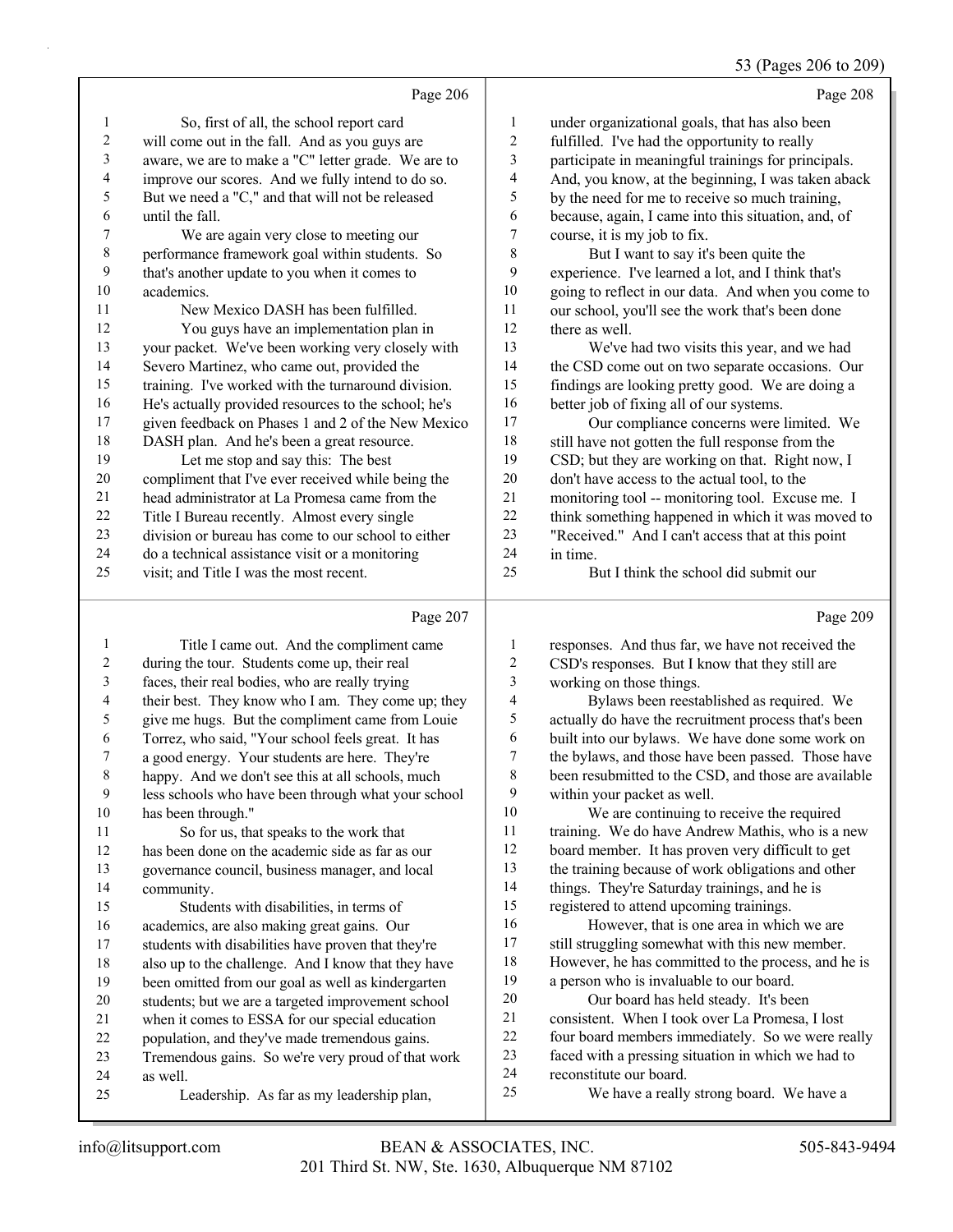|                          |                                                      |                          | $\sim$ 1 (1 ugus 210 to 219                         |
|--------------------------|------------------------------------------------------|--------------------------|-----------------------------------------------------|
|                          | Page 210                                             |                          | Page 212                                            |
| 1                        | committed board, and they've done a fantastic job    | 1                        | created some cohesive instruction for students, and |
| $\overline{c}$           | working alongside the school and our business        | $\overline{2}$           | that'll show in our scores.                         |
| 3                        | manager to educate themselves and are really         | 3                        | However, our staff can't always make wine           |
| $\overline{\mathcal{L}}$ | invested in the process as well. So I'd like to      | $\overline{\mathcal{L}}$ | out of water. They absolutely need curriculum, and  |
| 5                        | thank them.                                          | 5                        | we have done the best that we could with finance.   |
| 6                        | The head administrator tool as well as the           | 6                        | And I have operated as the sole administrator and   |
| 7                        | board self-evaluation tool has been developed by     | 7                        | put the burden on my shoulders, as well as a few of |
| $\,$ $\,$                | Shelly Cherrin. She's coming out to the April        | 8                        | my staff members who I've delegated to, so that we  |
| 9                        | meeting to fulfill the training requirement, and     | 9                        | could put money aside to create a better future for |
| 10                       | we're looking forward to utilizing that tool to      | 10                       | our students at La Promesa. And it certainly will   |
| 11                       | improve my practices as well as the board, to        | 11                       | be worth the sacrifice.                             |
| 12                       | improve their effectiveness as well. That is also    | 12                       | Other than that, I do want to defer to              |
| 13                       | available in your packet.                            | 13                       | Mr. Vigil, who can share some information about the |
| 14                       | And other than that, we did have a                   | 14                       | audit. But I do stand for questions prior to that.  |
| 15                       | financial improvement plan, and Mr. Vigil is with me | 15                       | THE CHAIR: I think we'll let the audit              |
| 16                       | today. We submitted the financial improvement plan   | 16                       | go, and then we can --                              |
| 17                       | early to Ms. Saiz. We also submitted that to the     | 17                       | MR. CHRIS JONES: Okay. Sorry.                       |
| 18                       | CSD. It wasn't due until April. But for us to        | 18                       | MR. MIKE VIGIL II: Thank you,                       |
| 19                       | really communicate to the Commission, and, really,   | 19                       | Madam Chair, and members of the Commission. So I    |
| 20                       | for our own sake, we worked on it immediately so     | $20\,$                   | just want to summarize where we are at currently as |
| 21                       | that we could really reconcile anything that came up | 21                       | far as the financial improvement plan, which is     |
| 22                       | in our audit.                                        | 22                       | actually separate from what we have for our         |
| 23                       | We had a much better audit than last year;           | 23                       | Corrective Action Plan that goes to CSD.            |
| 24                       | that's for sure. We've done tremendous work, thanks  | 24                       | We actually have a 29-point financial               |
| 25                       | to Mr. Vigil, the governance council, and my         | 25                       | improvement plan. And I believe it is so rigorous   |
|                          | Page 211                                             |                          | Page 213                                            |
|                          | director of operations, myself. We've done the best  | 1                        | because there was an FY16 audit that was disclaimed |
|                          | that we could and we have made tremendous strides    | 2                        | due to a severe financial mismanagement that as we  |

| 3  | when it comes to budget.                            |  |
|----|-----------------------------------------------------|--|
| 4  | We're on track to getting our -- our claim          |  |
| 5  | fulfilled as well. We put in a claim to NMPSIA to   |  |
| 6  | make up for some of the money that was lost.        |  |
| 7  | Unfortunately, that money was taken from our        |  |
| 8  | students. Right now we have a hard date of          |  |
| 9  | April 20th in which they are going to submit to     |  |
| 10 | Berkley all of the documentation that that we have  |  |
| 11 | submitted, Mr. Vigil and myself. And we are hoping  |  |
| 12 | to get some of that cash back so we can really look |  |
| 13 | at what we're doing from an academic standpoint.    |  |
| 14 | As Commissioner Johnston said, that money           |  |
| 15 | makes a huge difference when you're talking about   |  |
| 16 | programming for kids. I've already put money aside  |  |
| 17 | so we can purchase curriculum and strengthen the    |  |

## academic program. I want to say the last time curriculum was purchased at La Promesa was back in 2009. So for us, we have done our best in

- redeveloping units. 22 We've been scavengers, as Mr. Burns from
- Title I, says. It's a bad practice, but it's what
- we had to do in trying to scavenge for resources, and we've put those things together and we've
- due to a severe financial mismanagement that, as we later found out, actually extended back up to six years and maybe even more. 5 So from FY16 and that disclaimed audit in
- FY17, we moved to modify. This isn't the unmodified opinion that we all prefer, but it does prove that we have made progress in establishing internal controls and providing the books that tell the story of the financial situation for the school.

11 Within the audit, when you look at the notes, they give a basis for the modified opinion. And what it states is that the modified opinion is 14 due to the fact that FY16 financial statement ending balances have to roll forward to create your FY17 beginning balances. Also, within those notes, it does state that other than that basis for the

 modified opinion, the FY17 financial statements are presented fairly.

20 So from my professional opinion, this does tell me that the FY18 audit will have an unmodified opinion. You may have some findings, but your opinion will be a clean audit. That tells you that all your cash balances are correct, once and for all, going forward.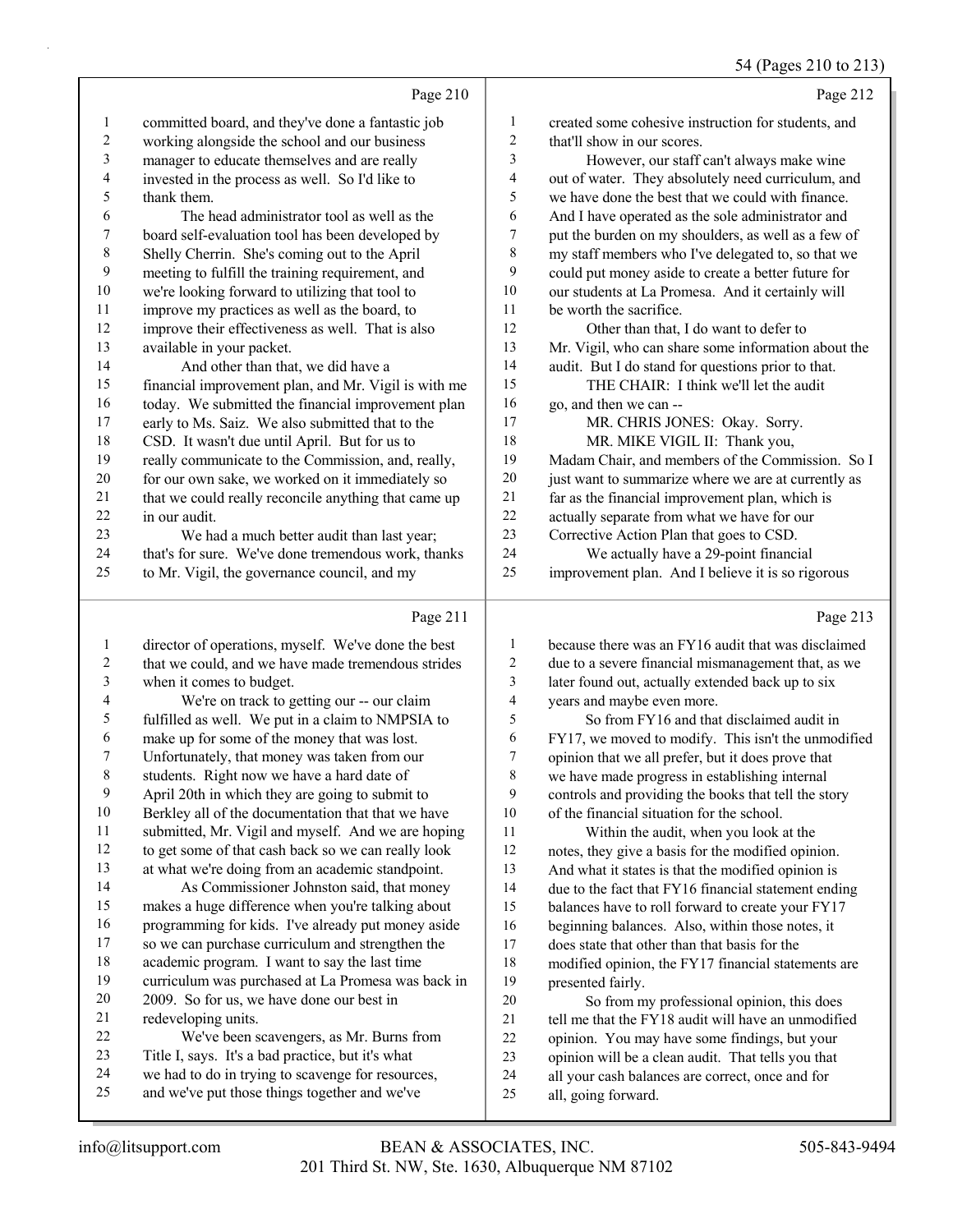# 55 (Pages 214 to 217)

|    | Page 214                                             |                | Page 216                                             |
|----|------------------------------------------------------|----------------|------------------------------------------------------|
| 1  | In the information that I received                   | 1              | additional deficit and below-the-line funding that   |
| 2  | yesterday, I believe it was, or the day before,      | 2              | was mismanaged. However, if we do get any portion    |
| 3  | there was a deficiency in the financial reporting    | 3              | of a settlement on the claim for the embezzlement,   |
| 4  | due to repeat findings.                              | $\overline{4}$ | which was up to \$600,000, that will go directly     |
| 5  | The school did have repeat findings. In              | 5              | against that issue. And if that happens on           |
| 6  | FY17, our group was contracting in August. That      | 6              | April 20th that we get a resolution, that money is   |
| 7  | leaves one month of previous administration. In      | 7              | coming our way, we don't have to have a set-aside    |
| 8  | August, they also still had in place the previous    | 8              | any longer.                                          |
| 9  | business manager; so she still had access to the     | 9              | That, like I said, is going to happen on             |
| 10 | system. So there's two months in which issues could  | 10             | April 20th.                                          |
| 11 | still arise.                                         | 11             | And just an update on the financial                  |
| 12 | After she broke her contract in September,           | 12             | improvement plan. We did have discussions last with  |
| 13 | we actually took over the responsibility of cleaning | 13             | Mr. David Craig in October, when he said it was      |
| 14 | the actual processes of the school. And about        | 14             | insufficient. We did update. He did review and       |
| 15 | \$250,000 of invoices from previous years came in    | 15             | said he did appreciate the amendments we made and    |
| 16 | from vendors saying they had never been paid. We     | 16             | did have comments. At that time, however, he wanted  |
| 17 | later find out this was due to the fact that the     | 17             | to wait until the FY17 audit was released to provide |
| 18 | previous administration and the person involved in   | 18             | full comments and add additional bullet points.      |
| 19 | the alleged embezzlement was cutting checks to       | 19             | That audit was released mid-February. I              |
| 20 | themselves and not to vendors.                       | 20             | have not heard from Mr. Craig. I heard he gets very  |
| 21 | So in order to pay those bills, you have             | 21             | busy. There are 99 charter schools and 95 school     |
| 22 | to cut checks that didn't have POs. That's a         | 22             | districts, and he had all those budgets to review.   |
| 23 | finding. You're going to have repeat findings.       | 23             | So we did take the initiative to update              |
| 24 | They're going to be material; they're going to be    | 24             | the financial improvement plan to include new        |
| 25 | significant. The fact is that of those repeated      | 25             | findings, to revise any wording or any additional    |
|    | Page 215                                             |                | Page 217                                             |
|    |                                                      |                |                                                      |

|         | $1 \text{ g}$ $2 \text{ g}$                         |              | $1 \text{ g}$ $211$                                 |
|---------|-----------------------------------------------------|--------------|-----------------------------------------------------|
| 1       | findings in each of them -- and I go back to the    | $\mathbf{1}$ | methods we chose to take action on those findings.  |
| 2       | finding itself -- the auditors themselves, in their | 2            | And we gave that to Mr. Craig on April 28th. I'm    |
| 3       | independent condition statement, state that, "Based | 3            | sorry. March 28th.                                  |
| 4       | on our testing, the school implemented new policies | 4            | So that is in his hands. Hopefully, he              |
| 5       | and procedures to address deficiencies in internal  | 5            | goes through and provides some feedback so we can   |
| 6       | controls."                                          | 6            | work on getting through the financial improvement   |
| 7       | Now, we did not get those internal control          | $\tau$       | plan and reducing it from 29 to a much less number, |
| $\,8\,$ | updates until January approved by the governing     | 8            | hopefully very soon.                                |
| 9       | council. That did take some time. That first        | 9            | THE CHAIR: Okay. Commissioners, any                 |
| 10      | semester of the FY17 year was absolutely a mess. So | 10           | questions? Comments?                                |
| 11      | getting on our feet based on that was one thing.    | 11           | COMMISSIONER TOULOUSE: Madam Chair, I               |
| 12      | Getting the internal controls approved by the       | 12           | have a question of Mr. Jones.                       |
| 13      | governing council was another. Those are in place,  | 13           | Are you going be staying at La Promesa?             |
| 14      | and they have been for a year.                      | 14           | MR. CHRIS JONES: Madam Chair,                       |
| 15      | Also, moving on, Mr. Jones did mention the          | 15           | Commissioner Toulouse. My intention is to -- in     |
| 16      | \$250,000 set aside in the current year. That did   | 16           | accepting this position, was to make right for      |
| 17      | happen, and they are on target to keep that as a    | 17           | students. And I will be at La Promesa as long as it |
| 18      | set-aside. They have not dipped into that portion.  | 18           | takes to make right for students.                   |
| 19      | That only covers the issues with the operational    | 19           | So my commitment is to the kids. And the            |
| 20      | issues with SEG funding that were in deficit. There | 20           | truth be told, the reason that I show up to work    |
| 21      | is an additional amount, in my calculations, of     | 21           | every day is because of them. They know me. I know  |
| 22      | \$150,000 more in below-the-line funding that was   | 22           | them. The families trust me. And like the rest of   |
| 23      | mismanaged.                                         | 23           | you, you know, kids are innocent, and their         |
| 24      | Now, we intend, in the FY19 budget, to set          | 24           | innocence is magical. And they're trusting us. And  |
| 25      | aside another \$150,000, if not more, to cover that | 25           | they trust me. And so I'm here for our students.    |
|         |                                                     |              |                                                     |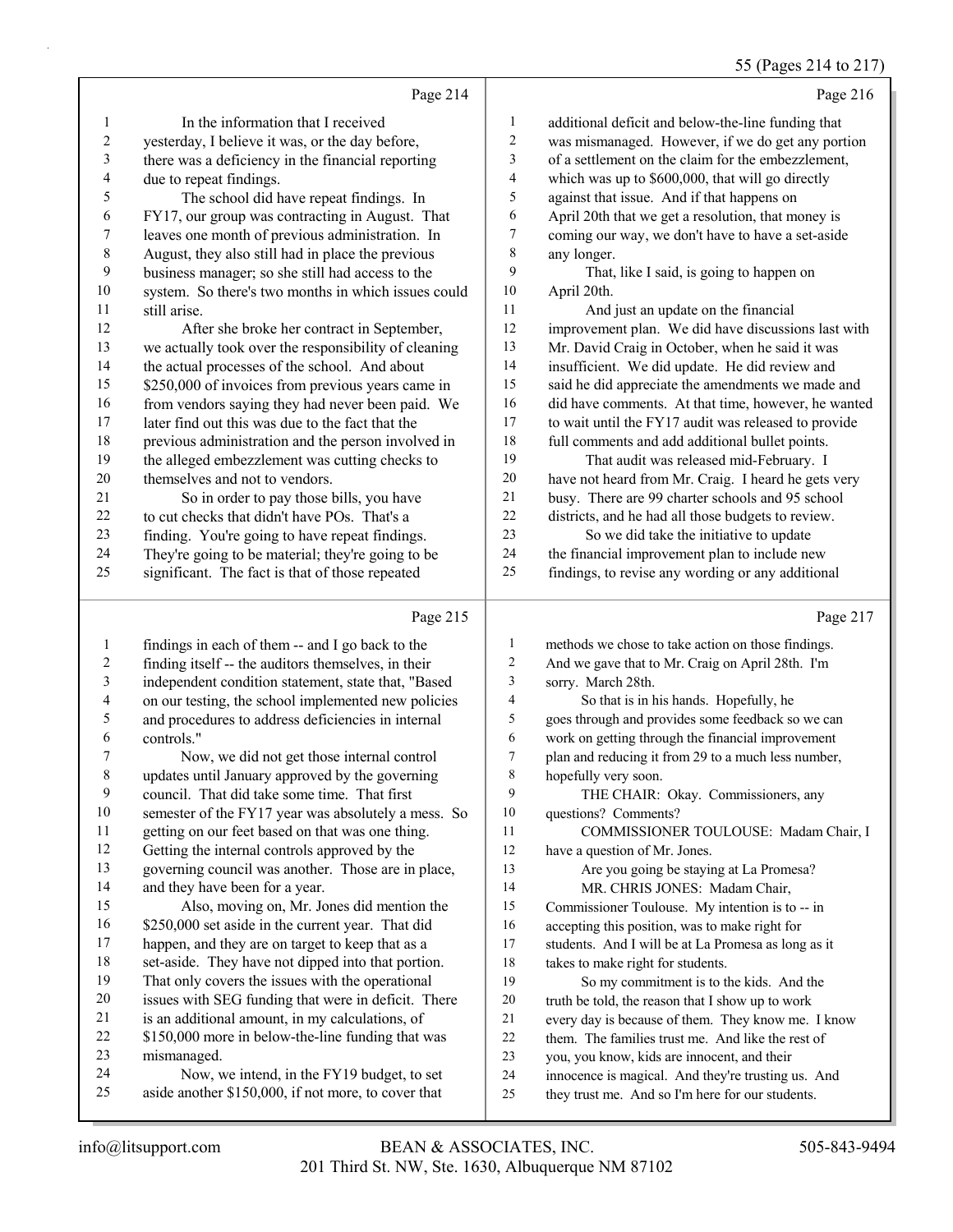56 (Pages 218 to 221)

|    | Page 218                                            |                | Page 220                                             |
|----|-----------------------------------------------------|----------------|------------------------------------------------------|
| 1  | I'm here for the families, and I'm here for the     | 1              | requests.                                            |
| 2  | staff as long as it takes.                          | $\overline{c}$ | THE CHAIR: Oh, I got you. Okay.                      |
| 3  | COMMISSIONER TOULOUSE: I voted for this             | 3              | So in your packet is the -- the original             |
| 4  | because I trusted you. But I -- are you going to    | 4              | and, as I mentioned, electronically received updates |
| 5  | start another charter school?                       | 5              | last evening for those that were not at the work     |
| 6  | COMMISSIONER JONES: My intention is to              | 6              | session. So I'm just going to preface this with a    |
| 7  | found a new charter school.                         | 7              | couple of comments.                                  |
| 8  | COMMISSIONER TOULOUSE: But you will not             | 8              | I was disheartened with comments                     |
| 9  | be at that school, then. You will have other        | 9              | concerning the lack of opportunity for input into    |
| 10 | people.                                             | 10             | this, because this has been a process that we have   |
| 11 | MR. CHRIS JONES: Now, if the charter                | 11             | undertaken for, I'm going to say, over a year now.   |
| 12 | application is approved, which is a pretty tough    | 12             | And through that time, the Commission has            |
| 13 | process.                                            | 13             | participated in two community input hearings on      |
| 14 | COMMISSIONER TOULOUSE: I know it's with             | 14             | this. We brought Public Impact out to help do a      |
| 15 | APS, not with us.                                   | 15             | presentation at the December Coalition work session. |
| 16 | MR. CHRIS JONES: My goal is to become a             | 16             | And the Coalition solicited input regarding this.    |
| 17 | founder, make sure that the model works. However,   | 17             | The Charter School Division sent out -- I            |
| 18 | being the head administrator of that school isn't   | 18             | believe, three times?                                |
| 19 | necessary. My commitment again is to La Promesa and | 19             | MS. POULOS: Three times.                             |
| 20 | the students that we serve. So, yes, ma'am.         | 20             | THE CHAIR: -- three times any requests               |
| 21 | COMMISSIONER TOULOUSE: Thank you. I                 | 21             | for input. And we have been here at an open work     |
| 22 | needed you on the record because you are the one I  | 22             | session and have never turned anyone down for        |
| 23 | trusted. Thank you.                                 | 23             | providing input at the work sessions.                |
| 24 | MR. CHRIS JONES: Thank you, Commissioner            | 24             | So the idea that we have been somehow                |
| 25 | Toulouse.                                           | 25             | unwilling to take input on this, I am completely     |
|    | Page 219                                            |                | Page 221                                             |

| $\mathbf{1}$            | THE CHAIR: Commissioners, any other                  | 1              | di:             |
|-------------------------|------------------------------------------------------|----------------|-----------------|
| 2                       | comments? Questions?                                 | 2              | m               |
| 3                       | Well, we appreciate the thorough update,             | 3              | th              |
| $\overline{\mathbf{4}}$ | and we look forward to a positive outcome with your  | $\overline{4}$ |                 |
| 5                       | final cycle of our assessment and/or the PARCC       | 5              | be              |
| 6                       | testing.                                             | 6              | $_{\rm co}$     |
| 7                       | MR. CHRIS JONES: Thank you.                          | 7              | th              |
| 8                       | THE CHAIR: Thank you.                                | 8              | be              |
| 9                       | MR. CHRIS JONES: Thank you very much.                | 9              | he              |
| 10                      | THE CHAIR: We are now on to Item No. 12,             | 10             | $_{\rm co}$     |
| 11                      | Discussion and Possible Action on PEC Accountability | 11             |                 |
| 12                      | Plan and Academic Organizational Performance         | 12             | sc              |
| 13                      | Framework.                                           | 13             | it <sub>1</sub> |
| 14                      | So we received -- via e-mail last evening,           | 14             | $_{\rm co}$     |
| 15                      | there were minor changes that were done through the  | 15             | he              |
| 16                      | work session yesterday. And I want to thank          | 16             | af              |
| 17                      | everyone once again for hanging in there until 5:30  | 17             | un              |
| 18                      | last night so that we could get this -- get this     | 18             | be              |
| 19                      | work done.                                           | 19             | do              |
| 20                      | And I guess thank heavens we did postpone            | 20             | at              |
| 21                      | the contract template, because we would have just    | 21             |                 |
| 22                      | camped out here last night.                          | 22             | br              |
| 23                      | So I -- are we getting clean copies?                 | 23             | fai             |
| 24                      | MS. POULOS: No, not of this. We're                   | 24             | pl              |
| 25                      | getting additional updates to the amendment          | 25             |                 |
|                         |                                                      |                |                 |

sheartened about, because I think this has been a ore than open process. So I'm going to put it out ere.

I'll also say that I was disheartened ecause there's never been a fabric of the mversation that we were imposing this on schools at had current contracts. That has never ever een stated publicly, privately, any way by anyone ere. So I don't know why that came about. And I'm ncerned about that, that that gets out there. And we have also always said that the SAM hools would be dealt with at a later time, that -- and I continue to be disheartened that the ncern keeps coming up that SAM schools can't be ld to this same, because we have always said that ter we finish this, that -- because it was our derstanding that there was that committee work eing done with the SAM schools and that SAM schools require a separate look, that we would be looking the SAM schools at a later date. So I'm -- you know, I don't know where the eakdown comes, because I think we've all been irly clear on how this process was going to take ace. So that's my comment on that.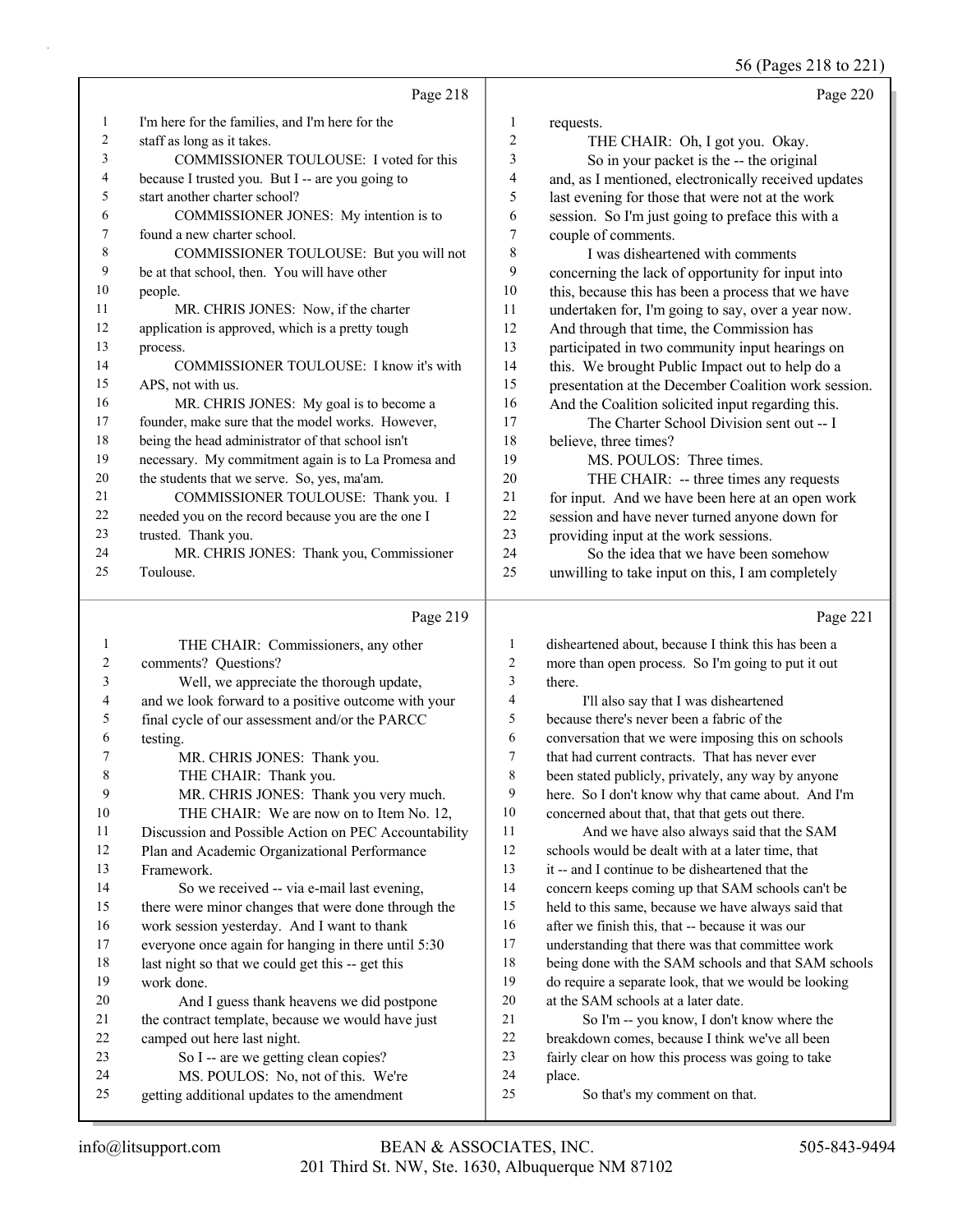# 57 (Pages 222 to 225)

|             | Page 222                                                           |                | Page 224                                                                      |
|-------------|--------------------------------------------------------------------|----------------|-------------------------------------------------------------------------------|
| 1           | Commissioners? If you -- especially those                          | $\mathbf{1}$   | COMMISSIONER ROBBINS: I'll second.                                            |
| 2           | that perhaps were not here yesterday, if you have                  | $\overline{c}$ | THE CHAIR: There's a second by                                                |
| 3           | any questions or comments regarding this? If not,                  | 3              | Commissioner Robbins.                                                         |
| 4           | I'll entertain a motion to adopt -- I don't know if                | 4              | Any discussion?                                                               |
| 5           | there's wording in here. I didn't look. Sorry.                     | 5              | Seeing no one's hand, Commissioner                                            |
| 6           | MS. POULOS: Madam Chairwoman, there is                             | 6              | Armbruster?                                                                   |
| 7           | not.                                                               | 7              | COMMISSIONER ARMBRUSTER: Commissioner--                                       |
| $\,$ 8 $\,$ | THE CHAIR: There is not. Okay. So I                                | 8              | Commissioner Gipson?                                                          |
| 9           | will move that the Public Education Commission --                  | 9              | THE CHAIR: Yes.                                                               |
| $10\,$      | MS. POULOS: Madam Chairwoman, sorry. Do                            | 10             | COMMISSIONER ARMBRUSTER: Commissioner                                         |
| 11          | you mind if I just quickly go over -- there were a                 | 11             | Robbins?                                                                      |
| 12          | couple of things I wanted to make sure everybody was               | 12             | <b>COMMISSIONER ROBBINS: Yes.</b>                                             |
| 13          | comfortable with the changes. Sorry. I don't want                  | 13             | COMMISSIONER ARMBRUSTER: Commissioner                                         |
| 14          | to go forward without everybody having the                         | 14             | Caballero?                                                                    |
| 15          | opportunity to discuss.                                            | 15             | COMMISSIONER CABALLERO: Yes.                                                  |
| 16          | So they are all marked with marked changes                         | 16             | COMMISSIONER ARMBRUSTER: Commissioner                                         |
| 17          | or tracked changes. And I think the ones that we                   | 17             | Conyers?                                                                      |
| $18\,$      | did not discuss in detail are -- I think we did                    | 18             | COMMISSIONER CONYERS: Yes.                                                    |
| 19          | discuss the changes on Page 8 in detail. Those were                | 19             | COMMISSIONER ARMBRUSTER: Commissioner                                         |
| $20\,$      | the ones -- I think I got this -- which is,                        | 20             | Ruiz?                                                                         |
| 21          | "Deadlines established for correction when it comes                | 21             | <b>COMMISSIONER RUIZ: Yes.</b>                                                |
| 22          | to a notice of concern or a breach shall be no less                | 22             | COMMISSIONER ARMBRUSTER: Commissioner                                         |
| 23          | than ten days, including holidays or weekends, in                  | 23             | Toulouse?                                                                     |
| 24          | which case it is an emergency matter." And I pulled                | 24             | COMMISSIONER TOULOUSE: Yes.                                                   |
| 25          | that definition.                                                   | 25             | COMMISSIONER ARMBRUSTER: Commissioner                                         |
|             |                                                                    |                |                                                                               |
|             | Page 223                                                           |                | Page 225                                                                      |
| 1           | And the one that I wanted to make sure I                           | $\mathbf{1}$   | Johnston?                                                                     |
| 2           | had adequately captured and was clearly                            | 2              | COMMISSIONER JOHNSTON: Yes.                                                   |
| 3           | communicating is on Page 12 and 13, which are                      | 3              | COMMISSIONER ARMBRUSTER: Commissioner                                         |
| 4           | sideways pages. I know it had been a little                        | 4              | Armbruster votes "Yes."                                                       |
| 5           | unclear. So for each of those footnotes, I changed                 | 5              | Commissioner Peralta?                                                         |
| 6           | the language so that it starts with, "When                         | 6              | COMMISSIONER PERALTA: Yes.                                                    |
| 7           | considering schools currently in a contract with                   | 7              | <b>COMMISSIONER ARMBRUSTER: Commissioner</b>                                  |
| 8           | less than five years," and then I just said what                   | 8              | Crone?                                                                        |
| 9           | the profile criteria are.                                          | 9              | COMMISSIONER CRONE: Yes.                                                      |
| 10          | So I wanted to make sure that had cleared                          | 10             | COMMISSIONER ARMBRUSTER: 10 to 0.                                             |
| 11          | the concerns or the lack of clarity and was helpful                | 11             | THE CHAIR: Motion passes 10-0. And thank                                      |
| 12          | to the Commission.                                                 | 12             | you all once again for all the work on this over                              |
| 13          | THE CHAIR: And I was fine with it when I                           | 13             | this protracted period of time.                                               |
| 14          | read it last night.                                                | 14             | So we are on to Item No. 14, Discussion                                       |
| 15          | MS. POULOS: Okay.                                                  | 15             | and Possible Action on PEC Amendment Policies and                             |
| 16          | THE CHAIR: The -- now that -- the other                            | 16             | Processes, including a minimum -- at a minimum,                               |
| 17          | two issues are going to be done through contract                   | 17             | Policy and Processes for Adding a School                                      |
| 18          | language; correct?                                                 | 18             | Site/Replication.                                                             |
| 19          | MS. POULOS: Yes.                                                   | 19             | MS. POULOS: Madam Chairwoman,                                                 |
| 20          | THE CHAIR: Okay. So then we're -- I                                | 20             | Commissioners, this is the material that got passed                           |
| 21          | believe we're fine. so I'm going to move that the                  | 21             | out to you this morning with tracked changes. I                               |
| 22          | Public Education Commission adopt the Accountability               | 22             | have newer versions based on something that I had                             |
| 23          | Plan and Academic and Organizational Performance                   | 23             | forgotten to include. But let me just pass one                                |
| 24<br>25    | Frameworks as -- as changed through the work session<br>yesterday. | 24<br>25       | around and see if that -- I can translate it into<br>all the other documents. |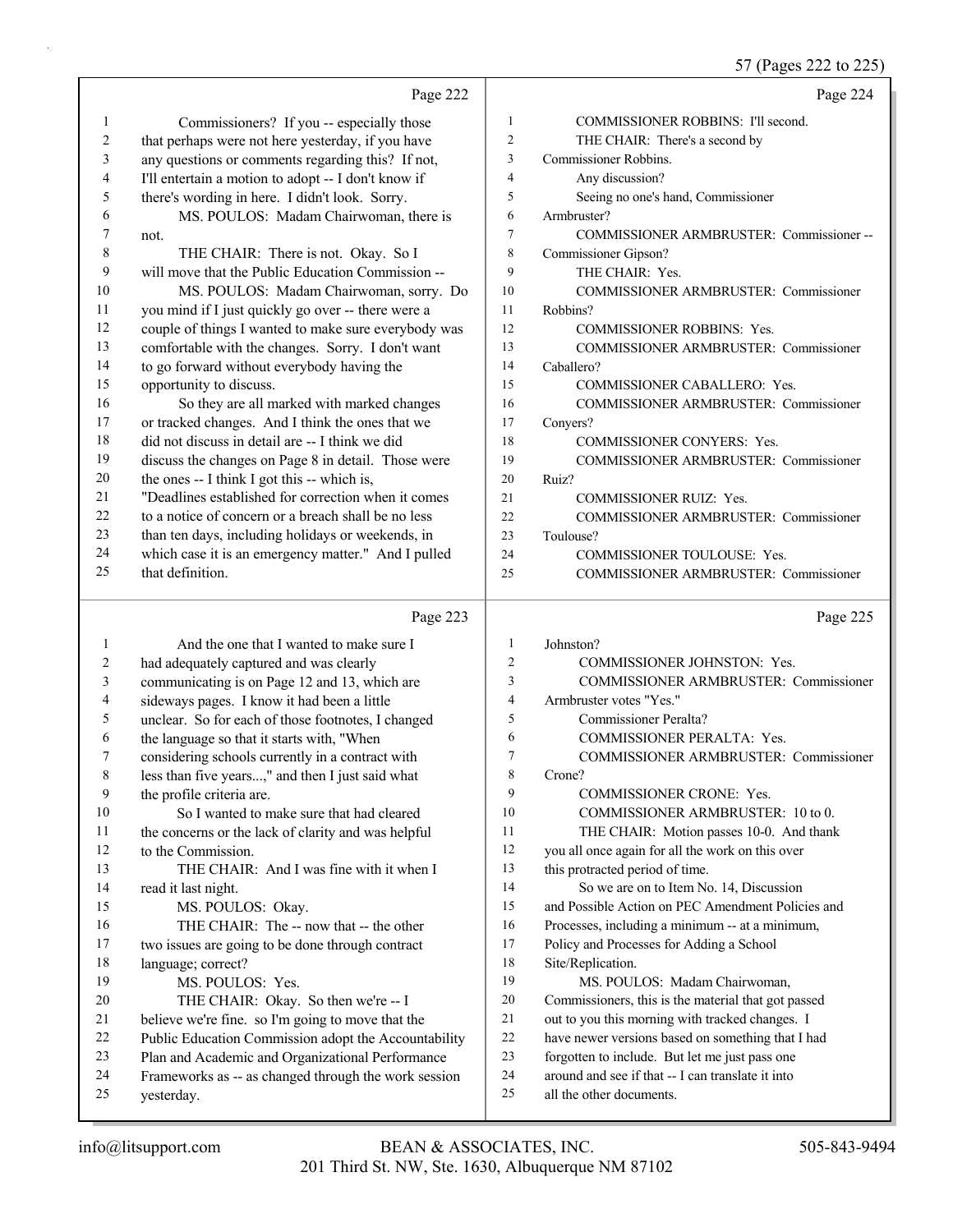#### 58 (Pages 226 to 229)

|                |                                                      |                         | $30$ (1 ages 220 to 22)                              |
|----------------|------------------------------------------------------|-------------------------|------------------------------------------------------|
|                | Page 226                                             |                         | Page 228                                             |
| $\mathbf{1}$   | So this is a new school site or site                 | 1                       | forward to ask you for an amendment to their         |
| $\overline{c}$ | amendment request. And you can use everything else   | $\overline{c}$          | contract needs to give you.                          |
| $\mathfrak{Z}$ | and then you can see if this works.                  | 3                       | So I want to start with that. And we                 |
| 4              | But while we're doing that, I do just want           | $\overline{4}$          | only -- just, bigger picture, there is a -- in your  |
| 5              | to say -- and this goes both to this plan which you  | 5                       | books, there were initially -- there was a big       |
| 6              | just passed, which I think is a huge step forward    | 6                       | guide, which I do think we still need to explore     |
| 7              | for the Commission in its ability to oversee schools | $\sqrt{ }$              | next work session meeting, because not only were     |
| $\,8\,$        | with clarity and transparency, and I'm very excited, | 8                       | there amendment requests, but there were             |
| $\overline{9}$ | and I think my team is very excited, again, knowing  | 9                       | notifications, those things that are either in the   |
| 10             | that it's going to take time to transition schools   | $10\,$                  | contract now that might change, and you need to be   |
| 11             | over to that, but to have that clear system and      | 11                      | notified of, or that I have proposed for that        |
| 12             | process in place.                                    | 12                      | potential new contract, which is on a different      |
| 13             | But in the Letter of Concern, these                  | 13                      | agenda, that, again, would be items where they       |
| 14             | amendment requests were also addressed. And it       | 14                      | wouldn't have to come by and request a change,       |
| 15             | stated that this could not be imposed.               | 15                      | right, but instead would be notifying you of the     |
| 16             | Your contract template, the one that all             | 16                      | change.                                              |
| 17             | of the schools that have contracts are operating     | 17                      | And, in fact, that goes to one of the                |
| 18             | under, does say that amendments will be by agreement | 18                      | comments earlier today that said that all of these   |
| 19             | of the charter and the Commission. That's an         | 19                      | impeded on school autonomy because the PEC had to    |
| 20             | amendment to the charter. There is no process laid   | 20                      | approve before they could make changes.              |
| 21             | out in your contract for how you accept, review,     | 21                      | In fact, these policies are very specific            |
| 22             | receive, or evaluate amendment requests. And, in     | 22                      | on which cases do require PEC approval prior to the  |
| 23             | fact, there is a process in your contract template   | 23                      | change and which do not, because there are some that |
| 24             | that all of them are operating under that does say   | 24                      | should not require your approval first, because it   |
| 25             | that they shall comply with your forms and your      | 25                      | would impede the schools, and so we've laid that out |
|                | Page 227                                             |                         | Page 229                                             |
| $\mathbf{1}$   | policies. And so I do think these can be used going  | 1                       | in this work.                                        |
| $\overline{2}$ | forward. And I think that they are necessary.        | $\overline{2}$          | So the first one that I want you to take a           |
| $\mathfrak{Z}$ | One of the things that's been the greatest           | $\overline{\mathbf{3}}$ | look at -- and we've seen these for many, many       |
| $\overline{4}$ | challenge over the past three years is when an       | $\overline{\mathbf{4}}$ | months, and we've continued to work on them.         |
| 5              | amendment came, we got a one-page sheet and a school | 5                       | The first change -- and this is why I                |
| 6              | asking for you to do something that would expand     | 6                       | added this additional language today -- is there was |
| $\tau$         | their operations substantially or change them. And   | $\overline{7}$          | a question about clarity on when does this new       |

a question about clarity on when does this new school or site -- school site amendment request  $\begin{bmatrix} 9 & \text{apply.} \\ 10 & \text{rel} \end{bmatrix}$ 

And so this language in the middle in the first paragraph says it would be used, "only when there will be a second site or school that serves or will serve the same grades as the first or primary site with its own administration. This notification should not be used to add a facility at a second address that is only being used to provide additional capacity because the primary facility does not have sufficient capacity to serve..." -- I didn't finish typing the grade levels and enrollment cap of the school itself, under the contract, right? 21 So this is really about, "We operate a school. We've been doing it. We're serving the grade levels we want to, and it's been working really well. We want to go and do it in another place and do the same thing in two different

well-informed.

 there was nothing else we were getting. 9 And when we asked the schools for additional information, many times, they were very

hesitant or refused to give that additional

 information. We were only asking it so we could give you a comprehensive analysis and evaluation and so that you could make good decisions that were

16 These policies allow you to do that. And they lay out so that there's no change. It doesn't flip or flop. It is, "This is the information we need to be able to make an informed decision." 20 And this is, just, again, another -- and I have to praise this Commission for the work that you have done over the past year to put these things -- and start having these conversations and put these in place. This lays out with absolute clarity so that there is no question about what a school coming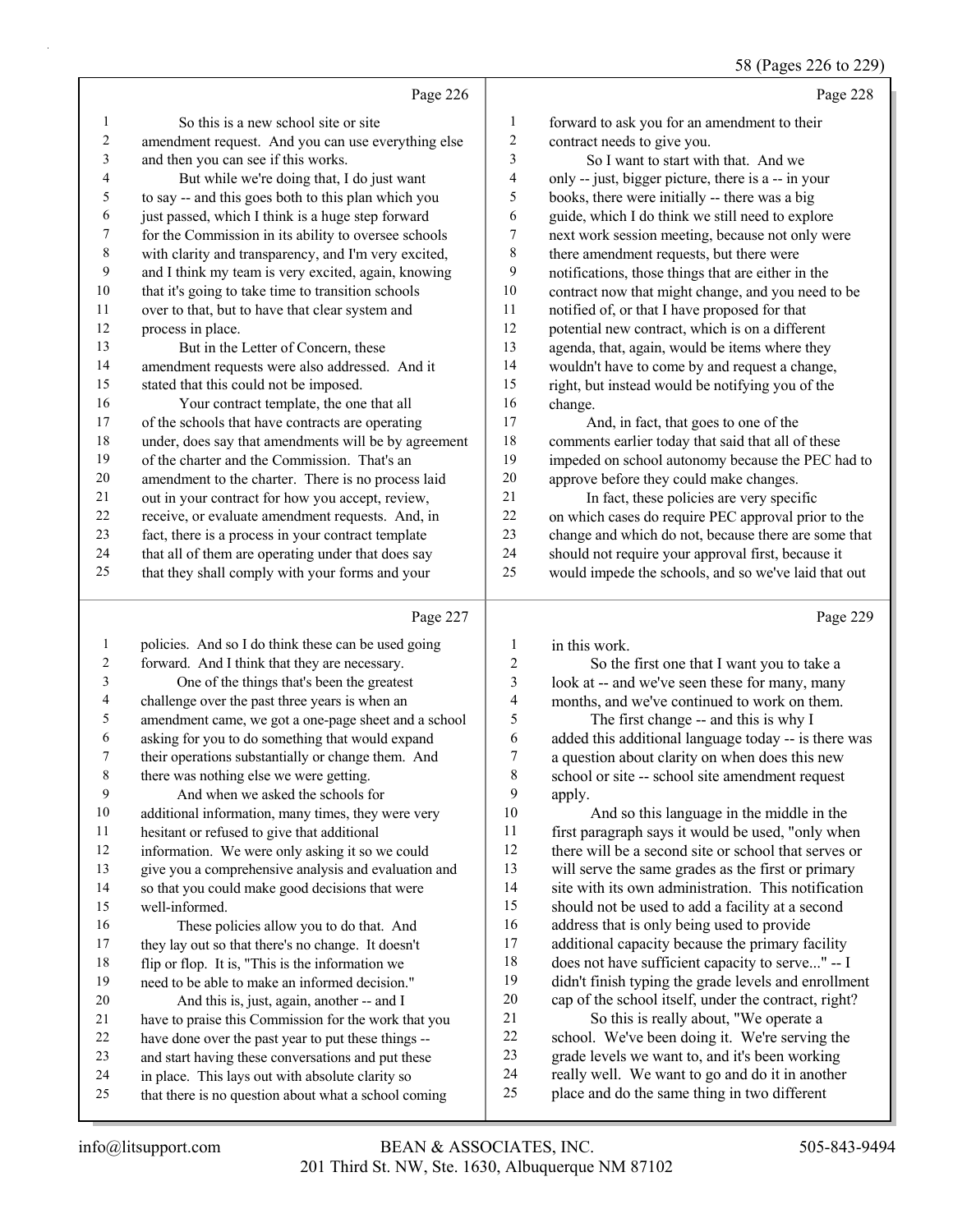# 59 (Pages 230 to 233)

|                | Page 230                                                                                                   |                         | Page 232                                                                                              |
|----------------|------------------------------------------------------------------------------------------------------------|-------------------------|-------------------------------------------------------------------------------------------------------|
| 1              | places."                                                                                                   | $\mathbf{1}$            | choose not to, we put it up on the agenda at the                                                      |
| $\sqrt{2}$     | So that's what that language there is                                                                      | $\overline{\mathbf{c}}$ | latest date possible of consideration for you, as                                                     |
| 3              | intended to do.                                                                                            | 3                       | the Commission; so giving them as much time as                                                        |
| 4              | And then this has been part of our                                                                         | 4                       | possible to correct that compliance.                                                                  |
| 5              | discussions for a while now. Under "Determining                                                            | 5                       | Otherwise, I believe everything else from                                                             |
| 6              | Eligibility," this is the one that if I don't have                                                         | 6                       | this stayed the same from what was in your materials                                                  |
| $\overline{7}$ | to give you copies of everything, we'll be better                                                          | 7                       | yesterday.                                                                                            |
| $\,$ $\,$      | off. But I've added this to -- I'll tell you which                                                         | 8                       | THE CHAIR: Right. And just as a                                                                       |
| 9              | ones when we go through them.                                                                              | 9                       | clarification, the item that was added under                                                          |
| 10             | But it says that, "Schools shall only be                                                                   | 10                      | "Determining Eligibility" was, in fact, something we                                                  |
| 11             | eligible to submit this type of request" -- so in                                                          | 11                      | had had a lengthy discussion on at a previous work                                                    |
| 12             | this case, the new school amendment request --                                                             | 12                      | session. And it was my fault. With all that we did                                                    |
| 13             | "if the school is on a 2018 or post-2018"                                                                  | 13                      | yesterday, I -- it slipped that it wasn't in that --                                                  |
| 14             | contract. Schools using the pre-2018 contract to                                                           | 14                      | in the copy that we were working off of yesterday.                                                    |
| 15             | seek to submit this amendment request may do so                                                            | 15                      | So this isn't a new idea. It's something                                                              |
| 16             | concurrently with, or after requesting that the                                                            | 16                      | that we had asked to be put into that, and it                                                         |
| $17\,$         | Commission negotiate with them to enter into a new                                                         | $17\,$                  | just -- unfortunately, I missed it yesterday. So --                                                   |
| $18\,$         | contract using the 2018 template."                                                                         | 18                      | MS. POULOS: Okay.                                                                                     |
| 19             | So this would be saying, "If you want to                                                                   | 19                      | THE CHAIR: -- it's not new.                                                                           |
| 20             | add a new site, if you want the opportunity to                                                             | $20\,$                  | MS. POULOS: Yes, it is not new. It is                                                                 |
| 21             | expand, we want to be operating under the 2018                                                             | $21\,$                  | something that we have discussed at length.                                                           |
| $22\,$         | contract."                                                                                                 | 22                      | THE CHAIR: Right.                                                                                     |
| 23             | It's a motivation. Schools can choose not                                                                  | 23                      | MS. POULOS: The next item from the                                                                    |
| 24             | to do it, and then they would just wait until their                                                        | 24                      | packets you had this morning -- I don't know what                                                     |
| 25             | next contract term to be able to expand their                                                              | 25                      | order they're in, but I would ask you to look at                                                      |
|                |                                                                                                            |                         |                                                                                                       |
|                | Page 231                                                                                                   |                         | Page 233                                                                                              |
|                |                                                                                                            |                         |                                                                                                       |
| 1              | operations in this way.                                                                                    | $\mathbf{1}$            | that. That would be the Additional Educational                                                        |
| 2              | I believe that is all that was changed                                                                     | 2                       | Program for New School Population.                                                                    |
| 3              | other than minimal request. We corrected the                                                               | 3<br>4                  | So I did a little reorg as I was reading                                                              |
| 4<br>5         | information about the PEC considerations,                                                                  | 5                       | it. I thought this doesn't make sense because there                                                   |
| 6              | specifically changing the language to be clear that                                                        | 6                       | was information under "Purpose" that should have                                                      |
| 7              | any item that is complete and submitted to us in a                                                         | 7                       | been under "Submission Window." So I moved that.                                                      |
| 8              | complete form at least 28 days prior to your next<br>meeting will be on that agenda. And if it wasn't      | 8                       | And, again, you can see in tracked changes                                                            |
| 9              | prior or wasn't complete 28 days prior, then it                                                            | 9                       | the language that I just went over with you about<br>the 28 days prior to the meeting and coming into |
| $10\,$         | won't.                                                                                                     | $10\,$                  | compliance.                                                                                           |
| 11             | That 28 days is actually really important,                                                                 | 11                      | The other thing that we did discuss                                                                   |
| 12             | because we do try to get the materials to you seven                                                        | 12                      | yesterday during the work session that was added is                                                   |
| 13             | days in advance, which only gives my team, who's out                                                       | 13                      | to the recommendation and approval factors, the                                                       |
| 14             | doing a lot of things, three weeks -- three                                                                | 14                      | second item that says, "Will the requested amendment                                                  |
| 15             | workweeks -- to do that analysis, put all of this                                                          | 15                      | substantially change the mission or educational                                                       |
| 16             | together and make a recommendation.                                                                        | 16                      | program of the school?" So that was something we                                                      |
| 17             | So we really do need that time, which was                                                                  | 17                      | discussed yesterday.                                                                                  |
| $18\,$         | why we asked for that.                                                                                     | 18                      | And then there was a little bit -- oh.                                                                |
| 19             | So, otherwise, it does also identify that                                                                  | 19                      | We -- because we don't have the guide, and I think                                                    |
| 20             | schools that are out of compliance with their                                                              | 20                      | that we should hold off on that until we have the                                                     |
| 21             | governance requirements, we would notify them and                                                          | 21                      | discussion about replications, I removed the first                                                    |
| 22             | tell them, "You need to correct this before it gets                                                        | $22\,$                  | page under "Attachments," which I also did for all                                                    |
| 23             | on your agenda." And if they choose not to correct                                                         | 23                      | others. I did on this one.                                                                            |
| 24<br>25       | it, we would put it on the -- we would give them as<br>much as time as possible to correct it. But if they | 24<br>25                | I took out the language, "If the program<br>will result in a substantial addition to the              |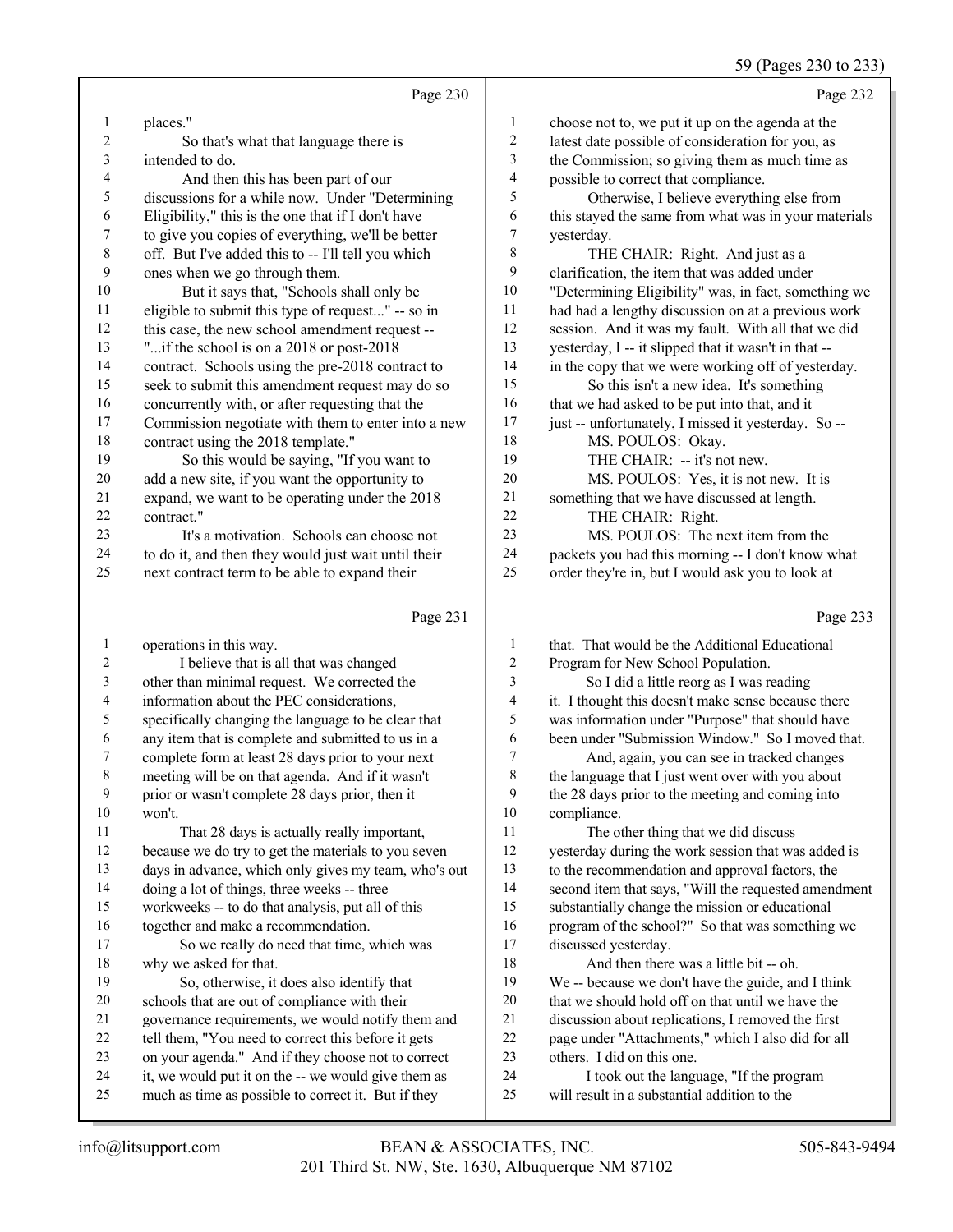60 (Pages 234 to 237)

|             | Page 234                                             |              | Page 236                                             |
|-------------|------------------------------------------------------|--------------|------------------------------------------------------|
| 1           | school's mission," because we had talked about       | 1            | Tier 2 and 3 is -- or -- I'm sorry -- just the Tier  |
| 2           | that, because we would no longer be submitting a     | $\mathbf{2}$ | 2 rating. If you have the Tier 2 rating, you have    |
| 3           | mission amendment request because we haven't talked  | 3            | to do the curriculum samples. If you have the "A"    |
| 4           | about those, and I think we wanted to hold on those  | 4            | or the Tier 1, you would not have to.                |
| 5           | until maybe next month.                              | 5            | And, again, we would add the same                    |
| 6           | THE CHAIR: Or maybe "Nevuary."                       | 6            | eligibility language, "This is only for 2018 moving  |
| 7           | MS. POULOS: Or maybe "Nevuary." I can't              | 7            | forward. Otherwise, you have to get under that       |
| $\,$ 8 $\,$ | even say the word. But otherwise, there are no       | 8            | contract."                                           |
| 9           | other changes there except the ones that we have     | 9            | Then we only have two more to talk about.            |
| 10          | discussed.                                           | 10           | We have the education -- I believe -- maybe I -- no, |
| 11          | So -- and, again, this would be when, as             | 11           | maybe three more.                                    |
| 12          | an example, we have a school that's providing a day  | 12           | The Educational Program Amendment Request.           |
| 13          | program, serving students in that day program and    | 13           | Again, you see that I moved and cleaned up Purpose   |
| 14          | seeking to add a night program.                      | 14           | versus Submission Window. I believe on this one, I   |
| 15          | The only other thing that I would say is,            | 15           | would not recommend the '18 language. But you may    |
| 16          | as we just discussed, I do have a version of this    | 16           | feel differently about that. I didn't edit here,     |
| 17          | where we add language that says, for PEC -- sorry -- | 17           | because I think there may be a reason where they     |
| 18          | determining eligibility, they would also not be      | 18           | would programmatically need to change their          |
| 19          | allowed to submit this unless they were under that   | 19           | educational program, and you wouldn't want to have   |
| 20          | 2018 moving-forward contract or concurrently         | 20           | that limitation. I think the other ones are really   |
| 21          | requested to go under that.                          | 21           | about expansion, and so it makes sense to say        |
| 22          | The next one that you have is the                    | 22           | "Expansion only if ."                                |
| 23          | enrollment cap amendment request. Again, you can     | 23           | THE CHAIR: And we never did speak of it              |
| 24          | see the tracked changes where we did just a little   | 24           | in regards to this.                                  |
| 25          | bit of cleanup, Tier 2 or better.                    | 25           | MS. POULOS: Right. So this would not --              |
|             | Page 235                                             |              | Page 237                                             |

## Page 235 |

|    | The language under PEC consideration is              | 1  | educational program requests would not reflect a     |
|----|------------------------------------------------------|----|------------------------------------------------------|
| 2  | the same language we discussed -- sorry. Let me      | 2  | change. They would use this request only when they   |
| 3  | jump back to determining eligibility. That, we       | 3  | were changing anything that is in their contract     |
| 4  | would, if you wanted it, add the language saying,    | 4  | terms, describing their educational program, the     |
| 5  | "This is only for individuals who are under the '18  | 5  | parent-specific, student-specific, and the           |
| 6  | contract moving forward. Anybody else would have to  | 6  | teacher-specific terms. So that's what this would    |
| 7  | wait until they were in a new contract term to       | 7  | change. And, again, all of the changes from          |
| 8  | submit this request to you."                         | 8  | yesterday were just cleanup to fix little errors.    |
| 9  | THE CHAIR: Once again, that was also part            | 9  | Partner or Nonprofit Management Company              |
| 10 | of that discussion at the work session, I think,     | 10 | Amendment Request. Again, this is one where you      |
| 11 | back in --                                           | 11 | would not want that eligibility criteria because if  |
| 12 | MS. POULOS: January or December.                     | 12 | they are changing, you do want that information.     |
| 13 | THE CHAIR: Yeah. Yeah.                               | 13 | And so, again, the changes here would just be        |
| 14 | MS. POULOS: Yeah. But otherwise, not a               | 14 | cleanup and not adding any additional eligibility    |
| 15 | lot there changed; again, just the reorg cleaning it | 15 | requirements. And I think we had everything else in  |
| 16 | up, requiring responses to each prompt.              | 16 | here that we wanted.                                 |
| 17 | Then we have a grade-level change, all of            | 17 | And then the last one is a permanent                 |
| 18 | the same changes for grade levels, cleaning it up    | 18 | change to Overall Instruction- -- Instructional      |
| 19 | and then being clear, which you can't see in tracked | 19 | Hours. And you'll note this one is actually only     |
| 20 | changes.                                             | 20 | for contracts under a pre-2018 charter contract.     |
| 21 | I apologize on Page 2, where it used to              | 21 | And that's because the recommendation moving forward |
| 22 | say, "Charters in which the schools earn an A letter | 22 | is that the contract template would no longer        |
| 23 | grade," I added, "or Tier 1 rating," because we are  | 23 | specify the instructional hours, except to say, in a |
| 24 | going to be doing those performance frameworks. So   | 24 | paragraph that could not be removed, that the school |
| 25 | for that Tier 1 rating would then -- and then the    | 25 | is required by law to comply with the -- the overall |
|    |                                                      |    |                                                      |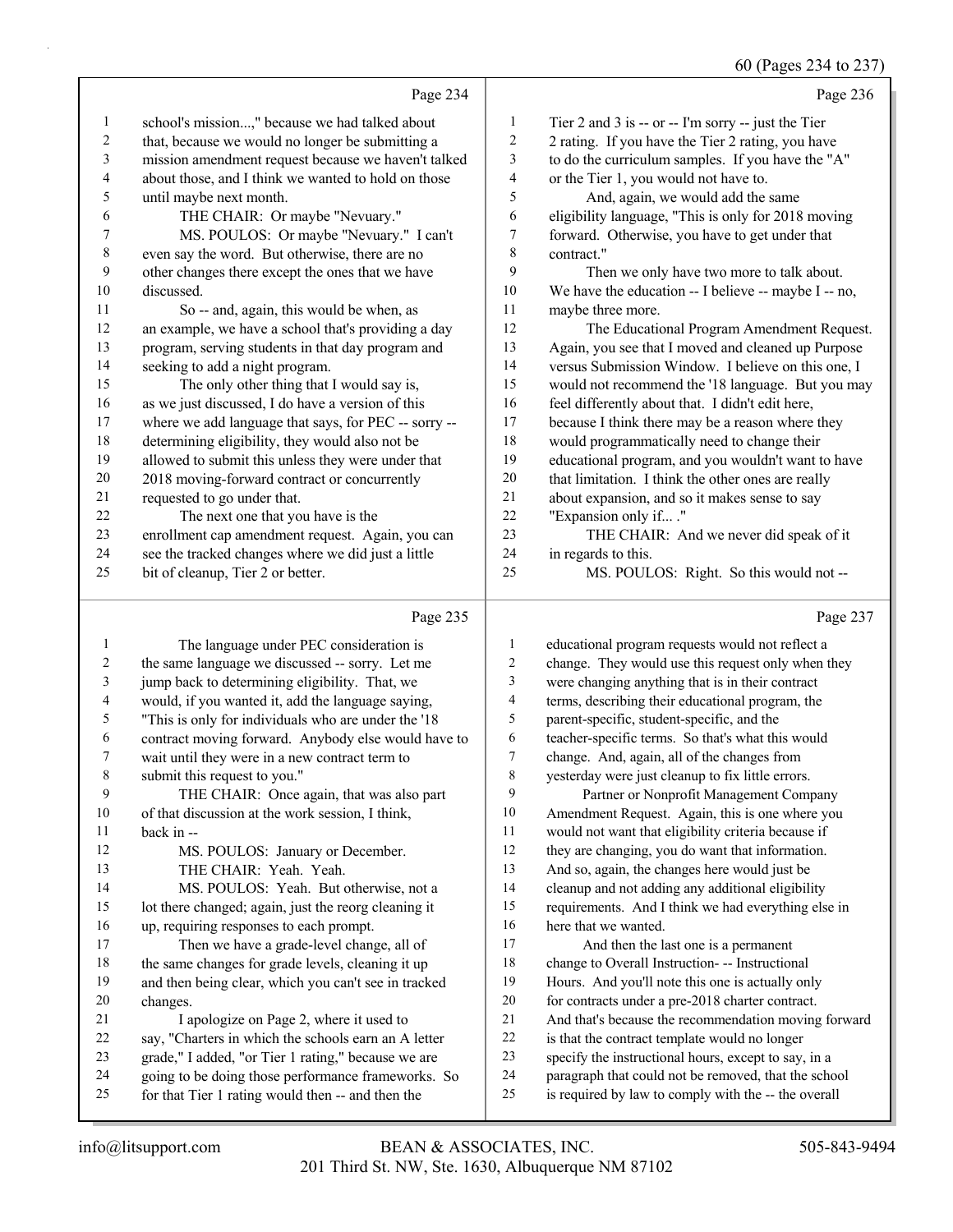# 61 (Pages 238 to 241)

|        | Page 238                                                                            |                  | Page 240                                                                |
|--------|-------------------------------------------------------------------------------------|------------------|-------------------------------------------------------------------------|
| 1      | instructional hours required by law.                                                | 1                | And it is in those packets, but it wasn't in -- on                      |
| 2      | So we wouldn't then be identifying                                                  | $\sqrt{2}$       | the ones that we -- we used yesterday.                                  |
| 3      | specific instructional hours. So only schools under                                 | 3                | So if we're -- if there's no comments or                                |
| 4      | the 2018 contract would submit this to change the                                   | 4                | concerns, I'll entertain a motion to adopt these                        |
| 5      | instructional hours that are identified in their                                    | 5                | materials.                                                              |
| 6      | contract that they are required to meet; so there                                   | 6                | COMMISSIONER PERALTA: Are we just adding                                |
| 7      | would obviously be no addition of that eligibility                                  | $\boldsymbol{7}$ | them in?                                                                |
| 8      | criteria.                                                                           | 8                | THE CHAIR: I believe so.                                                |
| 9      | And then we did, on Page 3 for those                                                | 9                | COMMISSIONER PERALTA: All right.                                        |
| $10\,$ | schools, differentiate based on our conversation                                    | 10               | THE CHAIR: We're on 14.                                                 |
| 11     | yesterday. If the school is Tier 1 or 2 or "C" or                                   | 11               | COMMISSIONER PERALTA: I move that we                                    |
| 12     | better, if there's no tier rating available, then                                   | 12               | adopt the PEC amendment policies and processes,                         |
| 13     | they would not have to describe how the -- a                                        | 13               | including an amendment policy and process for adding                    |
| 14     | reduction in instructional hours would improve                                      | 14               | a school site replication; is that correct?                             |
| 15     | student achievement. Instead, their description                                     | 15               | THE CHAIR: But just add the documents,                                  |
| 16     | would be why it will not adversely affect student                                   | 16               | "as presented today."                                                   |
| 17     | performance, versus the schools that are Tier 3 or 4                                | 17               | COMMISSIONER PERALTA: Okay. So let me                                   |
| 18     | or "D" and "F," you would want them to justify any                                  | 18               | reread the motion again. The motion is to adopt the                     |
| 19     | decrease in instructional hours such that they can                                  | 19               | PEC amendment policies and processes, including an                      |
| 20     | describe how it will improve pupil achievement,                                     | 20               | amendment policy and process for adding a school                        |
| 21     | because you wouldn't want a school that's already                                   | 21               | site replication and the amendments, as presented by                    |
| 22     | struggling to decrease instructional hours even more                                | 22               | the Director; is that correct?                                          |
| 23     | and result in even poorer performance.                                              | 23               | THE CHAIR: No.                                                          |
| 24     | So we're recommending that these be                                                 | 24               | MS. POULOS: No.                                                         |
| 25     | approved with the changes here in the materials you                                 | 25               | COMMISSIONER PERALTA: No?                                               |
|        |                                                                                     |                  |                                                                         |
|        | Page 239                                                                            |                  | Page 241                                                                |
|        |                                                                                     | $\mathbf{1}$     |                                                                         |
| 1<br>2 | have as well as with the ones we've discussed.                                      | $\overline{c}$   | (A discussion was held off the record.)                                 |
| 3      | And then at the next work session, we talk                                          | 3                | COMMISSIONER PERALTA: Okay. For the                                     |
| 4      | about the overall guide; that would just be the                                     | 4                | record, I withdraw my other two previous motions. I                     |
| 5      | introduction and the notifications so that we would                                 | 5                | will now read the correct motion, as advised.                           |
| 6      | then have a complete kind of policy on how charter                                  | 6                | So I move that we approve the PEC                                       |
| 7      | schools work with the Commission to make changes to                                 | 7                | amendment policies and processes as presented today<br>at this meeting. |
| 8      | their contract and make sure you have all the                                       | $\,$ 8 $\,$      | COMMISSIONER RUIZ: Second.                                              |
| 9      | information that you need.<br>THE CHAIR: Okay. Commissioners, any                   | 9                | THE CHAIR: There's a motion by                                          |
| 10     | comments? Concerns? So just to be clear so                                          | 10               | Commissioner Peralta, a second by Commissioner Ruiz.                    |
| 11     | people --                                                                           | 11               | Any discussion?                                                         |
| 12     | MS. POULOS: Yes.                                                                    | 12               | Commissioner Armbruster?                                                |
| 13     | THE CHAIR: -- that we've got three                                                  | 13               | COMMISSIONER ARMBRUSTER: Commissioner                                   |
| 14     | amendment request documents that we've added the                                    | 14               | Peralta?                                                                |
| 15     |                                                                                     | 15               | COMMISSIONER PERALTA: Yes.                                              |
| 16     | additional eligibility to. Three; correct?<br>MS. POULOS: Let me just look and make | 16               | COMMISSIONER ARMBRUSTER: Commissioner                                   |
| 17     | sure, but I think that is correct. But it's better                                  | 17               | Robbins?                                                                |
| 18     | if I have a list of all of them. Additional                                         | 18               | COMMISSIONER ROBBINS: Yes.                                              |
| 19     | Programming for New School Population. The                                          | 19               | COMMISSIONER ARMBRUSTER: Commissioner                                   |
| $20\,$ | Enrollment Cap, the Grade Level, and the New School                                 | $20\,$           | Caballero?                                                              |
| 21     | Amendment Requests. So all four of those would                                      | 21               | COMMISSIONER CABALLERO: Yes.                                            |
| 22     | include the Additional Eligibility.                                                 | 22               | COMMISSIONER ARMBRUSTER: Commissioner                                   |
| 23     | THE CHAIR: Yeah. There's four that                                                  | 23               | Johnston?                                                               |
| 24     | require that additional language, and then there's                                  | 24<br>25         | COMMISSIONER JOHNSTON: Yes.<br>COMMISSIONER ARMBRUSTER: Commissioner    |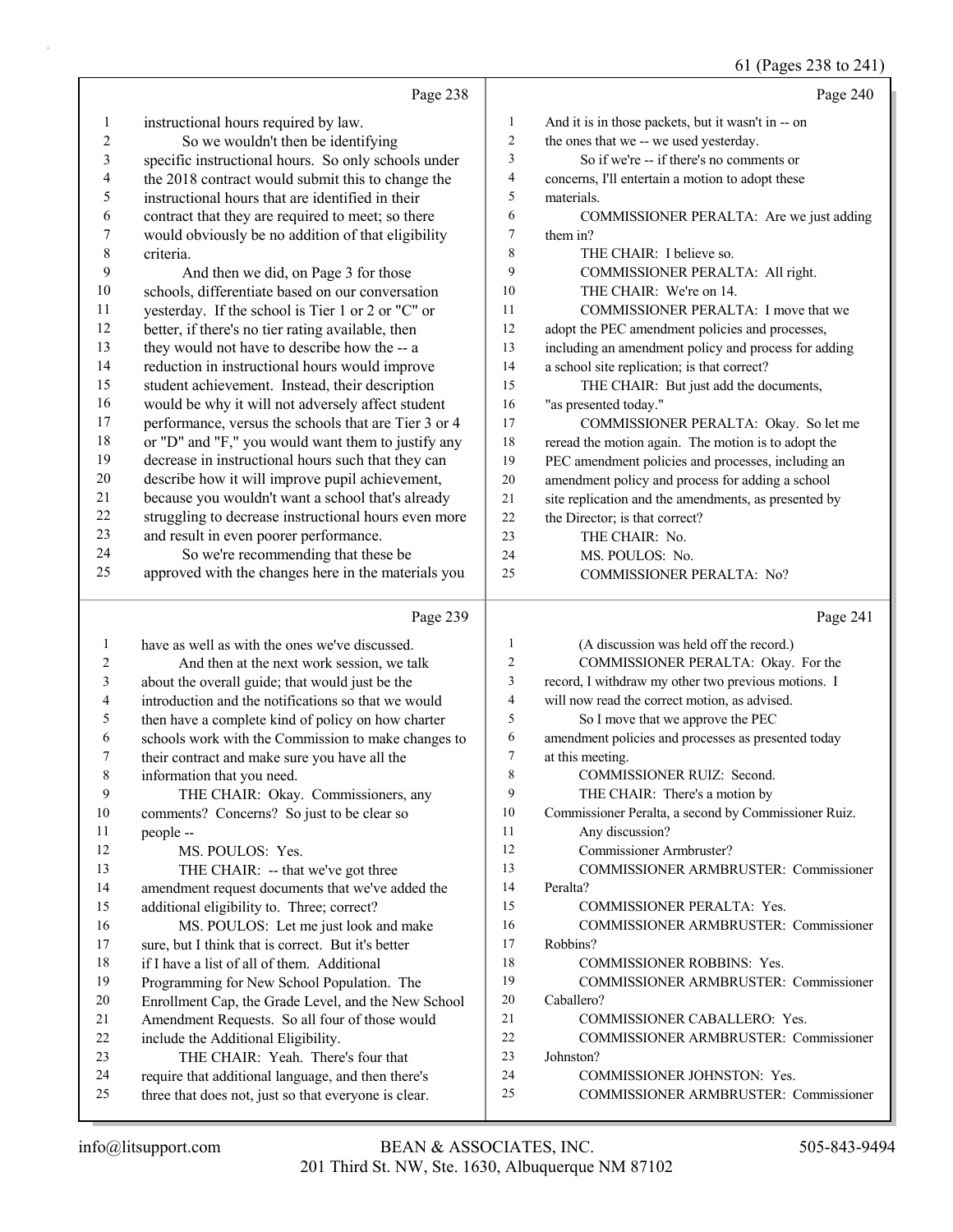62 (Pages 242 to 245)

|                |                                                     |                          | $02$ (1 ages 242 to 249                              |
|----------------|-----------------------------------------------------|--------------------------|------------------------------------------------------|
|                | Page 242                                            |                          | Page 244                                             |
| 1              | Toulouse?                                           | 1                        | charter schools there than I had, certainly, last    |
| $\overline{2}$ | COMMISSIONER TOULOUSE: Yeah, I guess so.            | $\overline{c}$           | year. I think there were more schools there this     |
| 3              | COMMISSIONER ARMBRUSTER: I'll put that as           | 3                        | year than there was last year. But, certainly, I     |
| 4              | a half.                                             | $\overline{\mathcal{L}}$ | came across any number of charter schools. So that   |
| 5              | Commissioner Crone?                                 | 5                        | was very nice.                                       |
| 6              | COMMISSIONER CRONE: Yes.                            | 6                        | And, of course, the Secretary always does            |
| 7              | COMMISSIONER ARMBRUSTER: Commissioner               | 7                        | the conversation; so -- and that was, I think, very  |
| 8              | Conyers?                                            | 8                        | well-attended.                                       |
| 9              | COMMISSIONER CONYERS: Yes.                          | 9                        | And there were a large number of people              |
| 10             | COMMISSIONER ARMBRUSTER: Commissioner               | 10                       | who were there at the lease workshop, so that I also |
| 11             | Armbruster votes "Yes."                             | 11                       | appreciate that the charter conversation is coming   |
| 12             | Commissioner Gipson?                                | 12                       | into those workshops more and more so that people    |
| 13             | THE CHAIR: Yes.                                     | 13                       | are getting all of the information that they need.   |
| 14             | <b>COMMISSIONER ARMBRUSTER: Commissioner</b>        | 14                       | I had the opportunity -- a number of you I           |
| 15             | Ruiz?                                               | 15                       | told I had the opportunity to go to a governance     |
| 16             | <b>COMMISSIONER RUIZ: Yes.</b>                      | 16                       | council meeting on Monday night, because there's a   |
| 17             | COMMISSIONER ARMBRUSTER: A 10-to-0 vote.            | 17                       | school in my district that's up for renewal so that  |
| 18             | It passes.                                          | 18                       | they had a couple of questions. And it's always      |
| 19             | THE CHAIR: A 10-0 vote. Once again,                 | 19                       | nice, and it was well-attended. There were a number  |
| 20             | thank you for all the work over these. This is work | 20                       | of staff and members, actually, original founders    |
| 21             | that has come and gone, come and gone through your  | 21                       | that came to the meeting, because they know that     |
| 22             | work sessions as we tried to navigate the           | 22                       | they're discussing a renewal now. So it's nice that  |
| 23             | performance framework as well. So I appreciate your | 23                       | there's that engagement because it's reengaging them |
| 24             | patience with all of this.                          | 24                       | with their mission. So that's always nice to see.    |
| 25             | We've done 15 already. So we're on to 16,           | 25                       | The LESC will be meeting. I didn't see               |
|                | Page 243                                            |                          | Page 245                                             |
| 1              | a Report from the Chair.                            | 1                        | anything on it that specifically related to          |
| 2              | Okay. As you -- as you all know, we had             | 2                        | charters. So -- and it's really their                |
| 3              | the emergency meeting. I appreciate everyone that   | 3                        | organizational meeting to get the agenda for the     |
| 4              | accommodated their schedules, some of them for      | $\overline{\mathbf{4}}$  | rest of the year. So I don't -- I don't anticipate   |
| 5              | vacations, so that we could quickly get that done.  | 5                        | that I'm going to travel up here next week for that  |
| 6              | So thank you all so much for -- and thank Beverly.  | 6                        | unless that agenda changes for some reason. I just   |

once again, for dealing with the bevy of e-mails

- that go back and forth trying to herd the cats into
- a meeting. So I certainly appreciate all of -- all
- 10 of those efforts.<br>11 I attended
- I attended, with a number of you -- most of you, actually -- the Spring Budget Workshop. And as you know, my mind gets dizzyingly numb as we talk numbers that often. But there's certainly more than valuable information that comes from that. And the more you go to these, the more you learn what you
- don't know. 18 So that gets to be the scary part, that it's -- I appreciate everyone who works with those
- numbers, because it's just not my forte. I'm a
- humanities person, and I go kicking and screaming
- into these financial discussions. So -- but it
- was -- and I appreciate PED for extending the
- invitation to us so that it's -- and it's always
- nice. And this year, I do believe I saw far more
- unless that agenda changes for some reason. I just don't see that.
- 8 So that being said -- oh, I guess we should -- I will remind Commissioners that Beverly did send us out an e-mail. If you are anticipating even that you may go to Orlando in October, you can make the reservation, and you can always change -- you can always cancel it. But they do book out early, so that it's always safest to try to get the room, because as it goes down the calendar, it oftentimes gets difficult to get the entire time
- frame for a room. 18 So that's where the challenge becomes.
- They won't be able to accommodate you for the full
- time. So I will remind you to do that, and a
- reminder also that the notice came out of June 22nd
- for the charter conference.
- 23 MS. POULOS: 21st and 22nd.
- 24 THE CHAIR: 21st and 22nd. And that will
- be at the Crowne Plaza.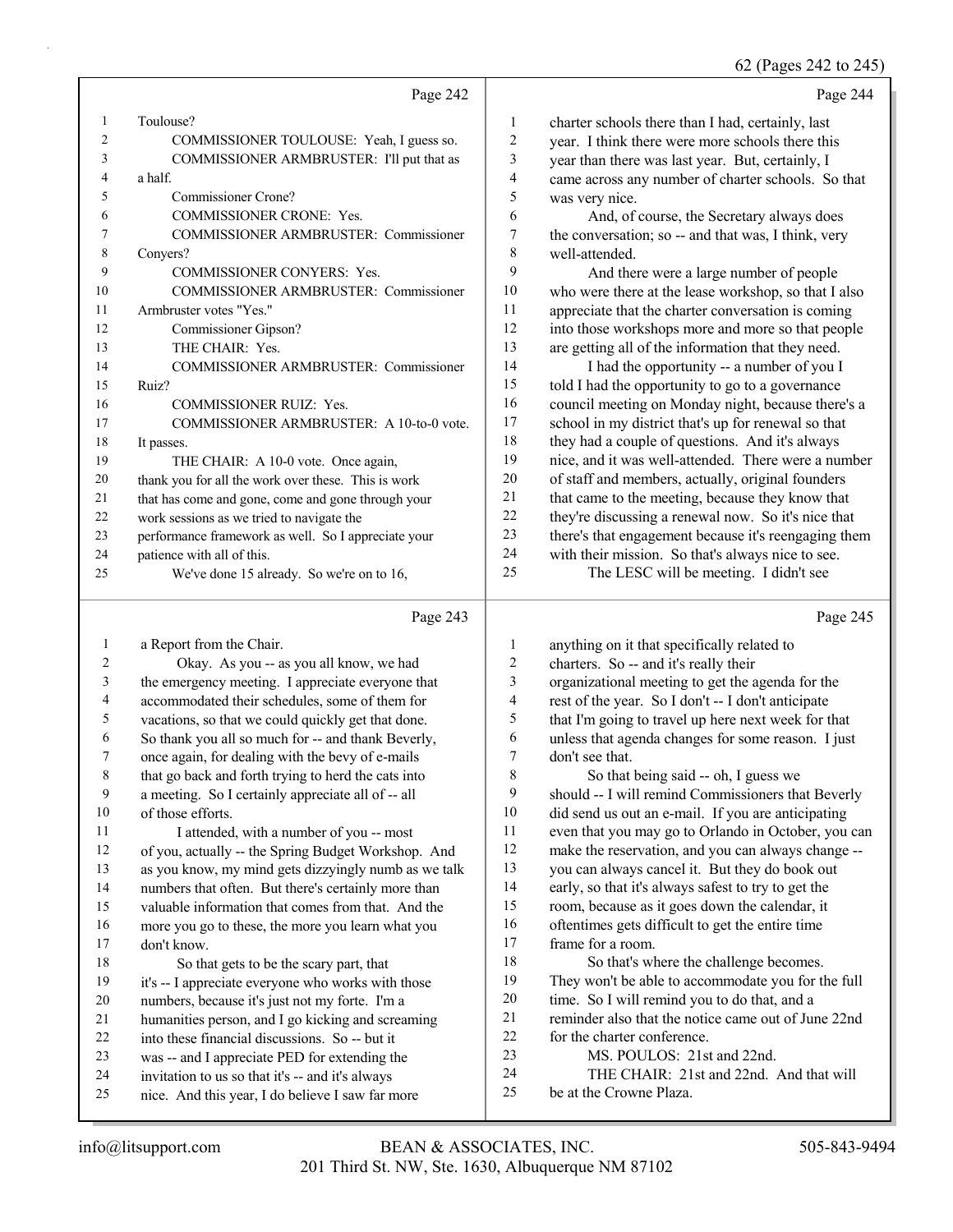$240^\circ$ 

|                              |                                                                                                             |                         | 03 (Pages 240 to 249)                                                                                 |
|------------------------------|-------------------------------------------------------------------------------------------------------------|-------------------------|-------------------------------------------------------------------------------------------------------|
|                              | Page 246                                                                                                    |                         | Page 248                                                                                              |
| 1                            | So that can rooms start to be booked now                                                                    | 1                       | you have a conversation with him?                                                                     |
| $\sqrt{2}$                   | for that? Do you -- are you aware?                                                                          | 2                       | MR. MATT PAHL: I've been connected with                                                               |
| 3                            | MS. POULOS: I am not.                                                                                       | $\overline{\mathbf{3}}$ | him, but we haven't been able to organize something                                                   |
| 4                            | THE CHAIR: It probably can. And if the                                                                      | 4                       | quite yet; but probably next week.                                                                    |
| 5                            | rate needs to change, they can just change it.                                                              | 5                       | THE CHAIR: Okay, great. Thanks.                                                                       |
| 6                            | That's probably -- that would also be my -- because                                                         | 6                       | MR. MATT PAHL: Madam Chair, members of                                                                |
| 7                            | so many people did come up for that, it was                                                                 | 7                       | the Commission, just a handful of quick things for                                                    |
| $\,$ $\,$                    | challenging for some people to get rooms there if                                                           | 8                       | our update. One is that we reengaged on the SAMs                                                      |
| 9                            | you try to get there late; so -- if you try to book                                                         | 9                       | conversation with the Public Education Department.                                                    |
| 10                           | late. So I would do that as well.                                                                           | $10\,$                  | Those that were at the meeting felt really good                                                       |
| 11                           | MS. FRIEDMAN: Madam Chair, I'd like to                                                                      | 11                      | about the meeting.                                                                                    |
| 12                           | just mention to you that another thing coming up is                                                         | 12                      | Much like your description of the                                                                     |
| 13                           | the law conference in June. And I know last year,                                                           | 13                      | performance frameworks, though, I think this is                                                       |
| 14                           | there was quite a discussion about that. And so if                                                          | 14                      | something that started and stopped a few times. I                                                     |
| 15                           | you would like me, I can contact them. Or if you                                                            | 15                      | think everybody walked out of that meeting, though,                                                   |
| 16                           | would like to contact him as far as, you know, how                                                          | 16                      | feeling like there was mutual interest in figuring                                                    |
| 17                           | we can have attendance or --                                                                                | 17                      | out the path for SAMs and doing it in a quick                                                         |
| 18                           | THE CHAIR: Do you still sit on that                                                                         | 18                      | manner.                                                                                               |
| 19                           | board, the school board? Yeah. It might be                                                                  | 19                      | So there was great appreciation there, a                                                              |
| 20                           | easier-                                                                                                     | 20                      | little push from us to expand the group a little                                                      |
| 21                           | (Chair consults with Vice Chair Peralta.)                                                                   | 21                      | bit, just to get a couple of more perspectives in                                                     |
| 22                           | THE CHAIR: So that information will be                                                                      | $22\,$                  | there. But we liked where that series of meetings                                                     |
| 23                           | coming whenever it's available.                                                                             | 23                      | started out. So just want to thank the PED for that                                                   |
| 24                           | MS. FRIEDMAN: Yeah. Okay.                                                                                   | 24                      | and note that that's moving forward, as we all know                                                   |
| 25                           | THE CHAIR: Okay. Thank you.                                                                                 | 25                      | how important that is to performance frameworks both                                                  |
|                              |                                                                                                             |                         |                                                                                                       |
|                              | Page 247                                                                                                    |                         | Page 249                                                                                              |
|                              |                                                                                                             |                         |                                                                                                       |
| $\mathbf{1}$                 | Matt?                                                                                                       | 1                       | here and for those at locally authorized charters.                                                    |
| $\overline{c}$               | Oh. While Matt's coming up, I also want                                                                     | $\overline{c}$          | So thanks again to the PED for setting it up and                                                      |
| $\mathfrak{Z}$               | to mention I had an opportunity to meet with Steve                                                          | 3                       | inviting us.                                                                                          |
| $\overline{\mathbf{4}}$<br>5 | Saltzman. And I always forget. I always say it's                                                            | $\overline{\mathbf{4}}$ | In the next week, you'll receive an e-mail                                                            |
| 6                            | "Fair Credit," and it's not.                                                                                | 5<br>6                  | from us at the Coalition with our interim priorities                                                  |
| $\overline{7}$               | MS. POULOS: Self-Help.                                                                                      | 7                       | on that. That's a document that's being written up                                                    |
| $\,$ 8 $\,$                  | THE CHAIR: Self-Help. Who is with the<br>credit union who does offer financial education.                   | 8                       | for LESC as they go into their organizational                                                         |
| 9                            | And also they -- they're out of North Carolina. And                                                         | 9                       | meeting so they know which topics are of import to<br>us. It's an FYI for you all. And if you have an |
| 10                           | Lyria Boast asked me if I would meet with him.                                                              | 10                      | interest in engaging on those topics with us, please                                                  |
| 11                           | And he's very interested in opportunities                                                                   | 11                      | feel free to give me an e-mail.                                                                       |
| 12                           | to loan money to charters that are looking to start                                                         | 12                      | But you'll see a whole slew of topics,                                                                |
| 13                           | in low-income areas. And -- and at that point, I                                                            | 13                      | some of which will be on their monthly agenda and                                                     |
| 14                           | had a very good conversation with him. He did                                                               | 14                      | some will not. One of those that likely won't until                                                   |
| 15                           | offer, and I hope it'll come true, that he will be                                                          | 15                      | the late summer, early fall, is new policies and how                                                  |
| 16                           | able to offer a workshop at the June PED conference,                                                        | 16                      | to handle virtual schools in our K-12 environment.                                                    |
| 17                           | because that is one of his interests, to make sure                                                          | 17                      | I'm working with Tim Hand, the Deputy                                                                 |
| 18                           | that charters are getting the best lease                                                                    | 18                      | Director at the LESC. And we are working with the                                                     |
| 19                           | arrangements and are financially sound in regards to                                                        | 19                      | National Alliance for Public Charters in a work                                                       |
| 20                           | new charters.                                                                                               | $20\,$                  | group that takes three states, us, Nevada, and                                                        |
| 21                           | The conversation didn't go any further                                                                      | 21                      | Idaho, and discusses what kind of policy changes                                                      |
| 22                           | because I'm reluctant to have a conversation about                                                          | $22\,$                  | might need to work -- need to be made for virtual                                                     |
| 23                           | any new applicants and potential loans, because I                                                           | 23                      | schools.                                                                                              |
| 24<br>25                     | don't want to look like I'm favoring any one school.<br>So I moved him on to Scott Hindman and -- Matt, did | 24<br>25                | This is important. We have a number of<br>places in statute in which we have -- you know, we          |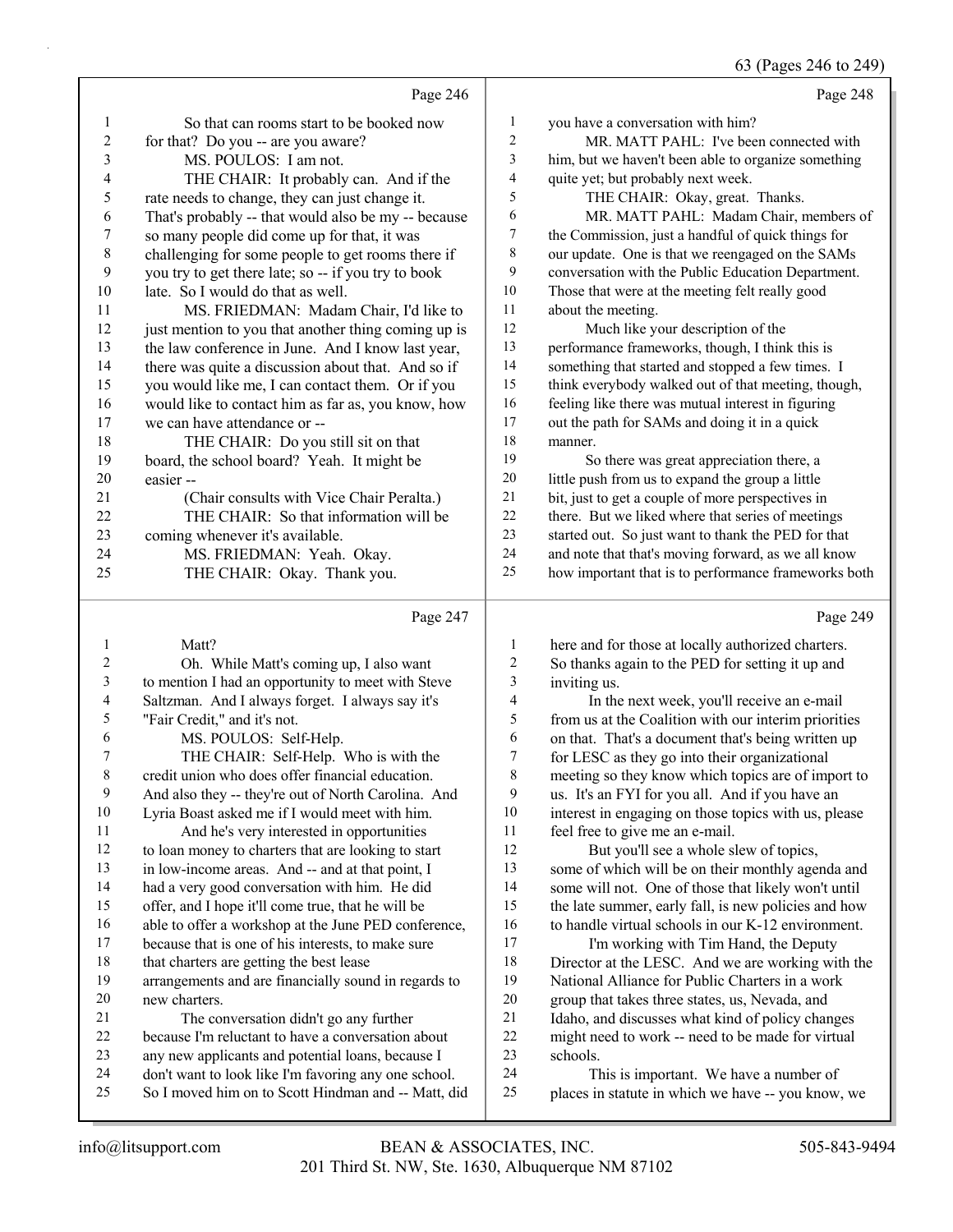#### 64 (Pages 250 to 253)

|    |                                                      |                | 0                                                    |
|----|------------------------------------------------------|----------------|------------------------------------------------------|
|    | Page 250                                             |                | Page 252                                             |
| 1  | see "the district" or "superintendent," and we just  | $\mathbf{1}$   | School. Don't think of Capital High. Don't think     |
| 2  | kind of apply it to charters, because charters       | 2              | of -- I haven't been to Mayfield, but I'm sure it's  |
| 3  | weren't written in there. There's a whole new layer  | 3              | very nice or at least very big. That's not what      |
| 4  | when we talk about virtual schools.                  | 4              | we're looking for as far as charters.                |
| 5  | And there -- this is an effort to make               | 5              | What we want to do is to make sure people            |
| 6  | sure any virtual option can be a good one for        | 6              | understand the scope of it. We also want to show     |
| 7  | students. And so this isn't about shutting them      | 7              | people some of our poorest facilities. It's          |
| 8  | down or not allowing them. It's sensible policies    | 8              | remarkable that students are still choosing those    |
| 9  | that actually fit the models that are being proposed | 9              | charter schools when those facilities are in that    |
| 10 | there.                                               | 10             | shape. And I think many of us will think of some of  |
| 11 | That's all I know of for now. But in a               | 11             | the same charter schools when we think of that. And  |
| 12 | month, I'll be able to tell you more after our first | 12             | that's just not fair to students, some of these      |
| 13 | work group meeting. And my guess is LESC will be     | 13             | facilities that, yes, they have their E rate. Yes,   |
| 14 | interested in doing some hearings around that in     | 14             | they also have either a high or a low score on       |
| 15 | September. You'll also see that in our interim       | 15             | the -- Commissioner Peralta, you can tell me which   |
| 16 | priority sheet.                                      | 16             | one it is, their score for the weighted index.       |
| 17 | The last thing I'll note is on facilities.           | 17             | But people are choosing those schools                |
| 18 | You mentioned Self-Help. As an actor who's           | 18             | because of the academic program, and we want to show |
| 19 | interested in providing private financing, our push  | 19             | people that as well, just so they understand the     |
| 20 | will be to continue to provide public financing for  | 20             | spectrum here when we talk about financing for a     |
| 21 | buildings that have been around for a while and have | 21             | charter school.                                      |
| 22 | the performance that suggest they'll be around for a | 22             | So that's it for my update today. I'll               |
| 23 | while longer.                                        | 23             | stand for questions.                                 |
| 24 | As we sit down and have meetings -- and,             | 24             | THE CHAIR: I think we're good.                       |
| 25 | Commissioner Ruiz, we -- I was just in Hobbs last    | 25             | MR. MATT PAHL: Thanks, everyone.                     |
|    |                                                      |                |                                                      |
|    | Page 251                                             |                | Page 253                                             |
| 1  | week and got to see the Commissioner as we spoke to  | -1             | THE CHAIR: Thanks.                                   |
| 2  | a few legislators and people in that community.      | 2              | Update from the New Mexico School Board              |
| 3  | You'll get e-mails from me. We want to get you-all   | 3              | Association.                                         |
| 4  | involved in that. There's a lot of learning to do    | $\overline{4}$ | Okay. PEC Comments. Commissioner                     |

- about charters. We had have ten experts here up on
- the dais that know a little bit. And just those
- little side conversations as we do the school visit,
- as we just sit down and have lunch, will be helpful
- just so you can tell them your experiences. 10 We'll also be trying to make stops to charter school facilities. And that's for two reasons: One is to make sure people know we're not
- asking for the Taj Mahal here. We're asking for a facility that meets our charter's needs.
- 15 And Commissioner Peralta, one of the ones 16 I'd really like to point out is Cottonwood Valley Classical in Socorro. That school is -- it's a nice campus. It wasn't -- it didn't cost a ton of money. It's portables that are dressed up real nicely for
- students, and they've made it feel like home. I
- think it's a great example of when we build a
- facility for charters. And I believe they did that
- through district bond funds.
- 24 That's a great example of what we're
- looking for here. Don't think of Del Norte High
- 4 Okay. PEC Comments. Commissioner Robbins?
- 6 COMMISSIONER ROBBINS: Well, I really appreciated going to the School Budget Conference last week and seeing several of you there. I was in and out because I did have other things I had to attend to. But it was informative and I did appreciate getting to meet some of the charter schools which we don't usually see up here; but seeing their attendance. And it was very much appreciated. 15 THE CHAIR: Commissioner Caballero? 16 COMMISSIONER CABALLERO: When the director from -- what is it? -- South something Prep -- informing us of the move to -- 19 THE CHAIR: South Valley. 20 COMMISSIONER CABALLERO: South Valley Prep.
- 22 I have visited their school. And she was
- mentioning that the kids are all excited about going
- to the new building. And I was about to let her
- know that when I visited the school, that school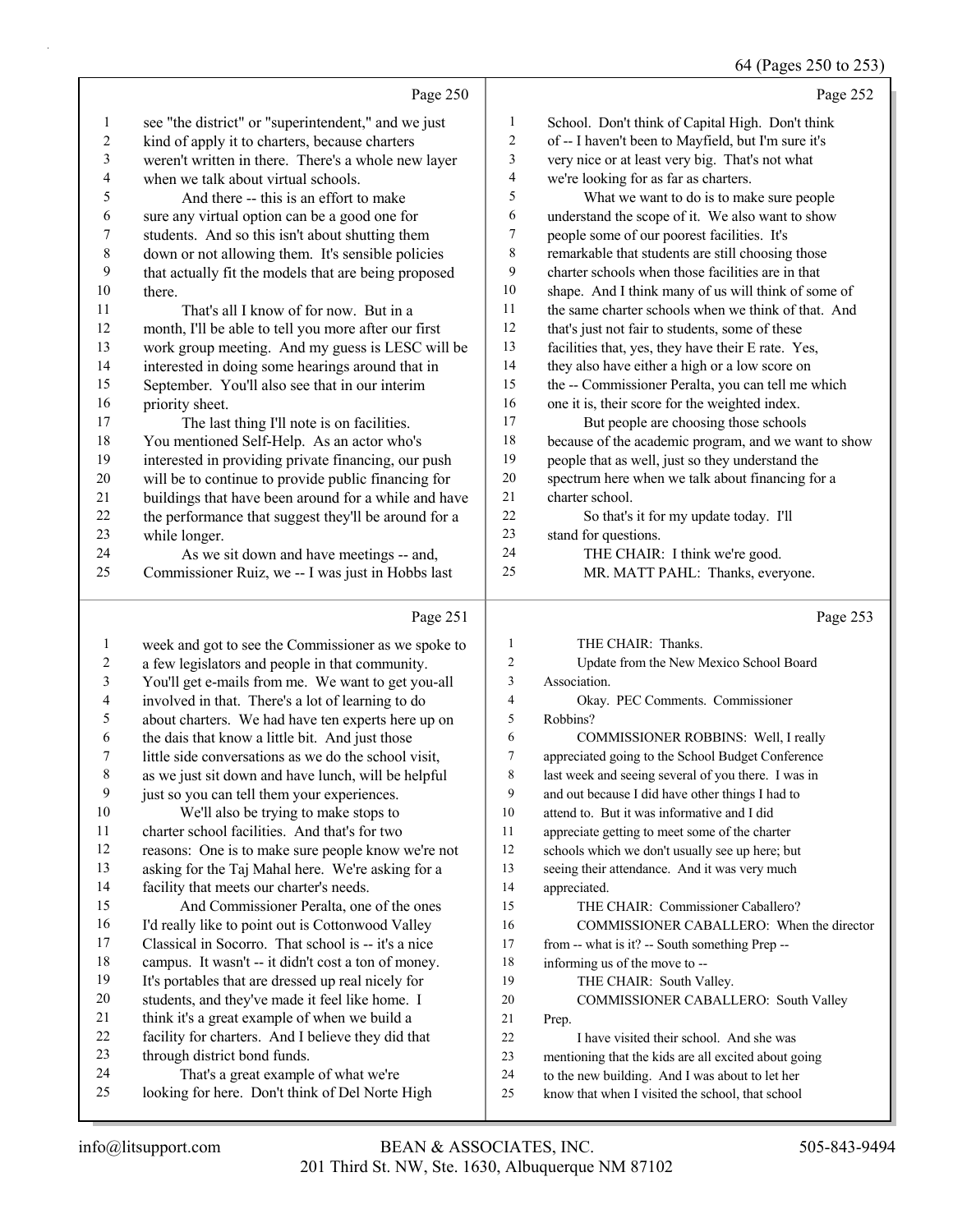|                | Page 254                                             |                         | Page 256                                             |
|----------------|------------------------------------------------------|-------------------------|------------------------------------------------------|
| $\mathbf{1}$   | brought back memories. Because I remember that       | 1                       | upset, because you have been trusted, and you've     |
| $\overline{c}$ | school, the classrooms and everything when I went to | $\overline{c}$          | been here forever and the storehouse of knowledge.   |
| 3              | school.                                              | 3                       | And, Jim, we know that if you're at this             |
| 4              | And I said, "I feel right at home. I                 | $\overline{\mathbf{4}}$ | meeting -- if you're at the work session, we know    |
| 5              | don't know why your kids want to move."              | 5                       | that you're going to be at the meeting. I just       |
| 6              | But I'm sure that building was built right           | 6                       | wanted to say that.                                  |
| 7              | around the time I was going to school. And so I can  | 7                       | Otherwise, I'm done. Thank you.                      |
| 8              | understand the kids being all excited about going    | 8                       | THE CHAIR: Commissioner Johnston?                    |
| 9              | somewhere else.                                      | 9                       | COMMISSIONER JOHNSTON: I'm afraid to say             |
| 10             | THE CHAIR: And they've got more space                | 10                      | anything. What is the question?                      |
| 11             | now.                                                 | 11                      | COMMISSIONER CONYERS: What's the motion?             |
| 12             | COMMISSIONER CABALLERO: Yes.                         | 12                      | COMMISSIONER JOHNSTON: I would like to               |
| 13             | THE CHAIR: So that's exciting. Thank                 | 13                      | welcome our attorney and tell you that I really      |
| 14             | you.                                                 | 14                      | appreciate that you are here and your ability to     |
| 15             | Commissioner Conyers?                                | 15                      | keep us on track. I say "us." I should say "me."     |
| 16             | COMMISSIONER CONYERS: Not too much. Just             | 16                      | "Moi."                                               |
| 17             | always glad to see everyone, glad to be here, glad   | 17                      | It is good to have parameters. And that              |
| 18             | to be somewhere. So see you next time.               | 18                      | leads me to my second hurrah for this board and for  |
| 19             | THE CHAIR: Okay. Commissioner Toulouse?              | 19                      | the Charter School Division. We change and grow our  |
| 20             | COMMISSIONER TOULOUSE: Madam Chair, I do             | 20                      | very -- they're challenging. And creating documents  |
| 21             | want to apologize to the Commission for any lack of  | 21                      | that provide us with very clear parameters is a very |
| 22             | involvement lately. But between my mobility, which   | 22                      | difficult, time-consuming job. Yesterday evening,    |
| 23             | has decreased tremendously in the last five months,  | 23                      | by the time we left --                               |
| 24             | and my asthma that was so bad, I can't do two days   | 24                      | THE CHAIR: I was fried.                              |
| 25             | in a row up here at the moment.                      | 25                      | COMMISSIONER JOHNSTON: -- I was more than            |
|                | Page 255                                             |                         | Page 257                                             |
| 1              | When this last -- this current round of              | 1                       | fried. I had \$6 worth of gelato for dinner.         |
| 2              | pollen is gone, it will be easier. But I couldn't    | $\overline{c}$          | THE CHAIR: As always, leaving the                    |
| 3              | even leave my house with the juniper pollen as bad   | 3                       | meeting, I actually had a dermabrasion going outside |
| 4              | as it was. I was wheezing so much when I got to my   | $\overline{4}$          | with the wind and all the road dirt. It was, like,   |
| 5              | front door, I just turn around and go back.          | 5                       | I got a facial on my way out.                        |
| 6              | I do appreciate the work other people are            | 6                       | COMMISSIONER JOHNSTON: But the work that             |
| 7              | doing, I do want to say. I did this for four years.  | 7                       | I have been a witness to and participated in to a    |

getting harder because of my knees for me to drive

up here. I can drive around town. But with the

 speed on the freeway that I am used to driving -- my car thinks I can still drive -- it is harder and

harder for me to feel comfortable doing it.

I did all of this. It's just recently. And it is

14 But it isn't because I'm shirking what you're doing and why I'm trying to look at what you

do and I'm voting pretty much for what you've done

and try not to ask too many questions because I know

- you are. But I do want to apologize that I'm old. 19 Thank you. 20 THE CHAIR: Commissioner Peralta?
- 21 COMMISSIONER PERALTA: No.
- 22 THE CHAIR: Commissioner Armbruster?

23 COMMISSIONER ARMBRUSTER: We did miss you,

- and we remarked on that -- the very topics that you
- gave, because we were concerned and not angry or
- 201 Third St. NW, Ste. 1630, Albuquerque NM 87102 info@litsupport.com BEAN & ASSOCIATES, INC. 505-843-9494

 small extent is phenomenal work. And having been with the charters and really having been around with Mr. Vigil at the very beginning and the subject of an embezzlement and having to work through it, the leaps and bound, it goes beyond my -- I'm just so proud of all of you, of everybody, and the solid, good work that we've done and the way we've accepted

20 COMMISSIONER RUIZ: And since you brought up Mr. Vigil, I'm really impressed with his resume. I'm equally impressed with the work that Katie does and her department and the Finance department, and I know that you all can read those reports equally as well as he can. So I thank you, thank you, thank

to this point all the bumps and starts and

17 And we just go forward. This is a professional organization. And I'm just really

turns-arounds and things.

pleased to be a part of it.